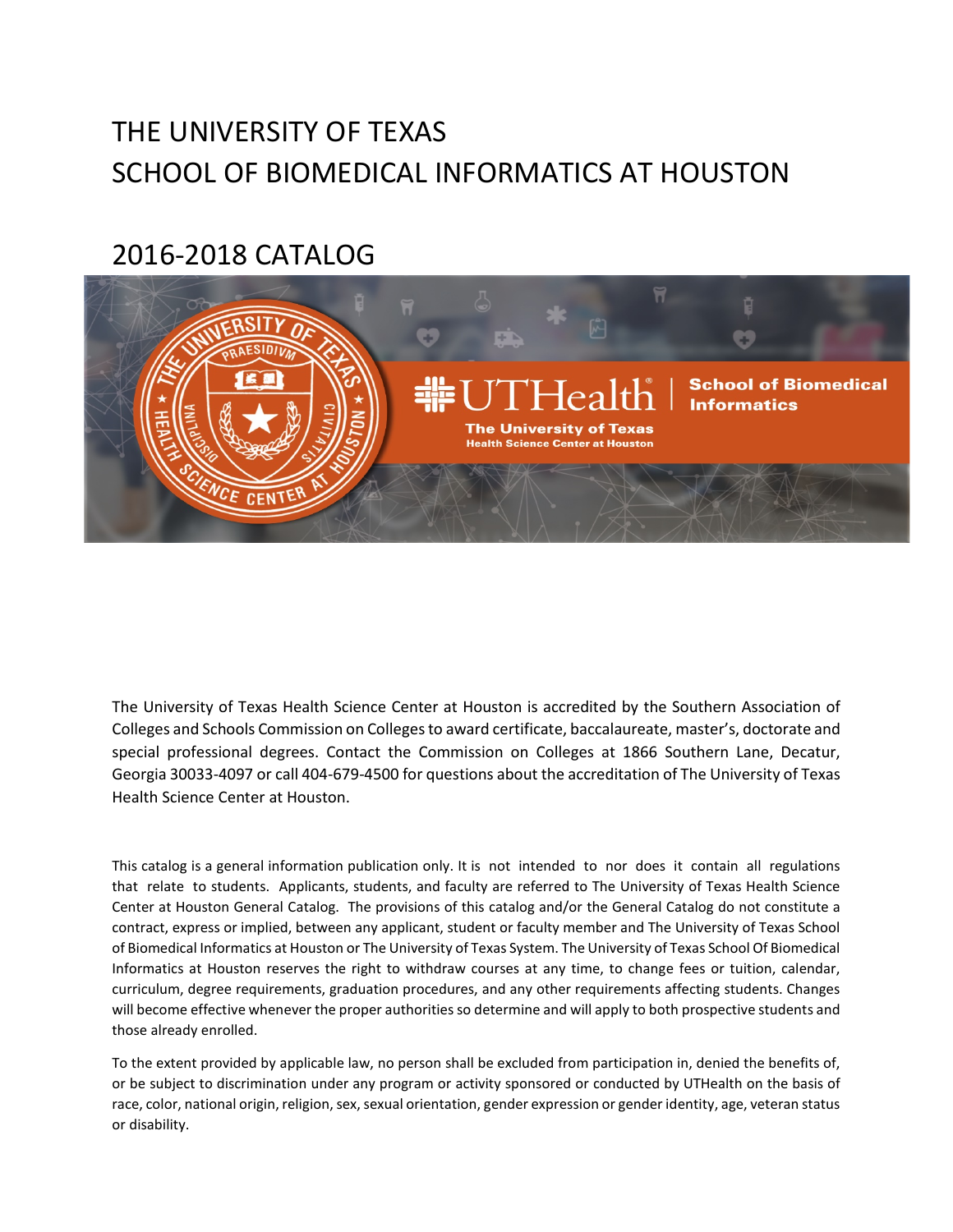## **School of Biomedical Informatics Table of Contents**

| Application Information manufacture and the control of the control of the control of the control of the control of the control of the control of the control of the control of the control of the control of the control of th |    |
|--------------------------------------------------------------------------------------------------------------------------------------------------------------------------------------------------------------------------------|----|
|                                                                                                                                                                                                                                |    |
|                                                                                                                                                                                                                                |    |
|                                                                                                                                                                                                                                |    |
|                                                                                                                                                                                                                                |    |
|                                                                                                                                                                                                                                |    |
|                                                                                                                                                                                                                                |    |
|                                                                                                                                                                                                                                |    |
|                                                                                                                                                                                                                                |    |
|                                                                                                                                                                                                                                |    |
|                                                                                                                                                                                                                                |    |
|                                                                                                                                                                                                                                |    |
|                                                                                                                                                                                                                                |    |
|                                                                                                                                                                                                                                |    |
|                                                                                                                                                                                                                                |    |
| Summary of Estimated Annual Fees and Expenses Based on Full time enrollment 16                                                                                                                                                 |    |
|                                                                                                                                                                                                                                |    |
| Estimated Program Expenses for Biomedical Informatics Master's programs per year 17                                                                                                                                            |    |
|                                                                                                                                                                                                                                | 18 |
|                                                                                                                                                                                                                                |    |
|                                                                                                                                                                                                                                |    |
|                                                                                                                                                                                                                                |    |
|                                                                                                                                                                                                                                |    |
|                                                                                                                                                                                                                                |    |
|                                                                                                                                                                                                                                |    |
|                                                                                                                                                                                                                                |    |
|                                                                                                                                                                                                                                |    |
|                                                                                                                                                                                                                                |    |
|                                                                                                                                                                                                                                |    |
|                                                                                                                                                                                                                                |    |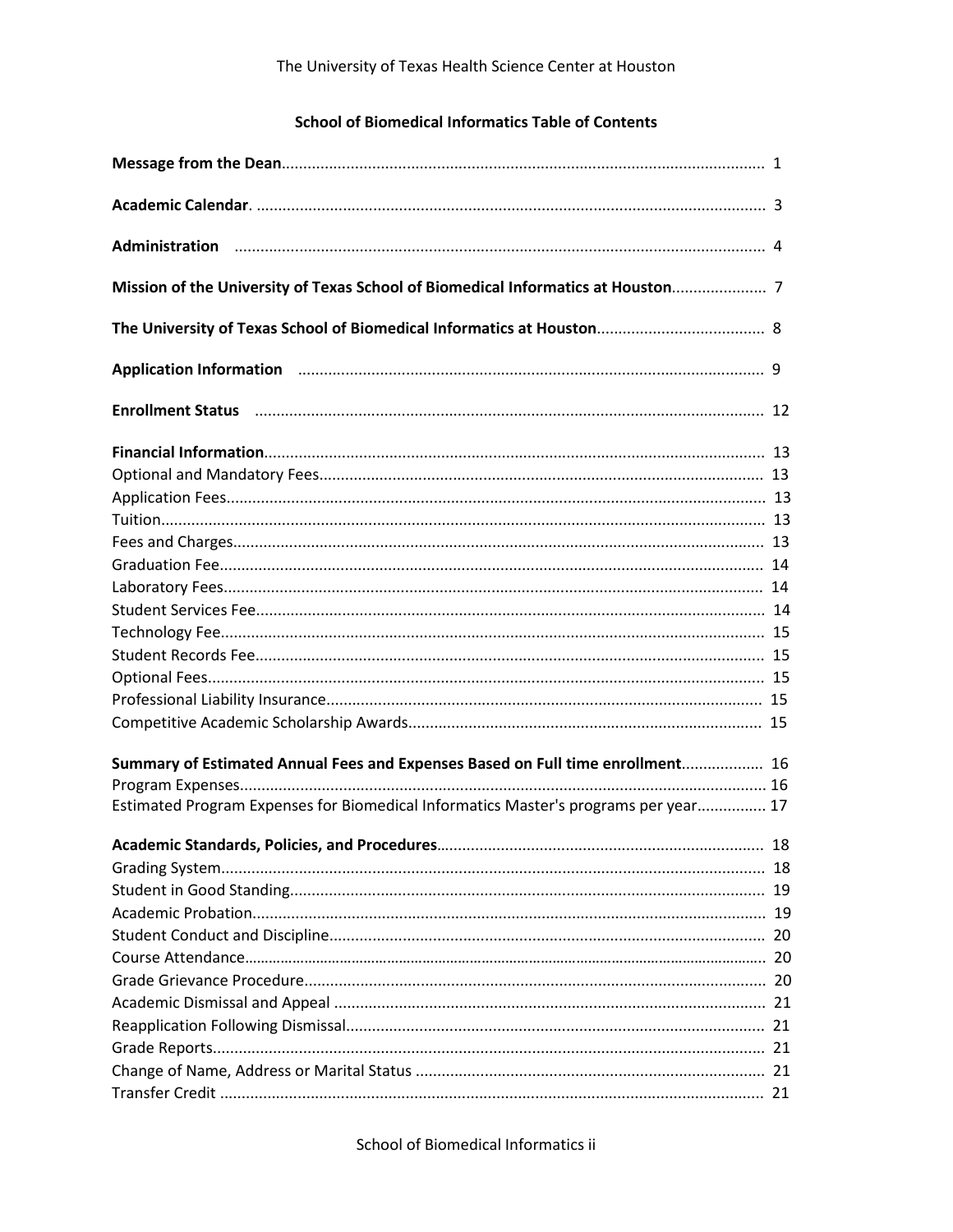## The University of Texas Health Science Center at Houston

| National Center for Cognitive Informatics and Decision Making in Healthcare 27 |  |
|--------------------------------------------------------------------------------|--|
|                                                                                |  |
|                                                                                |  |
|                                                                                |  |
|                                                                                |  |
|                                                                                |  |
|                                                                                |  |
|                                                                                |  |
|                                                                                |  |
|                                                                                |  |
|                                                                                |  |
|                                                                                |  |
|                                                                                |  |
|                                                                                |  |
| Course of Study for the Applied Biomedical Informatics Certificate Program 32  |  |
|                                                                                |  |
|                                                                                |  |
|                                                                                |  |
|                                                                                |  |
|                                                                                |  |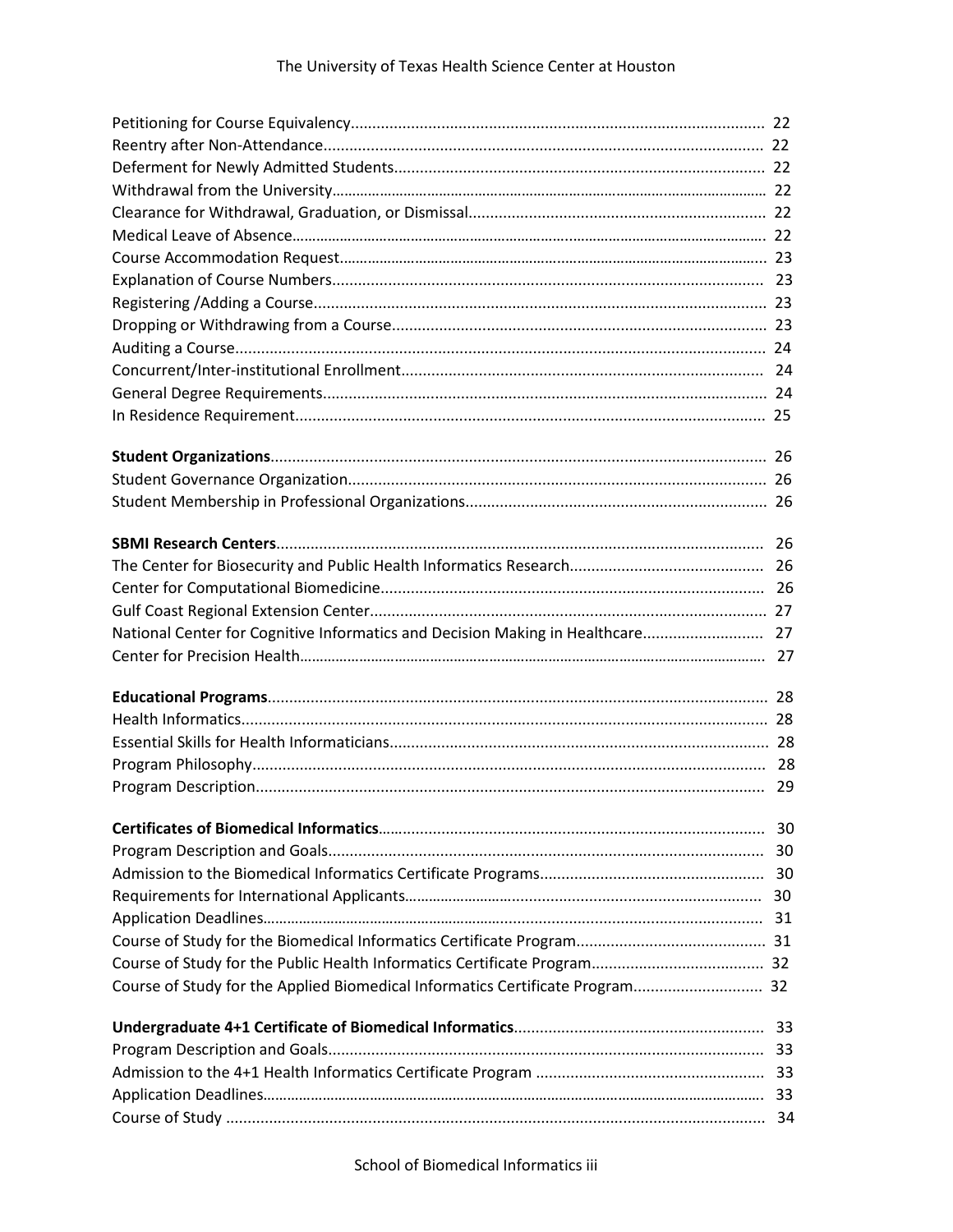| Course of Study for the Doctor of Philosophy in Biomedical Informatics Program  43           |  |  |
|----------------------------------------------------------------------------------------------|--|--|
|                                                                                              |  |  |
|                                                                                              |  |  |
|                                                                                              |  |  |
|                                                                                              |  |  |
|                                                                                              |  |  |
|                                                                                              |  |  |
|                                                                                              |  |  |
|                                                                                              |  |  |
|                                                                                              |  |  |
|                                                                                              |  |  |
|                                                                                              |  |  |
|                                                                                              |  |  |
|                                                                                              |  |  |
|                                                                                              |  |  |
|                                                                                              |  |  |
|                                                                                              |  |  |
|                                                                                              |  |  |
|                                                                                              |  |  |
|                                                                                              |  |  |
|                                                                                              |  |  |
| Master of Public Health & Doctor of Philosophy in Biomedical Informatics Dual Degree Prgm 52 |  |  |
|                                                                                              |  |  |
|                                                                                              |  |  |
|                                                                                              |  |  |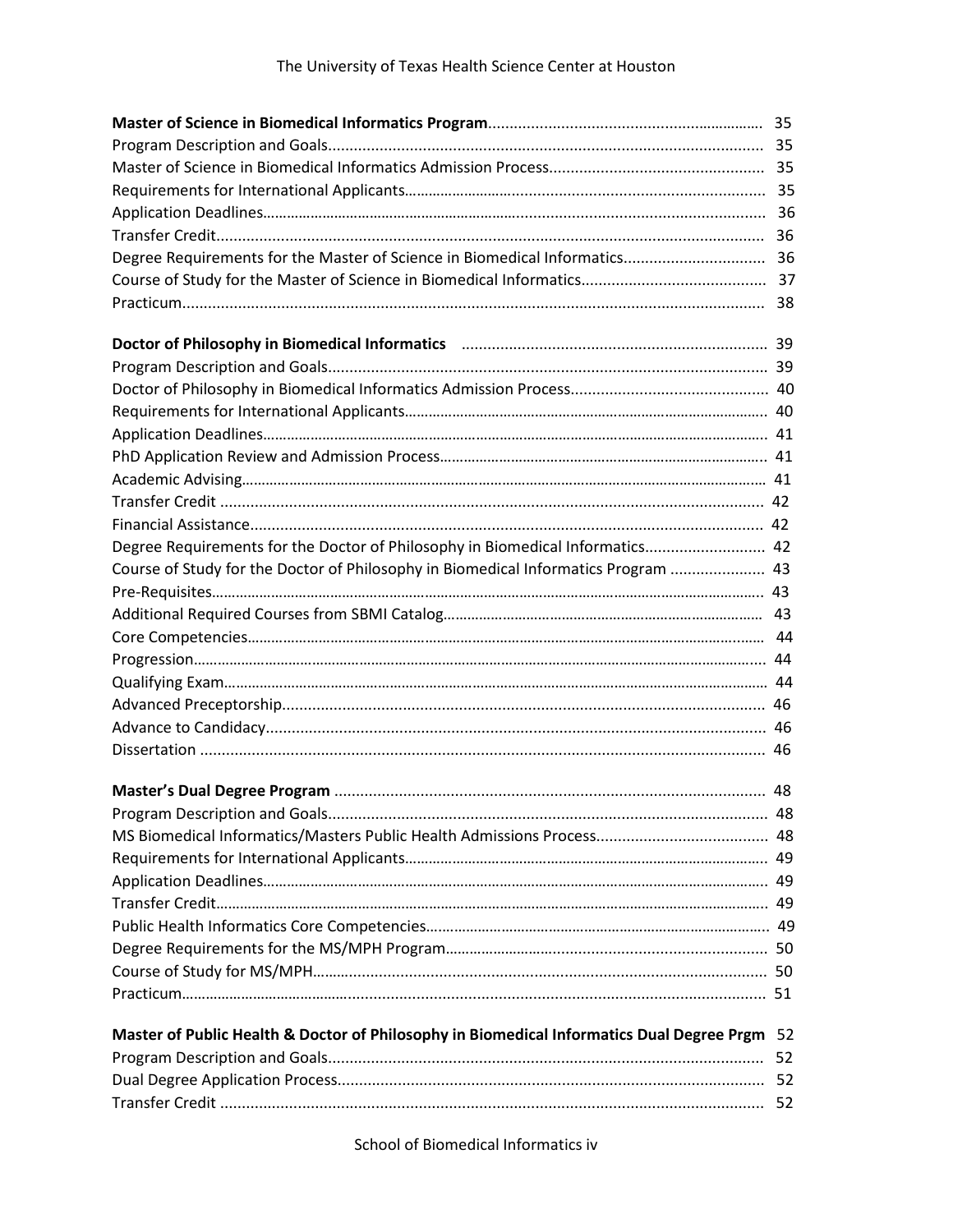## The University of Texas Health Science Center at Houston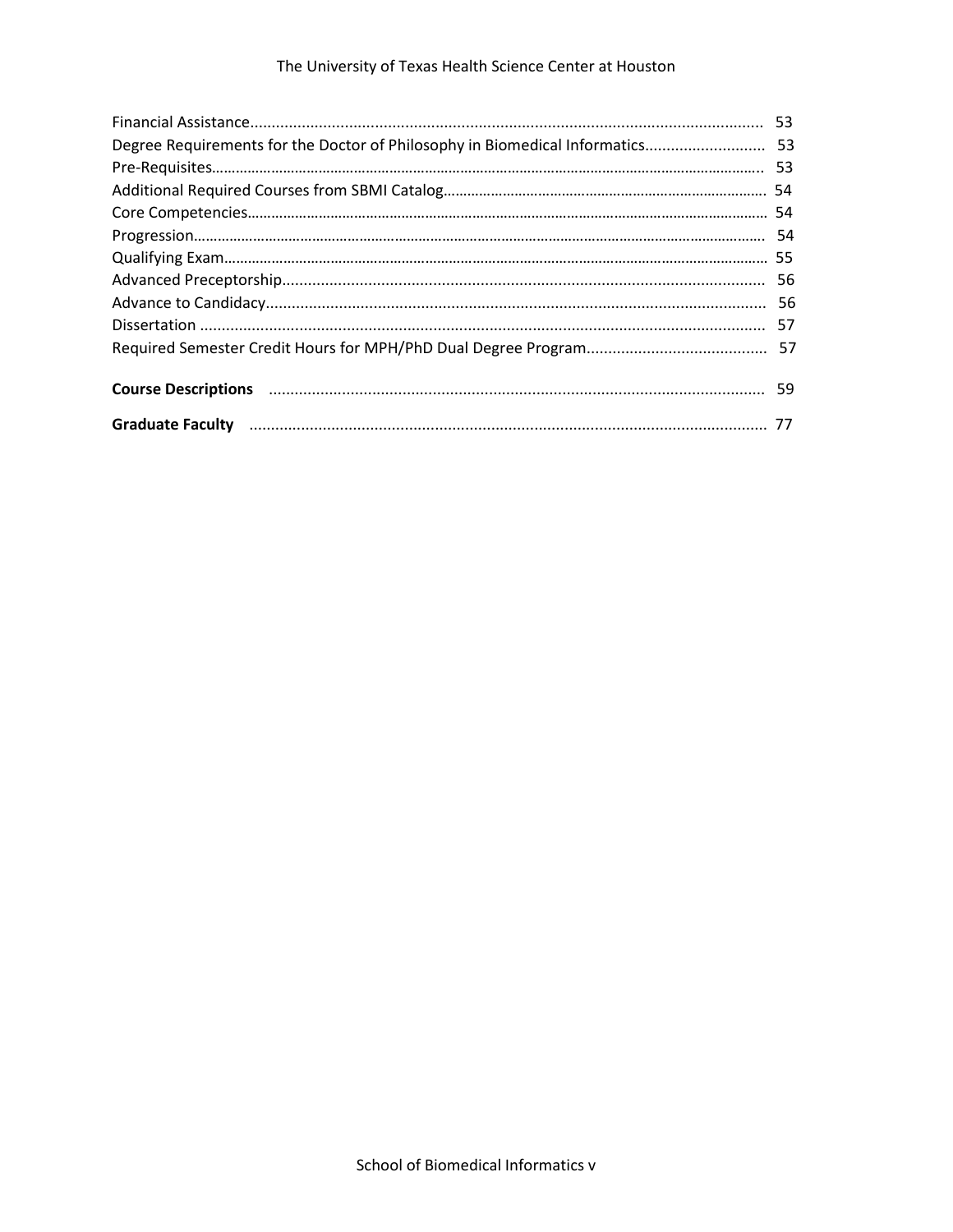## The School of Biomedical Informatics at Houston 2016-2018 Catalog

#### **Message from the Dean**

The School of Biomedical Informatics at Houston (SBMI), an academic component of The University of Texas Health Science Center at Houston (UTHealth) is the only academic program of biomedical informatics in the State of Texas and the only free-standing school of biomedical informatics in the nation. The mission of SBMI is to educate and train future scientists and professionals in biomedical informatics and health information technology, to conduct informatics research to improve healthcare and advance biomedical discovery, and to develop and use advanced informatics tools to solve practical problems in healthcare. The health informatics field has many job openings and continues to expand with careers ranging from electronic health record implementation to information governance to data analytics and more.

The school's vision is to become a biomedical informatics innovator serving Texas, leading the nation, and impacting the world. The varied and talented faculty represent expertise both in the theory and practice of informatics applied to biomedical science and health care, and the pursuit of cutting edge research with a focus on translational informatics moving research from the lab to the bedside, to the community, and to the market. Students find the school's performance-based, highly interdisciplinary, team-oriented education and research programs stimulating, challenging and career enhancing.

Master's and doctoral degrees, along with certificate programs are offered in the unique environment of the Texas Medical Center, the most concentrated area of biomedical and healthcare expertise, knowledge and skills in the world. There are outstanding opportunities for students to be involved in informatics as it is applied to health care and biomedical research in the many UTHealth clinical and research components and the more than fifty other healthcare related entities in the surrounding Texas Medical Center. Students interact with highly qualified and experienced faculty active in research as they develop solutions for a wide array of biomedical informatics problems. Through research consortia and centers, such as the National Center for Cognitive Informatics and Decision-Making in Healthcare, Gulf Coast Regional Extension Center for Health IT, Gulf Coast Consortia for Quantitative Biomedical Sciences, Center for Computational Biomedicine, Center for Precision Health, Center for Clinical and Translational Sciences and the Institute for Molecular Medicine for the Prevention of Human Diseases, students will interact with the best and brightest on the frontiers of human experience. Our certificate and master's students will learn to apply the most advanced understanding of biomedical informatics and health information technology to improve biomedical discovery and the delivery of healthcare. Doctoral students will work with leading researchers in a broad array of biomedical informatics areas to create new knowledge, advance the discipline, and open up new areas such as translational bioinformatics, precision medicine, and big health data analytics for future generations.

Students and faculty in our programs come from numerous health professions, basic sciences, biomedical sciences, computer science, engineering, biomedical engineering, healthcare management, cognitive science, and social sciences. The "transdisciplinary" nature of the School's educational and research programs makes them unique and rewarding and results in breakthrough discoveries. School faculty and students are involved in making groundbreaking contributions to healthcare delivery and biomedical discovery. This includes inventing and evaluating new ways to capture, store, integrate, access, display, utilize, and evaluate healthcare and biomedical data, information, and knowledge. SBMI is exploring the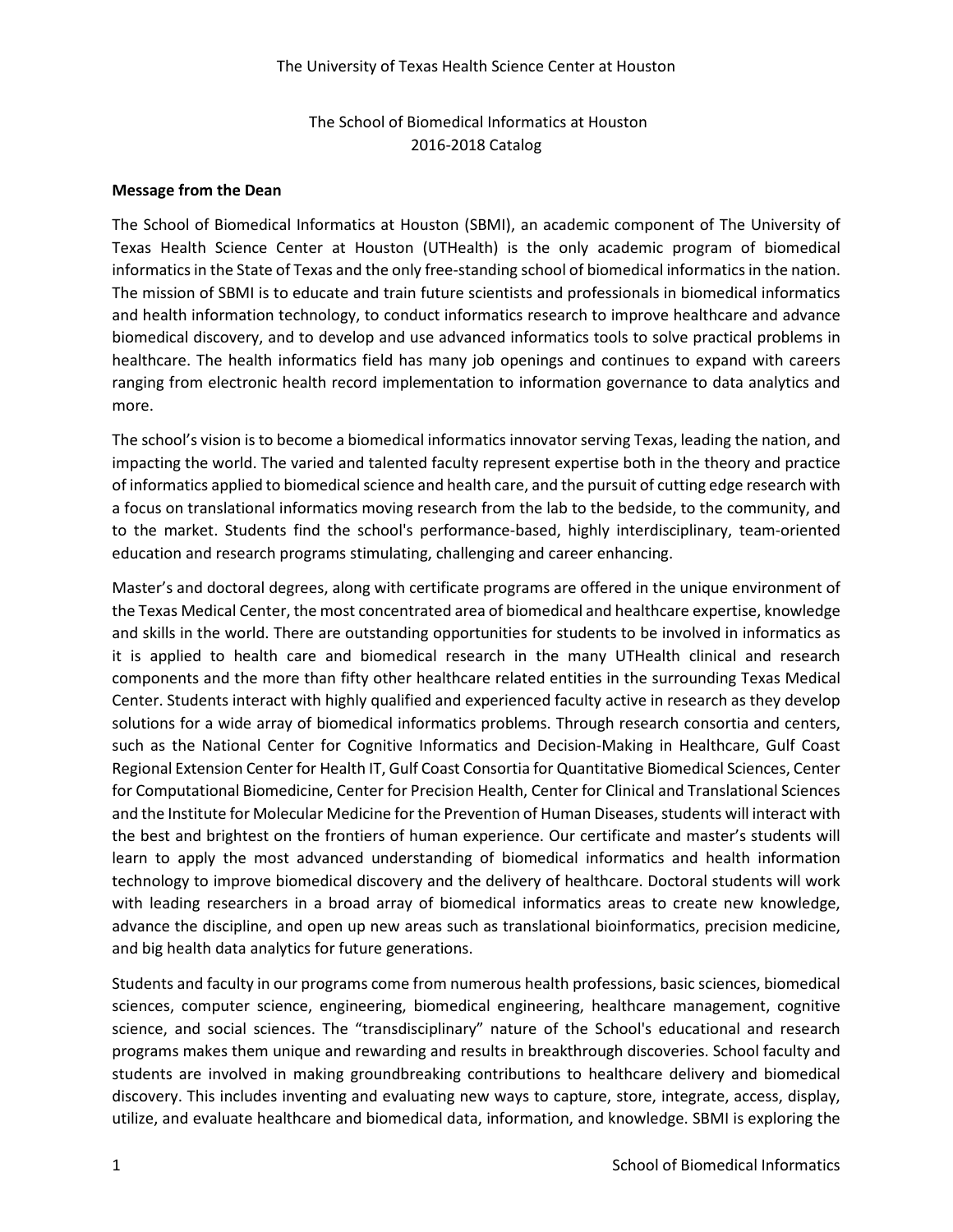relationships between genomics and clinical care, developing big health data analytics for healthcare quality and safety and pioneering futuristic functions and modules for electronic health records systems. Our faculty and students are discovering new functions for existing drugs while also monitoring and detecting potentially adverse events of drug interactions through data mining of electronic health records and medical literature. While using health data to improve healthcare management, students and faculty in the SBMI community can develop mobile platforms to deliver health information to remote areas. The research preformed at our school aids in the discovery of new methods and tools of social interaction to promote health prevention and public health. SBMI is also innovative in the use of educational research and technology, revolutionizing how to design and implement online educational and learning environments for both biomedical scientists and healthcare professionals.

If this is the kind of challenge and learning environment you are looking for, then join us and become part of the informatics leaders of tomorrow. Help us invent the future of health care and biomedical discovery.

Jiajie Zhang, PhD Dean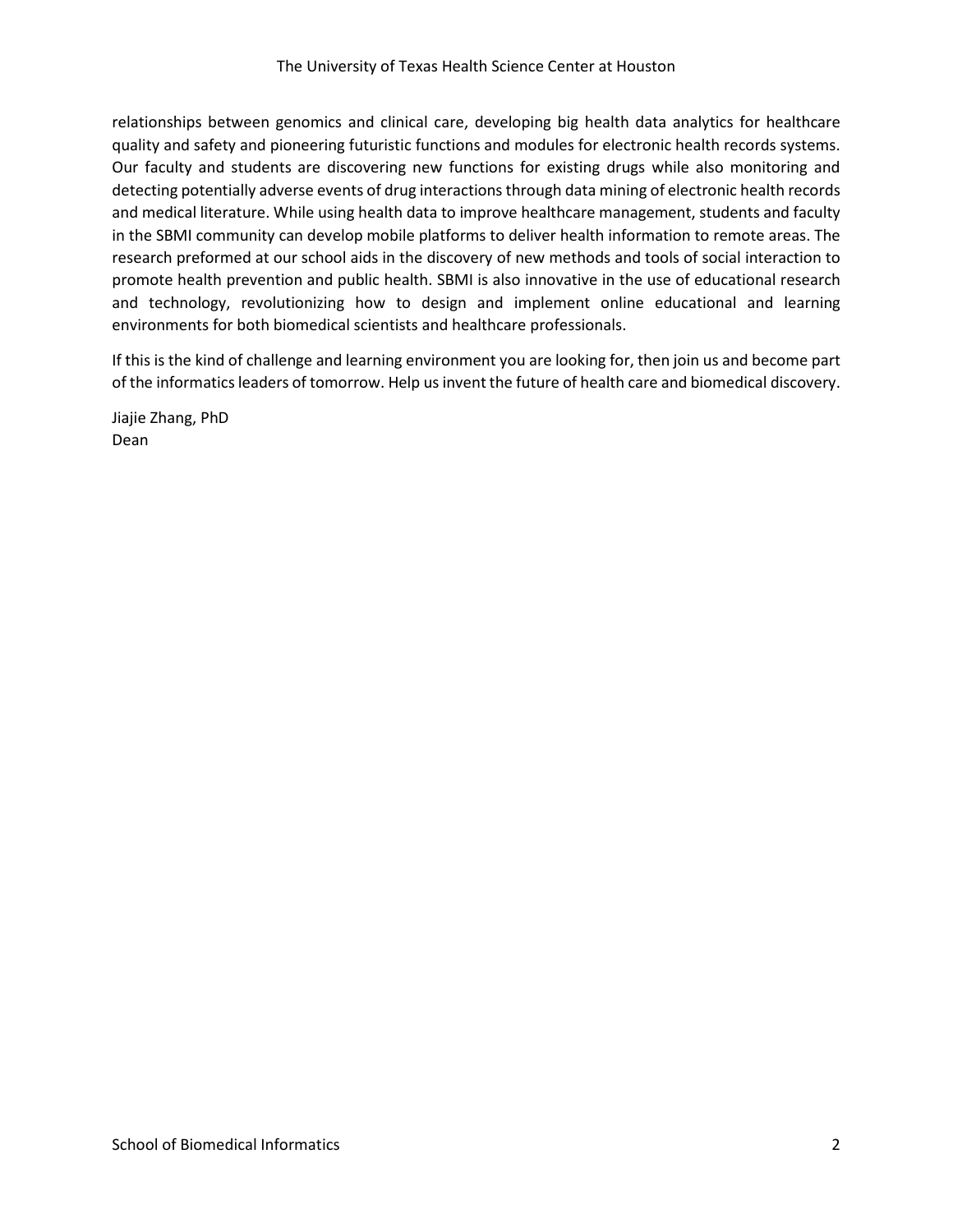## **Academic Calendar 2016 - 2017**

#### **FALL SEMESTER 2016**

| Classes Begin             | August 22, 2016        |
|---------------------------|------------------------|
| Classes End               | December 9, 2016       |
| <b>Final Examinations</b> | December 12 - 16, 2016 |

#### **SPRING SEMESTER 2017**

| January 9, 2017   |
|-------------------|
| March 13-17, 2017 |
| May 5, 2017       |
| May 8---12, 2017  |
|                   |

#### **SUMMER SESSION 2017 (12-WEEK SESSION)**

| Classes Begin             | May 22, 2017         |
|---------------------------|----------------------|
| Classes End               | August 11, 2017      |
| <b>Final Examinations</b> | August 14 - 15, 2017 |

## **Academic Calendar 2017 - 2018**

## **FALL SEMESTER 2017**

| Classes Begin             | August 28, 2017      |
|---------------------------|----------------------|
| Classes End               | December 8, 2017     |
| <b>Final Examinations</b> | December 11-15, 2017 |

## **SPRING SEMESTER 2018**

| Classes Begin             | January 8, 2018        |
|---------------------------|------------------------|
| Spring Break              | March 12-16, 2018      |
| Classes End               | April 27, 2018         |
| <b>Final Examinations</b> | April 30 – May 4, 2018 |

#### **SUMMER SESSION 2018 (12-WEEK SESSION)**

| Classes Begin             | May 21, 2018       |
|---------------------------|--------------------|
| Classes End               | August 13, 2018    |
| <b>Final Examinations</b> | August 14-15, 2018 |

Note: At the discretion of the Dean, the attendance of certain individuals may be required on a scheduled university holiday and on other than the usual scheduled class dates because of practicum/preceptorship requirements. Holidays will be announced in the class schedule each semester/session.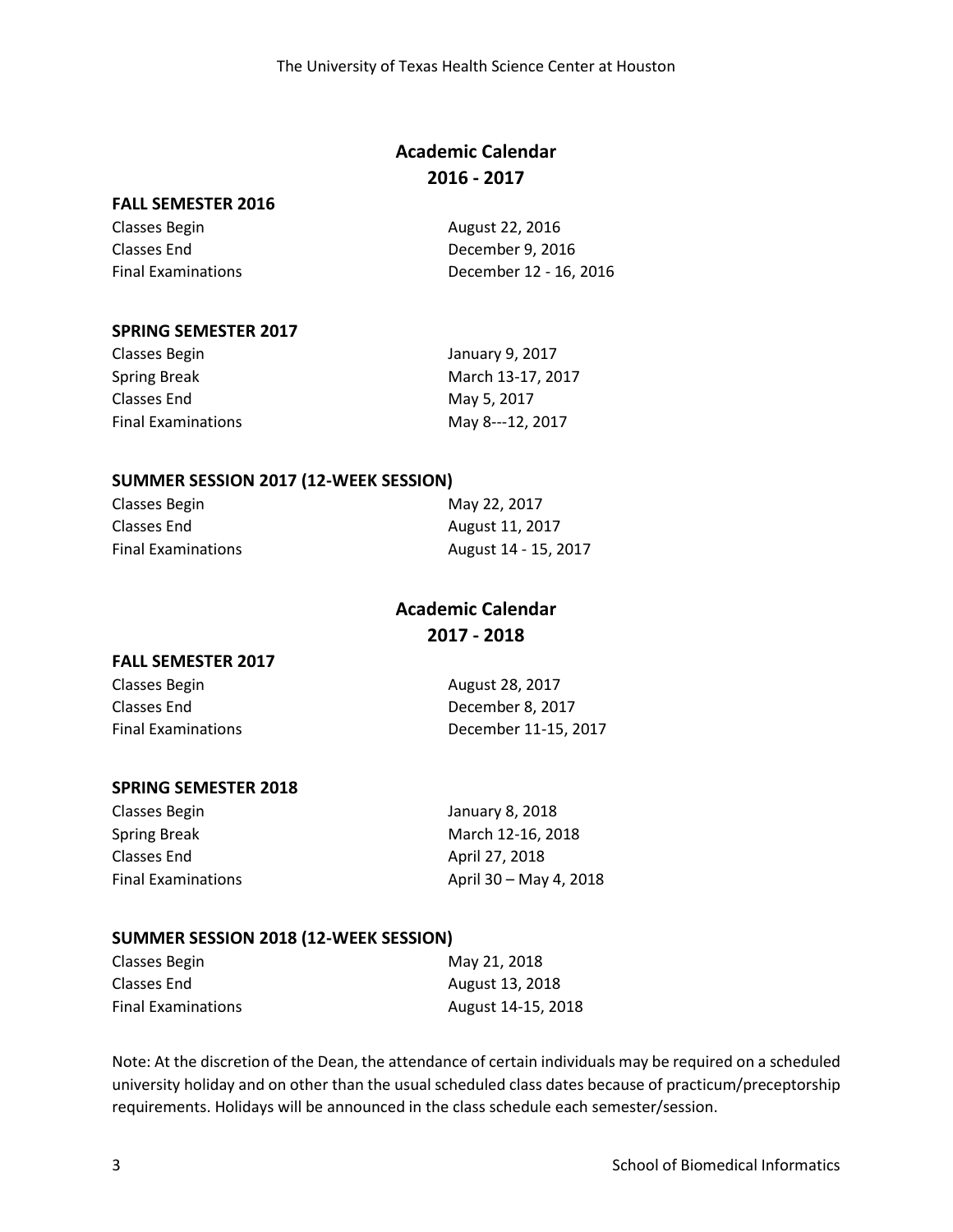#### The University of Texas Health Science Center at Houston

## **Administration**

Jiajie Zhang, PhD Dean and Professor The Glassell Family Foundation Distinguished Chair in Informatics Excellence

Ryan Bien, MHA Associate Dean for Management

#### **Faculty**

Elmer V. Bernstam, MD, MSE Associate Dean for Research and Professor

Juliana J. Brixey, PhD, MPH, RN Associate Professor

Tiffany Champagne, PhD, MBA, RD, LD Assistant Professor

Trevor Cohen, MBChB, MD, PhD Associate Professor

Han Chen, PhD Assistant Professor

Amy Franklin, PhD Assistant Professor

Lex Frieden, MA, LLD (hon.) Professor

Luca Giancardo, PhD Assistant Professor

Yang Gong, MD, PhD Associate Professor

Jonathan Ishee, JD, MPH, MS, LLM Assistant Professor

Constance Johnson, PhD, MS, RN, FAAN Professor

Susan H. Fenton, PhD, RHIA, FAHIMA Associate Dean for Academic Affairs and Assistant Professor

Jaime Hargrave Director of Student Affairs

Todd Johnson, PhD Professor

Peter Killoran, MD, MS Assistant Professor

James Langabeer, PhD, MBA Professor

Robert E. Murphy, MD Associate Dean for Applied Informatics Associate Professor

Sahiti Myneni, PhD, MSE Assistant Professor

Kirk Roberts, PhD, MS Assistant Professor

Deevakar Rogith, MBBS, PhD Assistant Professor

Angela Ross, DNP, MPH, PMP, PHCNS-BC Assistant Professor

Debora Simmons, PhD, RN, CCNS, FAAN Assistant Professor

Dean F. Sittig, PhD Professor

Kimberly Smith, PhD, MT(ASCP) Assistant Professor

School of Biomedical Informatics 4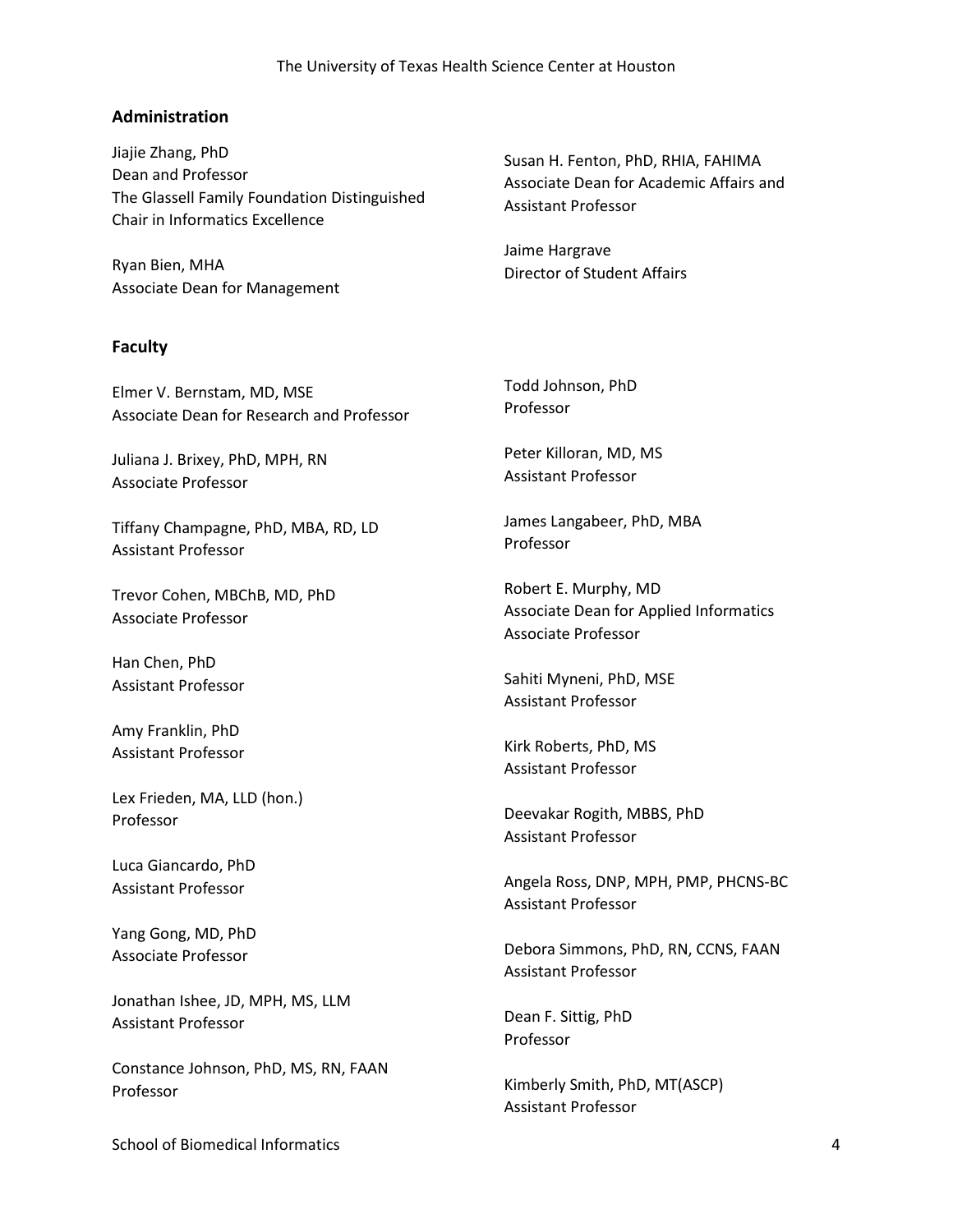#### The University of Texas Health Science Center at Houston

Jingchun Sun, PhD Assistant Professor

Cui Tao, PhD Associate Professor

Ryan Walsh, MD Assistant Professor

Hulin Wu, PhD, MS Professor

Yonghui Wu, PhD, MS Assistant Professor

Hua Xu, PhD Professor

Zhongming Zhao, PhD, MS Professor

W. Jim Zheng, PhD Associate Professor

Degui Zhi, PhD, MS Associate Professor

#### **Adjunct Faculty**

Diaa Alqusairi, PhD Adjunct Assistant Professor

Shervin Assassi, MD, MS Adjunct Associate Professor

Suresh Bhavnani, PhD Adjunct Associate Professor

Eric Boerwinkle, PhD Adjunct Professor

Jeffrey Chang, PhD Adjunct Assistant Professor

Jung-Wei Chen, DDS, MS, PhD Adjunct Associate Professor

Benjamin K. Chu, MD, MPH, MACP Adjunct Professor

Kim Dunn, MD, PhD Adjunct Associate Professor

Mary Edgerton, MD, PhD Adjunct Associate Professor

Adol Esquivel, MD, PhD Adjunct Assistant Professor

Jorge A. Ferrer, MD, MBA, LSA Adjunct Assistant Professor

Kevin M. Fickenscher, MD, CPE, FACPE Adjunct Professor

John Frenzel, MD, MS Adjunct Professor

Kayo Fujimoto, PhD Adjunct Associate Professor

John P. Glaser, PhD Adjunct Professor

James Griffiths, MD Adjunct Assistant Professor

Jeffrey Helton, PhD, CMA, CFE, FHFMA Adjunct Assistant Professor

Chiehwen Hsu, PhD Adjunct Associate Professor

Robert Hunter, MD, PhD Adjunct Professor

John Joe, MD, MPH Adjunct Professor

Ioannis Kakadiaris, PhD Adjunct Professor

Curtis E. Kennedy, MD, PhD Adjunct Assistant Professor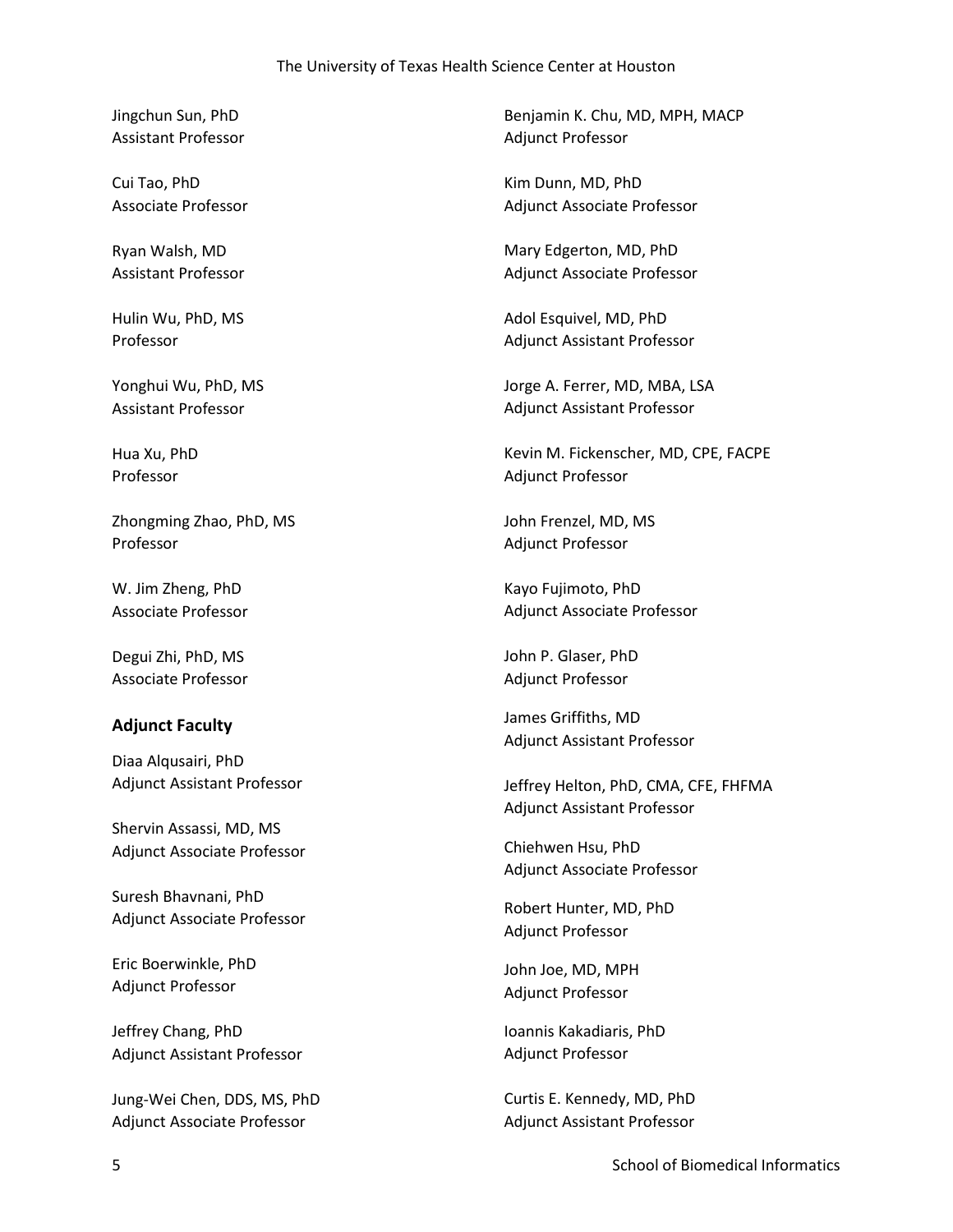Brent King, MD, MMM Adjunct Professor

Joseph Kunisch, PhD, RN Adjunct Assistant Professor

Helen Li, MD Adjunct Associate Professor

Yin Liu, PhD Adjunct Assistant Professor

Sina Madani, MD, PhD Adjunct Assistant Professor

Allison McCoy, PhD Adjunct Assistant Professor

Patrick McGinnis, MD, MS, MBA Adjunct Professor

Qun Meng, PhD Adjunct Professor

Parsa Mirhaji, MD, PhD Adjunct Assistant Professor

Shoko Miyagawa, PhD Adjunct Associate Professor

Koichi Nobutomo, MD, PhD Adjunct Professor

Sachiko Ohta, MD, MS, PhD Adjunct Associate Professor

Nnaemeka G. Okafor, MD Adjunct Assistant Professor

Velma Payne, PhD, MBA Adjunct Professor

John Riggs, MD, MS Adjunct Professor

V. Gail Roberson Rose, MBA, BSN, RN-BC Adjunct Instructor

Mano Selvan, PhD Adjunct Assistant Professor

Michael Shabot, MD, FCS, FCCM, FACMI Adjunct Professor

Ross Shegog, PhD Adjunct Assistant Professor

Hardeep Singh, MD Adjunct Associate Professor

Anwar Sirajuddin, MBBS, MS, CPHIMS Adjunct Assistant Professor

James Turley, RN, PhD Adjunct Associate Professor

Carl V. Vartian, MD, MS Adjunct Assistant Professor

Muhammad Walji, PhD Adjunct Associate Professor

Jing Wang, PhD, MPH, RN Adjunct Assistant Professor

William Weems, PhD Adjunct Associate Professor

Alan M. Weiss, MD, MBA, FACP Adjunct Assistant Professor

Irmgard Willcockson, PhD Adjunct Assistant Professor

Steven Wong, PhD, PE Adjunct Professor

Ming Zhan, PhD Adjunct Professor

School of Biomedical Informatics 6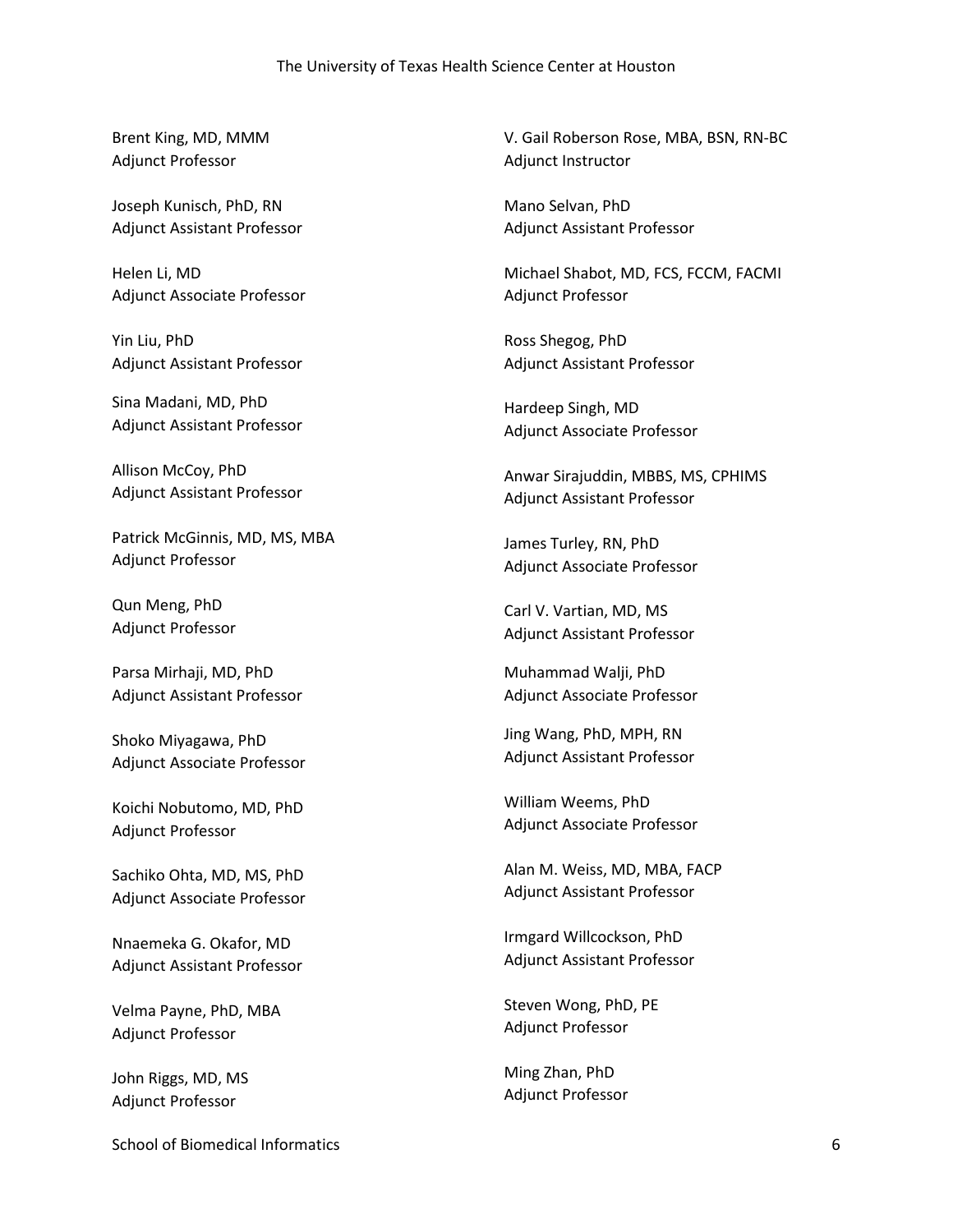#### The University of Texas Health Science Center at Houston

#### **Mission of the University of Texas School of Biomedical Informatics at Houston**

The mission of The University of Texas School of Biomedical Informatics at Houston (SBMI) is to educate future scientists and professionals in biomedical informatics and health information technology, conduct informatics research to improve health care and advance biomedical discovery and develop advanced informatics tools to solve problems in health care.

SBMI's mission is consistent with UTHealth's mission:

As a comprehensive health science university, the mission of The University of Texas Health Science Center at Houston is to educate health science professionals, discover and translate advances in the biomedical and social sciences, and model the best practices in clinical care and public health.

We pursue this mission in order to advance the quality of human life by enhancing the diagnosis, treatment, and prevention of disease and injury, as well as promoting individual health and community well-being.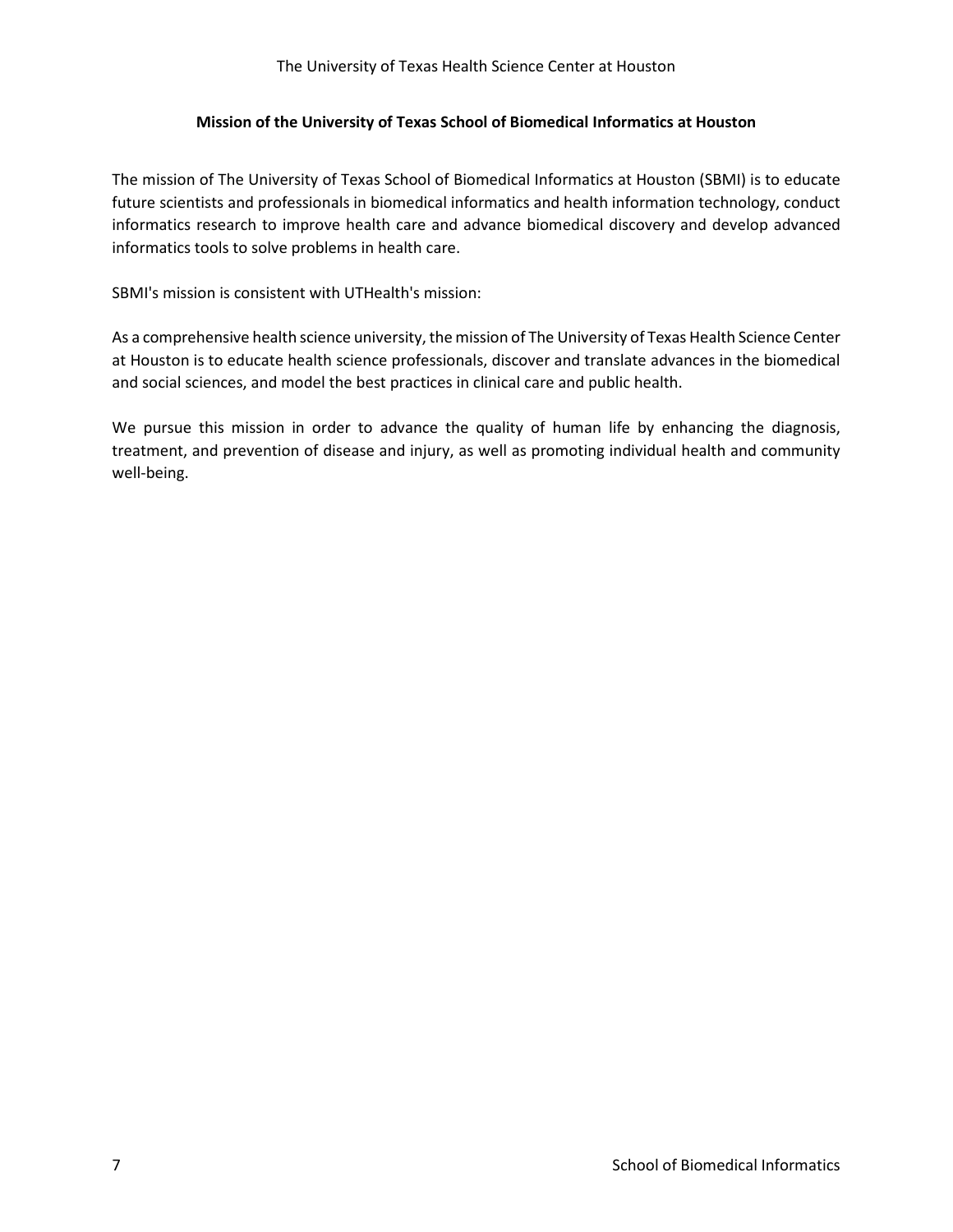## **The University of Texas School of Biomedical Informatics at Houston**

The University of Texas School of Biomedical Informatics at Houston (SBMI), formerly known as the School of Health Information Sciences (SHIS), was founded in 1972 as the School of Allied Health Sciences. The school is the newest of the six UTHealth schools. UTHealth is located in the world-renowned Texas Medical Center (TMC), the largest medical center in the world.

In 1992, UTHealth determined it would focus on graduate education in the health sciences. At that time, the school began to shift from traditional allied health baccalaureate programs toward the development of graduate programs to join the other professional and graduate schools in the university. In 1997, the school created the Department of Health Informatics and began to offer a Master of Science in health informatics. In 2001, the school name was changed to the School of Health Information Sciences (SHIS), which also subsumed all faculty and students in the department. The school offered a Master of Science in health informatics, a Doctor of Philosophy in health informatics and a Certificate Program in health informatics for non-degree seeking students. In 2010, the school underwent another name change. SHIS became the School of Biomedical Informatics. SBMI currently offers certificate programs in health informatics; a Master of Science in health informatics with two tracks: a traditional research track and an applied health informatics track; a Doctor of Philosophy in health informatics; and dual-degree programs with the UTHealth School of Public Health and the University of Texas Rio Grande Valley School of Medicine.

Effective January 1, 2017, the offered degree names of Health Informatics will be changed to Biomedical Informatics. The change more accurately aligns degree and certificate programs with the School's field and breadth of degree focus areas (which now include bioinformatics and precision medicine).

The School is located in the University Center Tower, 7000 Fannin Street, Suite 650, Houston, Texas 77030 [https://sbmi.uth.edu](https://sbmi.uth.edu/)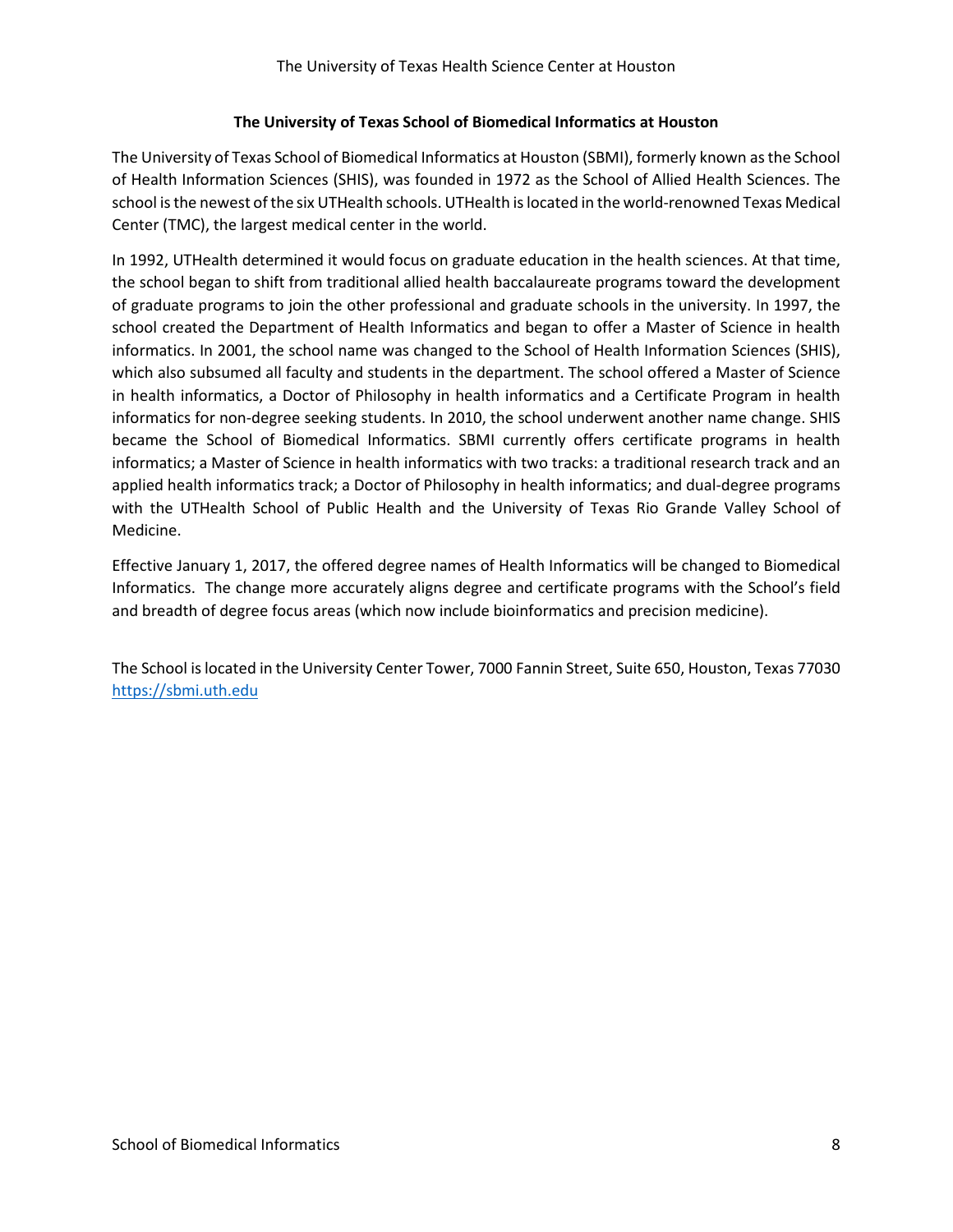## **Application Information**

Applications to the programs in the School of Biomedical Informatics may be submitted online at [https://apply.uth.tmc.edu](https://apply.uth.tmc.edu/)

Additional information is available by contacting the School of Biomedical Informatics Office of Academic Affairs at:

The University of Texas Health Science Center at Houston (UTHealth) 7000 Fannin, Suite 650 Houston, TX 77030 Telephone: (713) 500-‐‐3591 Email address SBMIAcademics@uth.tmc.edu

Specific requirements for admission to the certificate and degree programs are provided in the program section of this catalog. Subject to approval of the Dean, each program's faculty is responsible for selecting applicants for admission.

## **Certificate Admission Process**

Completed applications are reviewed by the Certificate Program Coordinator(s). Recommendations for or against admission are made to the Associate Dean for Academic Affairs. The Certificate Program Coordinator(s) advise all certificate students.

#### **General Admission Process for Degree Programs**

The School Admission, Progression and Graduation Committee reviews completed applications to the master's and doctoral programs.

The admission criteria include, but are not limited to:

- Prior academic preparation (depth, breadth, and performance): application, college transcripts, and letters of recommendation;
- Relevant work experience (particularly practice in the field of study): application, goal statement, curriculum vitae (CV) or resume, and letters of recommendation;
- Career goals: application, goal statement, and letters of recommendation;
- Motivation: goal statement, letters of recommendation, and college transcripts;
- Integrity: goal statement, and letters of recommendation;
- Standardized tests: GRE scores and TOEFL/IELTS (if required);
- Thesis, publications and other scholarly works: supplemental documents provided by applicant;
- Success in overcoming social, economic or educational disadvantages.

Qualified applicants will be invited to interview with faculty members at the discretion of the committee. The Office of Academic Affairs will schedule personal interviews. In addition to the listed criteria, the applicant's communication skills and understanding of the program may be evaluated based on the personal interview. Admissions decisions will be made after interviews are completed.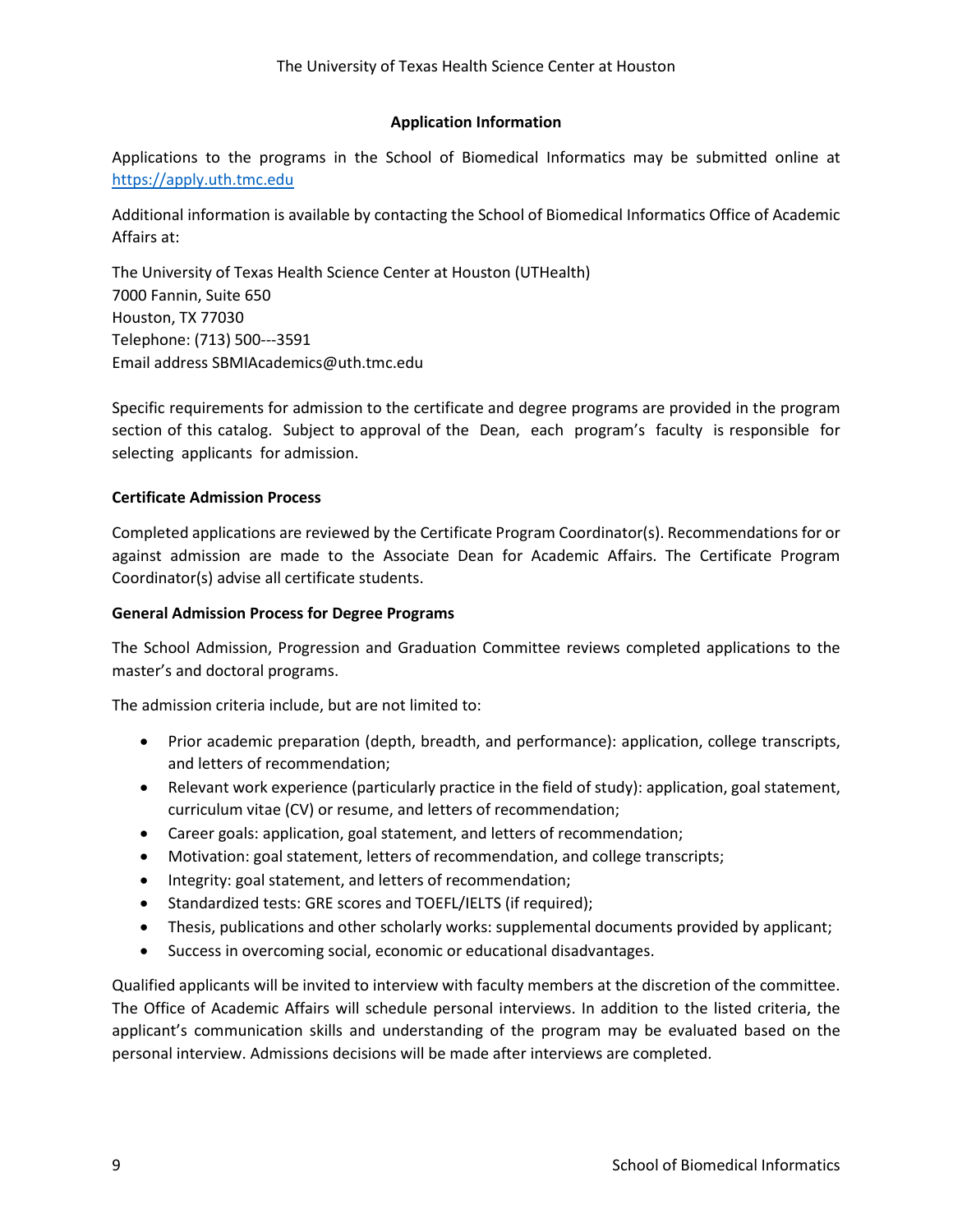## **Additional Application Requirements for International Applicants**

An International Student is a student who is not a citizen or a permanent resident of the U.S. or a student with transcripts from an international institution. All international students must contact and must be cleared by the UTHealth Office of International Affairs prior to registration. Here is additional information regarding the international applicant admission process:

- TOEFL(Test of English as a Foreign Language)/IELTS (International English Language Testing System) score. The official score for the TOEFL test must be submitted directly to the UTHealth Office of the Registrar from the TOEFL test centers using institutional codes 6906; no department code is required. The minimum acceptable score is an 87 on the internet-based test. The official scores for the IELTS Academic test must be submitted directly to the UTHealth Office of the Registrar from the IELTS test centers. The minimum acceptable score is a 7. Testing is at the applicant's expense.
- International applicants who have received a diploma from a university at which English is the language of instruction are not required to submit an English Language exam. If this school is outside of an English-speaking country, evidence that indicates the language of instruction will need to be provided with your application such as a letter from the University on official letterhead.
- International applicants must submit official transcripts and a course‐by‐course education evaluation of all transcripts from all universities attended outside the United States. The application forms for such an evaluation may be obtained online from the service providers; Educational Credential Evaluators, Inc., [www.ece.org](http://www.ece.org/) and World Education Services, [www.wes.org.](http://www.wes.org/) Only evaluations from ECE or WES will be accepted. The results of the evaluation must be submitted directly to the UTHealth Office of the Registrar by the agency. The evaluation report is at the applicant's expense.
- Students on an F-1 student visa are not eligible to enroll in the Applied Certificate or the Applied Master's in Health Informatics track programs. F-1 sponsorship is available for students in the Certificate in Public Health Informatics, Certificate in Health Informatics and Research Master's programs.
- The I-20 form, required by the Department of Homeland Security (DHS) and the United States Citizenship and Immigration Services (USCIS), is prepared by UTHealth and issued to qualified nonimmigrant applicants who have been admitted and who have demonstrated financial ability to support their education. Upon acceptance, the non-immigrant student will be asked to provide financial and visa information so that the I‐20 form may be completed. The student must submit the completed form to the American Embassy in his/her country of origin in order to receive a student visa or must otherwise be eligible for F‐1 status in the U.S. Please contact the UTHealth Office of International Affairs for information (713-500-3176, utoiahouston@uth.tmc.edu).
- Official transcripts of all previous academic institutions must be submitted to the Office of the Registrar. Courses with grades of "C" or lower are not transferable for equivalency credit.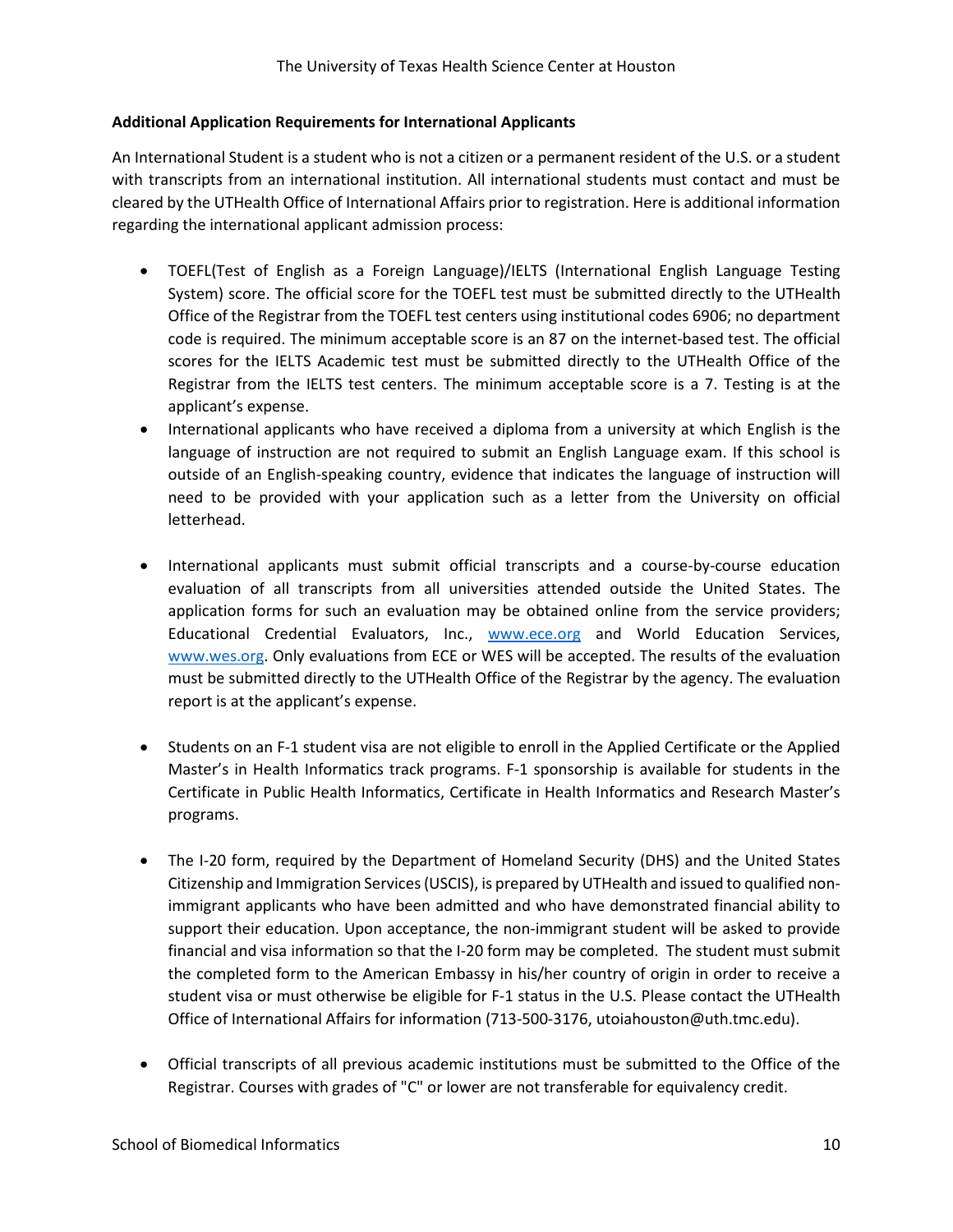#### **Admissions Application Deadlines**

Certificates, 3+2 Certificate and 4+1 Certificate of Health Informatics Application Deadlines Fall admissions July 1 Spring admissions Movember 1 Summer admissions March 1

Master of Science in Health Informatics Application Deadlines Fall admissions July 1 Spring admissions Movember 1 Summer admissions March 1

Doctor of Philosophy in Health Informatics Application Deadlines Fall admissions March 1 Spring admissions July 1 Summer admissions November 1

Address application inquiries to:

Office of Academic Affairs UTHealth School of Biomedical Informatics at Houston 7000 Fannin, Suite 650 Houston, TX 77030 713-500‐3591 SBMIAcademics@uth.tmc.edu

Waiver or alteration of any course or credit-hour requirements, other than those mandated by statute, for admission to the School or of courses offered by the School, must be based upon a review of the circumstances, a justification and review by the faculty, and final written approval by the Dean. Requirements mandated by statute will not be waived or altered.

In order to register, a student must have on file in the Office of the Registrar official transcripts and documents of all previous academic work, and meet all admission requirements. A student who knowingly falsifies or is a party to the falsification of any official University record (including transcripts and/or application for admission) will be subject to the offer of admission being withdrawn, or disciplinary action, which may include dismissal from the University.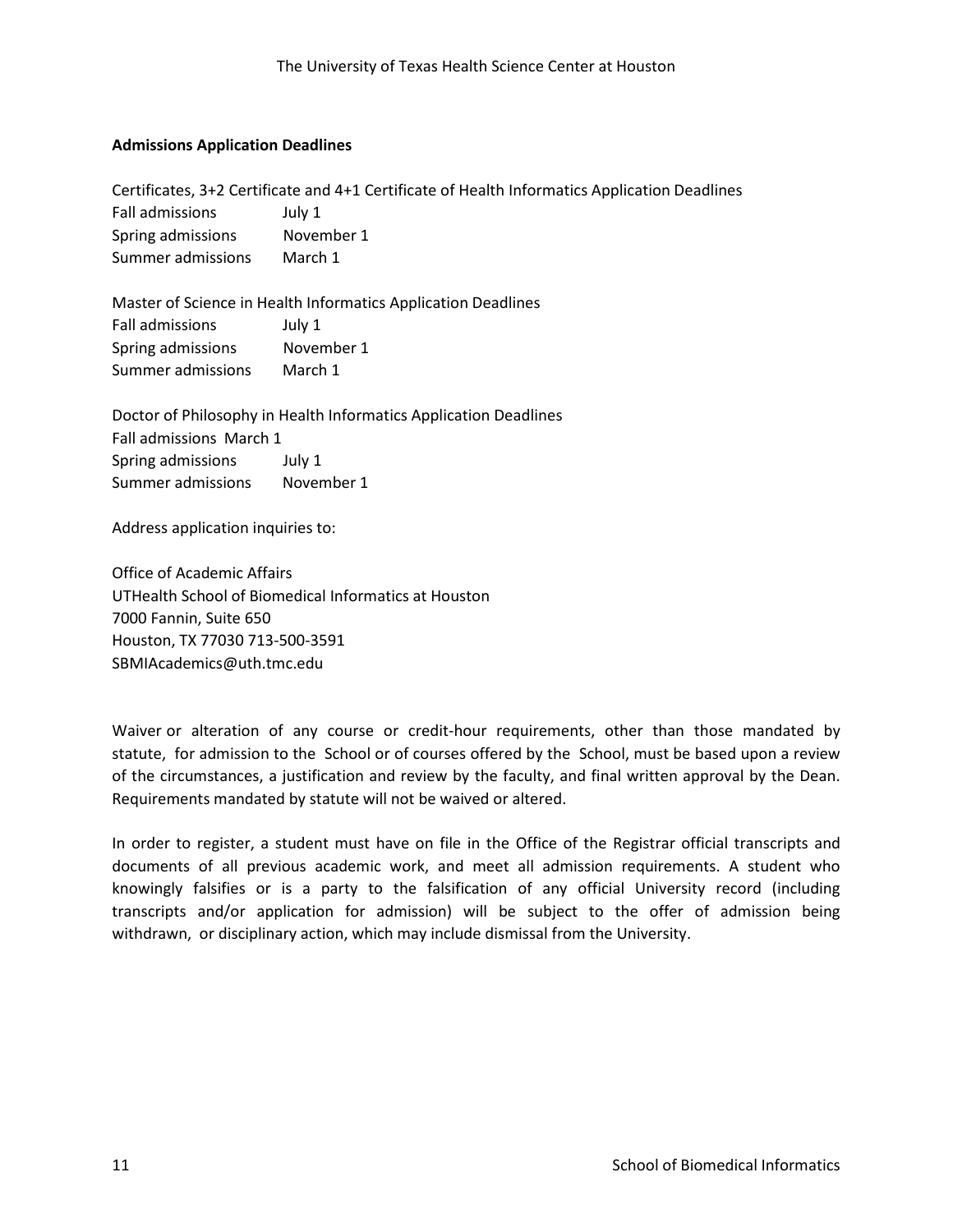#### **Enrollment Status**

Students who matriculate in the School of Biomedical Informatics fall into one of the following categories.

**Program Student**: a student admitted to an academic program who is following a set curriculum and pursuing a degree without an interruption of more than two semesters in enrollment.

**Full-time Student**: a graduate student enrolled in at least nine semester credit hours (SCH) each during the fall and spring semester, or six semester credit hours in the 12-week summer session. Only those credit hours for UTHealth courses taken for credit are counted in the calculation of credits designating a full-time student.

**Part-time Student**: a graduate student enrolled in a program for fewer than nine semester credit hours in the fall or spring semester, or fewer than six semester credit hours in the 12‐week summer session.

**Certificate Student**: a student admitted to the certificate program seeking a certificate of completion of 15 semester credit hours.

**Non-degree Student**: a student who is admitted to the School for one or more courses but not admitted to a degree or certificate program. Enrollment as a non‐degree student does not entitle a student to admission to a program. A non-degree student is not eligible to receive a degree. Nondegree students will not be allowed to register for practicum/doctoral courses. Non‐degree students can complete a maximum of 12 semester credit hours and must maintain a 3.0/4.0 grade point average.

**Transfer Student**: a student who has graduate level credits from another institution and who applies for admission to a degree program at the School. This student must be in good standing at the institution last attended.

**3+2 Student**: a student who is presently enrolled in a bachelors-level academic program at another accredited institution that has a signed Program Agreement with SBMI and has been admitted to SBMI to complete a graduate certificate at the same time as completing an undergraduate degree.

**4 + 1 Student**: a student who is presently enrolled in a bachelors level academic program at another accredited institution which has a signed Program Agreement with SBMI and has been admitted to SBMI to complete a graduate certificate at the same time as completing an undergraduate degree.

**Concurrent/Inter-institutional Student**: Concurrent and inter‐institutional students can complete a maximum of 12 semester credit hours and must maintain a 3.0/4.0 grade point average.

Any student enrolled at UTHealth who is not admitted to a degree program or certificate program in the School of Biomedical Informatics can complete a maximum of 12 semester credit hours and must maintain a 3.0/4.0 grade point average. If a student takes more than 12 semester credit hours, only 12 semester credit hours can be counted toward any degree in the School of Biomedical Informatics.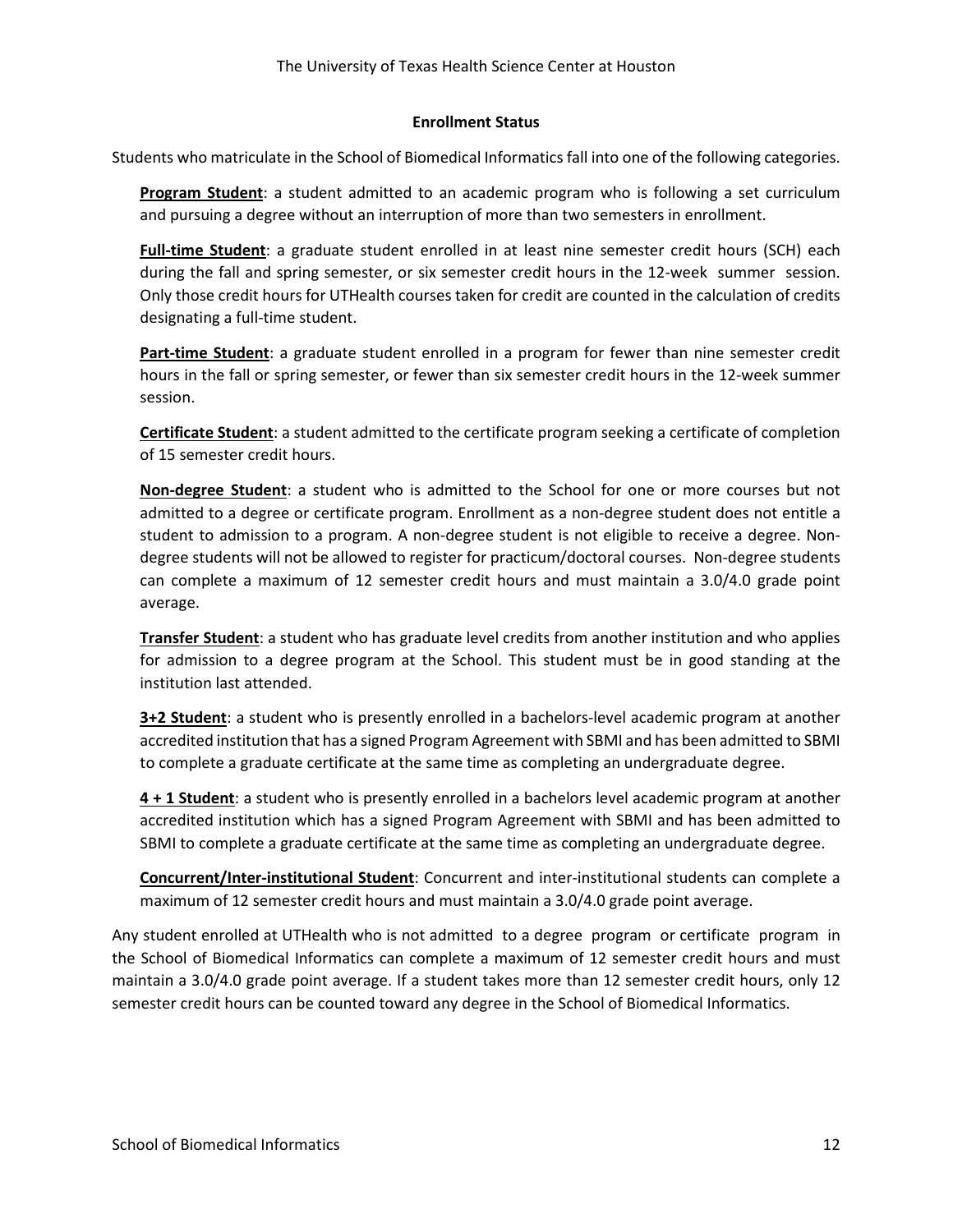#### **Student Enrollment**

Students enroll each semester by using myUTH on the web at [https://my.uth.tmc.edu.](https://my.uth.tmc.edu/) There is no on‐ site enrollment. Enrollment dates are announced in the online Registration Schedule: <http://www.uth.edu/registrar/current-students/registration/registration-schedule.htm>

#### **Financial Information**

#### **Optional and Mandatory Fees**

Certain mandatory and optional fees should be anticipated at the School. Mandatory fees are required of all students. Optional fees are not required, but the student may elect to subscribe to any of the services listed under optional fees. All fees are subject to change without notice.

#### **Mandatory Fees**

#### **Application Fee**

Any prospective student submitting an application to the school for consideration must also submit a non-refundable \$60 application fee. This fee is assessed to cover the cost of processing the application.

#### **Tuition**

Beginning Fall 2016, Texas resident tuition is \$246 per semester credit hour. Non‐resident tuition is \$736 per semester credit hour. All tuition and fees charged are authorized by statute and by regental approval and can be found on the Office of the Registrar's website: [https://www.uth.edu/registrar/current](https://www.uth.edu/registrar/current-students/registration/tuition--fee-schedule.htm)[students/registration/tuition--fee-schedule.htm](https://www.uth.edu/registrar/current-students/registration/tuition--fee-schedule.htm)

A resident doctoral student who has a total of 100 or more semester credit hours of doctoral work at an institution of higher education is required to pay nonresident doctoral tuition rates. For more information contact the Office of the Registrar.

A student whose hours may no longer be submitted for formula funding because it is the same or substantially similar to a course that the student previously attempted for two or more times at The University of Texas Health Science Center at Houston will be charged a higher tuition rate of \$736 per semester credit hour or nonresident tuition rates.

#### **Fees and Charges**

| $\bullet$ | Application Fee (non-refundable) | \$60         |
|-----------|----------------------------------|--------------|
| $\bullet$ | Graduation Fee (see below)       | \$75         |
| $\bullet$ | Installment Use Fee              | \$20         |
| $\bullet$ | Late Payment Fee                 | \$25         |
| $\bullet$ | Late Registration Fee            | \$25         |
| $\bullet$ | <b>Returned Check Fee</b>        | \$25         |
| $\bullet$ | Credit Card Service Use Fee      | 2.5%         |
| ٠         | <b>Student Record Fee</b>        | \$5/semester |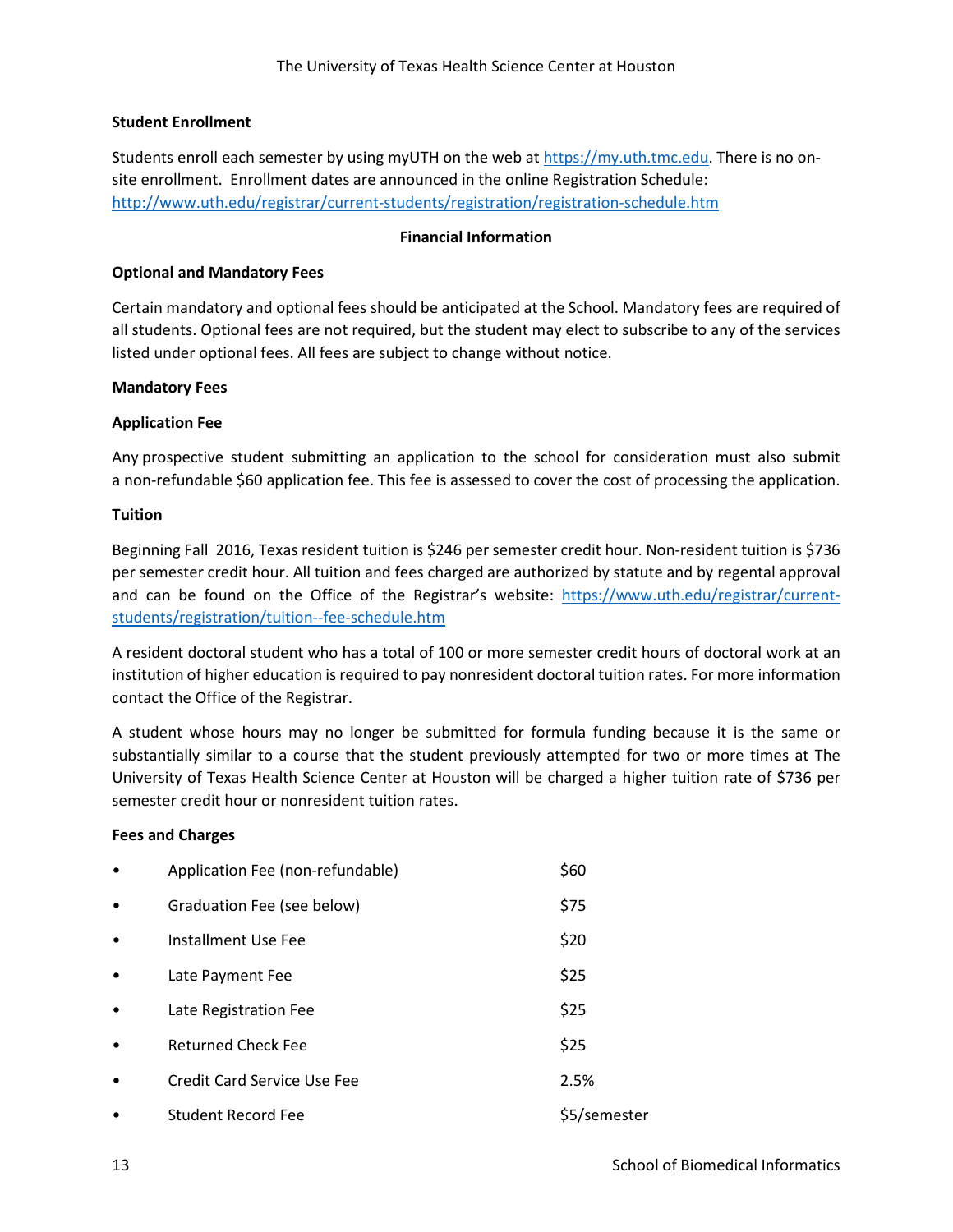#### The University of Texas Health Science Center at Houston

|           | Student Liability Insurance Fee (fall semester)                | \$14.50                       |
|-----------|----------------------------------------------------------------|-------------------------------|
| ٠         | Student Liability Insurance Fee (spring semester)              | \$9                           |
| $\bullet$ | Student Health Insurance Fee (annual rate)                     | \$2,185                       |
|           | Student ID Replacement Fee                                     | \$10/card                     |
| $\bullet$ | Laboratory Fee (see below)                                     | \$30                          |
| ٠         | Student Services Fee (see below)                               |                               |
| ٠         | Information Technology Access Fee                              | \$33/semester                 |
| ٠         | <b>Computer Resource Fee</b>                                   | \$100/semester                |
|           | <b>Technology Fee</b>                                          | \$100/fall & spring semesters |
|           | Alternative Delivery Fee for Web Courses<br>per hour delivered | \$100/semester credit hour    |

#### **Graduation Fee**

A graduation fee of \$75, payable at registration for the student's final academic term, is required of all degree-seeking students. This fee covers expenses associated with graduation but does not cover rental of the cap and gown. This fee is charged whether or not the student participates in graduation. Certificate students do not pay the graduation fee.

#### **Laboratory Fees**

Laboratory fees are assessed in an amount to cover the cost of laboratory materials and supplies used by the student.

#### **Student Services Fee**

The Student Services Fee is a mandatory fee assessed per semester credit hour to all students. The annual fee for academic year 2016-2017 is \$532.65\* with a maximum charge of \$205.75 per fall and spring semester and \$121.27 for the summer semester. The fee provides funding towards student governance activities, Student Health Services, Student Counseling, shuttle service, and recreational facilities. Optional family coverage for most student services is available. The 2016-2017 schedule of fees is as follows:

| FULL-TIME STUDENT RATES (REQUIRED) \$532.65 ANNUALLY |                    |          |          |          |  |
|------------------------------------------------------|--------------------|----------|----------|----------|--|
| <b>Service</b>                                       | <b>Fall/Spring</b> | Summer   | 9-Month  | 12-Month |  |
| Recreation                                           | \$85.42            | \$56.87  | \$170.83 | \$227.65 |  |
| Health                                               | \$73.25            | \$33.20  | \$146.50 | \$179.70 |  |
| Shuttle                                              | \$27.50            | \$18.26  | \$55.00  | \$73.25  |  |
| Counseling                                           | \$12.93            | \$8.64   | \$25.85  | \$34.45  |  |
| Government                                           | \$6.65             | \$4.30   | \$13.30  | \$17.60  |  |
| <b>TOTAL</b>                                         | \$205.75           | \$121.27 | \$411.48 | \$532.65 |  |

\*This fee will increase to \$543.45 beginning Fall 2017 as approved by the UT System Board of Regents.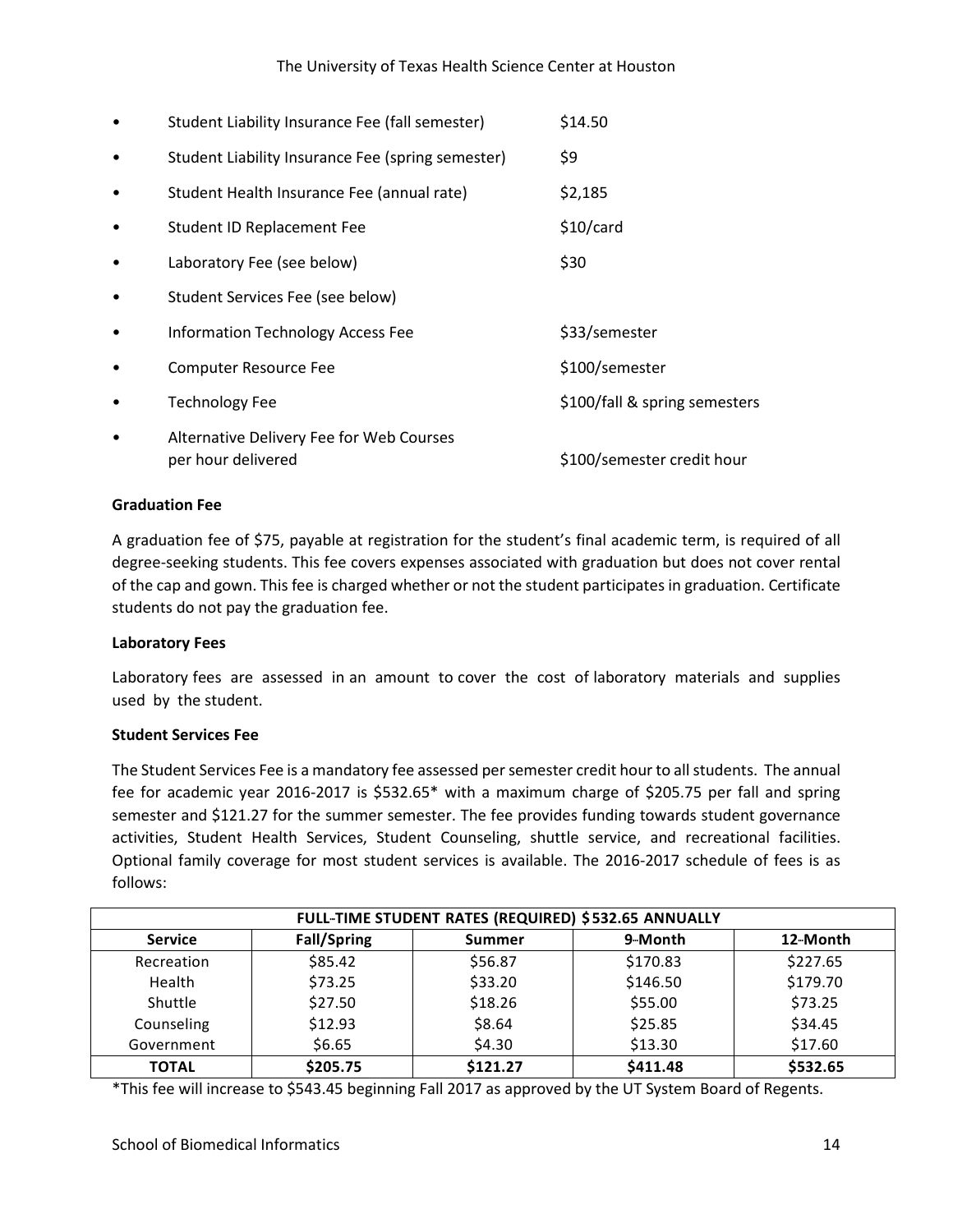## **Technology Fee**

A Technology Fee will be assessed to all students at \$100 every fall and spring semester to cover the expenses associated with the software, hardware, programming, maintenance fees and technical support used by students. The fee will support SBMI's goal in achieving to be the best publicly supported biomedical informatics school in the US by conducting the highest quality programs in education, biomedical informatics applications and research. The fee will also allow SBMI in using the most current technology to train students and help attract the best and brightest students to our quality graduate programs.

#### **Student Records Fee**

The Student Records Fee provides students with unlimited transcripts and enrollment verification documents. The charge is \$15.00 per academic year (\$5 per semester).

## **Optional Fees**

- Audit Fee: For a fee of \$25 per course, a student may elect to audit a course, i.e., attend the course without receiving academic credit at other UTHealth schools. SBMI does not allow auditing of classes.
- Transportation Expenses: Students are required to provide their own transportation to practicum sites.
- Academic Regalia Rental: The charge for rental of the cap and gown is approximately \$45 for master's students and \$65 for doctoral students. Information on ordering academic regalia is sent to students several months before annual commencement exercises. Additional information for graduates can be found here: [https://sbmi.uth.edu/current](https://sbmi.uth.edu/current-students/graduation/)[students/graduation/.](https://sbmi.uth.edu/current-students/graduation/)

#### **Professional Liability Insurance**

Every student enrolled in the School of Biomedical Informatics must have professional liability insurance coverage in force throughout each semester enrolled in the minimum policy amount of \$100,000 per claim. The professional liability insurance must include coverage for breach of confidentiality of protected health information in electronic or other patient records. Advance written notice or posting may change the minimum amount required by the Office of the Dean. The premium for this insurance is due at the time of initial registration and each fall and spring semester. The annual premium is prorated based on the student's date of entry. The annual premium is approximately \$14.50 per year.

#### **Competitive Academic Scholarship Awards**

Competitive Academic Scholarship awards are designed to facilitate the scholastic development of students who are in high academic standing. The benefits of this award are two-fold; (1) a direct financial award, and (2) if the recipient is not a resident of Texas, the change in status to resident tuition for that academic school year (September through August). All SBMI students are eligible to compete for these scholarships. The number of Competitive Academic Scholarships awarded each year is dependent on the availability of funds.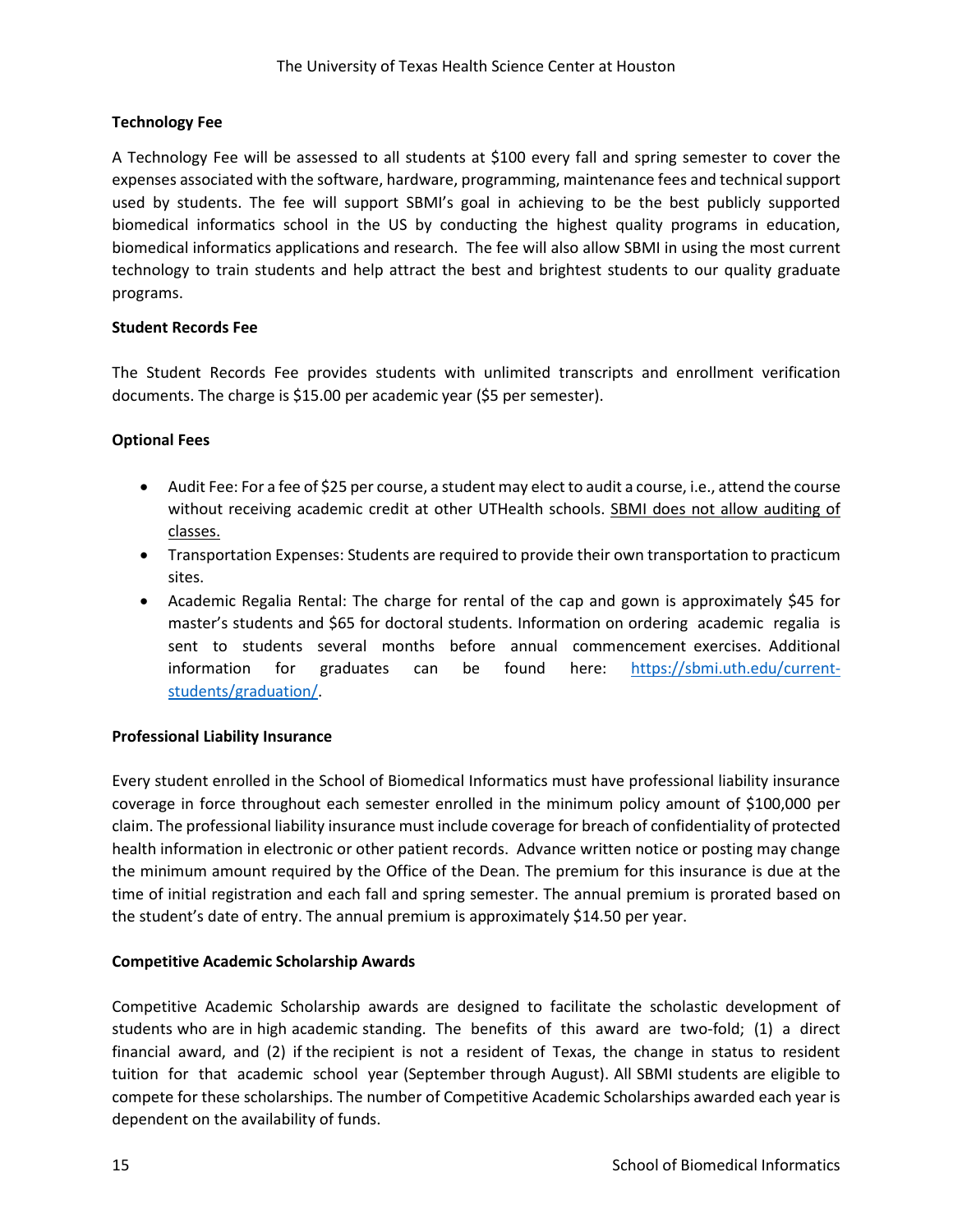The criteria for selection are:

- Grade point average documented by the Director of Student Affairs
- Pattern of academic achievement
- Recommendation of the Student Advising Committee
- Success in overcoming socioeconomic or educational disadvantages

The SBMI Scholarship and Awards Committee considers all submissions. The SBMI Scholarship and Awards Committee is composed of UTHealth faculty and student representation. The recommendations of the SBMI Scholarship and Awards Committee are submitted through the Associate Dean for Academic Affairs for submission to the Dean. Notification of awards will be made by email.

#### **Summary of Estimated Annual Fees and Expenses Based on Full-time, On Campus enrollment**

#### **Program Expenses**

| \$60           |
|----------------|
| \$175          |
| \$49           |
|                |
| \$5,904        |
| \$17,664       |
| \$532.65       |
| \$99           |
| \$300          |
| \$200          |
| \$14.50        |
| \$180 (varies) |
| \$75           |
| varies         |
|                |
| varies         |
|                |
|                |
| \$750          |
| varies         |
|                |
| \$2,185        |
| \$4,370        |
| \$3,762        |
|                |

<sup>1</sup> based on 9 semester hours fall and spring and 6 semester credit hours for summer; \$246 is resident cost per semester credit hour/\$736 is non‐resident cost per semester credit hour.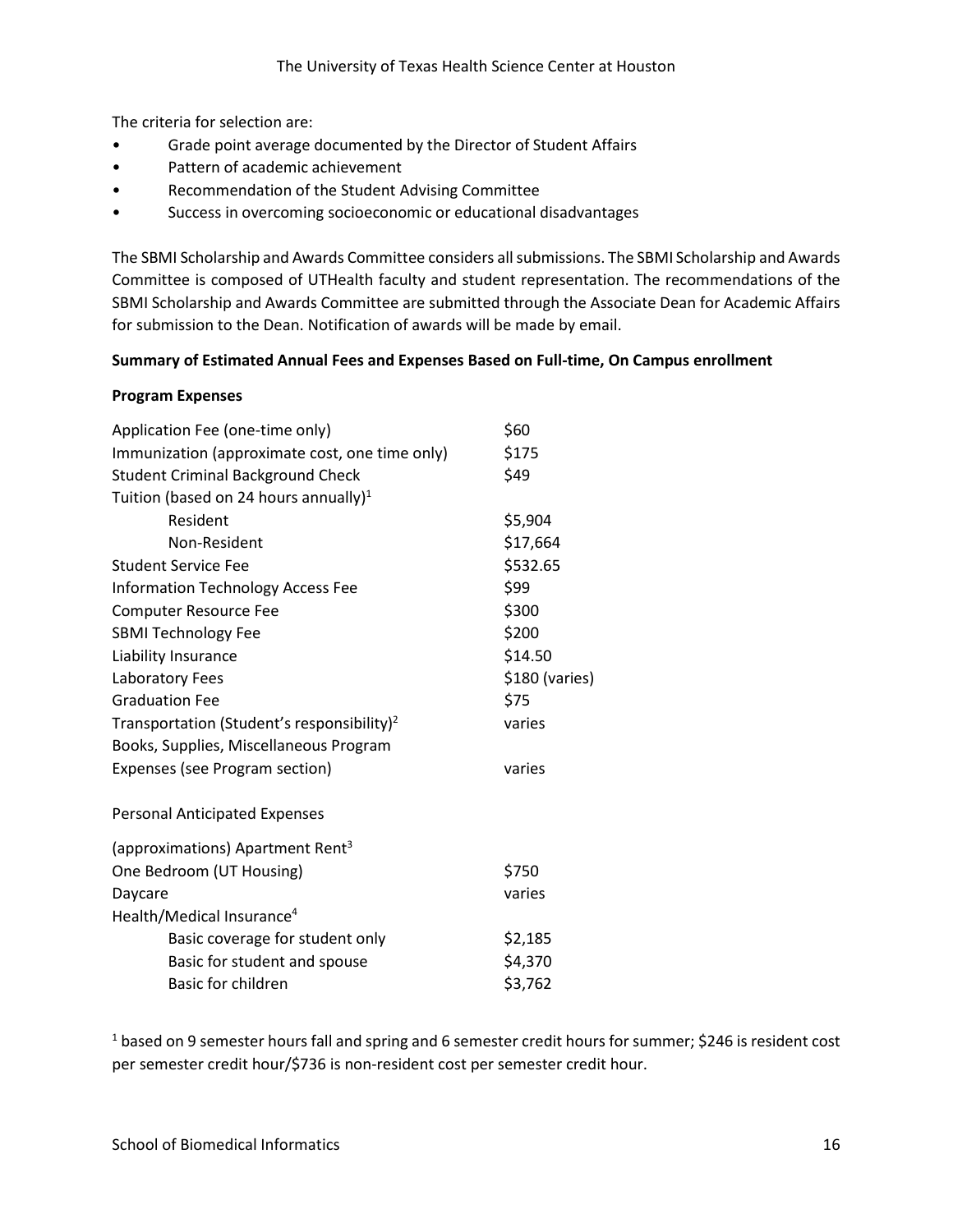$2$  the student is responsible for personal transportation and parking fees to and from the clinical practicum sites

<sup>3</sup> does not include utilities or food costs

<sup>4</sup> Student Health Insurance - Current information available from UTHealth Auxiliary Enterprises. All students are required to show proof of coverage or proof of purchase of health insurance. International students also must provide proof of repatriation coverage or the student can purchase repatriation insurance for a cost of \$96/per year.

Note: All of the estimates above are subject to change without prior notification.

#### **Estimated Program Expenses for Health/Biomedical Informatics Master's programs per year**

The expenses, which are specific to Health Informatics, are estimated at:

| Item                                        | <b>Estimated Expenses</b> |
|---------------------------------------------|---------------------------|
| Textbooks*, computer** (required), software | \$3800                    |
| Lab Fees                                    | \$30 per course           |
| \$500 per practicum hour***                 | not to exceed \$1,500     |

\* Textbooks – SBMI students are not under any obligation to purchase a textbook from a university‐ affiliated bookstore. The same textbook may also be available from an independent retailer, including an online retailer.

\*\* Computer (\$3,000 first year only) requirements are listed on the website [\(https://sbmi.uth.edu/current-students/student-handbook/computer-requirements.htm\)](https://sbmi.uth.edu/current-students/student-handbook/computer-requirements.htm) and are subject to change.

\*\*\* Practicum/Preceptor site may require additional requirements, e.g., immunizations, insurance, drug testing.

In addition, students must pay required school expenses (tuition, fee, etc.). See the Expense Table summarizing estimated expenses.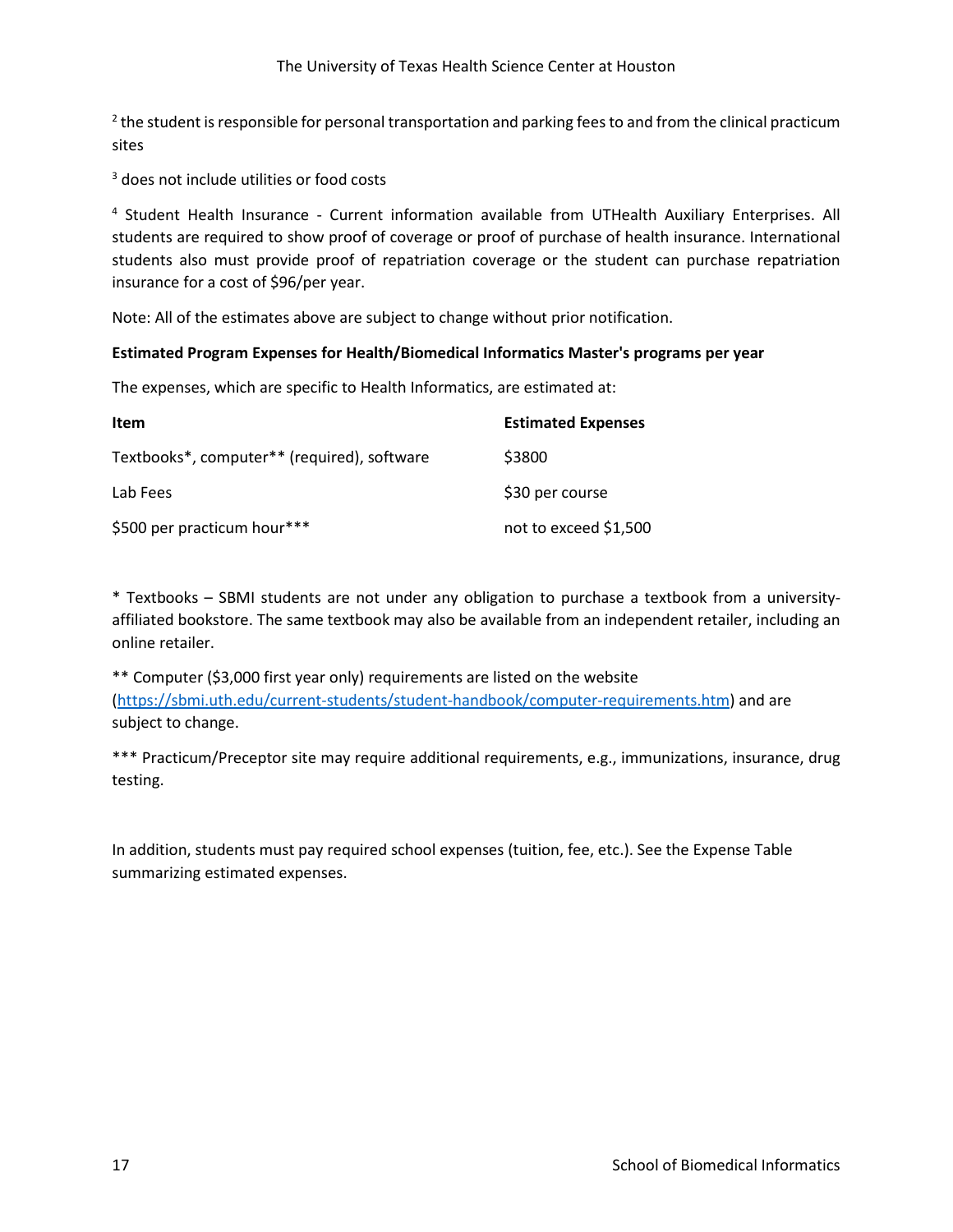#### **Academic Standards, Policies, and Procedures**

In order for students to maintain good standing and receive appropriate grades and credits for their work, they must adhere to the School's academic policies, procedures and standards.

The School requires a high level of academic achievement from our students, and the School has defined criteria for a student in good standing, a student worthy of academic recognition and a student in academic jeopardy. A letter grading system is used to assess the student's level of achievement.

## **Grading System**

"A" indicates excellent; "B" indicates good; "C" indicates unsatisfactory and "F" indicates failing; "P" indicates passing; "WP" or "WF" indicates that the student has withdrawn passing or failing, respectively; "I" indicates an incomplete grade, meaning that course requirements have not been satisfied. All letter grades are reported without modification of plus (+) or minus (-). Grades recorded for courses dropped after the deadline for WP or WF will be recorded as "F."

Grade point averages (GPA) are computed at the end of each semester using the following academic standard:

 $A = 4$  points  $B = 3$  points  $C = 2$  points I = not counted P = not counted  $F = 0$  points WF = 0 points  $WP = 0$  points

Graduate level courses in which a grade of "B" or better has been earned may not be repeated for credit. Courses taken at the School in which a grade of "F" or "WF" has been earned may be repeated for credit within the School with the permission of the Dean and as course sequencing allows. Courses taken at the School in which an "F" has been earned may not be taken at another institution for credit or to raise the grade point average (GPA).

If a course in which a student earns an "F" is repeated, the student must earn a grade of "A" or "B" in that course; any grade below a grade of "B" will result in automatic dismissal.

No graduate student may earn more than two grades of "C", "WF", or "F" including grades in courses taken as concurrent enrollment even though the courses are remediated; the result will be automatic dismissal. All enrollments in courses, including repeated courses, will be reflected on the student's transcript.

An incomplete or "I" grade may be given when course requirements have not been satisfied. A student must have completed at least 50% of the course curriculum requirements for a grade of "I" to be issued. Students must remove a grade of "I" within one academic semester or summer session following receipt of such a grade, or the incomplete grade will be converted to the grade of "F." Grades of "I" will not be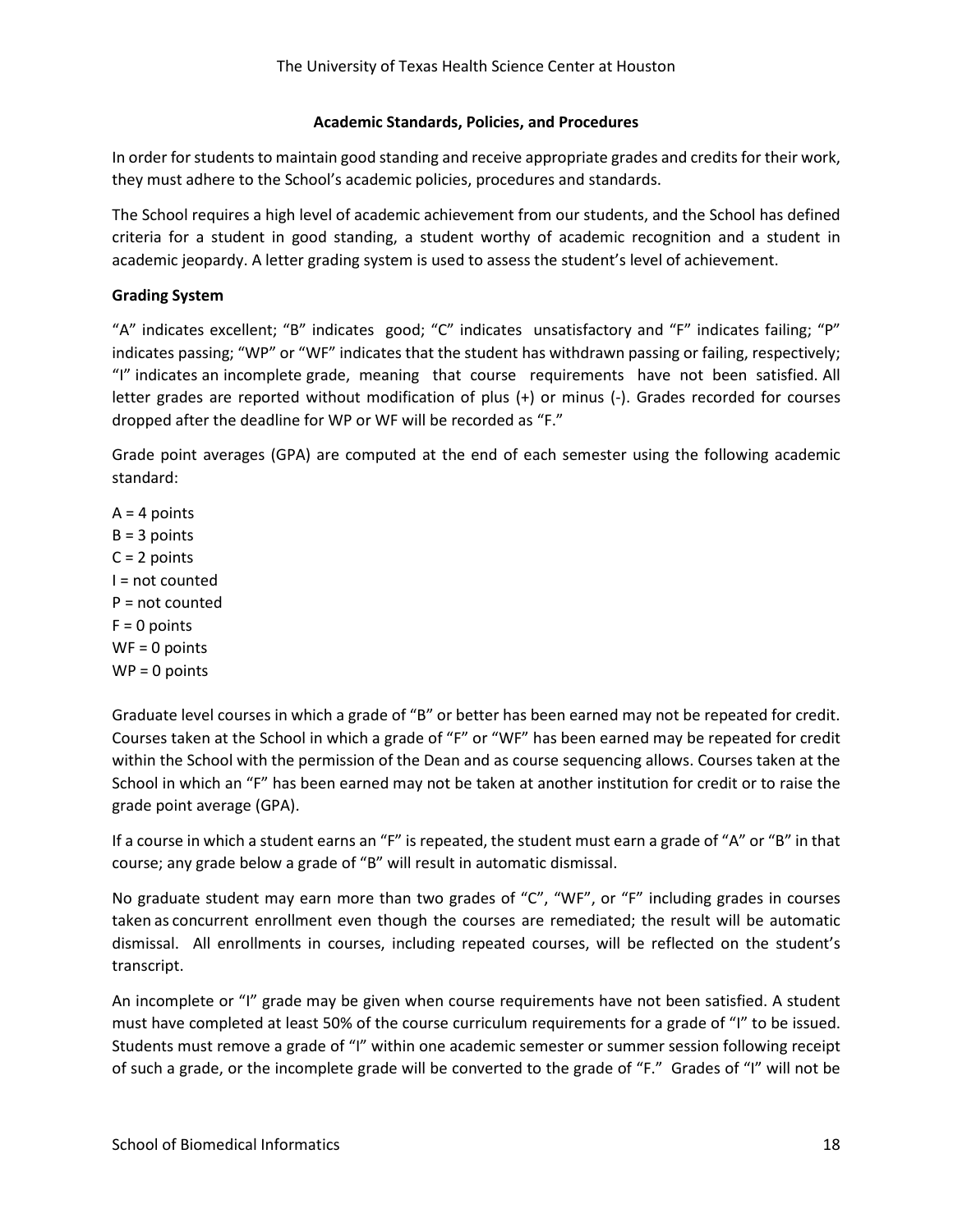used in calculating the grade point average. All "I" grades must be removed from a student's record (course requirements satisfied) before the student is eligible for graduation.

A pass/fail grading system is used in some courses. The courses that are graded on a pass/fail basis are described in the course description section of the catalog. In these instances, a symbol of "P" is used to designate "pass" and an "F" to designate "fail." Hours for courses taken pass/fail that are passed are not entered in the grade point calculation; however, hours for courses taken pass/fail and failed are included in the grade point calculation.

Each program establishes the maximum number of semester credits allowed for a student may take on a Pass/Fail basis during his or her study in that program. Not all courses are available on a pass/ fail basis.

Grade point average is calculated using grades and credit hours for courses except for those courses in which a grade of "I," "WP" or "P" is recorded. Also, courses in which an "F" was earned are not included in the grade point average if these courses have been repeated and passing grades obtained. The grade achieved in the repeated course is included in the calculation. Those courses taken through concurrent enrollment are not used in calculating the grade point average. Courses obtained by Petition for Equivalency Credit (PEC) and by transfer from other institutions are not used in the calculation of the grade point average.

## **Student in Good Standing**

To be considered in "good standing" and making "satisfactory academic progress" in the School, a graduate student admitted to a graduate degree program must be following the degree plan; must maintain a cumulative grade point average of 3.0 or above; and must not be on academic probation or suspension as determined by the Associate Dean for Academic Affairs. To remain in good standing a graduate student may earn no more than one "C" grade during their program.

## **Academic Probation**

Probation is an official warning status for a defined period of time that informs the student of unsatisfactory academic and/or professional performance, and provides the student an opportunity to improve. Any student who does not adhere to the academic and professional standards of the School is subject to probation, suspension, and/or dismissal by the Associate Dean for Academic Affairs. Academic probation will be noted on a student's transcript. When a student attains a minimum cumulative grade point average of 3.0, the student's official transcripts will reflect the student's removal from academic probation.

Criteria upon which grades are based are given at the beginning of each course in the course syllabus. Professional standards include appropriate dress, attendance, conduct, and any particular standards required by the program. If a student has questions regarding academic and professional requirements or if assistance is needed in meeting the standards, the student should consult with the course instructor or advisor.

Following the completion of the semester in which any of the following occur, the Assistant Dean for Academic Affairs will place a graduate student on academic probation if the student (1) receives a second grade of less than "B" in a graduate course while at SBMI; (2) earns a calculated cumulative grade point average (GPA) less than 3.0; (3) receives a grade of less than "B" ("C," "WF," or "F") in a required course; or (4) fails to make satisfactory progress toward the degree. The graduate student is removed from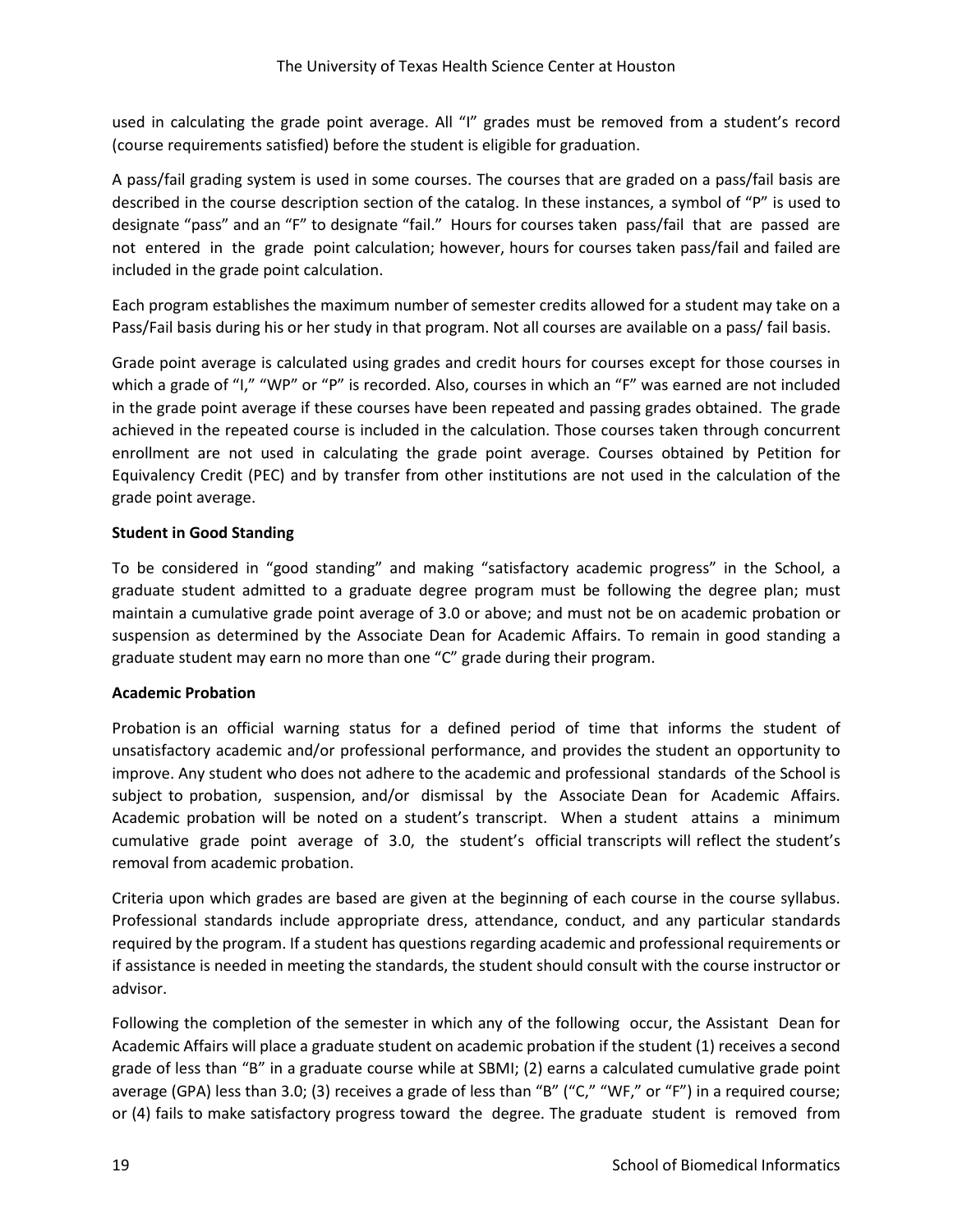academic probation at the end of the following registration period when no grade below "B" is assigned in a graduate course, a cumulative grade point average of 3.0 are achieved, and any other cause for probation is removed or remedied. Any student receiving a grade of less a "C" in a Required course must re-take the course and receive a grade of "B" or higher to continue on in their program.

An SBMI graduate student will be dismissed if a third grade of "C," "WF," or "F" is earned in any graduate level courses. If a grade of "C" is earned while the student is enrolled in a concurrent or Inter-‐‐institutional course, the student will be placed on probation. If it is the third grade of "C," the student will be dismissed.

A graduate‐level course is a course that has HI as prefix letters and an initial number not less than 5 in the catalog number or is any graduate level at another school or institution.

## **Student Conduct and Discipline**

All students are responsible for knowledge of and compliance with UTHealth policies regarding student conduct. Students are referred to the UTHealth Handbook of Operating Procedures (HOOP) Policy 186, Student Conduct and Discipline, located at <https://www.uth.edu/hoop/policy.htm?id=1448220> and [https://www.uth.edu/hoop/186-appendix-b.htm.](https://www.uth.edu/hoop/186-appendix-b.htm)

#### **Course Attendance Policy**

Attendance is required for any student registered for an on-campus course. A student in an on-campus course missing more than three class meetings and not keeping up with the course assignments may be dropped at the discretion of the instructor.

International students studying on an F-1 visa are required to enroll and complete 9 credit hours in the Fall and Spring Semesters unless the student begins his/her program in the Summer session. If classes begin in the Summer session then the F-1 student will be required to enroll in the Summer, Fall, and Spring semesters for the first year that classes begin. F-1 students may fulfill their full-time enrollment by enrolling in six (6) credit hours of face-to-face (on-campus attendance) coursework and in one three (3) credit hour, online (distance learning) class. The online (distance learning) class is restricted to one class not to exceed three hours. Any F-1 student who fails to enroll and complete full-time studies in Fall and Spring will be violating his/her visa status unless prior written approval is granted by the Office of International Affairs and reported to the U.S. Department of Homeland Security. The Office of International Affairs is required by U.S. Immigration regulations to report any F-1 student who fails to enroll and complete full-time enrollment (as described above) within the mandatory days of reporting. Any F-1 student who has questions regarding maintenance of F-1 status should make an appointment to meet with his/her International Advisor.

#### **Grade Grievance Procedure**

In attempting to resolve any student grievance regarding grades or evaluations, it is the obligation of the student first to make a serious effort to resolve the matter with the faculty member with whom the grievance originated. Individual faculty members retain primary responsibility for assigning grades and evaluations. The faculty member's judgment is final unless compelling evidence suggests differential treatment or mistake. If the evidence warrants appeal, the student must submit a request in writing within 30 days of the date of the evaluation in question and, in the case of a grade for a course, within 30 days of the date the Registrar recorded the grade of the course in question. The request for the appeal with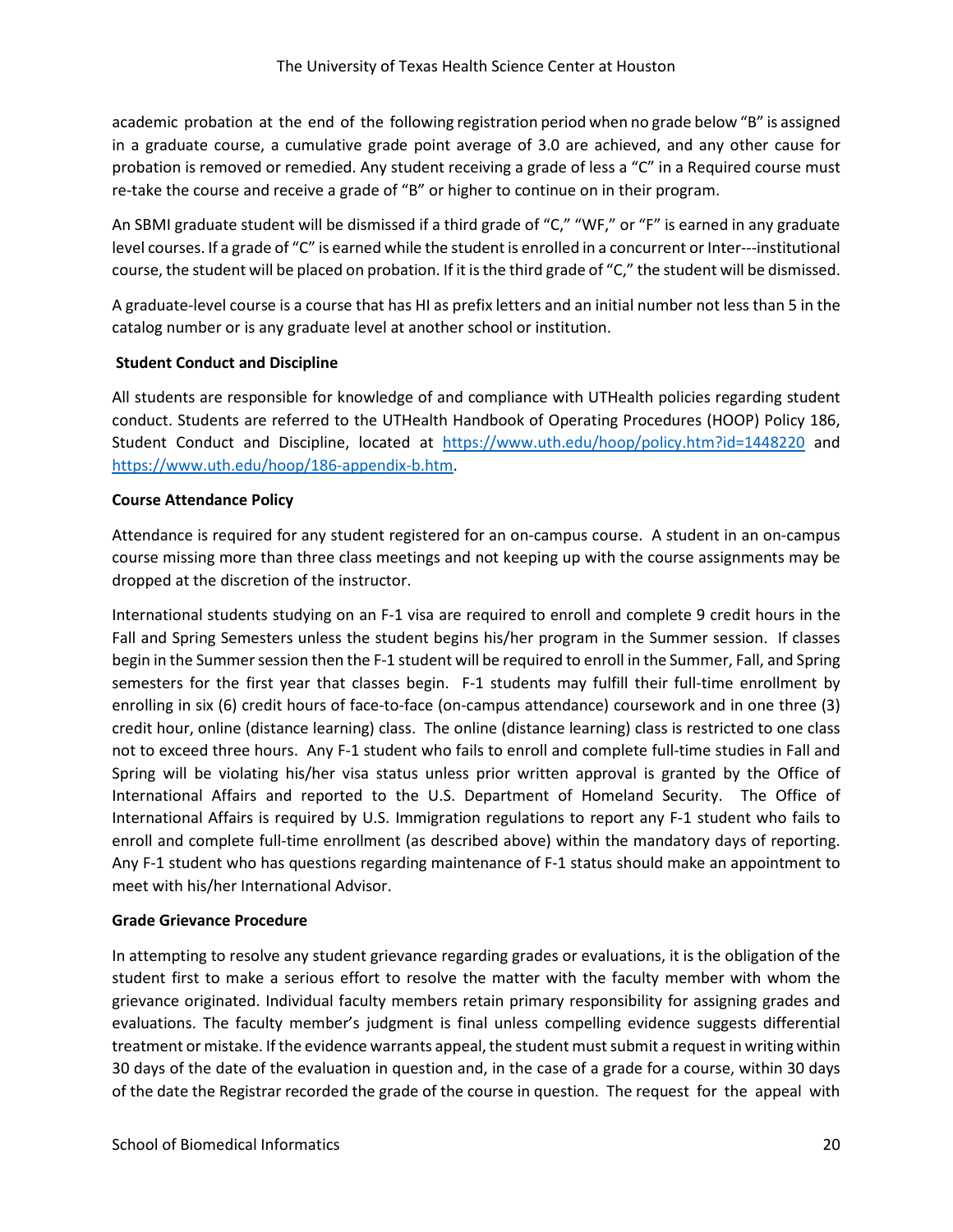supporting evidence must be submitted to the Associate Dean for Academic Affairs, and the appeal must be resolved by no later than the end of the semester after the semester in which the grade was earned. Upon receipt of the request, the Associate Dean for Academic Affairs will review the case and submit a copy of the appeal to the appropriate Standing Committee of the Faculty Governance Organization for review and recommendation. The Associate Dean for Academic Affairs will submit a written recommendation to the Dean. The determination of the Dean is final.

#### **Academic Dismissal and Appeal**

A student who is on academic probation for one semester and who does not achieve the minimum cumulative 3.0 GPA and the individual course grades necessary to be removed from probation or remove the cause of probationary status will be notified of dismissal from the program by the Associate Dean for Academic Affairs and will not be allowed to continue in the program.

The student may request a reconsideration of the dismissal by submitting a written request to the Dean within five working days of receipt of the dismissal letter. The student must also send a copy to the Chair of the Admissions, Progression and Graduation Committee of the Faculty Governance Organization. The student must provide evidence in support of the request for reconsideration of the dismissal. The Admissions, Progression and Graduation Committee will review the request and render its recommendation in writing to the Dean. The student will be notified in writing of the Dean's decision within seven calendar days of the Committee's recommendation. The determination of the Dean is final.

#### **Reapplication Following Dismissal**

Should a student reapply and be readmitted to the program from which he or she was dismissed, the student will be placed on scholastic probation for one semester. If the student fails to raise his or her cumulative GPA within that semester to 3.0, or if the student makes a course grade below that required to be removed from probation, or otherwise fails to meet standards to be off probation, the student will be dismissed from the School and may not be readmitted.

#### **Grade Reports**

Students may access their official term grade reports online through myUTH at [https://my.uth.tmc.edu.](https://my.uth.tmc.edu/)

#### **Change of Name, Address or Marital Status**

The student's full legal name is the name recorded on the application at the time of admission. The student must report any changes in name, address or marital status to the Office of the Registrar, and to the SBMI Office of Academic Affairs. Official documents verifying a name change are required.

The student's full legal name is used on the permanent academic record, certificates, and diplomas.

## **Transfer Credit**

Transfer credit for equivalent courses taken elsewhere may be awarded and used to meet degree requirements if their equivalency to a SBMI degree program course is approved through a Petition for Equivalency Credit (PEC). The maximum number of transferable semester credit hours is 3 for the certificate program, 12 for the master's program, and 36 for the doctoral program. Contact the Office of Academic Affairs for information.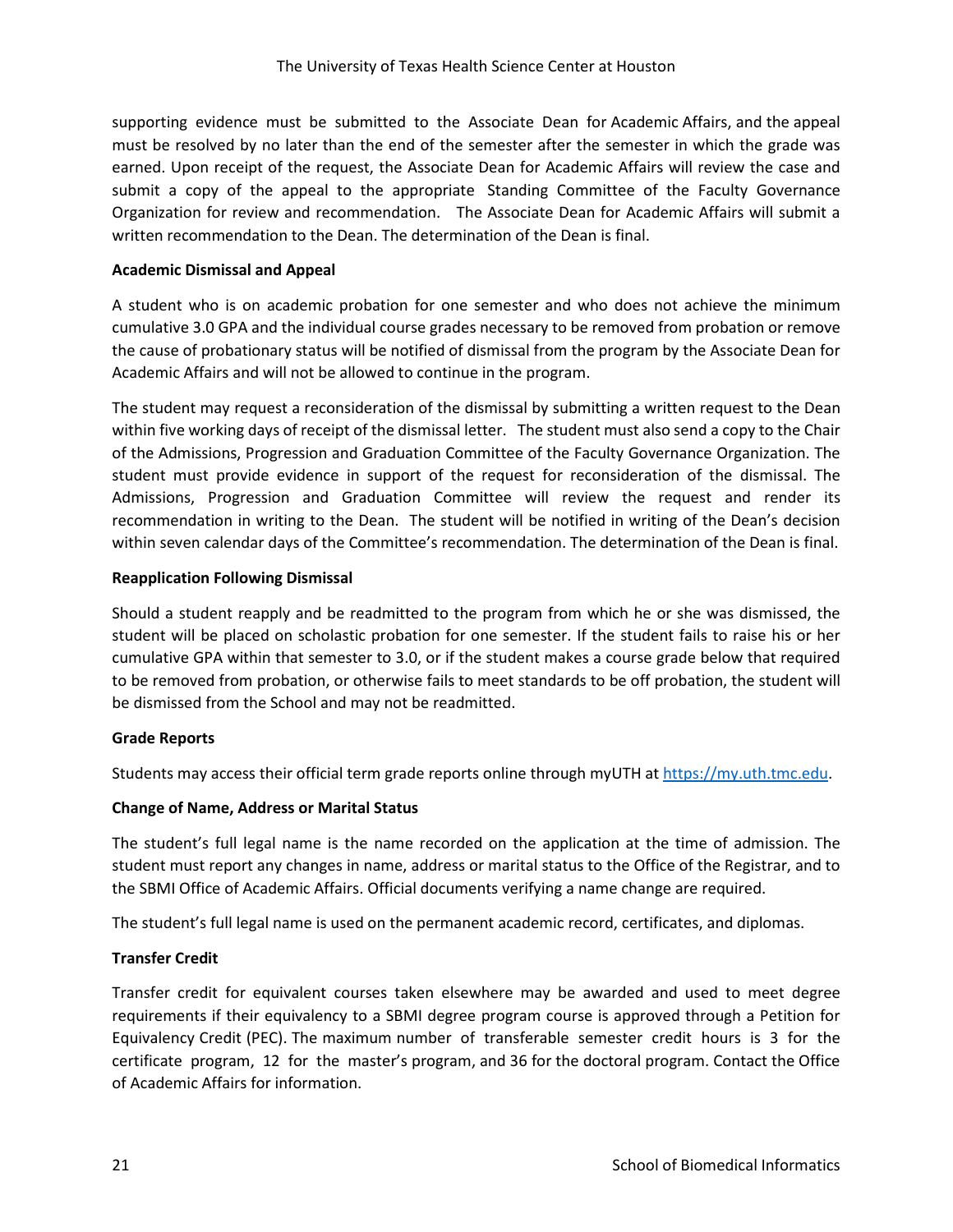Applicants who are presenting course work from universities or colleges outside the United States to meet admission or graduation requirements are referred to the section on International Applicants in this catalog for a listing of additional requirements.

## **Petitioning for Course Equivalency**

A student who wishes to receive credit for a course which he or she has taken at another institution and which is similar in content to any course offered at the School is to submit required documentation for a Petition for Equivalency Credit (PEC) to the Office of Academic Affairs. Courses for which grades of less than "B" were achieved will not be accepted for equivalency. For additional information, please contact the Office of Academic Affairs.

## **Reentry after Non-Attendance**

A student who has not enrolled in two consecutive registration periods (including the summer session) must submit to the Office of Academic Affairs a "Reentry Form" signed by the student's advisor indicating approval for reentry to the program. A student who has not enrolled for three or more consecutive registration periods must reapply for admission to the program and the School.

## **Deferment for Newly Admitted Students**

A newly admitted program student is allowed up to one year for deferment. The Office of Academic Affairs must be notified of all deferments before the start of the semester. A student who defers admission will be governed under the catalog in effect during their first semester of enrollment at SBMI. Any newly admitted student who does not enroll for three consecutive registration periods shall no longer be considered a program student and must reapply for admission to the program and the School.

#### **Withdrawal from the University**

A student, who withdraws from the School at the end of, or prior to, completing a scheduled semester, should notify his or her advisor and the Associate Dean for Academic Affairs in writing by submitting the UTHealth Resignation Form, which can be found on the Registrar's website. The student should state if it is his or her intention to seek readmission to the course of study at a later date and, if so, the specific date he or she would wish to be readmitted.

#### **Clearance for Withdrawal, Graduation, or Dismissal**

Any student who withdraws or is dismissed from, or completes a program in the School must complete the official student clearance process. Such clearance is necessary to ensure that the student has met all obligations to specified offices in the School, UTHealth, and the Texas Medical Center. A student clearance form and instructions for completing the clearance process may be obtained from the Office of Academic Affairs.

#### **Medical Leave of Absence**

The purpose of a medical leave of absence (MLOA) is to provide students time away from campus for treatment of a physical or mental health condition. The authority to grant a MLOA and permission to return from a MLOA resides with the Associate Dean for Academic Affairs. Each leave is individualized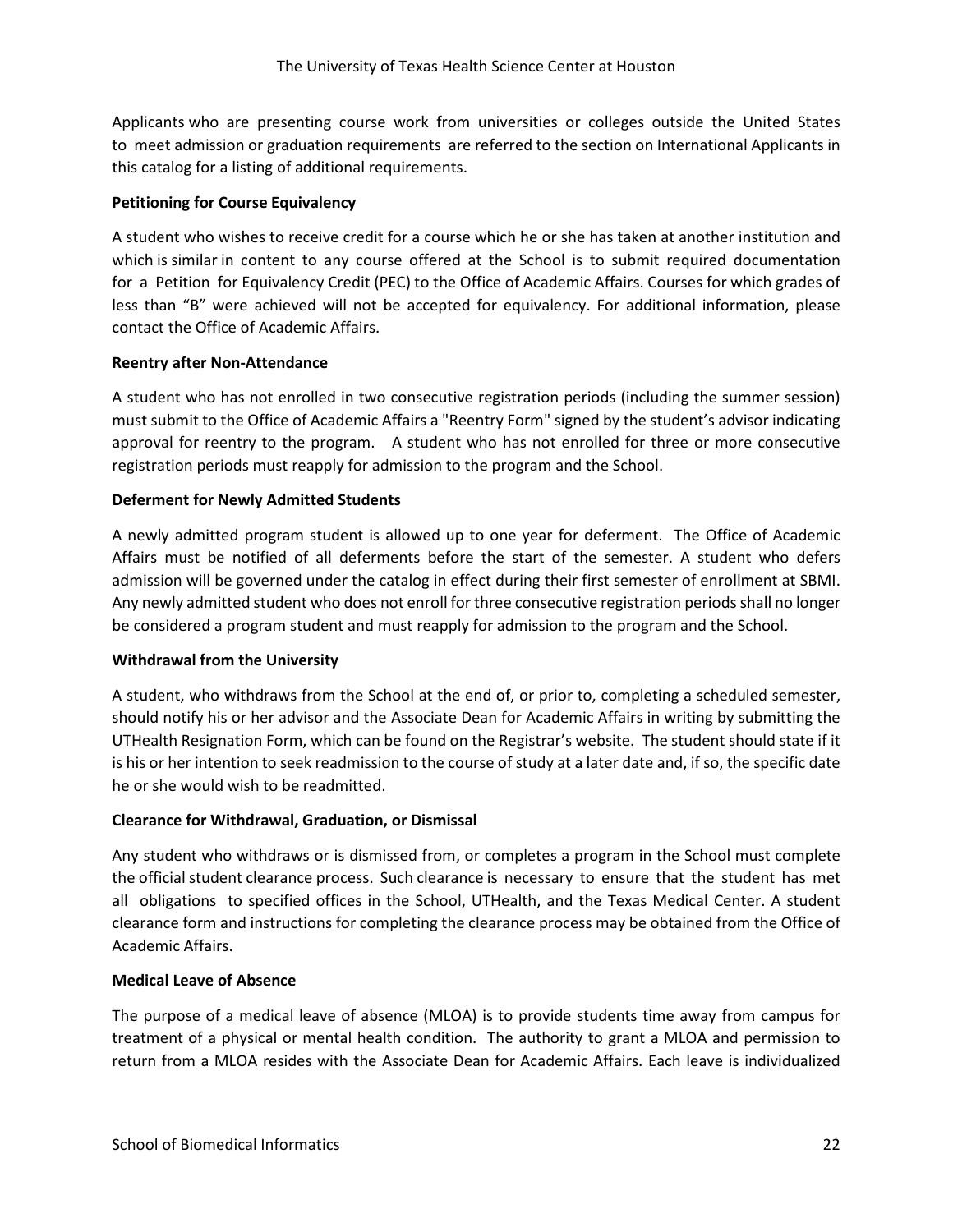based on the needs of the student and handled on a case-by-case basis. For additional information, please contact the Office of Academic Affairs.

## **Course Accommodation Requests**

Course accommodations are made in response to individual requests for accommodation. If a student needs accommodation, it's the student's responsibility to let their instructor know. Information on disability issues can be found under HOOP 101 Disability Accommodation <https://www.uth.edu/hoop/policy.htm?id=1447954>

If a student believes they have a disability requiring an accommodation, they are to contact the SBMI Associate Dean for Academic Affairs at (713) 500-3591.

For additional information about the institutional Disability Accommodation policy, students can contact the UTHealth Equal Opportunity Administrator at (713) 500-3416.

## **Explanation of Course Numbers**

## *Effective Spring 2017 all course alpha sequences will change from HI to BMI.*

Courses are numbered by a letter prefix, which designates the program and/or division in which the course is taught, followed by a four‐digit number. In all program courses, the first digit indicates the year beyond high school; the second digit is the number of semester credits given for the course, except for courses with variable credit in which the second digit is a zero; and the last two digits indicate the number the program uses to identify the course. An example of a course number is BMI 5301. In this case the "BMI" stands for Biomedical Informatics; the "5" stands for fifth year; the "3" stands for three semester credits given for the course; and the "01" is the program identification number for the course. The pre‐ foundations courses do not conform to this standard.

The program/divisions prefixes used are:

- BMI Biomedical Informatics
- HI Health Informatics

#### **Registering /Adding a Course**

To register for a course, the student must first obtain approval from the student's advising committee or program advisor. If an approval code is required for registration, the student must request instructor approval via email and forward the instructor's approval to the Office of Academic Affairs at SBMIAcademics@uth.tmc.edu. Following this, the student must use myUTH a[t https://my.uth.tmc.edu](https://my.uth.tmc.edu/) to add the course to their schedule. Refer to the Office of the Registrar's School of Biomedical Informatics Academic Calendar for deadline dates for adding a course for any semester or session. A student will be unable to add a course after the official reporting date.

#### **Dropping or Withdrawing from a Course**

To drop a course before the official reporting date the student must go to myUTH at [https://my.uth.mtc.edu.](https://my.uth.mtc.edu/) To drop the last course of a term before the official reporting date the student must complete, sign, and submit a Resignation Form to the Registrar's Office.

After the official reporting date and before the last date to withdraw listed in the Office of the Registrar's School of Biomedical Informatics Academic Calendar for that semester, the student must obtain a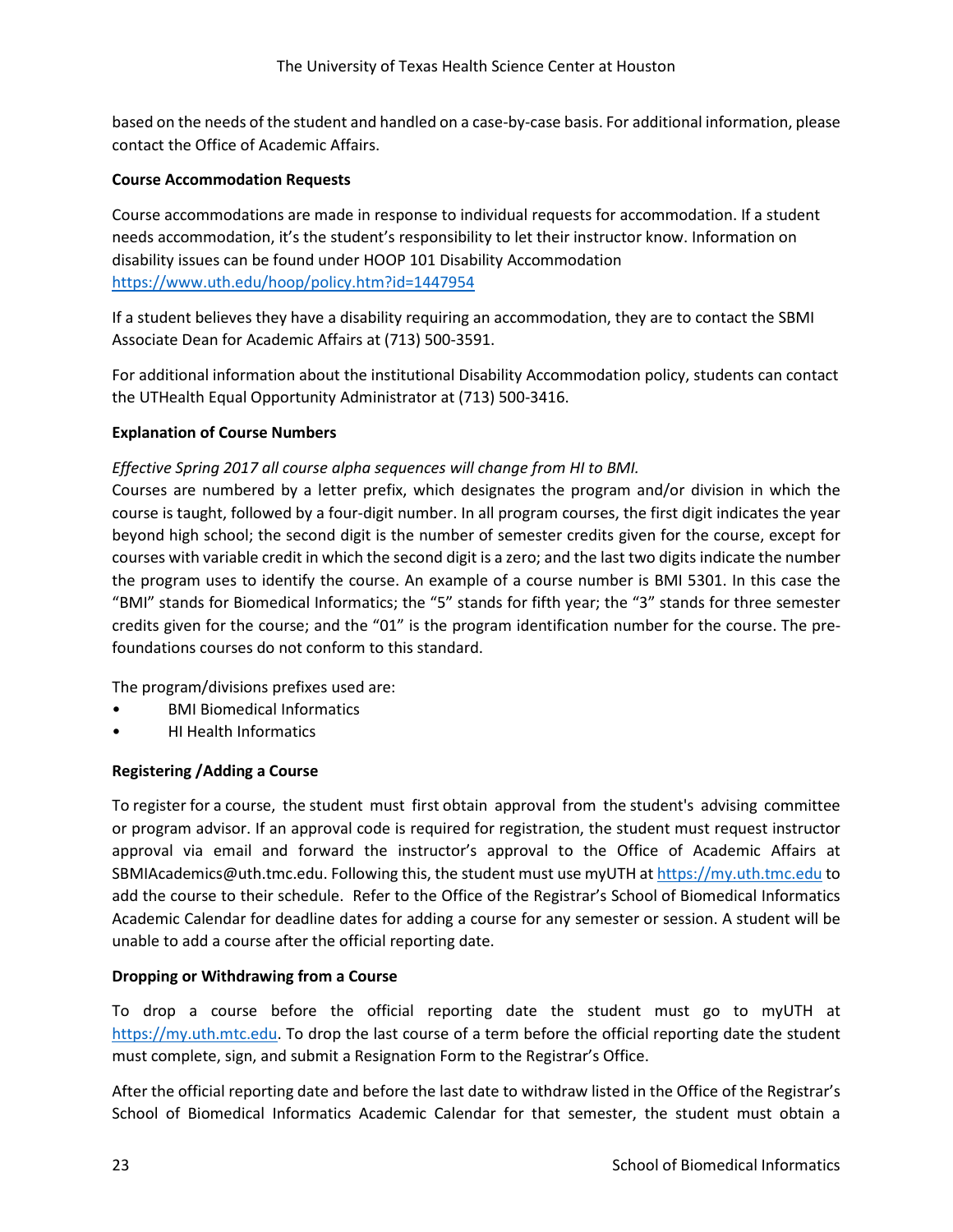withdrawal slip from the Office of the Registrar or the Office of Academic Affairs. Students must obtain signatures of the course instructor(s), and the Associate Dean for Academic Affairs in order to drop the course(s). The student must return the completed form to the Office of the Registrar before the deadline for dropping a course. The grade recorded on the transcript will be a "WP" (withdrawal passing) or "WF" (withdrawal failing). The instructor must assign a grade of "WP" or "WF". A "WP" is indicated on the transcript if a student has no grades recorded or has a passing grade in the course at the time the course is dropped. The "WP" will not be calculated as part of the GPA. A "WF" is recorded if the student has a failing grade at the time the course is dropped. A record of "WF" on the transcript will be calculated as an "F" in determining the GPA.

If a student does not officially withdraw from the course, a grade of "F" will be assigned. A grade of "F" is recorded if course is dropped after the deadline stated in the academic calendar for that semester or session.

**Auditing a Course -** SBMI does not allow auditing.

## **Concurrent Enrollment**

SBMI students may take courses for credit at area state colleges and universities through concurrent enrollment. Courses taken by concurrent enrollment will not be counted toward full-time status of a student and will not be calculated into the student's GPA. Concurrently enrolled students may complete a maximum of 12 semester credit hours at SBMI and must maintain a 3.0/4.0 grade point average in those courses. Information about participating institutions and procedures for concurrent enrollment can be found on the Registrar's website at: [http://www.uth.edu/registrar/current-students/student](http://www.uth.edu/registrar/current-students/student-information/concurrentinter-institutional-enrollment.htm)[information/concurrentinter-institutional-enrollment.htm.](http://www.uth.edu/registrar/current-students/student-information/concurrentinter-institutional-enrollment.htm)

#### **Inter-Institutional Enrollment**

Enrollment in courses offered by private universities is made through inter-institutional enrollment. Courses taken through inter‐institutional enrollment will be counted toward a student's full‐time status and will be calculated into the student's grade point average. Inter-institutional students may complete a maximum of 12 semester credit hours and must maintain a 3.0/4.0 grade point average in those courses. Information about participating institutions and procedures for inter-institutional enrollment can be found on the Registrar's website at: [http://www.uth.edu/registrar/current-students/student](http://www.uth.edu/registrar/current-students/student-information/concurrentinter-institutional-enrollment.htm)[information/concurrentinter-institutional-enrollment.htm.](http://www.uth.edu/registrar/current-students/student-information/concurrentinter-institutional-enrollment.htm)

#### **General Degree Requirements**

In order to receive a degree or a certificate from the School of Biomedical Informatics, the student is required to fulfill certain academic, in residence, and degree candidacy requirements. A student must be a Program Student and must have completed all the curricular requirements of that program before being eligible for a degree or certificate.

#### **In Residence Requirement**

The term "in residence" refers to the minimum number of semester credit hours that must be earned in the School. A student must fulfill his or her in residence requirement in order to receive any academic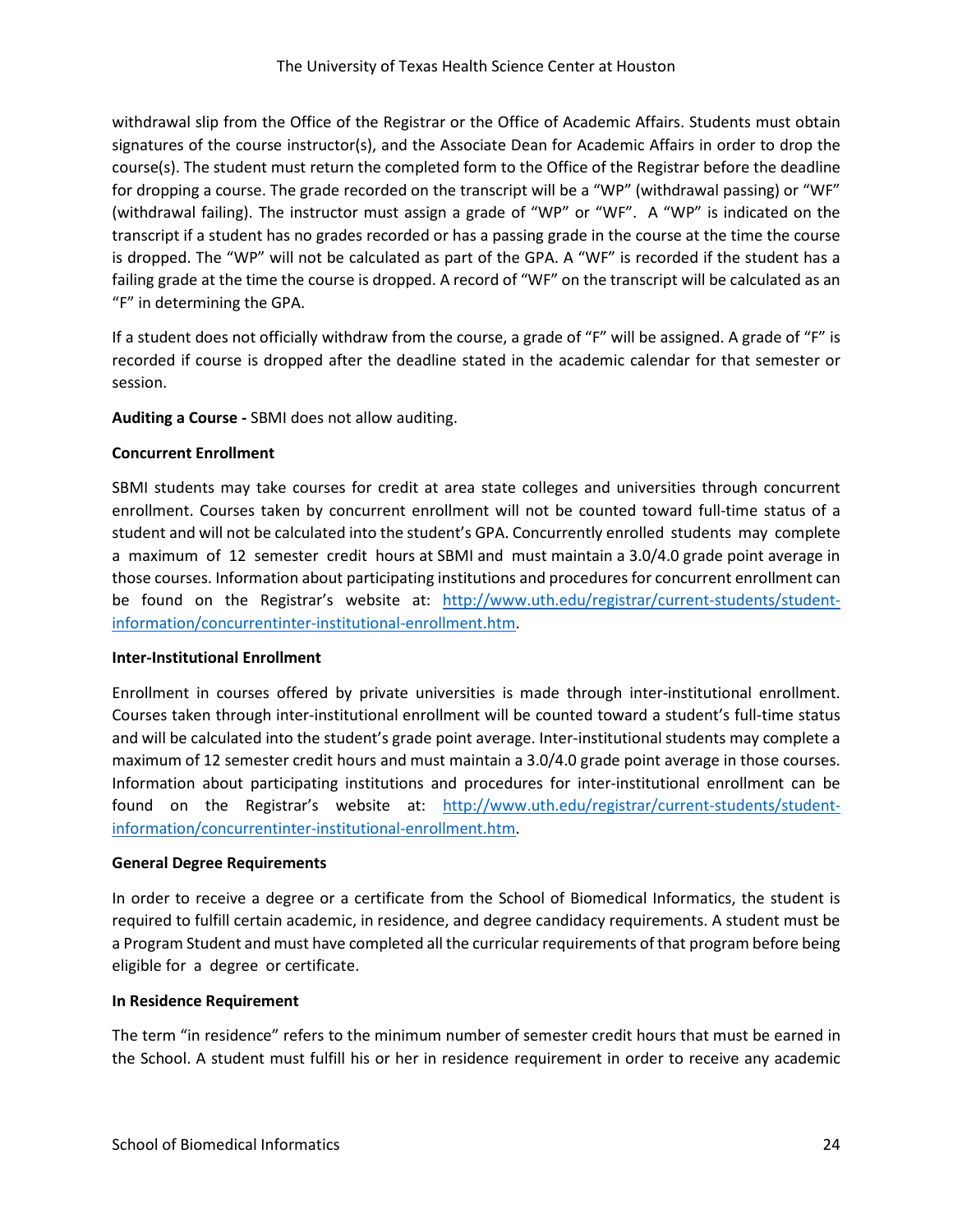degree or a certificate from the School. Refer to each degree section for specific semester credit hour minimum requirements.

#### **Student Organizations**

#### **Student Governance Organization**

The SBMI Student Governance Organization is made up of SBMI students. All currently enrolled SBMI students are represented in the Student Government Organization. Any degree program student enrolled in the School is eligible to become the elected representative of his or her program.

The purpose of the Student Governance Organization is:

- 1. to provide students of the School an organized feedback and advisory mechanism to administration and faculty;
- 2. to provide students a mechanism by which they may have an impact on the decisionmaking process;
- 3. to provide social, cultural and recreational activities for students of the School; and
- 4. to provide representation to the UTHealth Student InterCouncil (SIC).

#### **Student Membership in Professional Organizations**

Professional organizations promote interest in the profession with specific aims toward service and fellowship for the social, intellectual and professional benefits of each member. Membership generally entitles on to the publication of the profession and the right to attend its meetings.

SBMI students may obtain student memberships in discipline specific organizations. Discipline specific organizations include AMIA (American Medical Informatics Association), ACM (Association for Computing Machinery), IEEE (The Institute of Electrical and Electronics Engineers, Inc.), HANIA (Houston Area Nursing Informatics Association) and HIMSS (Health Information and Management Systems Society).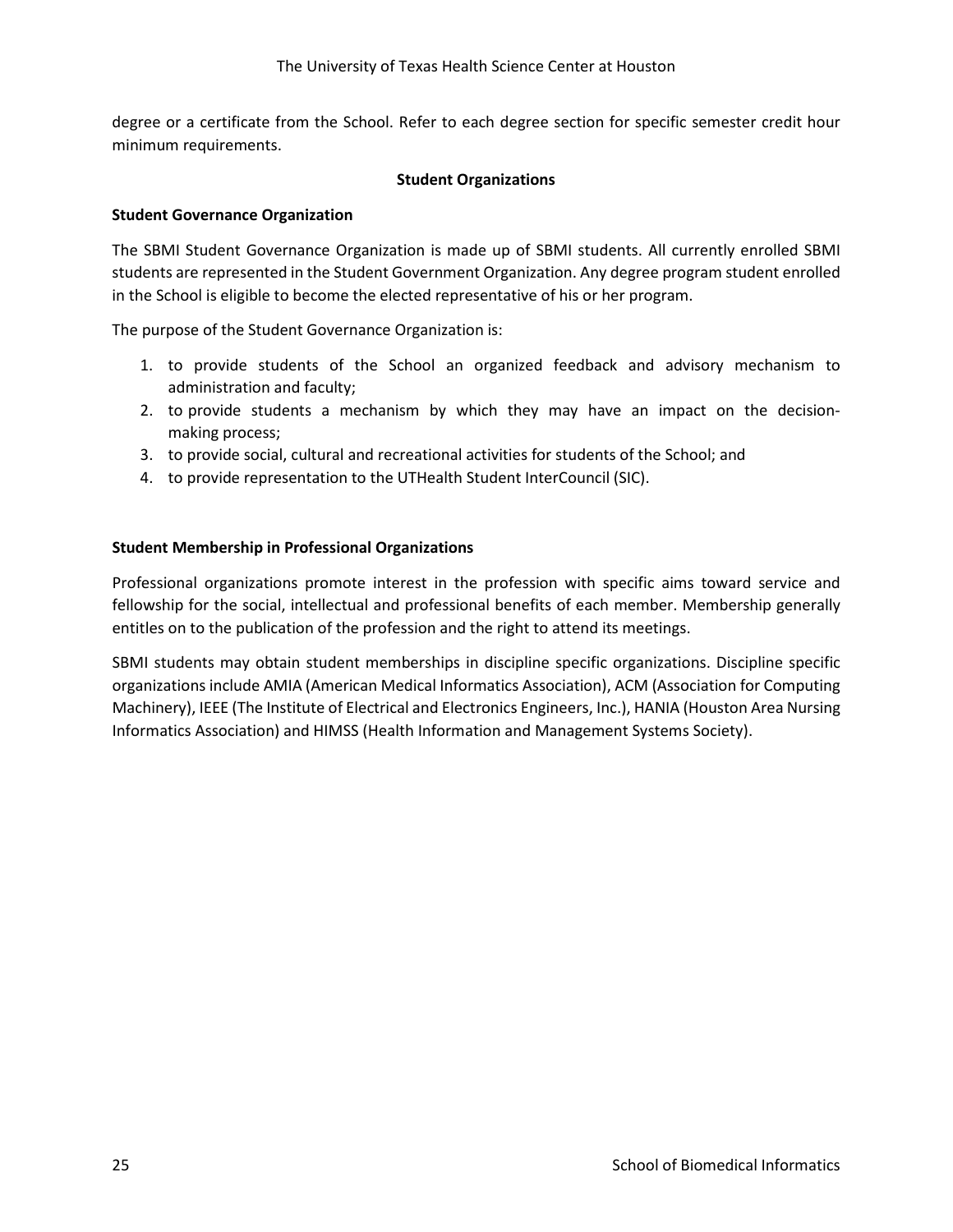#### **SBMI Research Centers**

#### **The Center for Biosecurity and Public Health Informatics Research**

The Center for Biosecurity and Public Health Informatics Research (CBPHIR) was established by SBMI to coordinate research and development of next generation informatics infrastructures and technological platforms relevant to the public health preparedness, bioterrorism readiness, emergency response and situation awareness.

The Center promotes collaborative research and technology development activities in the context of:

- Bioterrorism Preparedness (Situation Awareness), Emergency Response and Command, Control and Communication, in City, County, State and National levels.
- Education, Training and Drill for emergency response and mass casualty event preparedness, using state of the art information technologies
- Community Awareness and Public Preparedness Services
- Biomedical, Clinical and Public Health Informatics

The primary mission and objectives of the Center are to be the pioneering research entity nation- wide, designing and developing the next generation of information systems and emergency response management infrastructure for public health preparedness. The center promotes a multidisciplinary collaboration environment between university researchers, private enterprises and government agencies to provide state of the art technologies, research and development infrastructures and training, education and drill opportunities for the students, scientists, and for the community.

#### **Center for Computational Biomedicine**

The Center for Computational Biomedicine (CCB) aims to support biomedical discovery by developing, evaluating, and applying novel informatics methods and software to extract and analyze heterogeneous biomedical data. Led by Hua Xu, PhD, the CCB consists of faculty, staff, and students at SBMI. It is a unique research platform that fills in gaps between bioinformatics and clinical informatics research. Current research and service activities of CCB includes:

- Healthcare Data Analysis
- Biomedical Literature Mining
- Translational Bioinformatics

Additional information regarding the Center can be found on their website: [https://sbmi.uth.edu/ccb/.](https://sbmi.uth.edu/ccb/)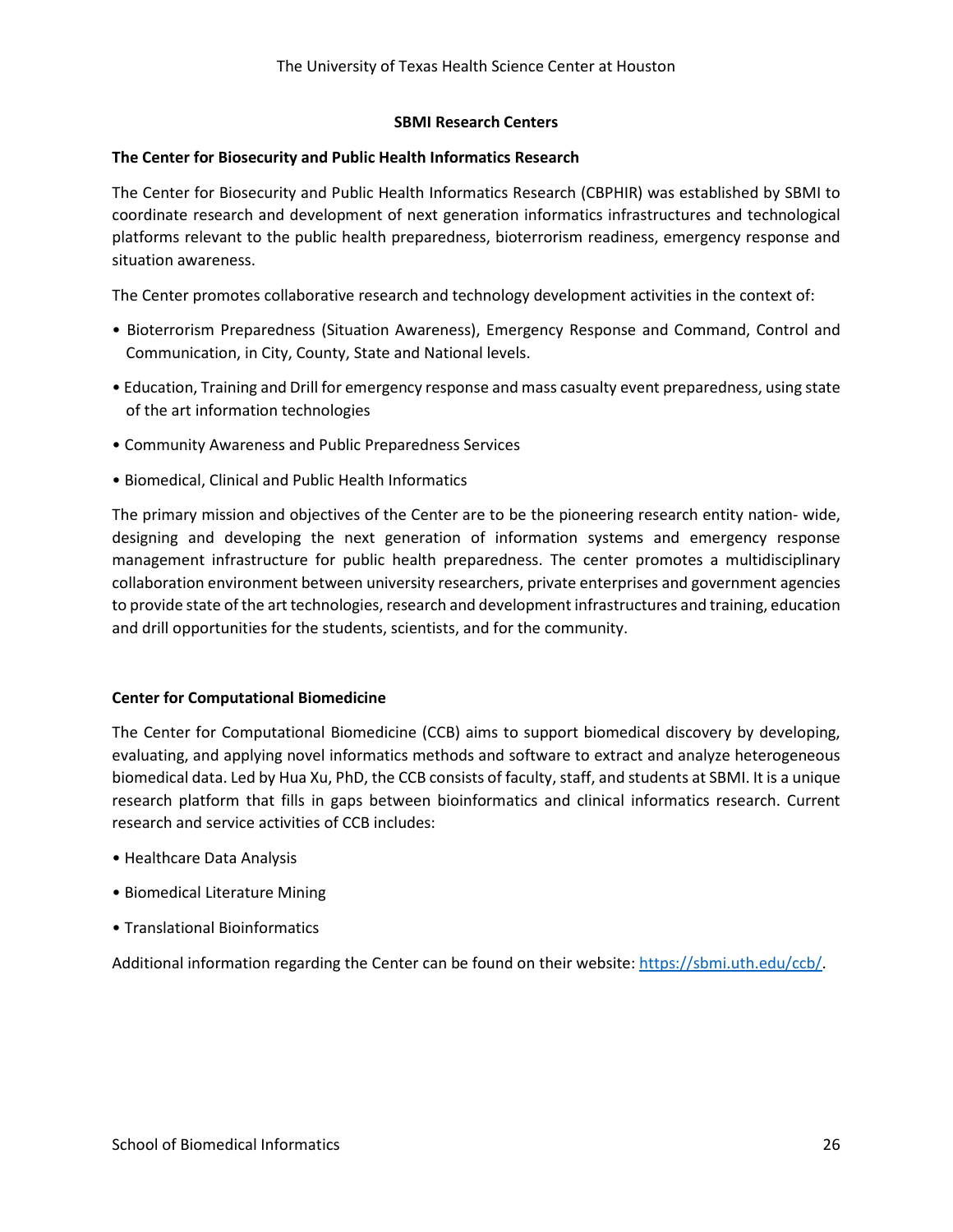## **Gulf Coast Regional Extension Center**

The mission of the Gulf Coast Regional Extension Center (GCREC) is to facilitate safe, effective, and meaningful use of state-of-the-art health information technology by all healthcare providers in the region by focusing on primary care practices and their integration with local, state, and federal Health Information Exchange activities with the ultimate goal of improving the health of the citizens they serve. The Center's priority is helping providers fully understand and take advantage of the full benefits of electronic health records. The Center enables providers to achieve meaningful use objectives, minimize financial and administrative burdens, reduce costs associated with medical errors, improve patient safety and quality of care and prepare and position providers for future pay for performance.

Additional information regarding the Center can be found on their website: [https://sbmi.uth.edu/gcrec/.](https://sbmi.uth.edu/gcrec/)

## **National Center for Cognitive Informatics and Decision Making in Healthcare**

National Center for Cognitive Informatics and Decision Making in Healthcare (NCCD) is funded by the Office of the National Coordinator for Health IT under the Strategic Health IT Advanced Research Projects (SHARP) Program, which seeks to support improvements in the quality, safety and efficiency of health care through advanced information technology.

NCCD carries out interdisciplinary research projects to address the cognitive challenges identified by ONC which include:

- Work-Centered Design
- Cognitive Foundations for Decision Making
- Adaptive Decision Support
- Model-based Data Summarization

Additional information regarding the Center can be found on their website: [https://sbmi.uth.edu/nccd/.](https://sbmi.uth.edu/nccd/)

## **Center for Precision Health**

The mission of the Center for Precision Health is to develop, implement and evaluate novel informatics and analytic approaches to advancing precision health, including basic, translational and population research aiming to promote prevention, improve treatment efficacy, and ensure patient safety.

Additional information regarding the Center can be found on their website: [https://www.uth.edu/cph/.](https://www.uth.edu/cph/)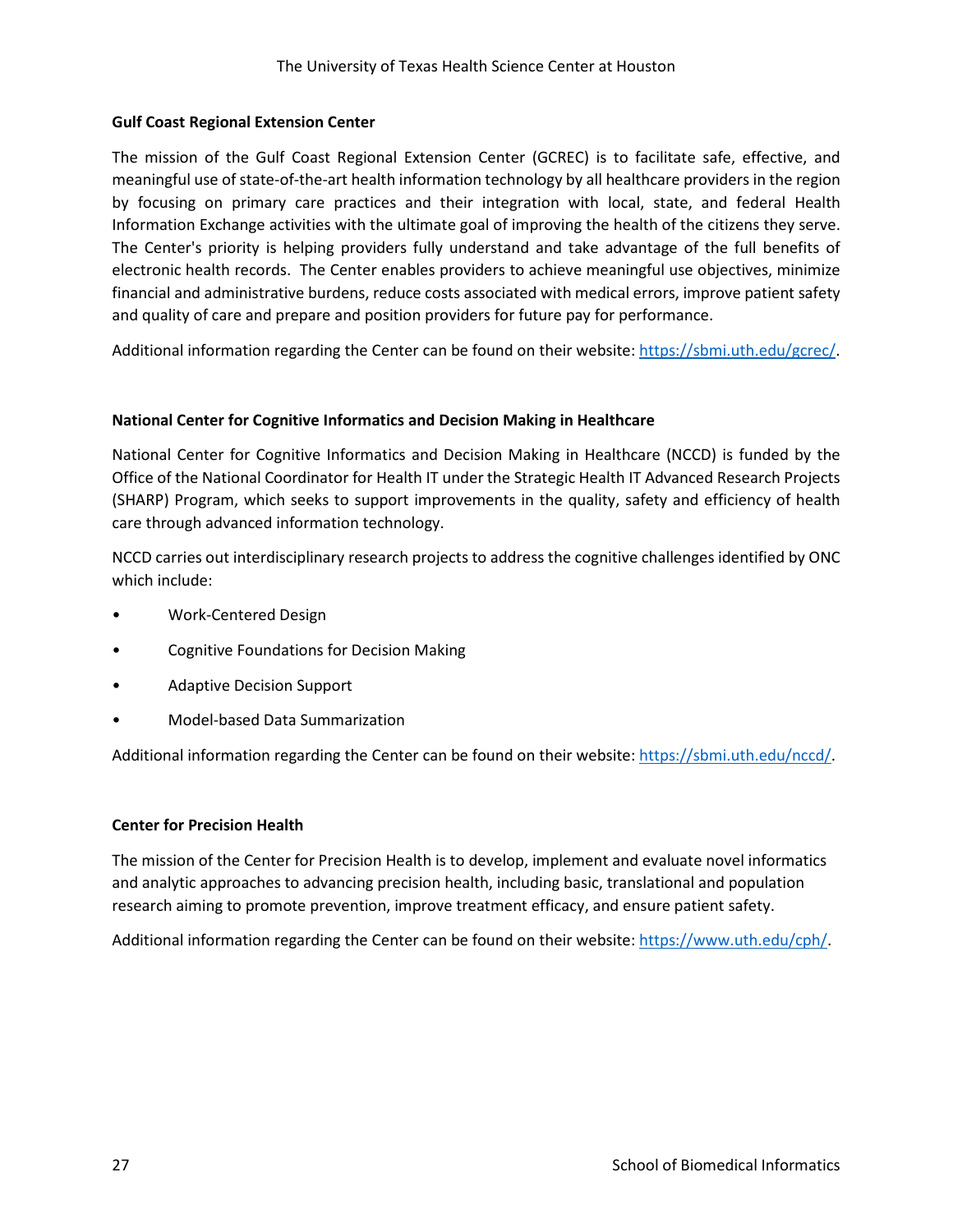## **Educational Programs**

## *(Effective January 1, 2017 all SBMI educational program names will change from Health Informatics to Biomedical Informatics.)*

#### **Biomedical Informatics**

Biomedical Informatics is the study of how health data are collected, stored, and communicated; how these data are processed into health information suitable for scientific, administrative and clinical decision making; and how computers and telecommunications technology can be applied to support these processes. Biomedical informaticians are in great demand and may work in various clinical, research and educational environments.

## **Essential Skills for Biomedical Informaticians**

Biomedical Informatics is a collaborative discipline that builds on several other fields such as information sciences, biomedicine, computer science, and mathematics. Proficiency in each of these areas is necessary to work in health informatics. Courses are available to assist students with gaining competencies in these foundation areas, since solid background knowledge in these support areas is consistent with student success in the study of Biomedical Informatics.

To successfully perform the duties of a health informatician, an individual must be able to think critically and analytically, must demonstrate motivation, and must have a technical understanding of the computing environment that is the basis for informatics work. Students must be able to address problems in a clear and innovative manner. Other requirements include the ability to communicate in English both verbally and in writing at the college level and to work in interdisciplinary teams. Depending on their application area, students must have demonstrable competence with a programming language, college algebra, computer literacy skills, anatomy, physiology, health language, clinical care, and operational characteristics of healthcare.

## **Program Philosophy**

The ultimate goal of the program is to use informatics to improve the health of the people of Texas. The School strongly believes that healthcare will increasingly require a cooperative interaction among the health disciplines. The result will be practitioners who understand the technology, data, information, knowledge, assumptions and decision making of others as they attempt to design, provide and evaluate healthcare in the 21st century.

To that end, the Biomedical Informatics Program stresses the development of interdisciplinary teams to evaluate and address the complex informatics issues that will face healthcare in the next century. Students will enter the Biomedical Informatics Program with a strong base from their previous undergraduate or graduate studies, and will study how to communicate knowledge across traditional, professional, and organizational barriers. As they progress, students will acquire the principles and knowledge needed to organize, store, display, communicate, and evaluate that knowledge across a variety of systems: electronic, social, and political.

The Biomedical Informatics Program will start from a strong scientific base and move to the application of informatics to a variety of areas related to the interests of students and faculty. These areas of interest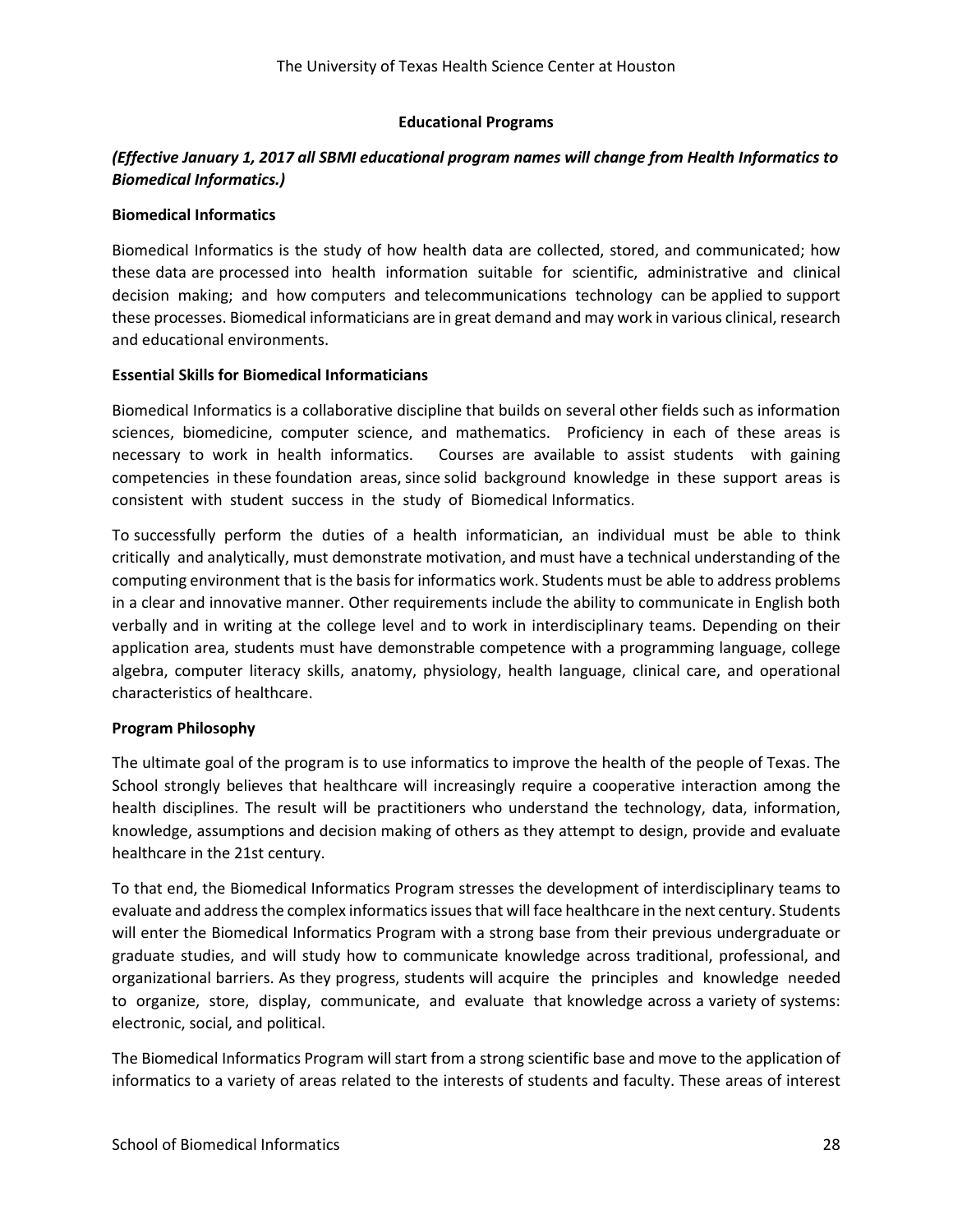may include, but are not limited to computational knowledge, electronic health record system, telehealth, patient-focused information systems, and computational biomedicine.

Biomedical Informatics is always undergoing rapid change. New technologies, conceptual understandings, and computational processes ensure that the future will bring increasing rates of change and development. Students will have the knowledge and skills to address present issues and the adaptability to address future ones. The Biomedical Informatics Program will strive to meet the needs of students, develop new research to advance the frontiers of the science, and be an active participant in the development and application of informatics initiatives in the community.

## **Program Description**

The Program in Biomedical Informatics is designed to be transdisciplinary in its focus. The Program is the first in the United States that does not reside in a discipline‐specific professional school. Students come from a variety of disciplines, and work in interdisciplinary teams to better understand the knowledge unique to each discipline and how that knowledge must be translated for use by other disciplines. In developing this program, the School has worked with representatives from Texas A&M University, Baylor College of Medicine, Rice University, the University of Houston, The University of Texas Medical Branch at Galveston, The University of Texas Health Science Center at San Antonio, and Texas Woman's University to improve opportunities for students entering the Biomedical Informatics Program and to create new electives available to the other schools.

The certificate, masters and doctoral degree programs incorporate an interdisciplinary and integrative design that is believed to be unique to the field of biomedical informatics in the United States. Many existing informatics master and doctoral programs are organized around a specific discipline in which applications of informatics within that discipline are emphasized, e.g., medical informatics, nursing informatics, and dental informatics. The Biomedical Informatics Program, on the other hand, is designed to be inherently transdisciplinary and integrative. This means that the fundamental informatics concepts that transcend and apply to all traditional healthcare disciplines will be emphasized. Moreover, these programs will identify and teach the major informatics concepts that integrate and link diverse health disciplines, creating focus on patient healthcare.

Individuals holding a baccalaureate or higher degree in a health-related discipline, computer science, engineering, or management information systems can apply for the graduate Biomedical Informatics program. To complete the program, full-time students usually spend a year (three semesters) for the certificate program, two years (five semesters) for the master's program, and four years (twelve semesters) for the doctoral program. Part-time enrollment is available. The course of study is initiated in the fall, spring and summer semesters.

The certificate program is a certificate of completion of 15 semester credit hours of graduate level courses.

UTHealth awards a Master of Science degree or a Doctor of Philosophy degree to students who successfully complete the degree program in Biomedical Informatics (formerly Health Informatics).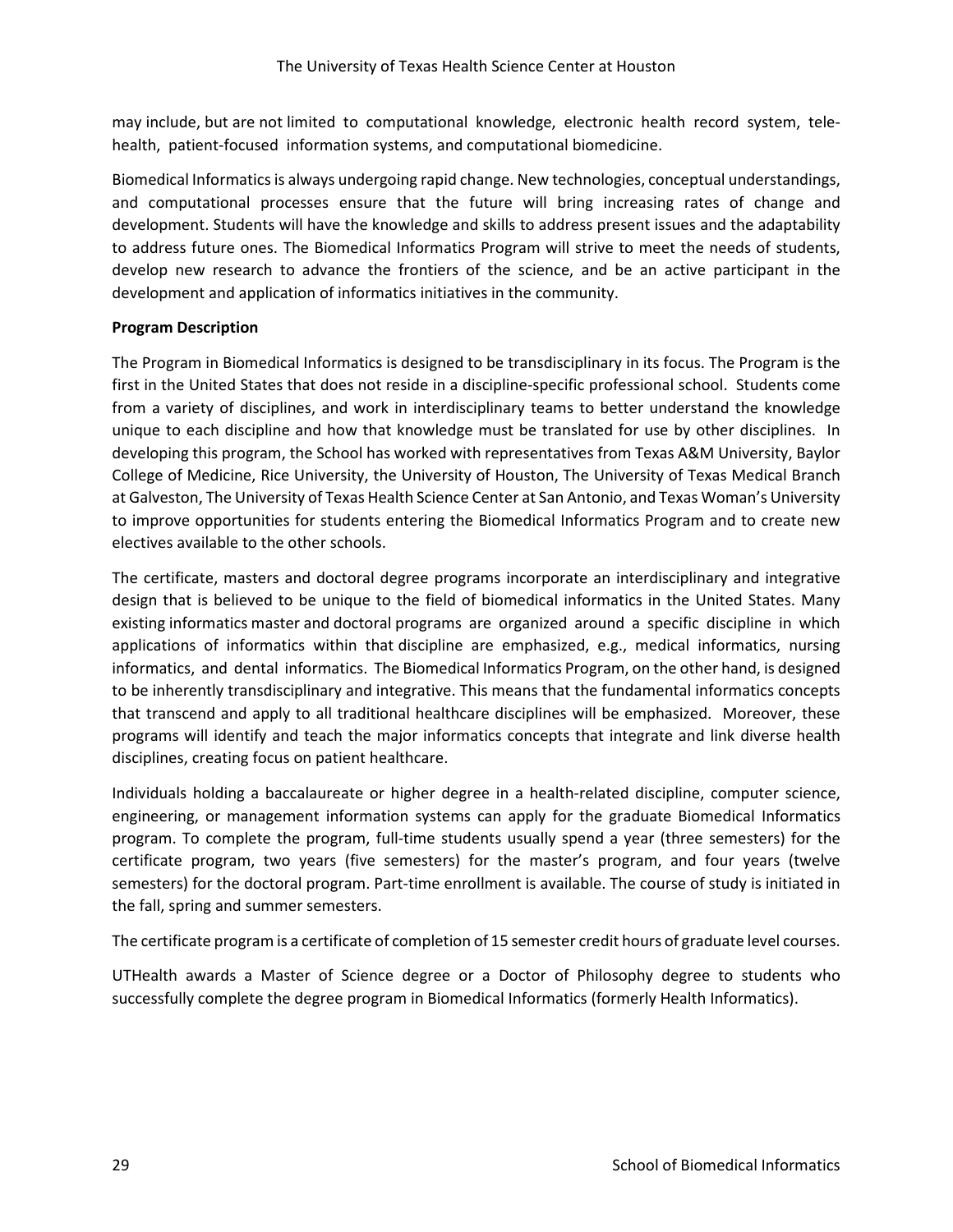#### **Certificates of Biomedical Informatics**

## **(Effective January 1, 2017 all SBMI educational program names will change from Health Informatics to Biomedical Informatics.)**

#### **Program Description and Goals**

The School offers various Certificates of Biomedical Informatics designed for self-motivated professionals working in the health care and information technology fields. A certificate requires the student to complete a minimum of 15 semester credit hours.

The certificates provide professionals with an increased understanding of the opportunities and challenges involved in technology integration into healthcare. They will be able to participate in designing, planning, implementing and evaluating new software and hardware solutions at their institutions.

SBMI is experienced in providing education to working professionals. The certificate program is designed to provide quality education to professionals on their schedule as courses can be completed online.

Upon completion of the 15 semester credit hour certificate, students will be awarded a certificate of completion from UTHealth. A transcript showing graduate credits may be obtained from the Registrar's Office.

## **Admission to the Biomedical Informatics Certificate Programs**

The admission process to the certificate programs is designed to get the professional working applicant into the Program by meeting minimal requirements. Each applicant must submit to the Registrar's Office the following:

- 1. A completed certificate application online
- 2. \$60 application fee
- 3. An official transcript with the minimum of a baccalaureate or higher degree.

4. See specific certificate program for additional requirements: [https://sbmi.uth.edu/prospective](https://sbmi.uth.edu/prospective-%20%20students/admission-requirements.htm)[students/admission-requirements.htm](https://sbmi.uth.edu/prospective-%20%20students/admission-requirements.htm)

#### **Requirements for International Applicants:**

• TOEFL (Test of English as a Foreign Language)/IELTS (International English Language Testing System) score. The official score for the TOEFL test must be submitted directly to the UTHealth Office of the Registrar from the TOEFL test centers using institutional codes 6906; no department code is required. The minimum acceptable score is an 87 on the internet-based test. The official scores for the IELTS Academic test must be submitted directly to the UTHealth Office of the Registrar from the IELTS test centers. The minimum acceptable score is a 7. Testing is at the applicant's expense.

• International applicants who have received a diploma from a university at which English is the language of instruction are not required to submit an English Language exam. If this school is outside of an Englishspeaking country, evidence that indicates the language of instruction will need to be provided with your application such as a letter from the University on official letterhead.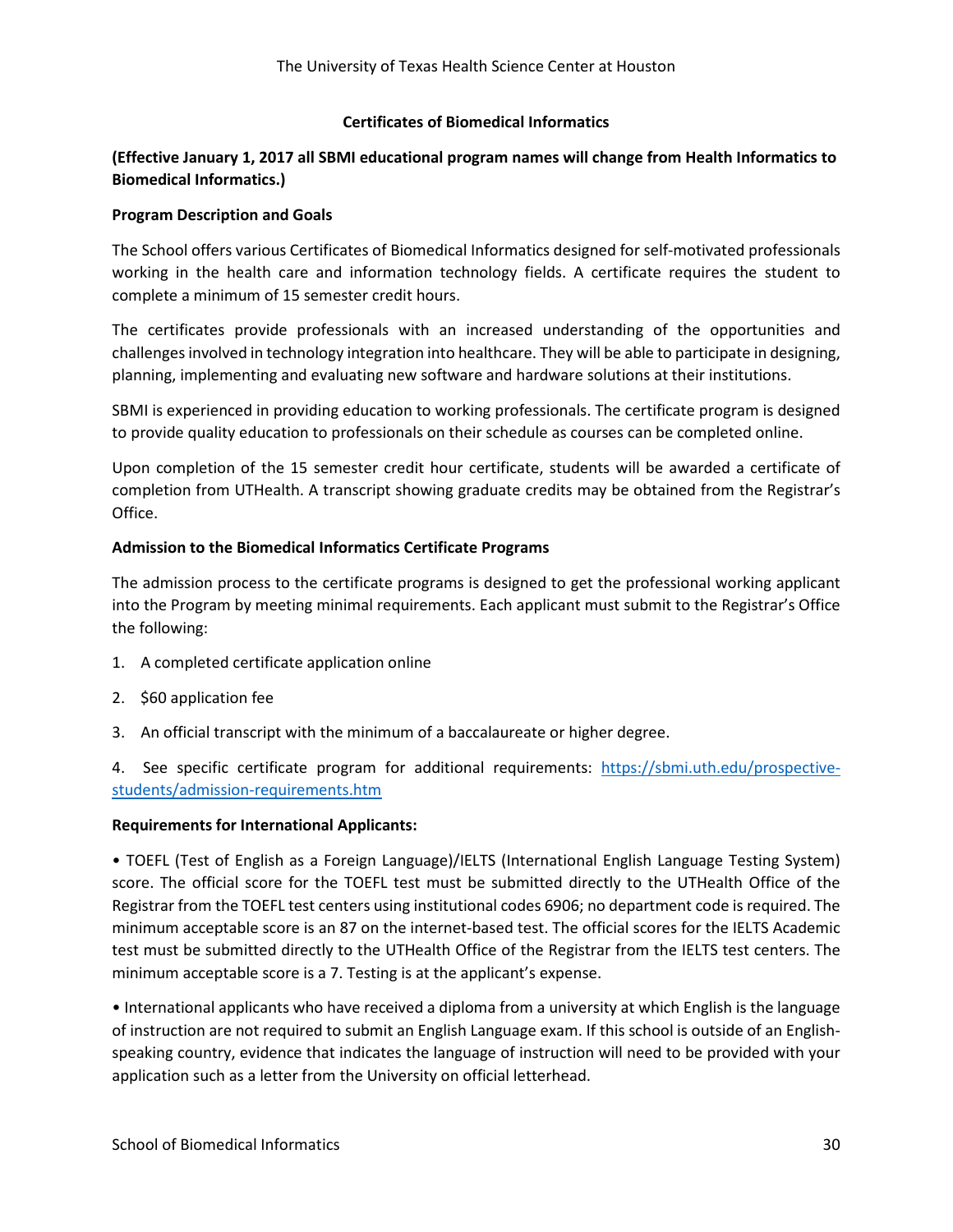• International applicants must submit official transcripts and a course-by-course education evaluation of all transcripts from all universities attended outside the United States. The application forms for such an evaluation may be obtained online from the service providers; Educational Credential Evaluators, Inc., www.ece.org and World Education Services, www.wes.org. Only evaluations from ECE or WES will be accepted. The results of the evaluation must be submitted directly to the UTHealth Office of the Registrar by the agency. The evaluation report is at the applicant's expense.

• Students on an F-1 student visa are not eligible to enroll in the Applied Certificate in Health Informatics programs. F-1 sponsorship is available for students in the Certificate in Public Health Informatics and Certificate in Health Informatics programs.

#### **Application deadlines:**

| Fall admission   | July 1     |
|------------------|------------|
| Spring admission | November 1 |
| Summer admission | March 1    |

Successful completion of the program requires passing each course with a grade of a "C" or above. Students may not earn more than two "C" grades. Earning a third grade of "C" results in automatic dismissal from the certificate program. Students who complete the course of study will receive a certificate of completion. The coursework earned is at the graduate level. This coursework may be transferred into a degree-seeking program. No grade lower than a "B" will be accepted to transfer into the master's or doctoral program.

## **Course of Study for Biomedical Informatics Certificate Program**

The Biomedical Informatics Certificate program offers two different options. Option 1 is a set of five predetermined courses with an emphasis in Clinical Informatics**.**

## **Effective Spring 2017 all course number alpha sequence will change from HI to BMI.**

HI/BMI 5300 Introduction to Biomedical Informatics HI/BMI 5313 Introduction to Electronic Health Records HI/BMI 5314 Technology Assessment in Healthcare HI/BMI 5360 Clinical Decision Support Systems HI/BMI 6340 Health Information Visualization & Visual Analytics

HI/BMI 5300 Introduction to Biomedical Informatics should be taken in the first semester. The other four courses can be taken in any order.

Option 2 is HI/BMI 5300, Introduction to Biomedical Informatics and the student's choice (with advice from the certificate director) of four courses selected from the course set of the school's Master of Science program. This option allows professionals to customize their studies to meet their background and needs.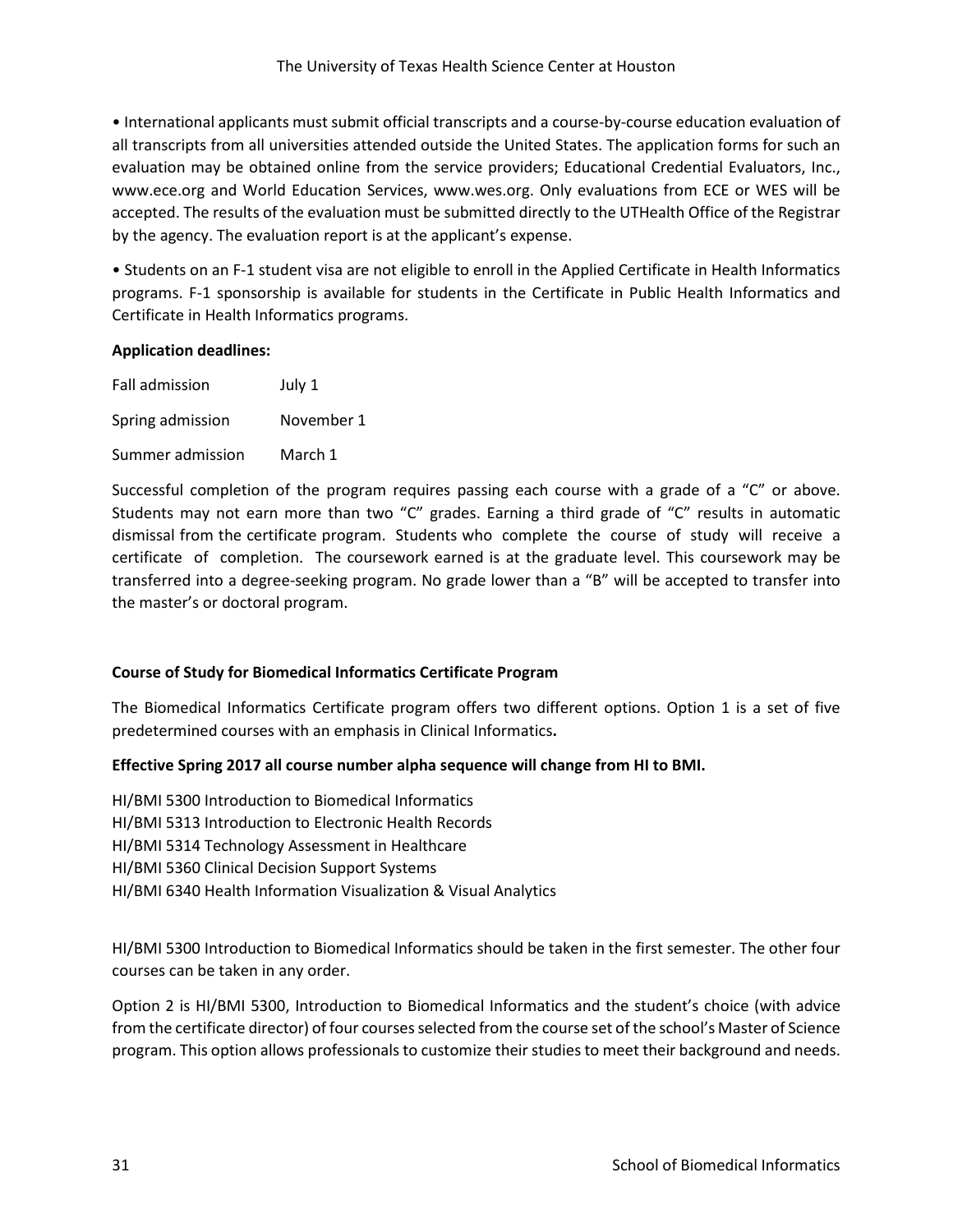#### **Course of Study Public Health Informatics Certificate Program**

The Public Health Informatics Certificate Program offers the following course of study:

HI/BMI 5300 Introduction to Biomedical Informatics HI/BMI 5380 Principles and Foundation of Public Health Informatics PH 2610 Introduction to Epidemiology PH 1610 Introduction to Biostatistics

The fifth course is the student's choice of one of the following courses:

HI/BMI 5313 Introduction to Electronic Health Records HI/BMI 5381 Methods in Public Health Informatics HI/BMI 5382 Synthesis Project of Public Health Informatics PH 1110 Social and Behavioral Aspects of Community Health PH 2110 Overview of Environmental Health PH 3715 Introduction to Management and Policy Sciences PHWM 2120 Man's Impact on the Environment

PH 1610 Introduction to Biostatistics, PH 2610 Introduction to Epidemiology or HI/BMI 5300 Introduction to Health/Biomedical Informatics should be taken in the first semester.

#### **Course of Study for Applied Biomedical Informatics Certificate Program**

The Applied Biomedical Informatics Certificate Program requires completion of five graduate courses. The program offers two different options. Option 1 is a set of five predetermined courses with an emphasis in Electronic Health Records (EHRs).

**Effective Spring 2017 all course number alpha sequence will change from HI to BMI.**

HI/BMI 5300 Introduction to Biomedical Informatics HI/BMI 5301 The U.S. Healthcare System HI/BMI 5306 Security for Health Information Systems HI/BMI 5313 Introduction to Electronic Health Records HI/BMI 5328 Systems Analysis and Project Management

HI/BMI 5300 should be taken in the first semester. The other four courses can be taken in any order. Option 2 is HI/BMI 5300, Introduction to Biomedical Informatics and the student's choice (with advice from the certificate director) of four courses selected from the course set of the school's Master of Science program concentration in Applied Biomedical Informatics. This option allows professionals to customize their studies to meet their background and needs. Address application inquiries to:

School of Biomedical Informatics Office of Academic Affairs 7000 Fannin Street Suite 650 Houston, TX 77030 (713) 500‐3591 SBMIAcademics@uth.tmc.edu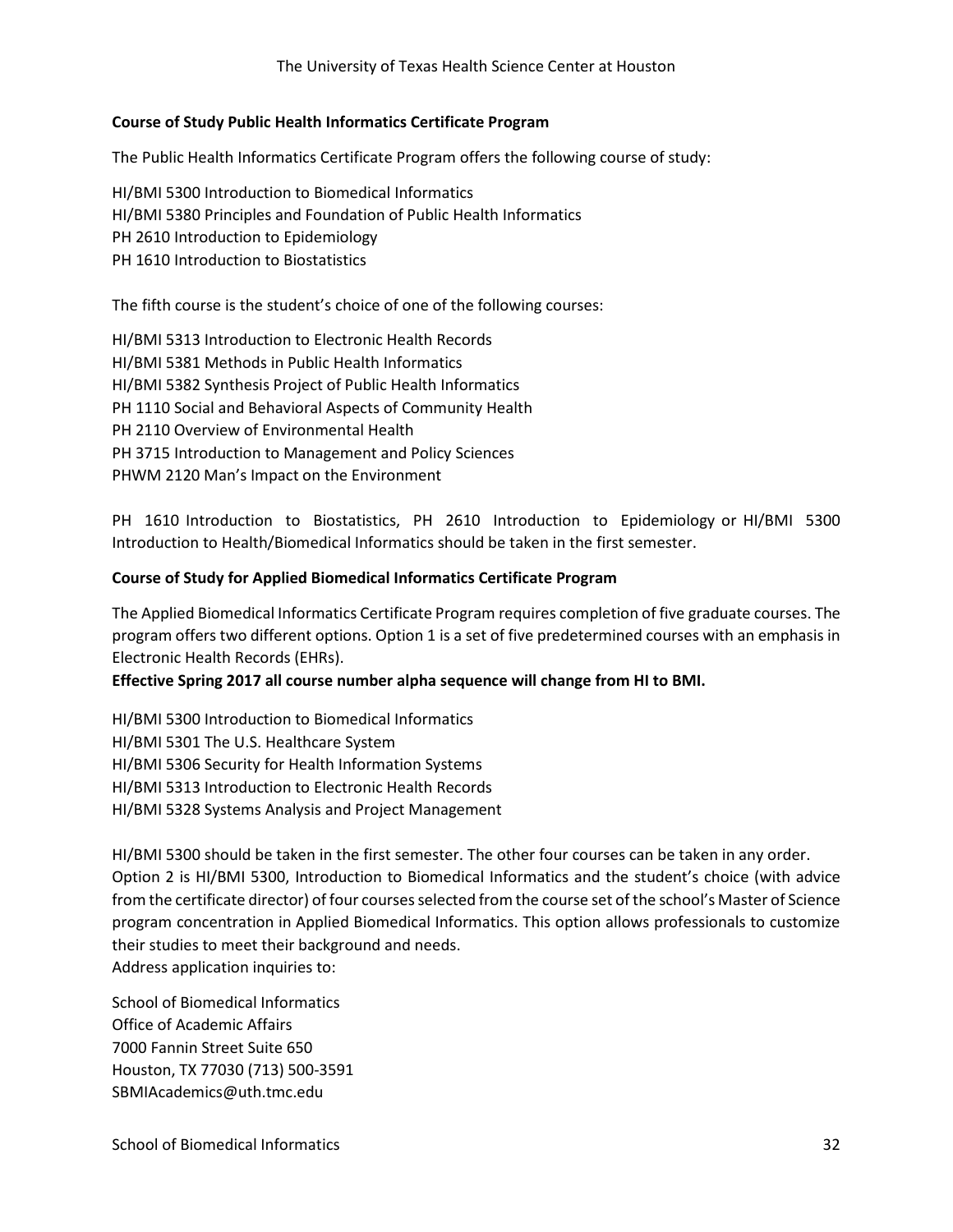## **Undergraduate 4+1 Certificate of Biomedical Informatics**

#### **Program Description and Goals**

Undergraduate students will have the opportunity to earn both a Bachelor of Arts/Science and a Master of Science in Biomedical Informatics over the course of 5 years. The program is an integrated program that overlaps graduate curriculum into the student's undergraduate work which provides the opportunity to graduate with the bachelors at the same time as their graduate certificate in health informatics.

4 + 1 Program graduates will have the education, skill-set and experience needed to enter the professional work force in any of the varied fields of Health Informatics, or be well prepared to continue with their education through doctoral studies, or in professional degrees such as nursing, medicine, dentistry or pharmacy.

The student will graduate with an undergraduate degree in their selected major course of study, but will also have the opportunity to complete a master's degree in health informatics in one additional year instead of the customary two years.

Upon completion of the 15 semester credit hour SBMI certificate, students will be awarded a certificate of completion from UTHealth. A transcript showing graduate credits may be obtained from the Registrar's Office.

#### **Admission to the 4 + 1 Program**

The admission process to the  $4 + 1$  program is designed to get the highly successful academic undergraduate applicant into the Program by meeting minimal requirements. Each applicant must submit to the Registrar's Office the following:

- 1. A completed certificate application online
- 2. \$60 application fee

3. An official transcript with the minimum of a 3.0 or higher degree in an appropriate area, e.g., biomedical science, pre-med, nursing, life sciences, MIS, or computer science. Any dual credit or AP credits must be verified on the transcript from the present college or an official transcript from the awarding college or program must be sent to the UTH Registrar's Office.

4. Other documents as required by specific 4 + 1 program

#### **Application deadlines:**

| <b>Fall admission</b> | July 1  |
|-----------------------|---------|
| Summer admission      | March 1 |

Successful completion of the program requires passing each course with a grade of a "C" or above. Students may not earn more than two "C" grades. Earning a third grade of "C" results in automatic dismissal from the  $4 + 1$  program.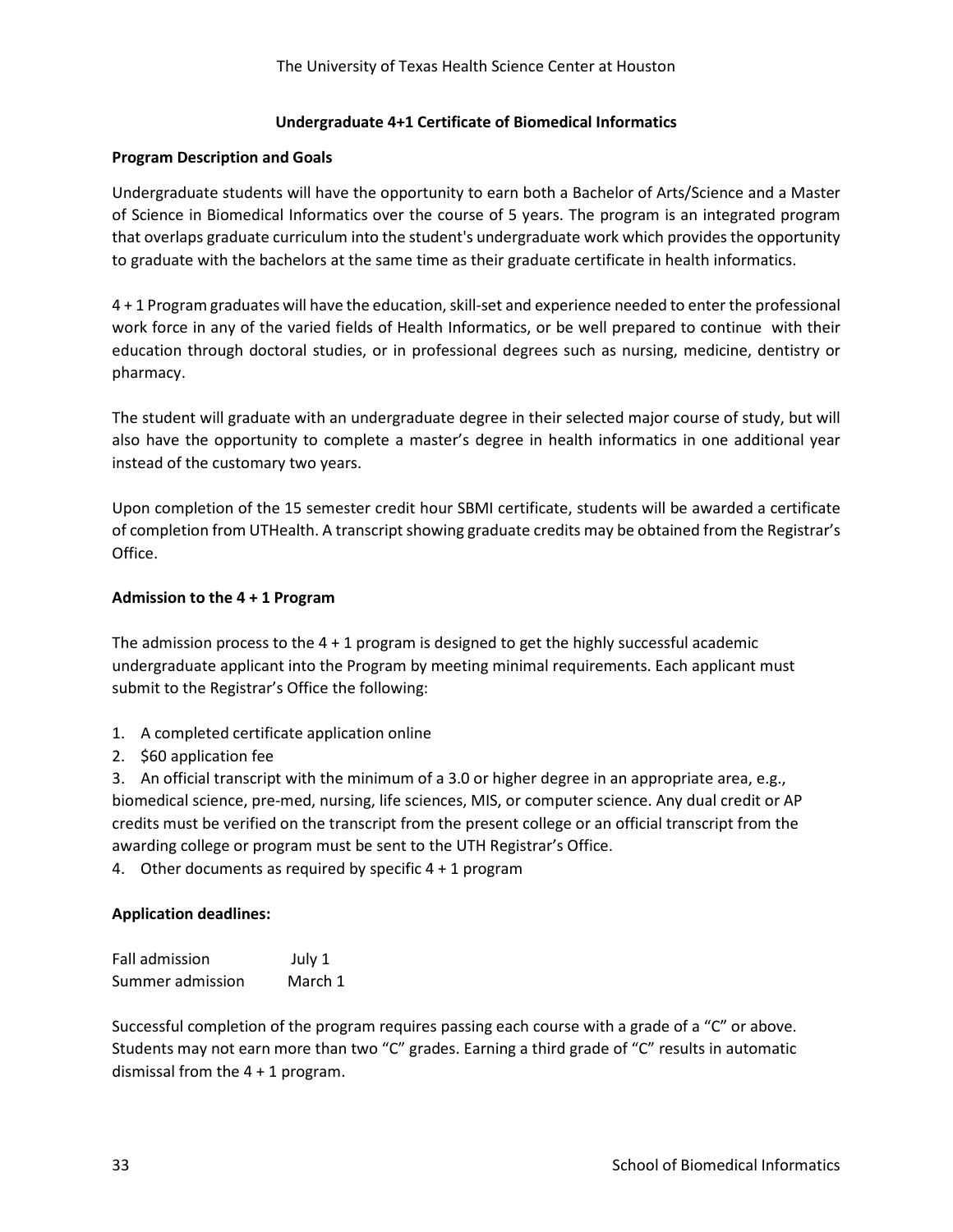Students who complete the course of study will receive a certificate of completion. The coursework earned is at the graduate level. This coursework may be transferred into a degree-seeking program. No grade lower than a "B" will be accepted to transfer into the master's or doctoral program.

# **Course of Study for Certificate Programs**

The course requirements for earning both the undergraduate degree and graduate certificate from SBMI will vary by participating institution. Please contact the 4+1 Program Coordinator for additional information.

# **For 4+1 Program Information, contact:**

Jeanette Broshears UTHealth School of Biomedical Informatics Brownsville Regional Campus 80 Fort Brown Street, RAC N2.200 Brownsville, Texas 778520 Telephone: 956-755-0678 Email: Jeanette.L.Broshears@uth.tmc.edu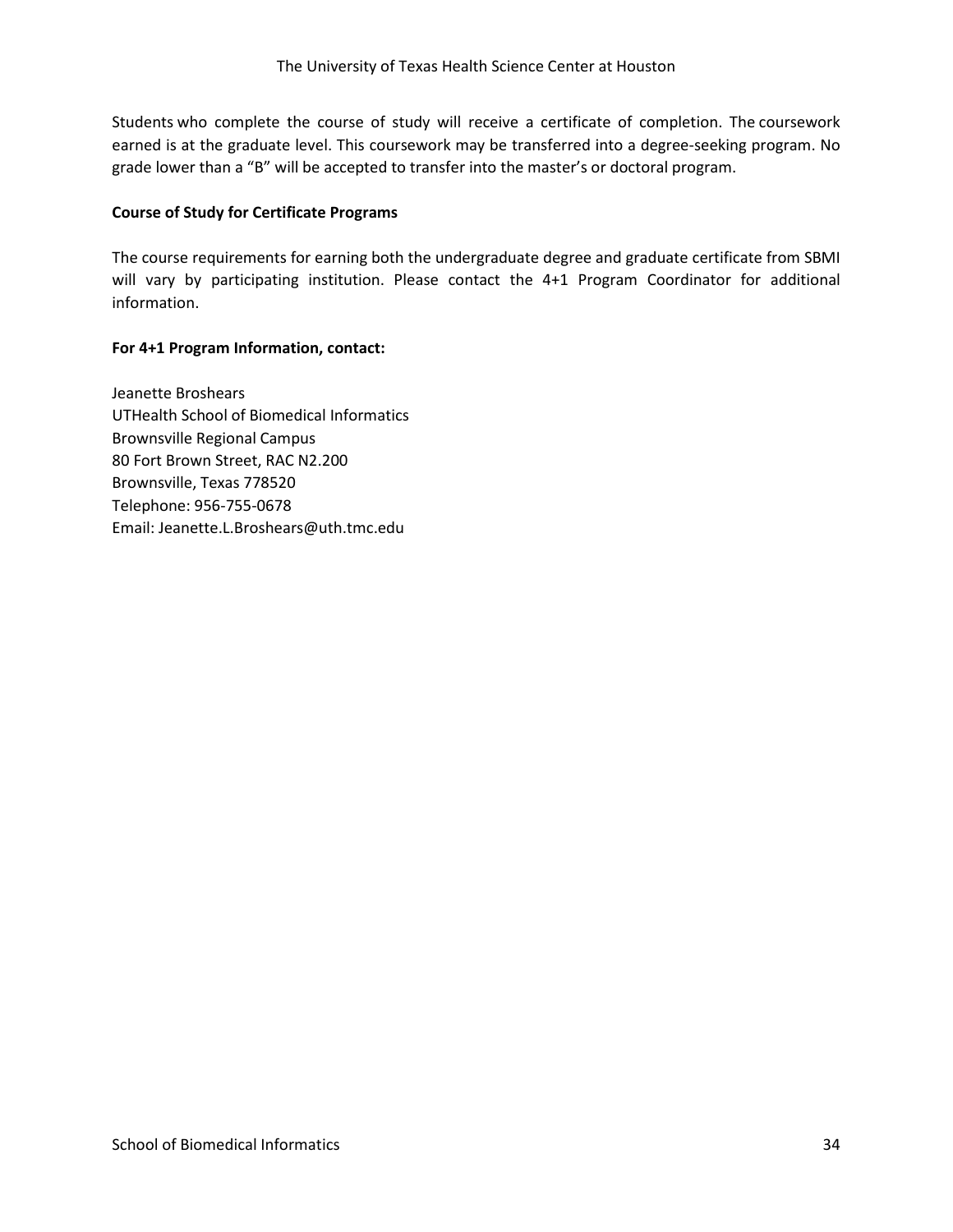## **Master of Science in Biomedical Informatics Program**

## **Program Description and Goals**

The formal study of informatics at the master's level is designed as a multi‐disciplinary approach to accomplish these important goals:

- 1. Understand the scope of the discipline of health informatics;
- 2. Demonstrate knowledge of the literature of health informatics;
- 3. Develop informatics solutions to biomedical problems based on current research; and,
- 4. Utilize Electronic Health Records or other health information technologies effectively

# **Master of Science in Biomedical Informatics Admission Process**

The applicant should present to the Registrar's Office the following:

- 1. Official transcripts from every post-secondary school attended
- 2. A baccalaureate or higher degree
- 3. A personal statement detailing the applicant's interest in the program
- 4. A resume or curriculum vitae (as appropriate)
- 5. A Graduate Record Exam (GRE) score
- 6. Grade Point Average (GPA) in previous (degrees) coursework
- 7. A minimum TOEFL score of 87 is acceptable on the internet based test. A minimum IELTS score is 7.
- 8. Three letters of reference from educators and/or employers

Applicant materials will be organized into a portfolio for review by the SBMI Admissions, Progression and Graduation (APG) committee. The committee will consider such areas as:

- Health, MIS, Computer, or Engineering related degree
- Healthcare work experience
- Database work experience
- Informatics work experience
- Demonstrated expertise in programming
- GRE score
- GPA in previous degree
- Success in overcoming social, economic or educational disadvantages, race and ethnicity

#### **Requirements for International Applicants:**

• TOEFL (Test of English as a Foreign Language)/IELTS (International English Language Testing System) score. The official score for the TOEFL test must be submitted directly to the UTHealth Office of the Registrar from the TOEFL test centers using institutional codes 6906; no department code is required. The minimum acceptable score is an 87 on the internet-based test. The official scores for the IELTS Academic test must be submitted directly to the UTHealth Office of the Registrar from the IELTS test centers. The minimum acceptable score is a 7. Testing is at the applicant's expense.

• International applicants who have received a diploma from a university at which English is the language of instruction are not required to submit an English Language exam. If this school is outside of an English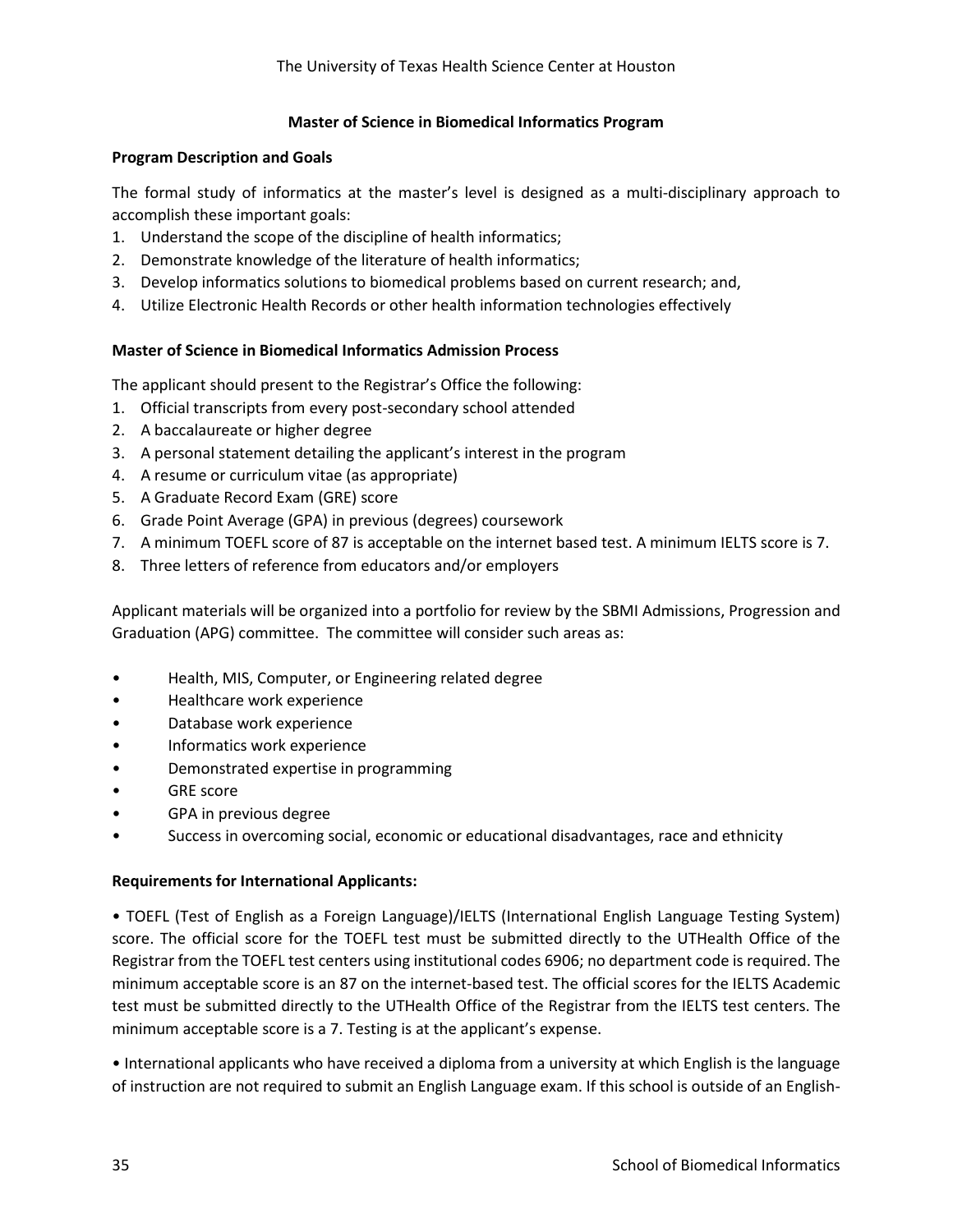speaking country, evidence that indicates the language of instruction will need to be provided with your application such as a letter from the University on official letterhead.

• International applicants must submit official transcripts and a course‐by-course education evaluation of all transcripts from all universities attended outside the United States. The application forms for such an evaluation may be obtained online from the service providers; Educational Credential Evaluators, Inc., www.ece.org and World Education Services, www.wes.org. Only evaluations from ECE or WES will be accepted. The results of the evaluation must be submitted directly to the UTHealth Office of the Registrar by the agency. The evaluation report is at the applicant's expense.

• Students on an F-1 student visa are not eligible to enroll in the Master's in Health Informatics programs. F-1 sponsorship is available for students in the Research Master's programs.

#### **Master of Science in Biomedical Informatics application deadlines:**

| <b>Fall admission</b> | July 1     |
|-----------------------|------------|
| Spring admission      | November 1 |
| Summer admission      | March 1    |

# **Transfer Credit**

Transfer credit for equivalent courses taken elsewhere may be awarded and used to meet degree requirements if their equivalency to a SBMI degree program course is approved through a Petition for Equivalency Credit. Courses for which grades of less than "B" were achieved will not be accepted for equivalency.

The maximum number of transferable semester credit hours is 12 for the master's program.

Applicants who are presenting coursework from universities or colleges outside the United States to meet admission or graduation requirements are referred to the section on International Applicants in this catalog for a listing of additional requirements.

#### **Degree Requirements for the Master of Science in Biomedical Informatics**

#### **Academic Requirements**

Credit hours must total at least 39 semester hours for all courses in the degree plan. Each student follows a degree plan developed with an Advising Committee. A total of 39 semester credit hours must be completed prior to graduation. There are two tracks within the Master's Program. Students should work with the Office of Academic Affairs and their advisor to assure they are taking courses in their desired focus area.

A full‐time student in the Program in Biomedical Informatics has up to four years (12 semesters) from the time of entry to complete the required course work. A part-time student has up to eight years (24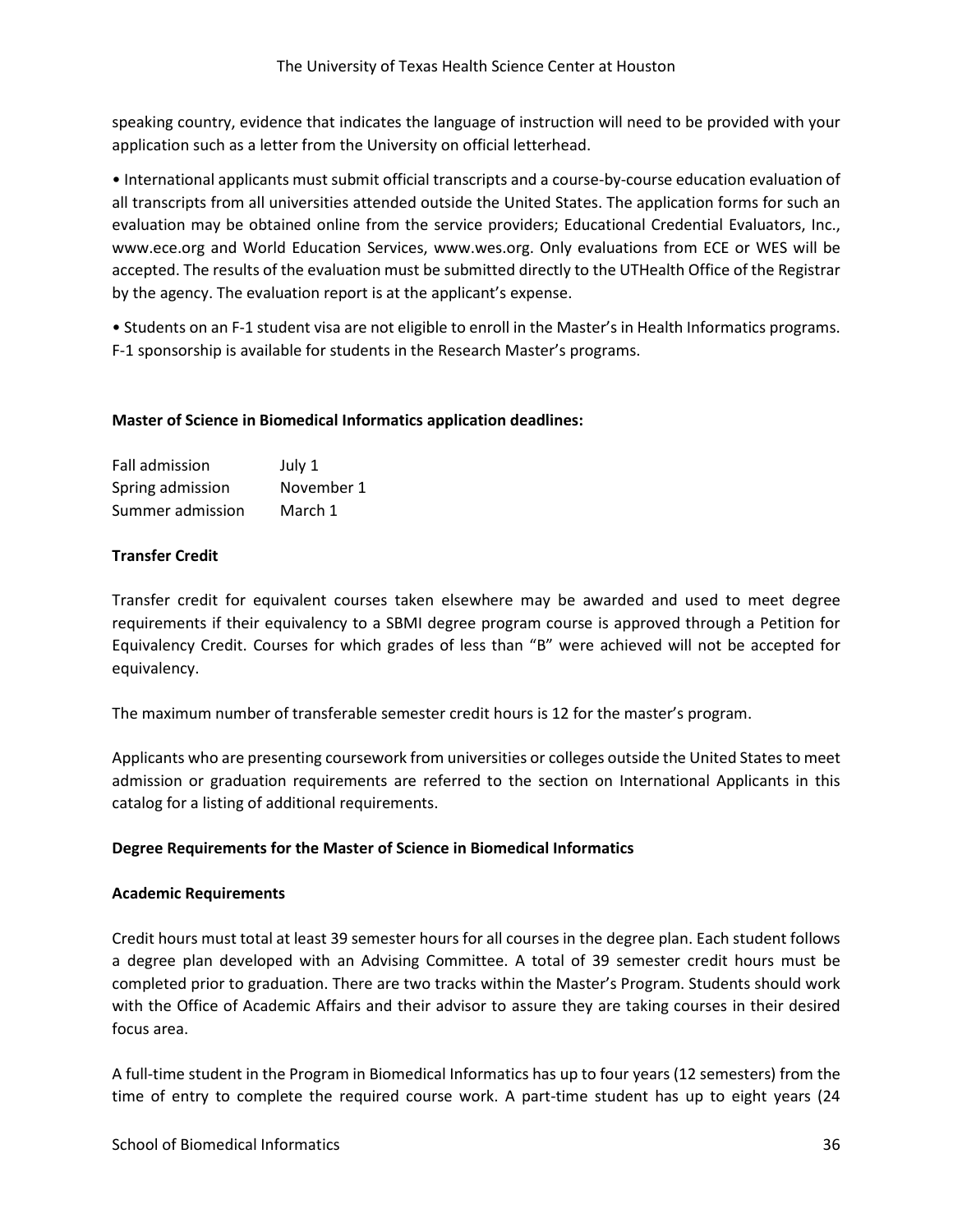semesters) from the time of entry to complete the required course work. Continuous enrollment is required unless approval from the advising committee is obtained. A maximum of one year of an approved leave of absence will be allowed for continuance in the program. If more than one year of leave occurs, the student must apply for readmission to the program.

Each course with an HI/BMI prefix in the Biomedical Informatics degree plan is a graduate-level course and should be passed with a grade of "B" or better. Only one course grade of "C" is allowed. The minimum grade point average (GPA) required for graduation is 3.0 on all courses.

# **Computer Requirement**

Every student is required to have reliable access to a computer that meets the minimum technical requirements. Students are encouraged to purchase a laptop that meets the minimum SBMI requirements.

Computer requirements are listed on the website [\(https://sbmi.uth.edu/current-students/student](https://sbmi.uth.edu/current-students/student-handbook/computer-requirements.htm)[handbook/computer-requirements.htm\)](https://sbmi.uth.edu/current-students/student-handbook/computer-requirements.htm) and are subject to change.

# **Course of Study for the Master of Science in Biomedical Informatics**

# **Traditional Track**

The curriculum of the traditional track for the Master of Science degree in Biomedical Informatics includes required didactic courses and a practicum. Didactic courses (lecture/discussion, demonstration and student laboratories) are presented to provide facts, concepts, and theories related to the techniques and procedures of health informatics. The courses include instruction in basic informatics, research, advanced informatics and elective courses. The practicum is designed to give the students the opportunity to apply theory and techniques in the hospital, research, or private laboratory setting.

Each student will develop a degree plan with written approval of their advising committee. A degree plan will be filed that includes the core and required courses as specified below:

- 6 semester credit hours in foundation courses
- 12 semester credit hours in required courses
- 18 semester credit hours in elective courses (see SBMI website for suggested concentration curriculum)
- 3 semester credit hours in practicum courses.

Changes to the degree plan must be approved in advance in writing by the advisor/advising committee.

#### **Applied Track**

The curriculum of the traditional track for the Master of Science degree in Applied Biomedical Informatics includes required didactic courses and a practicum. Didactic courses (lecture/discussion, demonstration and student laboratories) are presented to provide facts, concepts, and theories related to the techniques and procedures of health informatics. The courses include instruction in basic and applied informatics. The practicum is designed to give the students the opportunity to apply theory and techniques in the hospital, research, or private laboratory setting.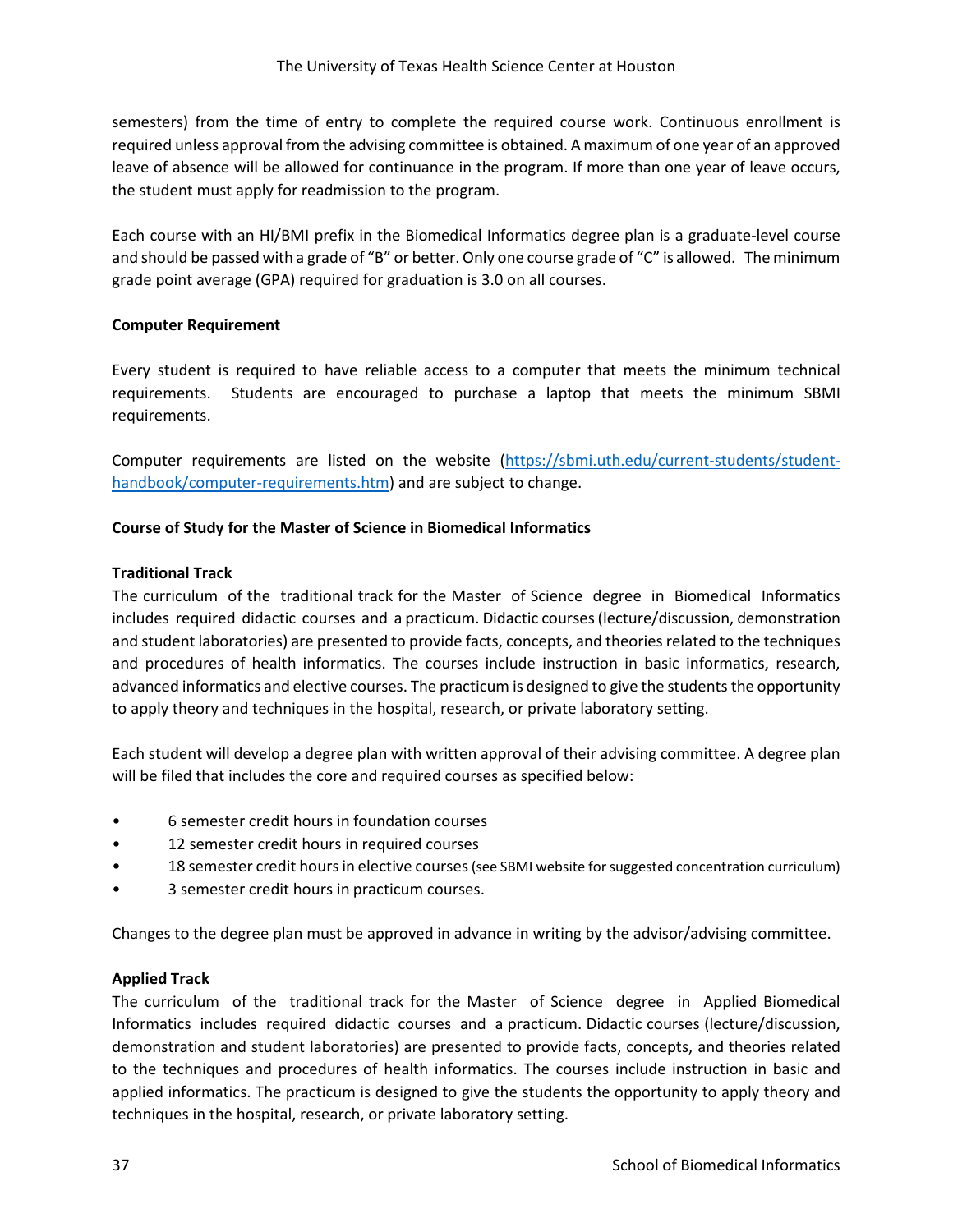Each student will develop a degree plan with written approval of their advising committee. A degree plan will be filed that includes the core and required courses as specified below:

- 36 semester credit hours in required courses
- 3 semester credit hours in practicum courses.

Changes to the degree plan must be approved in advance in writing by the advisor/advising committee.

#### **Practicum**

Students in the Master of Science in Biomedical Informatics must select an area of interest in which to apply the knowledge and skill gained during the didactic courses while participating in the required practicum course. Students must complete at least 24 credit hours in their master's program before participating in the practicum requirement. Students should work with the Practicum Coordinator for any necessary affiliation or program agreements with the practicum site, if agreements are not already in place. A practicum proposal must be submitted by week three of the semester of enrollment to the Practicum Coordinator and it must be approved, in writing, by the student's Faculty Practicum Advisor. Students can complete all required practicum credit hours during one semester or the course can be repeated for a maximum of 3 semester credit hours (for HI/BMI 6000) to meet degree requirements. During the course of the semester(s), student must create weekly logs to chronicle their hours, tasks, and reflections on how the duties of the practicum relate to Health Informatics courses taken. Once the student has logged all 135 clock hours and concluded all practicum projects, she or he must create in a 10 page APA format double spaced capstone report that details the major project they completed during their practicum. This report, along with other deliverables, will be submitted in completion of the practicum. If students have any questions regarding the practicum, they can contact the Practicum Coordinator or the Office of Academic Affairs.

#### **For further curriculum information, please contact:**

UTHealth School of Biomedical Informatics Office of Academic Affairs 7000 Fannin Street Suite 650 Houston, Texas 77030 Telephone: (713) 500‐3591 Email: SBMIAcademics@uth.tmc.edu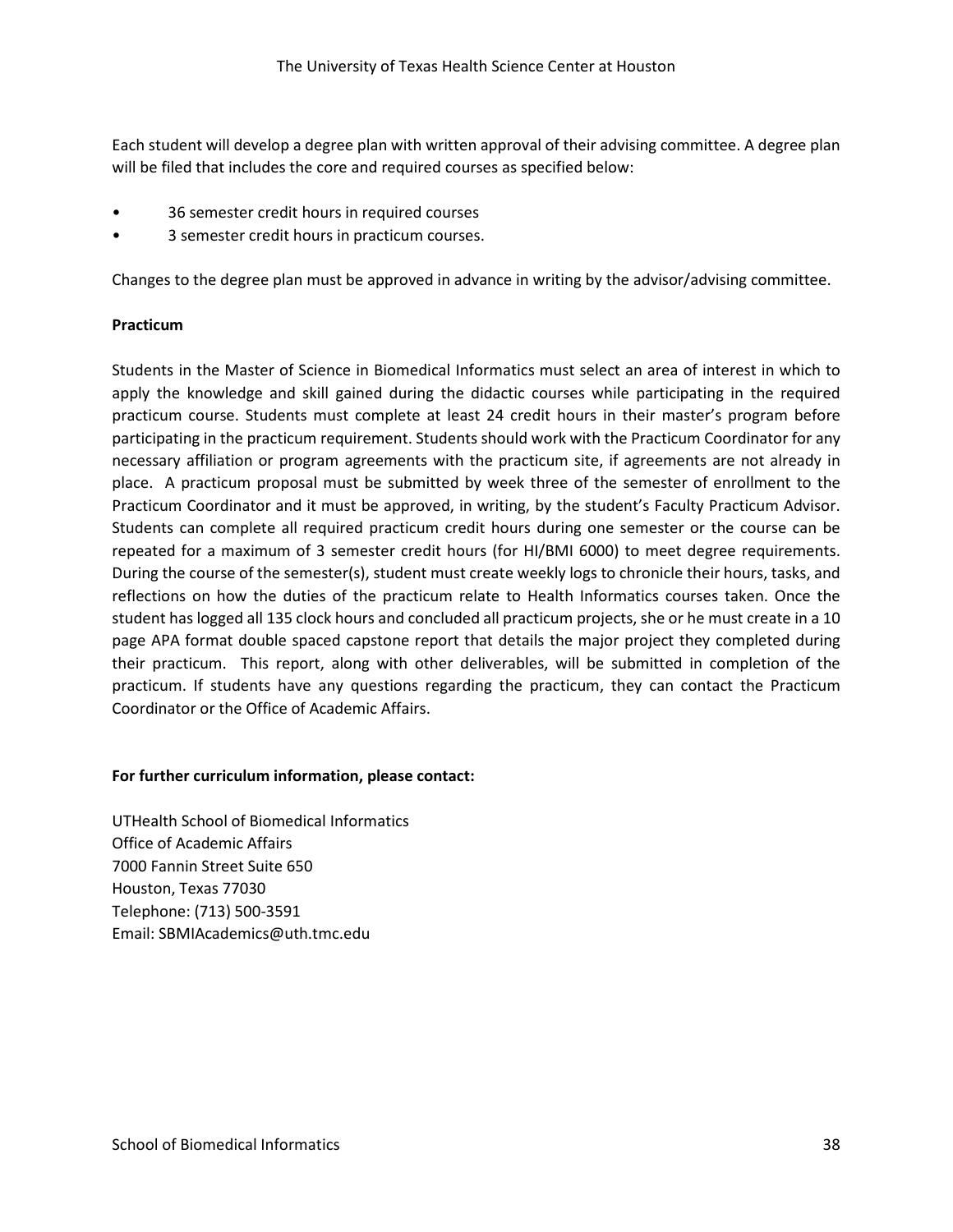#### **Doctor of Philosophy in Biomedical Informatics**

## **Program Description and Goals**

This program is designed to be a research-based multi‐disciplinary program involving students with a variety of backgrounds. Students will work together in teams to research real clinical and biomedical health problems. They will gain both the scientific background for research and skills needed to address problems. The program is designed to meet the unique needs of each student by using a matrix curriculum plan with an advising committee to guide each student from admission through graduation. Each student must have a faculty academic advisor to guide each student through participation in research projects.

The doctoral program in Biomedical Informatics is conceptualized and designed to be inherently multi‐ disciplinary and integrative. This means that the fundamental informatics concepts that transcend and apply to all traditional healthcare disciplines will be emphasized in the doctoral program. This program will identify and teach the major informatics concepts that integrate and link diverse health disciplines.

The doctoral program in Biomedical Informatics is constructed as a post‐baccalaureate degree that not only addresses the knowledge and skills that the student brings at admission, but allows the student to build on previous knowledge and skills in order to attain the research focus needed for the completion of the doctoral program in Health Informatics.

Students admitted to the master program can apply to the doctoral track by meeting the same admission requirements as those who apply directly to the doctoral program.

Formal study of informatics at the doctoral level at UTHealth is designed to accomplish these major goals:

- Expand the scope of the discipline of Biomedical Informatics
- Demonstrate familiarity with the health informatics research literature, including in-depth knowledge of a selected health informatics research area.
- Research and evaluate new regions or domains in Biomedical Informatics
- Lead interdisciplinary teams in the search for solutions to Biomedical Informatics problems

• Effectively communicate research findings to peers and to practitioners who can use the research findings.

The doctoral program is a 93‐semester credit hour full‐time program developed as a post baccalaureate program. Part-time enrollment requires written approval of the advisor and advising committee.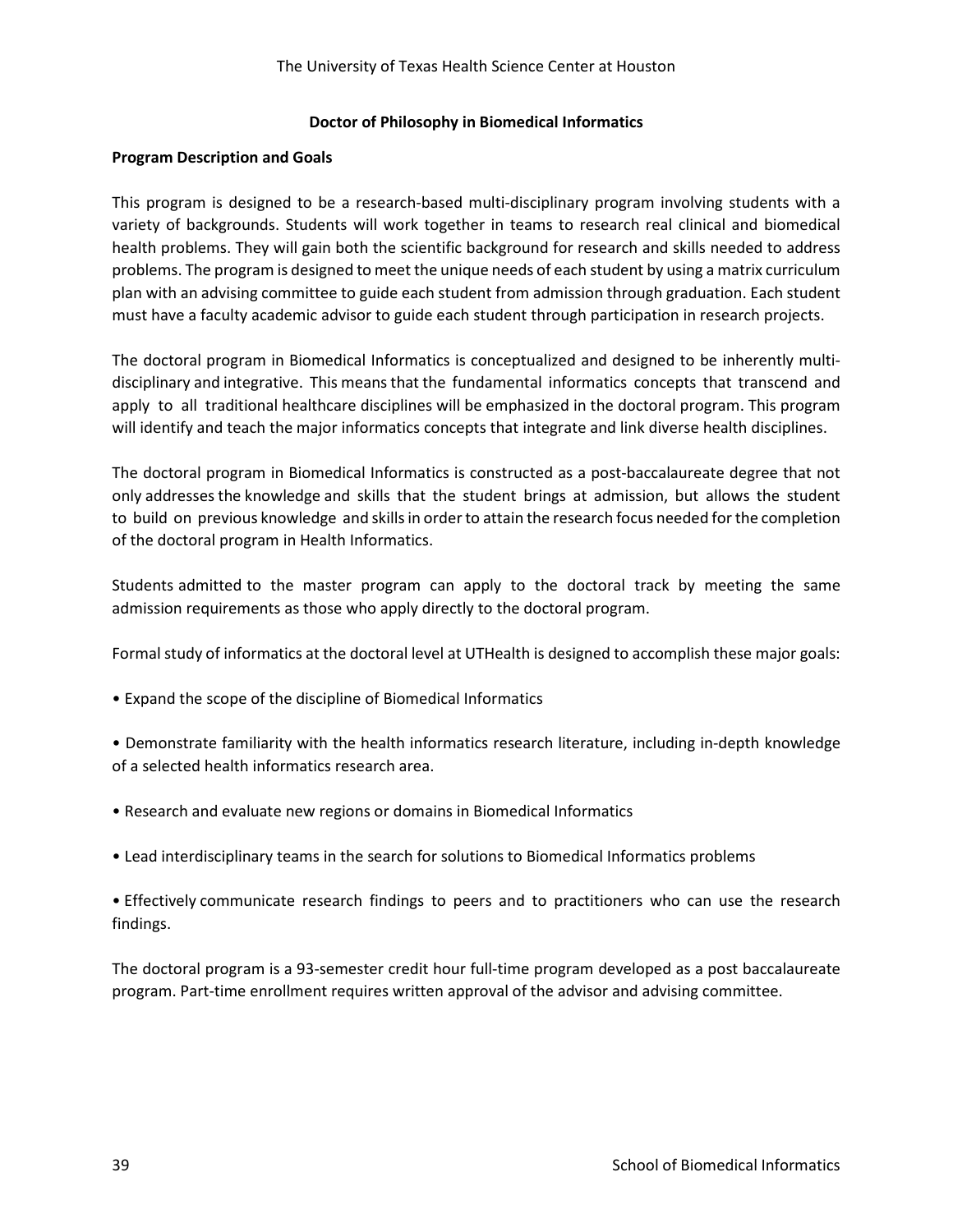# **Doctor of Philosophy in Biomedical Informatics Admission Process**

The applicant should present a completed application and official documentation of the following to the Registrar's Office:

- 1. Official transcripts from every post‐secondary school attended
- 2. A baccalaureate or higher degree
- 3. A resume or curriculum vitae (as appropriate)
- 4. A Graduate Record Exam (GRE) score
- 5. Grade Point Average (GPA) in previous degrees
- 6. A minimum TOEFL score of 87 is acceptable on the internet based test. A minimum IELTS score is 7.
- 7. Submit a personal statement that addresses the following items:

a. A brief summary of your background in all relevant fields, such as biomedicine, mathematics, and computer science; describing research experience and any results that were generated in research work. Provide dates, research advisors, project titles, and references to publications.

b. A statement of educational goals and how these goals would be advanced through the PhD program.

c. A statement of short and long‐term career objectives, including specific information regarding short-term objectives, (any projects you may have in mind for your PhD work). Be sure to include how those objectives fit the opportunities provided by the SBMI educational and research environments.

8. Three letters of reference from educators and/or employers.

#### **Requirements for International Applicants:**

• TOEFL (Test of English as a Foreign Language)/IELTS (International English Language Testing System) score. The official score for the TOEFL test must be submitted directly to the UTHealth Office of the Registrar from the TOEFL test centers using institutional codes 6906; no department code is required. The minimum acceptable score is an 87 on the internet-based test. The official scores for the IELTS Academic test must be submitted directly to the UTHealth Office of the Registrar from the IELTS test centers. The minimum acceptable score is a 7. Testing is at the applicant's expense.

• International applicants who have received a diploma from a university at which English is the language of instruction are not required to submit an English Language exam. If this school is outside of an Englishspeaking country, evidence that indicates the language of instruction will need to be provided with your application such as a letter from the University on official letterhead.

• International applicants must submit official transcripts and a course-by-course education evaluation of all transcripts from all universities attended outside the United States. The application forms for such an evaluation may be obtained online from the service providers; Educational Credential Evaluators, Inc., www.ece.org and World Education Services, www.wes.org. Only evaluations from ECE or WES will be accepted. The results of the evaluation must be submitted directly to the UTHealth Office of the Registrar by the agency. The evaluation report is at the applicant's expense.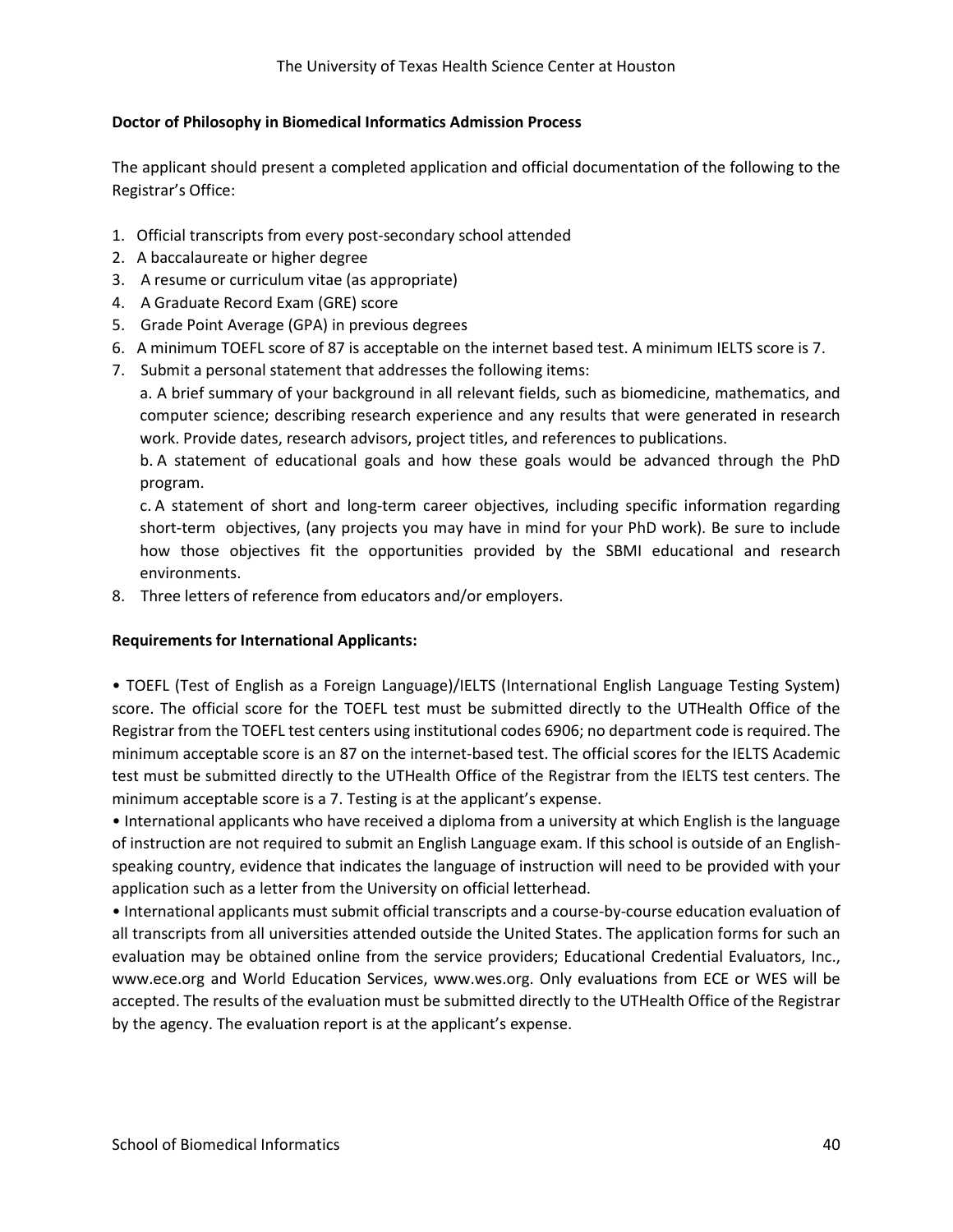# **Doctor of Philosophy in Biomedical Informatics application deadlines:**

| Fall admissions   | March 1    |
|-------------------|------------|
| Spring admissions | July 1     |
| Summer admissions | November 1 |

#### **PhD Application Review and Admission Process**

Review by the Admissions, Progression, and Graduation (APG) Committee

Applicant materials will be organized into a portfolio for review by the admissions committee. The admissions committee will review the materials and recommend whether applicants will be offered an interview - the next step in the admissions process. The criteria that the committee considers are the same as for the master's program including prior research experience. Students who are recommended for an interview will be contacted by Office of Academic Affairs to schedule an interview.

#### Interview

Applicants who proceed to the next level of the admission process will be interviewed by faculty members. The interview will focus on the applicant's research goals and how they will be achieved in the doctoral program. Applicants will also complete a writing assessment as part of the interview process.

Faculty Governance Organization (FGO) Review and Recommendation

All interviewed applicants will be presented and discussed at a Faculty Governance Organization meeting. An admission recommendation by the FGO will be made to the Associate Dean for Academic Affairs.

#### **Academic Advising**

The PhD Coordinator serves as the primary advisor until a Dissertation Chair is identified. Students are responsible for scheduling and planning meetings with their advisor and meeting milestones defined by this catalog Advisors and students confer prior to the beginning of each semester. Student course selection must be approved by the Academic Advisor and appropriately documented on the PhD Degree Plan form (available on the Current Students section of the website). Students are encouraged to meet with their advisor during the course of each semester to discuss ongoing progress and formulate plans for acceptable academic progress.

As students progress, they must identify an academic advisor. This person will serve as the Dissertation Chair. The Dissertation Chair (also known as mentor, PI, dissertation director, advisor) is a full-time member of the School of Biomedical Informatics faculty who works with the student to develop a research topic, helps formulate ideas and guides the progress of the dissertation. In some cases, although rare, there is a Dissertation Co‐Chair (principal research, co‐advisor) who also advises the student. The Dissertation Chair should be identified during the first year or initial semester of the second year. The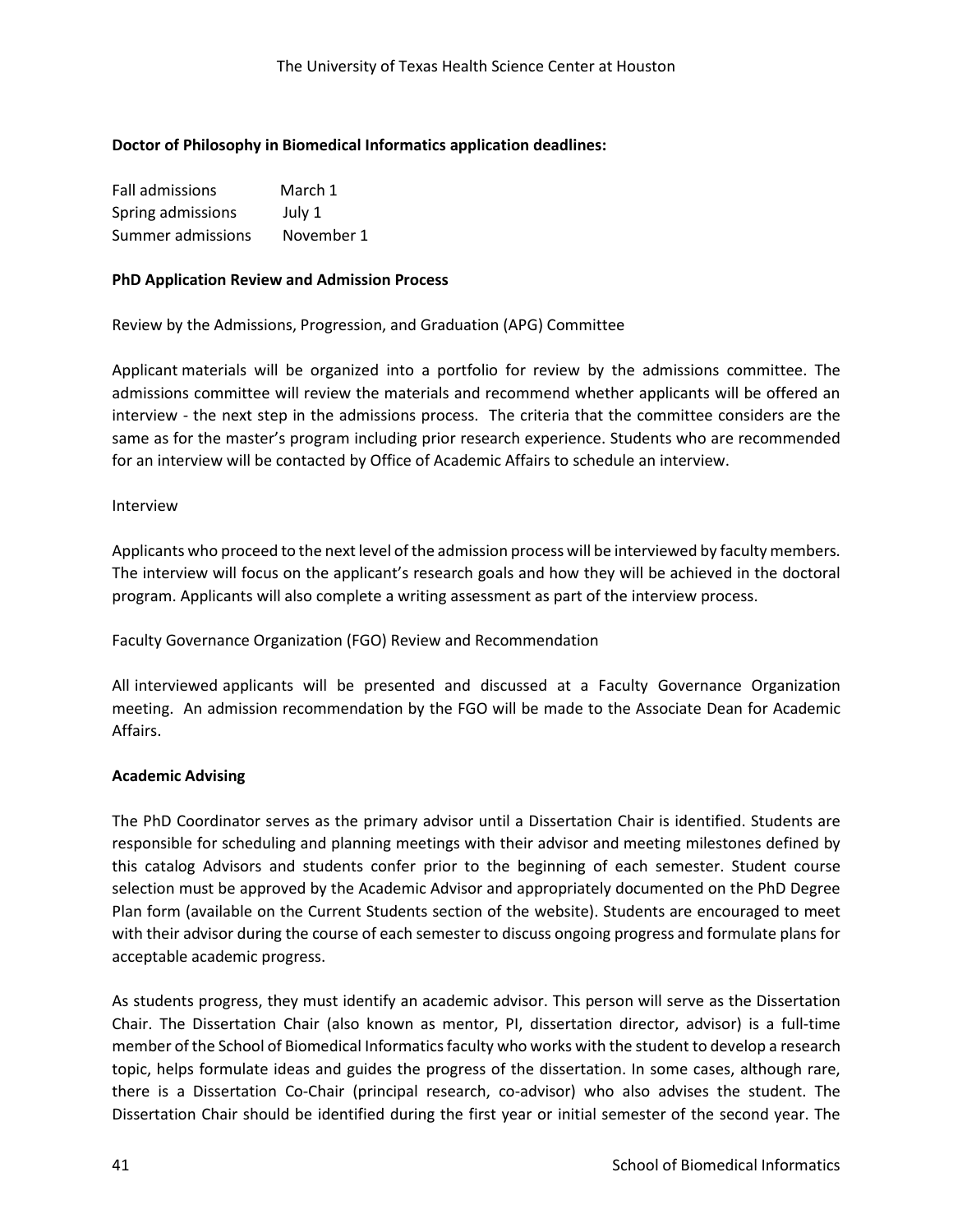Change of Advisor Form (available on the Current Students section of the website) changing the PhD Coordinator to the named advisor must be completed following identification of a Dissertation Chair.

The student, in consultation with his/her Dissertation Chair, will identify the other members of the Dissertation Committee. Committee members are those who have expertise in and inform the student's area of research, serve as a reader of the proposal and dissertation, and vote on the outcome of the qualifying exam, proposal defense and outcome of final dissertation. A minimum of three individuals must serve on the final dissertation committee. At least two members of this committee, including the Chair, must be full-time members of UTHealth SBMI faculty.

# **Transfer Credit**

Transfer credit for courses taken at other universities or institutions, submitted to meet part of the degree requirements, may be awarded following review and written approval by the student's faculty academic advisor and the Associate Dean for Academic Affairs. The maximum number of transferable credit hours for the doctoral program is 36 semester credit hours. Courses for which grades of less than "B" were achieved will not be accepted for equivalency.

Credit for courses taken at other universities or institutions that are offered at SBMI is granted only through Petition for Equivalency Credit. Credit for support courses taken at other universities or institutions is approved by the students' advising committee. Contact the Office of Academic Affairs for more information.

Applicants who are presenting coursework from universities or colleges outside the United States in order to meet graduation requirements should refer to the section on International Applicants for additional requirements.

#### **Financial Assistance**

Financial assistance packages and research assistantships will be available to all students on a competitive basis to facilitate full-time doctoral education.

#### **Degree Requirements for the Doctor of Philosophy in Biomedical Informatics**

#### **Academic Requirements**

A total of 93 semester credit hours must be completed prior to graduation. A full‐time student in the Program in Biomedical Informatics has up to eight years from the time of entry to complete the required coursework. Continuous enrollment is required unless approval from the advising committee is obtained. A maximum of one year of an approved leave of absence will be allowed for continuance in the program. If more than one year of leave occurs, the student must apply for readmission to the program.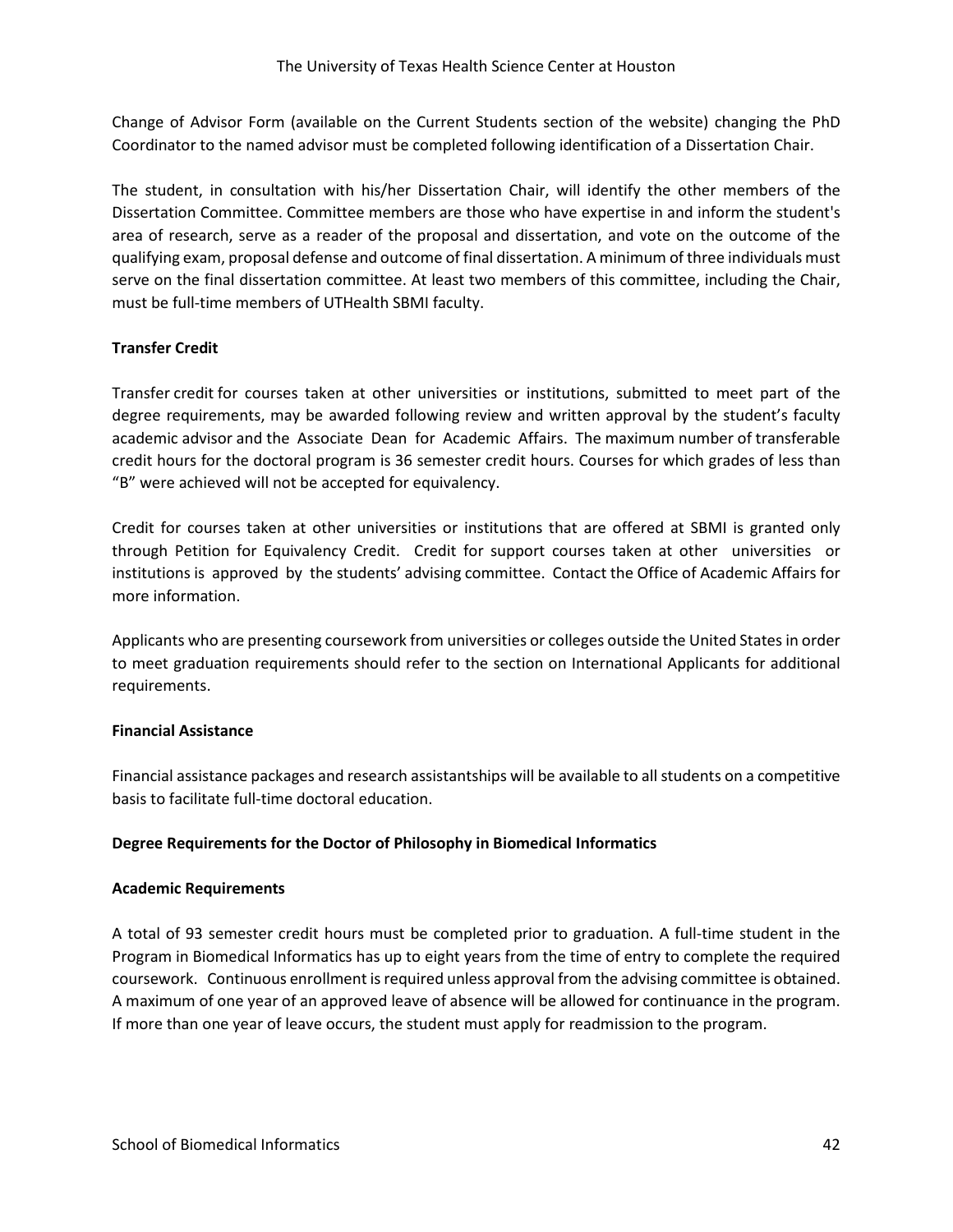Each course with an HI prefix in the Health Informatics degree plan is a graduate‐level professional course and should be passed with a grade of "B" or better. Only one course grade of "C" is allowed. The minimum GPA required for graduation is 3.0 on all courses.

## **Other Requirements**

In Residence Requirement: The term "in residence" refers to the requirement that a student completes 57 semester credit hours over the course of the program at UTHealth. A student must fulfill his or her in residence requirement in order to receive a doctoral degree from the School.

# **Course of Study for the Doctor of Philosophy in Biomedical Informatics Program**

The curriculum of the doctoral degree in Health Informatics includes required didactic courses and elective courses. Didactic courses (lecture/discussion, demonstration and student laboratories) are presented to provide facts, concepts, and theories related to the techniques, and procedures of health informatics. They include instruction in basic informatics, research, advanced informatics and support courses. The elective courses are designed to give students the opportunity to apply theory and techniques in the hospital, research, or private laboratory setting.

# **Effective Spring 2017 all course alpha sequences will change from HI to BMI.**

# **Pre-requisites**

Through completion, transfer of equivalent courses or demonstrated competency, the following courses are prerequisites for the program. These courses will not count towards doctoral program requirements. Transfer of credits from prior work follow the procedure detailed in the "Petition for Course Equivalency" on page 22.

HI/BMI 5300 Introduction to Biomedical Informatics HI/BMI 5352 Statistical Methods in Biomedical Informatics HI/BMI 5007 Data Structure and Algorithms or equivalent HI/BMI 5351 Research Design and Evaluation

#### **Additional Required Courses from SBMI catalog**

HI/BMI 5304 Advanced Database Concepts in Biomedical Informatics\* HI/BMI 5330 Introduction to Bioinformatics\* HI/BMI 5310 Foundations of Biomedical Information Sciences I\* HI/BMI 5311 Foundations of Biomedical Information Sciences II\* HI/BMI 5313 Introduction to Electronic Health Records HI/BMI 5301 The US Healthcare System or HI/BMI 5004 Introduction to Clinical Healthcare HI/BMI 7301 Grant Writing \*Courses indicated with an asterisk must be completed prior to the qualifying exam.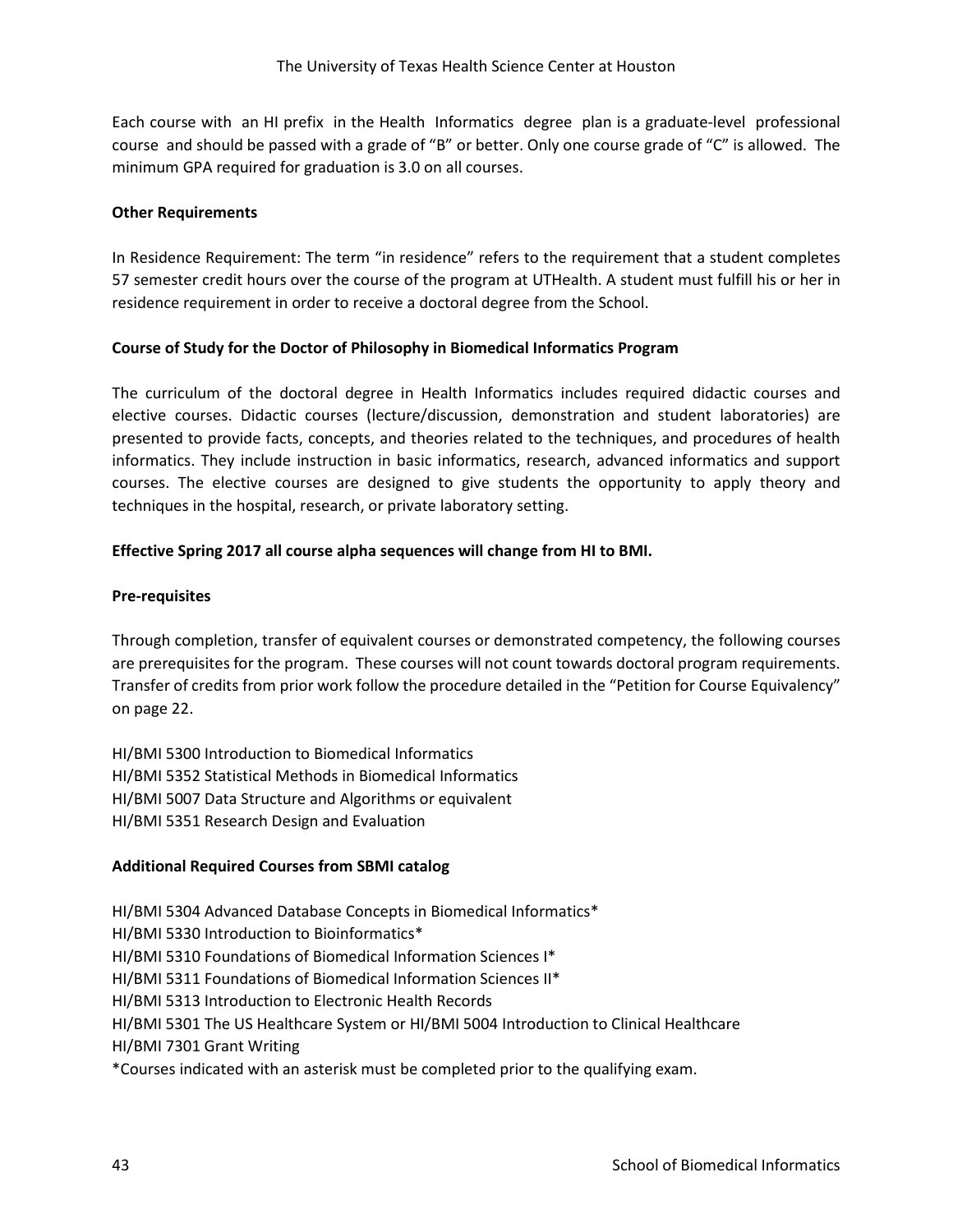### **Core Competencies**

The following PhD only courses are required for the PhD degree plan. Courses indicated with \* must be completed prior to the qualifying exam. Requirements for these courses can be met through concurrent enrollment at other institutions and/or by consent of the student's Academic Advisor.

BMI 6319 Advanced Data Structures in Biomedical Informatics\* BMI 7302 Theories and Frameworks for Biomedical Informatics Research\* BMI 7303 Critical Review of Biomedical Informatics Literature Seminar\* BMI 7304 Advanced Research Design for Biomedical Informatics\* Higher-level stats\* Not offered at SBMI – See Advisor for concurrent enrollment options.

The PhD Program requires at a minimum 93 semester hours of study including 9 semester hours in preceptorship courses, 21 credit hours in a specific research area approved by the advisor, 3 credit hours of research seminar and 9 semester hours dedicated to the dissertation.

#### **Progression**

Each year, students will be reviewed by the faculty to determine if adequate progress in the program has been made. This review is facilitated by the completion of annual Individualized Development Plans (IDP). It is the student's responsibility to maintain and update this plan in cooperation with their advisor. IDPs are filed annually with the SBMI Office of Academic Affairs. Failure to make adequate progress will result in action by the Admission, Progression and Graduation committee. Action may include, but is not limited to additional review and monitoring of progress, changes in student standing (at risk, on probation, etc.) or dismissal from the program.

#### **Qualifying Exam**

The goals of the PhD qualifying exam are:

- 1. To motivate students to review and synthesize course work and reported research
- 2. To determine the student's ability to understand and apply fundamental concepts
- 3. To develop and test the student's ability to communicate orally and to respond to questions and comments
- 4. To evaluate the student's potential to pursue doctoral research
- 5. To identify areas needing strengthening for the student to be successful as a PhD student and independent scholar
- 6. To provide a mechanism for faculty to come to know the student's capabilities

Students should prepare for a comprehensive qualifying exam within the semester following their sixth completed full-time semester or after completion of their 48th semester credit hour. The plan for the qualifying exam will be developed in conjunction with the academic advisor. The qualifying exam consists of demonstration of competency with both: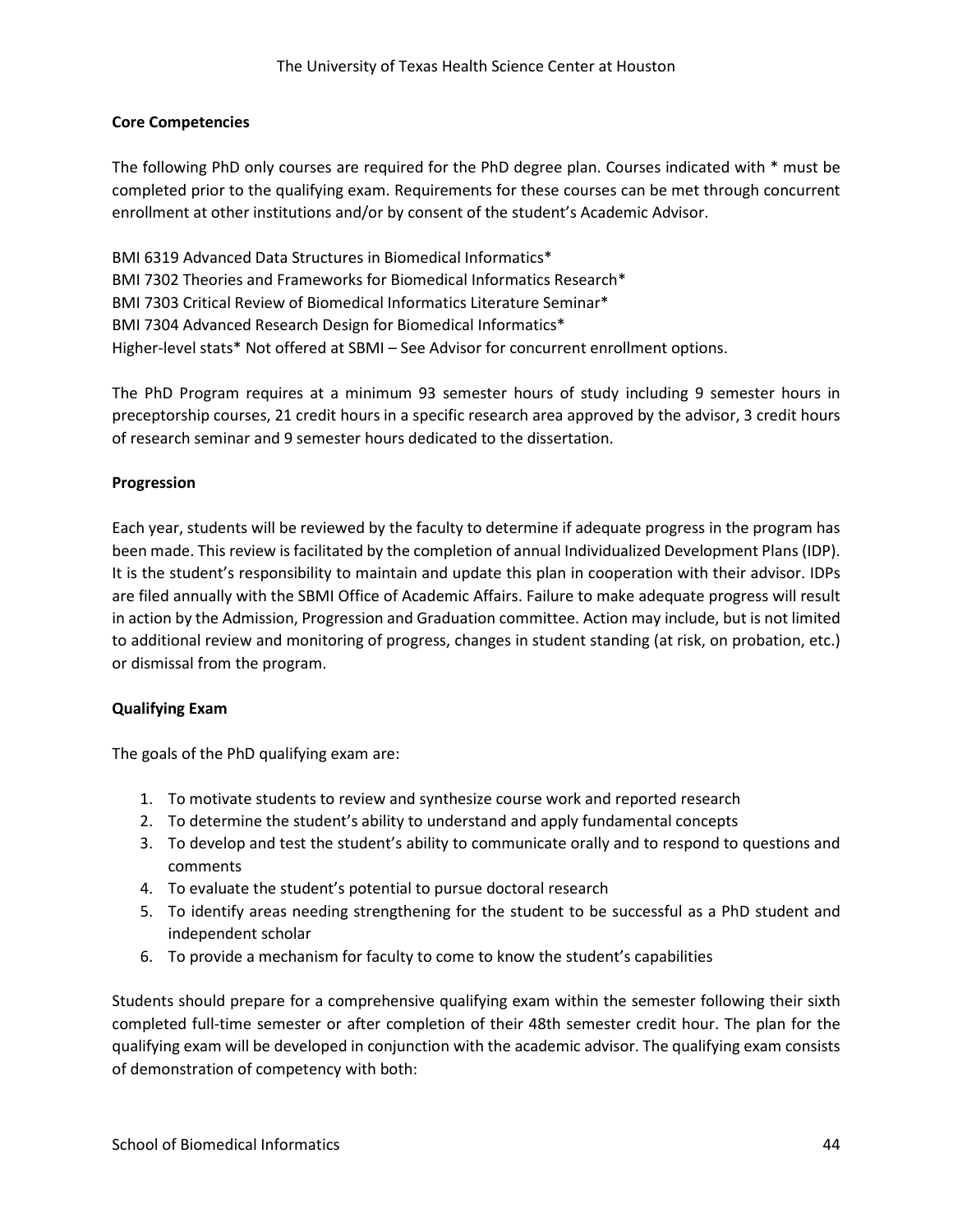## *Domain Specific Knowledge*

Demonstration knowledge, understanding, and proficiency in domain specific content and methodology. One of the purposes is to challenge students to discover relevant literature and deepen their knowledge of interests within this track.

## *Breadth of Knowledge across the discipline*

Demonstrate breadth of knowledge across health sciences disciplines through questions that require synthesis of knowledge from core areas.

# **General Structure of the Exam**

- 1. Topics for the exam will include materials covered in the Core Courses (indicated by \*) and materials selected within a specific domain. The domain specific reading list will be developed in conjunction with the advisor/committee.
- 2. Students will complete a written exam including both domain general and domain specific questions.
- 3. In addition to the exam, students will prepare a proposal abstract (1-2 pages) and deliver a public presentation of this abstract.
- 4. Following the written exam and public presentation, the student and committee will take part in a closed question and answer session (1-2 hours) over the written exam and public presentation.

Submission deadlines related to materials related for the qualifying exam (e.g. reading list, abstract/proposal to committee) will follow a set timeline following the student's declaration of intent. All components of the qualifying exam must be attempted within 30 days.

The qualifying exam dossier will contain the following items:

a) Research project abstract

b) Preliminary dissertation proposal (one to two pages, demonstrating knowledge and work of the student and others, synthesized to present a rationale for the proposed dissertation topic (e.g., theory to be developed, hypotheses to be tested) as well as proposed methodology to fulfill the dissertation objective.) c) List of references (30-50 articles) and syllabi for relevant classes for three domain areas related to their proposed research. Students should discuss these areas with their advisor in the process of planning their graduate program and prior to preparation of their qualifying exam materials.

d) Current CV

e) All previously completed Individualized Development Plans

Grading: The committee will assign one of the following grades to the overall qualifying exam:

a) pass unconditionally

b) pass conditionally (committee together with the Admissions, Progression, and Graduation committee to specify the conditions needed to pass, such as remedial coursework needed)

c) fail with option to retake

d) fail without option to retake

A student must be successful on each element of the progression exam to achieve pass unconditionally. Each component will be scored as pass/fail only based on its entirety (i.e. you cannot conditionally pass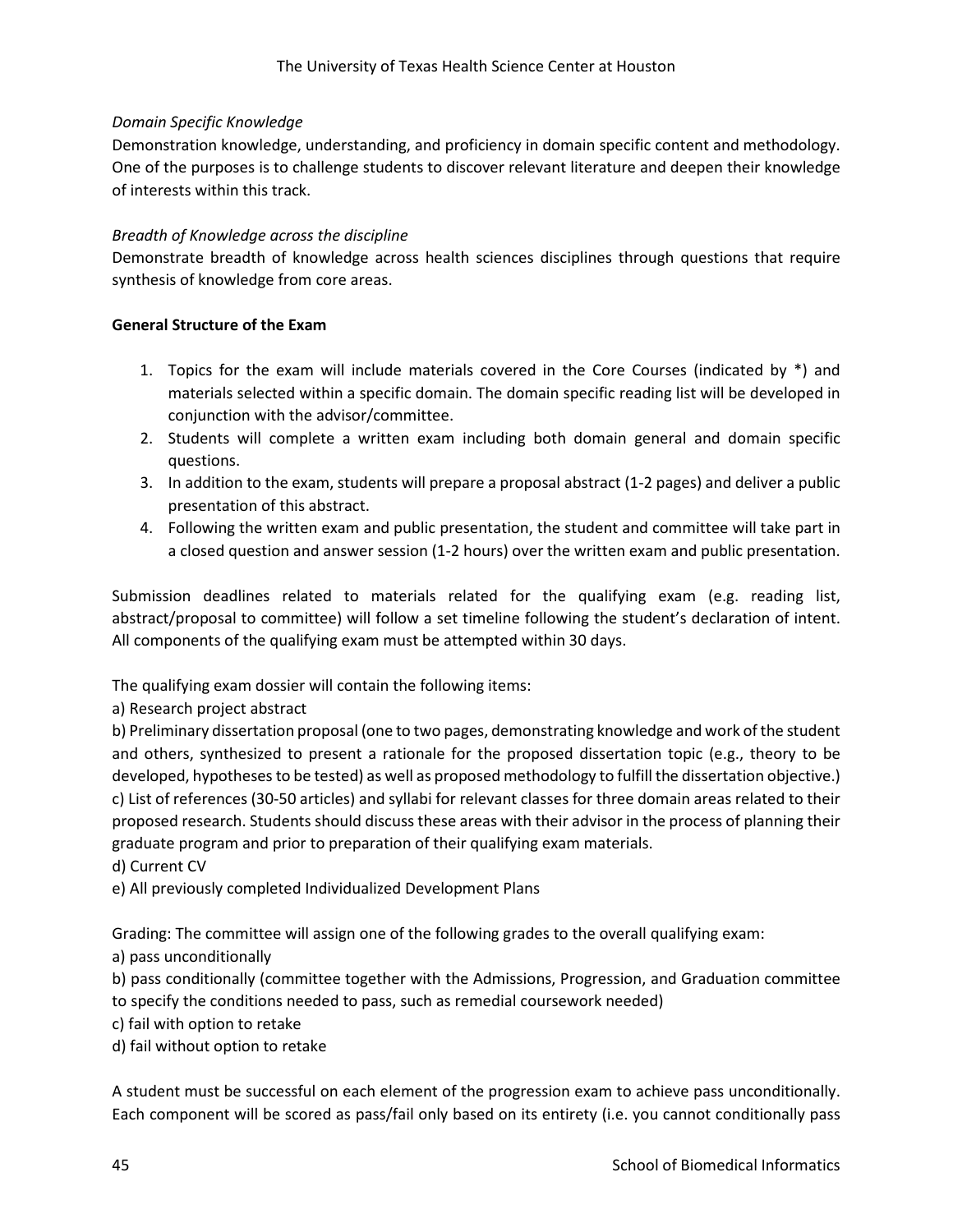or pass only a portion of the written or oral Q/A). Committee decision will determine the specific requirements for options of a conditional pass or options to retake (e.g. retake the written and the oral, oral only, remediate with additional coursework.)

Students will be allowed to retake any portion of the exam once. Efforts to retake the progression sequence must be completed within 12 weeks. Failure to progress after this point will result in dismissal from the program.

# **Advanced Preceptorship**

Advanced Preceptorship is required for all PhD students. During Advanced Preceptorship, the student will develop and prepare his or her Advance to Candidacy Proposal including: defining the proposed research agenda; a review of the literature; research design, procedure and data analysis; collecting preliminary data; and scientific contribution to the discipline. The student's primary advisor and advising committee must approve the focus of the research.

# **Advancement to Candidacy**

Admission to the PhD program does not constitute or guarantee a student's admission to candidacy for the PhD degree. Within two full-time semesters or completion of 18 semester credit hours after completion of the qualifying exam, each student must submit an advance to candidacy proposal and give an oral presentation of their completed and proposed work to their Advising Committee. Successful advance to candidacy proposal defense includes approval of both the written proposal and its oral presentation. Approval of the advance to candidacy proposal is required for continued progress towards the degree and designation as a doctoral candidate.

A student passes their advance to candidacy proposal defense if the majority of their committee votes to pass and the student's primary advisor votes to pass. If the student passes, he or she is admitted to candidacy. If the student does not pass, the committee can recommend failure without another attempt or failure with the opportunity to re‐defend within 30 days. If the student again does not passthe defense, he or she will be given the option of completing a Master of Science in Biomedical Informatics degree, but will otherwise be dismissed from the doctoral program.

#### **Dissertation**

The faculty believes that communication and dissemination is a critical aspect of the research process. The student will have two options available for the dissertation. The first option will consist of three articles that are accepted for publication. Publication must be in journals or proceedings, which are both, peer reviewed and indexed for academic retrieval. The three papers are combined with an introduction and summary and bound as a dissertation. The second option requires the student to write a monograph or dissertation. The monograph will review the literature, research approaches and options, the data design and gathering processes. The findings and data will be discussed in the context of the published literature. The monograph will be bound.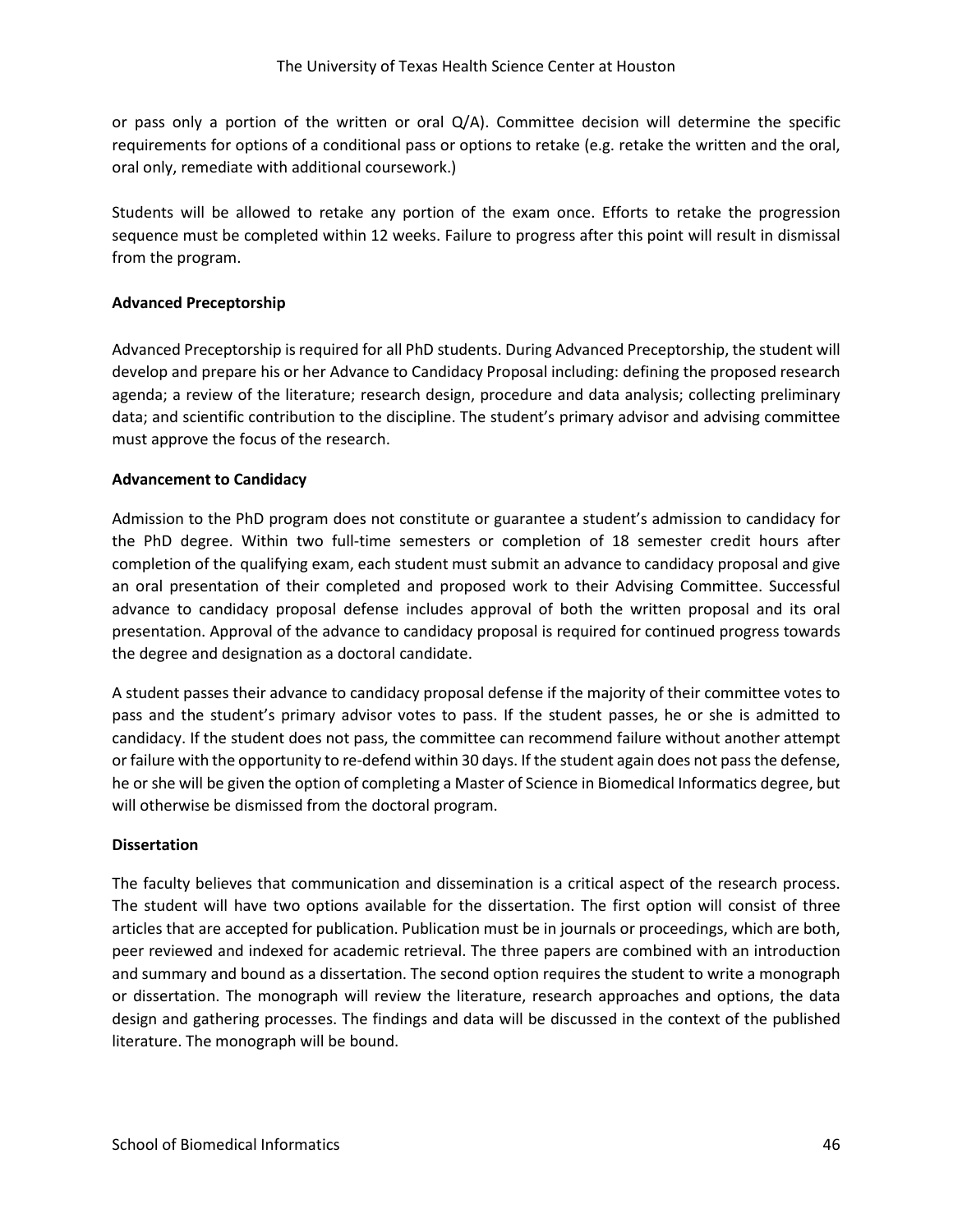The dissertation must be presented at an oral defense that is open to the public. All research papers, theses, and dissertations authored by degree candidates are available to interested members of the general public upon request. After the presentation, the student's advising committee votes to award the degree, allow for re-defense of the dissertation within 30 calendar days of the failed attempt, or dismiss the student from the program without a degree.

## **Petitioning for Extension**

Students who have exceeded their time to degree deadline or a milestone deadline for the qualifying exam or prospectus may petition APG for an extension. The Petition to Extend Time Boundary for Qualifying Exam, Advance to Candidacy or Dissertation Defense form can be found under the Current Student section of the SBMI website.

# **For further curriculum information, contact:**

UTHealth School of Biomedical Informatics Office of Academic Affairs 7000 Fannin Street Suite 650 Houston, Texas 77030 Telephone: (713) 500‐3591 Email: SBMIAcademics@uth.tmc.edu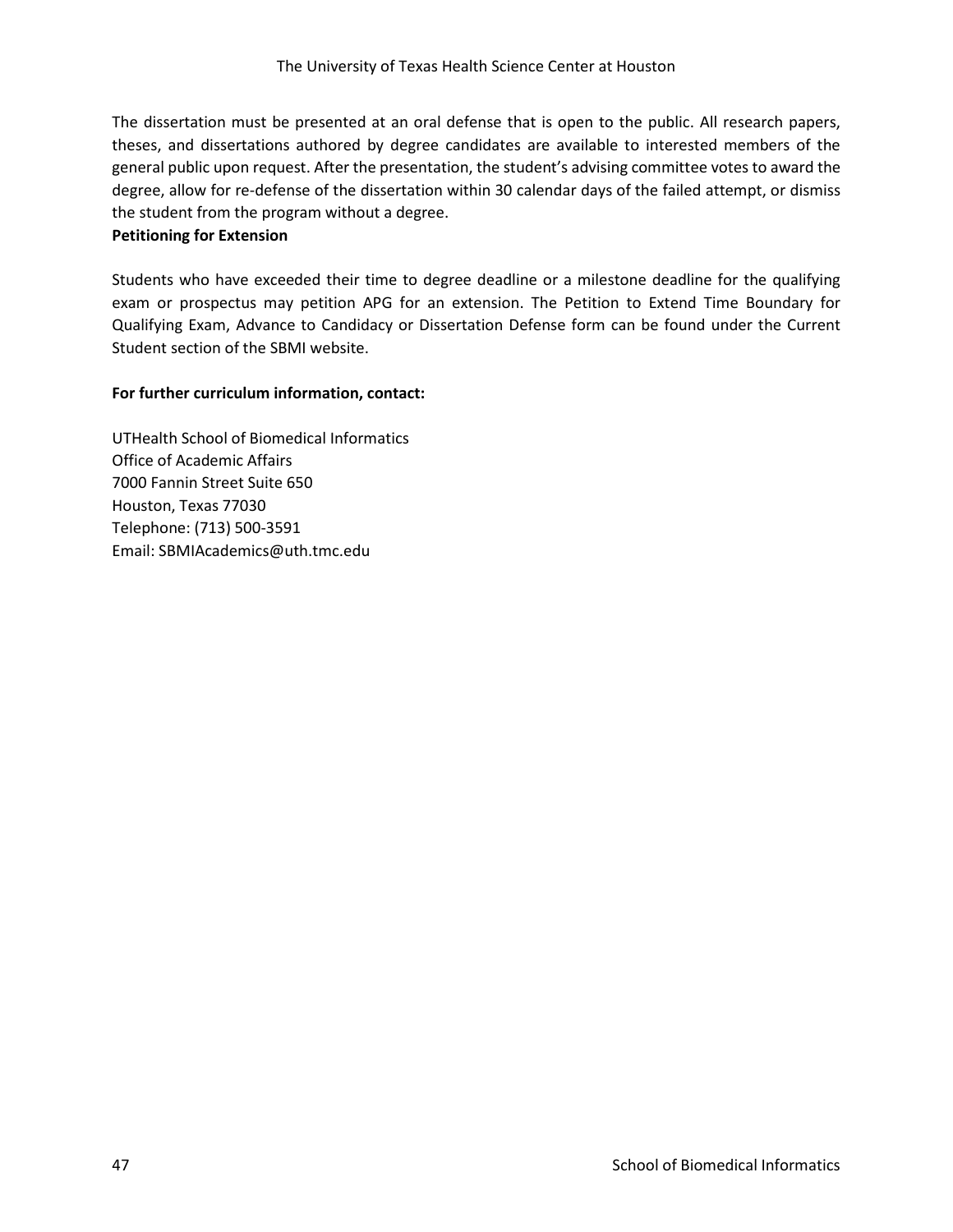## **Master's Dual Degree Program**

# **(Effective January 1, 2017 all SBMI educational program names will change from Health Informatics to Biomedical Informatics.)**

#### **Program Description and Goals**

The Master of Science in Biomedical Informatics/Master of Public Health dual degree program combines the MS degree from The University of Texas School of Biomedical Informatics at Houston with the MPH from the University of Texas School of Public Health at Houston. The training and curriculum in the dual degree program will provide students and future leaders in public health the necessary skills to be leaders in the field of Public Health Informatics. The dual degree program provides an integrated curriculum that includes a number of shared courses as well as a practicum experience and/or the thesis topic in the area of public health informatics. The selection of specific academic programs and scheduling of specific courses, fieldwork, and practica for individual students is guided by an advising committee to satisfy admission requirements. The advising committee includes faculty from both UTHealth schools.

Students in the dual degree program must be admitted separately to each UTHealth school. Students must meet the requirements of each UTHealth school for its respective degree. Admission to one program does not ensure admission to the other. Students in the dual degree program will receive a diploma from each degree program after meeting the individual requirements of each program.

#### **Master of Science in Biomedical Informatics Admission Process**

The applicant should present to the Registrar's Office the following:

- 1. Official transcripts from every post-secondary school attended
- 2. A baccalaureate or higher degree
- 3. A personal statement detailing the applicant's interest in the program
- 4. A resume or curriculum vitae (as appropriate)
- 5. A Graduate Record Exam (GRE) score
- 6. Grade Point Average (GPA) in previous (degrees) coursework
- 7. A minimum TOEFL score of 87 is acceptable on the internet based test. A minimum IELTS score is 7.
- 8. Three letters of reference from educators and/or employers

Applicant materials will be organized into a portfolio for review by the SBMI Admissions, Progression and Graduation (APG) committee. The committee will consider such areas as:

- Health, MIS, Computer, or Engineering related degree
- Healthcare work experience
- Database work experience
- Informatics work experience
- Demonstrated expertise in programming
- GRE score
- GPA in previous degree
- Success in overcoming social, economic or educational disadvantages, race and ethnicity

School of Biomedical Informatics 48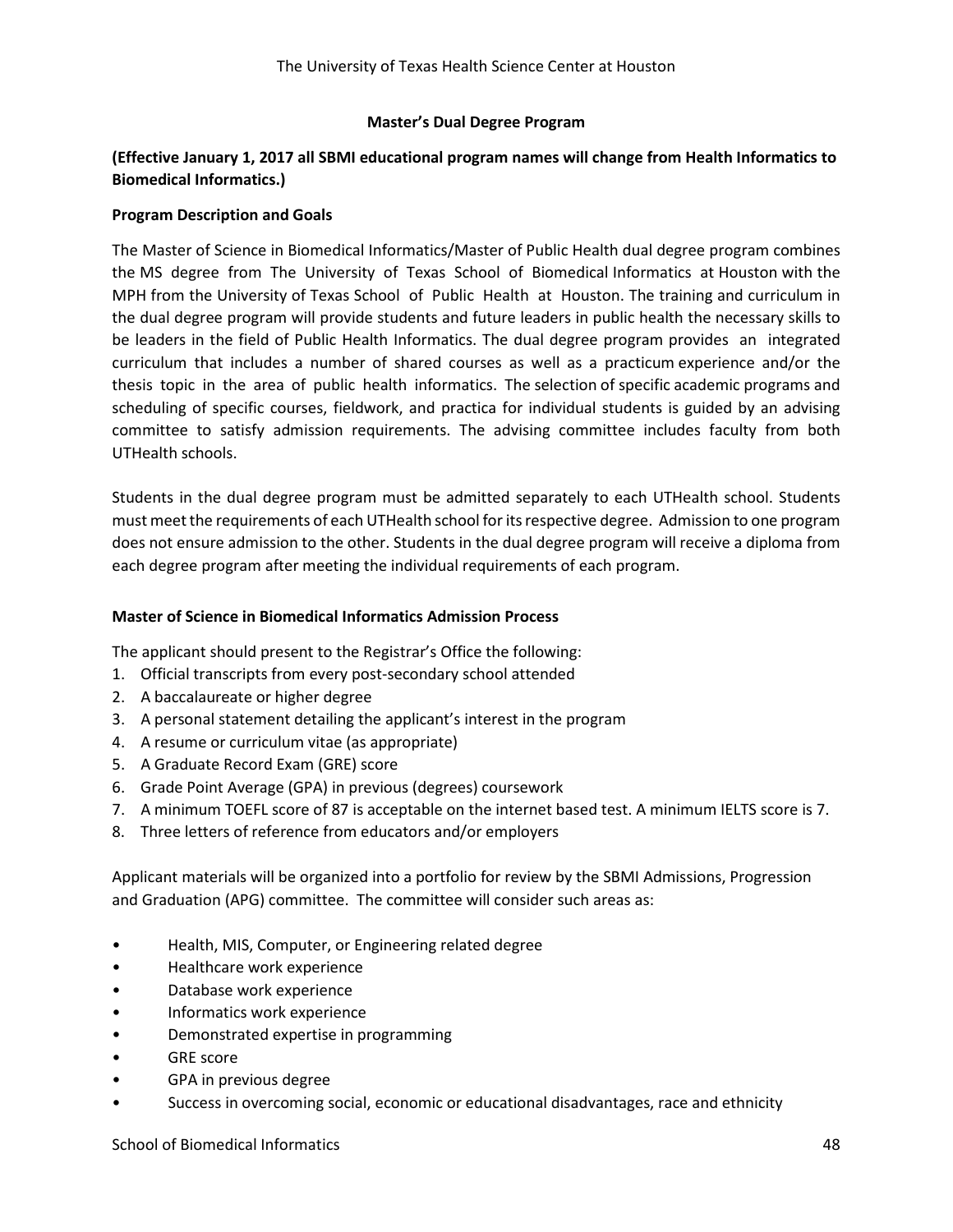# **Requirements for International Applicants:**

• TOEFL (Test of English as a Foreign Language)/IELTS (International English Language Testing System) score. The official score for the TOEFL test must be submitted directly to the UTHealth Office of the Registrar from the TOEFL test centers using institutional codes 6906; no department code is required. The minimum acceptable score is an 87 on the internet-based test. The official scores for the IELTS Academic test must be submitted directly to the UTHealth Office of the Registrar from the IELTS test centers. The minimum acceptable score is a 7. Testing is at the applicant's expense.

• International applicants who have received a diploma from a university at which English is the language of instruction are not required to submit an English Language exam. If this school is outside of an Englishspeaking country, evidence that indicates the language of instruction will need to be provided with your application such as a letter from the University on official letterhead.

• International applicants must submit official transcripts and a course-by-course education evaluation of all transcripts from all universities attended outside the United States. The application forms for such an evaluation may be obtained online from the service providers; Educational Credential Evaluators, Inc., www.ece.org and World Education Services, www.wes.org. Only evaluations from ECE or WES will be accepted. The results of the evaluation must be submitted directly to the UTHealth Office of the Registrar by the agency. The evaluation report is at the applicant's expense.

• Students on an F-1 student visa are not eligible to enroll in the Master's in Health Informatics programs. F-1 sponsorship is available for students in the Research Master's programs.

# **Master of Science in Biomedical Informatics application deadlines:**

| Fall admission   | July 1     |
|------------------|------------|
| Spring admission | November 1 |
| Summer admission | March 1    |

# **Transfer Credit**

Transfer credit is not accepted for students enrolled in the dual degree program.

# **Public Health Informatics Core Competencies:**

The curriculum is designed to deliver training and improve skills in the following informatics competency domains.

• The ability to determine and operationalize the existence, structure, and utility of the public health and health data standards, databases and networks within a specific domain area.

• The ability to determine, translate and operationalize the functions and operations of information technologies that have significant application to public health practice (such as graphical information systems and the web---based information dissemination) in daily public health practice.

• The ability to specify the requirements for the development and adaptation of information systems to address informational needs and requirements of a real world public health setting.

• The ability to plan, analyzes, evaluate and manage implementation of public health information system projects in their organization within a specific domain area, within the core competency areas of public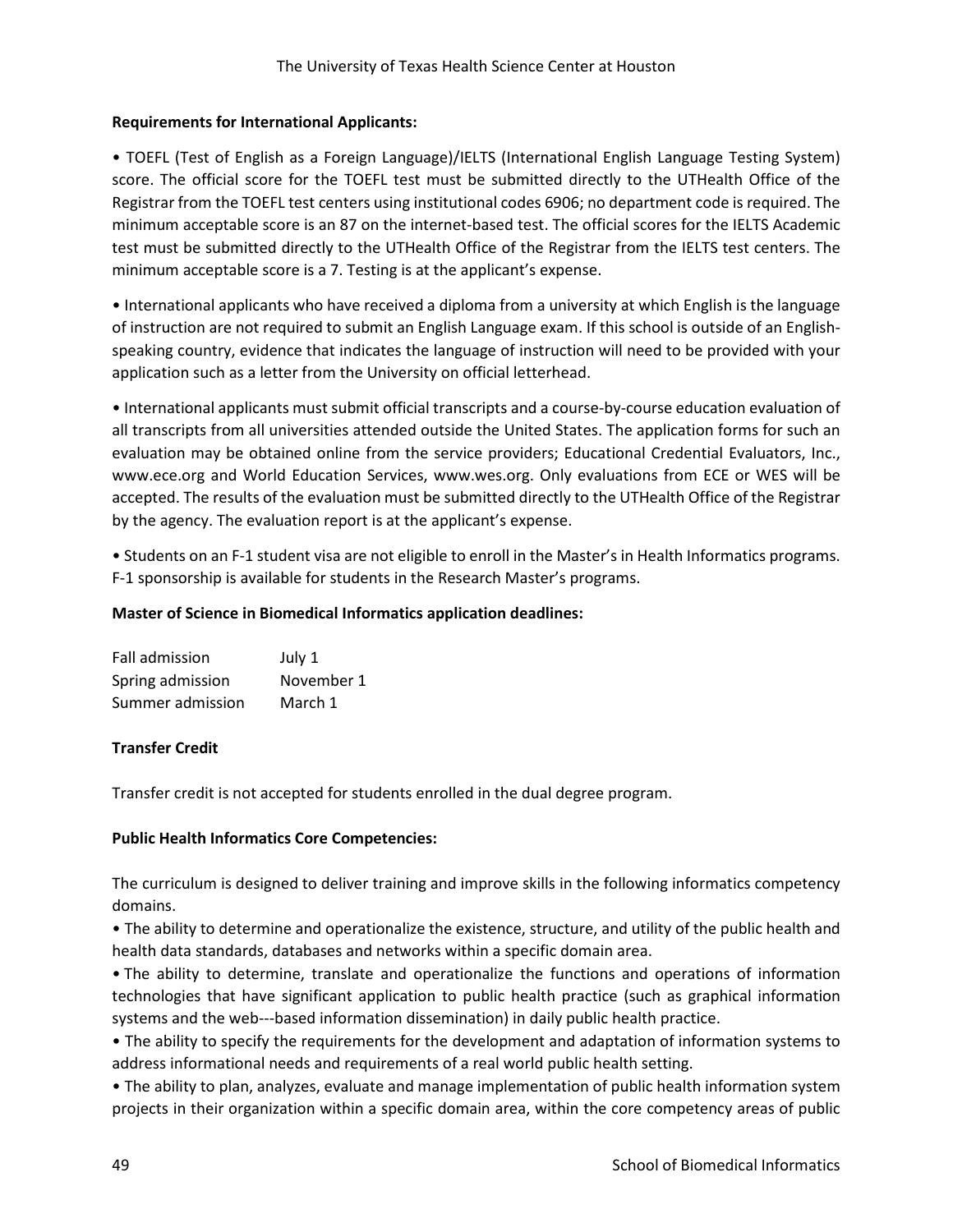health practice and in accordance with national, academic and industrial frameworks and standards governing the design, implementation and evaluation of public health information systems and health data definitions and standards.

• The ability and skill in information technology planning and procurement related to public health information systems.

# **Dual Degree Requirements for the Master of Biomedical Informatics**

## **Academic Requirements**

Each student follows a degree plan developed with the Dual Degree Program Coordinator. A total of 40 semester credit hours must be completed prior to graduation.

A full-time student in the dual degree program has up to five years (15 semesters) from the time of entry to complete the required course work. A part‐time student has up to ten years (30 semesters) from the time of entry to complete the required course work. Continuous enrollment is required unless approval from the advising committee is obtained. A maximum of one year of an approved leave of absence will be allowed for continuance in the program. If more than one year of leave occurs, the student must apply for readmission to the program.

Only one course grade of "C" is allowed. Each course with a HI/BMI prefix in the Biomedical Informatics degree plan is a graduate level professional course and must be passed with a grade of "B" or better. The minimum grade point average (GPA) required for graduation is 3.0 on all HI courses.

#### **Computer Requirement**

Every student is required to have reliable access to a computer that meets the minimum requirements. Students are encouraged to purchase a laptop that meets the minimum UTHealth requirements.

Computer requirements are listed on the website [\(https://sbmi.uth.edu/current-students/student](https://sbmi.uth.edu/current-students/student-handbook/computer-requirements.htm)[handbook/computer-requirements.htm\)](https://sbmi.uth.edu/current-students/student-handbook/computer-requirements.htm) and are subject to change.

#### **Course of Study for Public Health Informatics**

The curriculum for the Master of Science in Biomedical Informatics and the Master of Public Health include required didactic courses and a practicum. Didactic courses (lecture/discussion, demonstration and student laboratories) are presented to provide facts, concepts, and theories related to the techniques and procedures of public health courses, and support courses. The public health informatics practicum is designed to give the students the opportunity to apply theory and techniques in the hospital, research, or private laboratory setting.

Each student will develop a degree plan with written approval of their advising committee. A degree plan will be filed that includes a minimum of: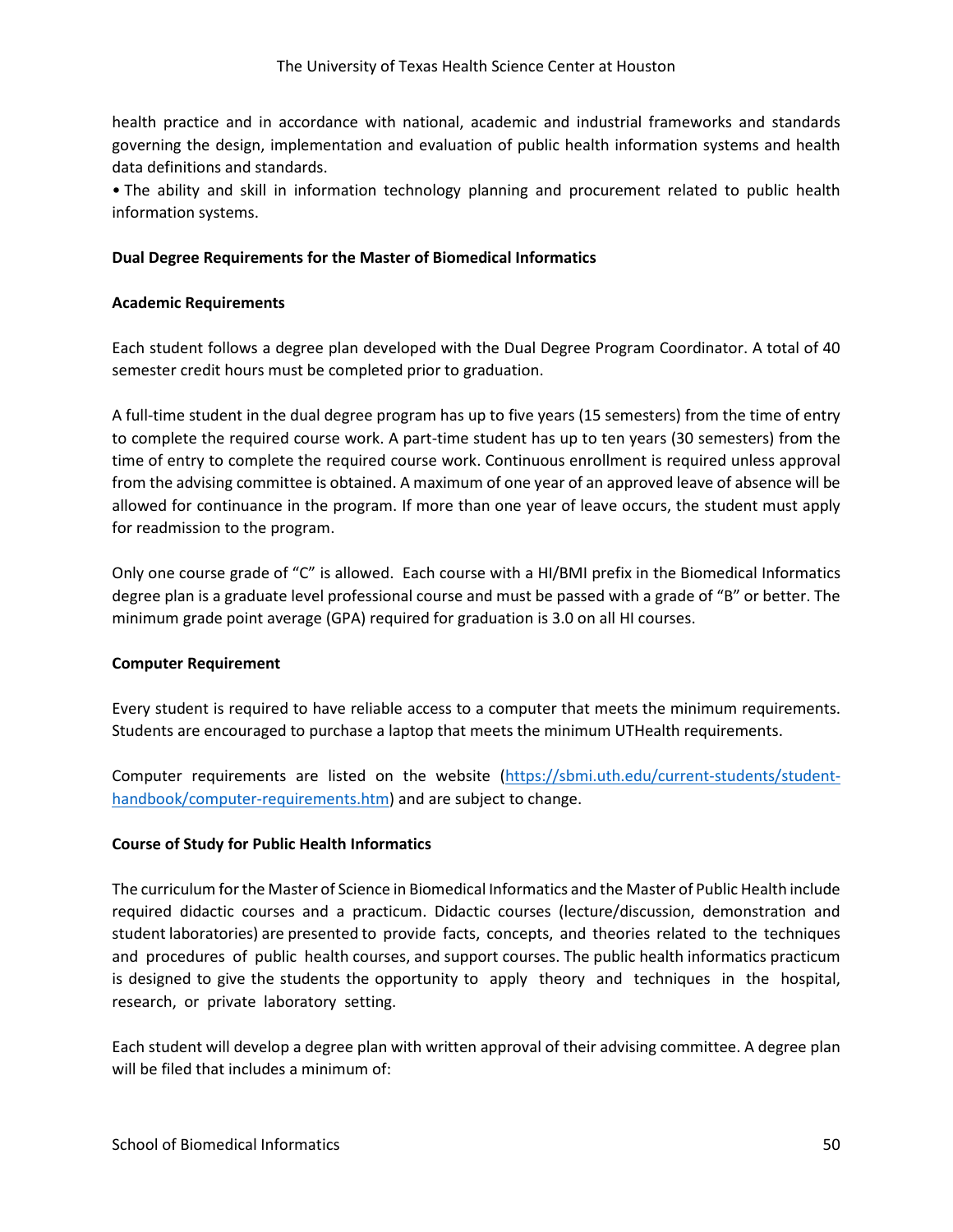- 6 semester credit hours in foundation courses
- 6 semester credit hours in basic informatics
- 13 semester credit hours in research (includes 2 shared courses with SPH)
- 3 semester credit hours in advanced courses
- 9 semester credit hours in support courses (includes 3 shared courses with SPH)
- 3 semester credit hours in practicum courses

Changes to the degree plan must have the written approval of the advising committee.

### **Practicum**

Students in the dual degree program must select an area of interest in which to apply the knowledge and skill gained during the didactic courses while participating in the required practicum course. Students must complete at least 24 credit hours in their master's program before participating in the practicum requirement. Students should work with the Practicum Coordinator for any necessary affiliation or program agreements with the practicum site, if agreements are not already in place. A practicum proposal must be submitted by week three of the semester of enrollment to the Practicum Coordinator and it must be approved, in writing, by the student's Faculty Practicum Advisor. Students can complete all required practicum credit hours during one semester or the course can be repeated for a maximum of 3 semester credit hours (for HI 6000) to meet degree requirements. During the course of the semester(s), student must create weekly logs to chronicle their hours, tasks, and reflections on how the duties of the practicum relate to Biomedical Informatics courses taken. Once the student has logged all 135 clock hours and concluded all practicum projects, she or he must create in a 10 page APA format double spaced capstone report that details the major project they completed during their practicum. This report, along with other deliverables, will be submitted in completion of the practicum. If students have any questions regarding the practicum, they can contact the Practicum Coordinator or the Office of Academic Affairs.

| Program                                 | <b>Required Semester Credit Hours</b> |
|-----------------------------------------|---------------------------------------|
| Master's in Biomedical Informatics (MS) | 40                                    |
| Master's in Public Health (MPH)         | 45                                    |
| <b>Total Semester Credits</b>           | 85                                    |
| <b>Shared Courses</b>                   | $-24$                                 |
| <b>GRAND TOTAL FOR COMBINED DEGREES</b> | 61                                    |

#### **For Dual Degree Program Information, contact:**

Jeanette Broshears UTHealth School of Biomedical Informatics - Brownsville Regional Campus 80 Fort Brown Street, RAC N2.200 Brownsville, Texas 778520 Telephone: 956-755-0678 Email: [Jeanette.L.Broshears@uth.tmc.edu](mailto:Jeanette.L.Broshears@uth.tmc.edu)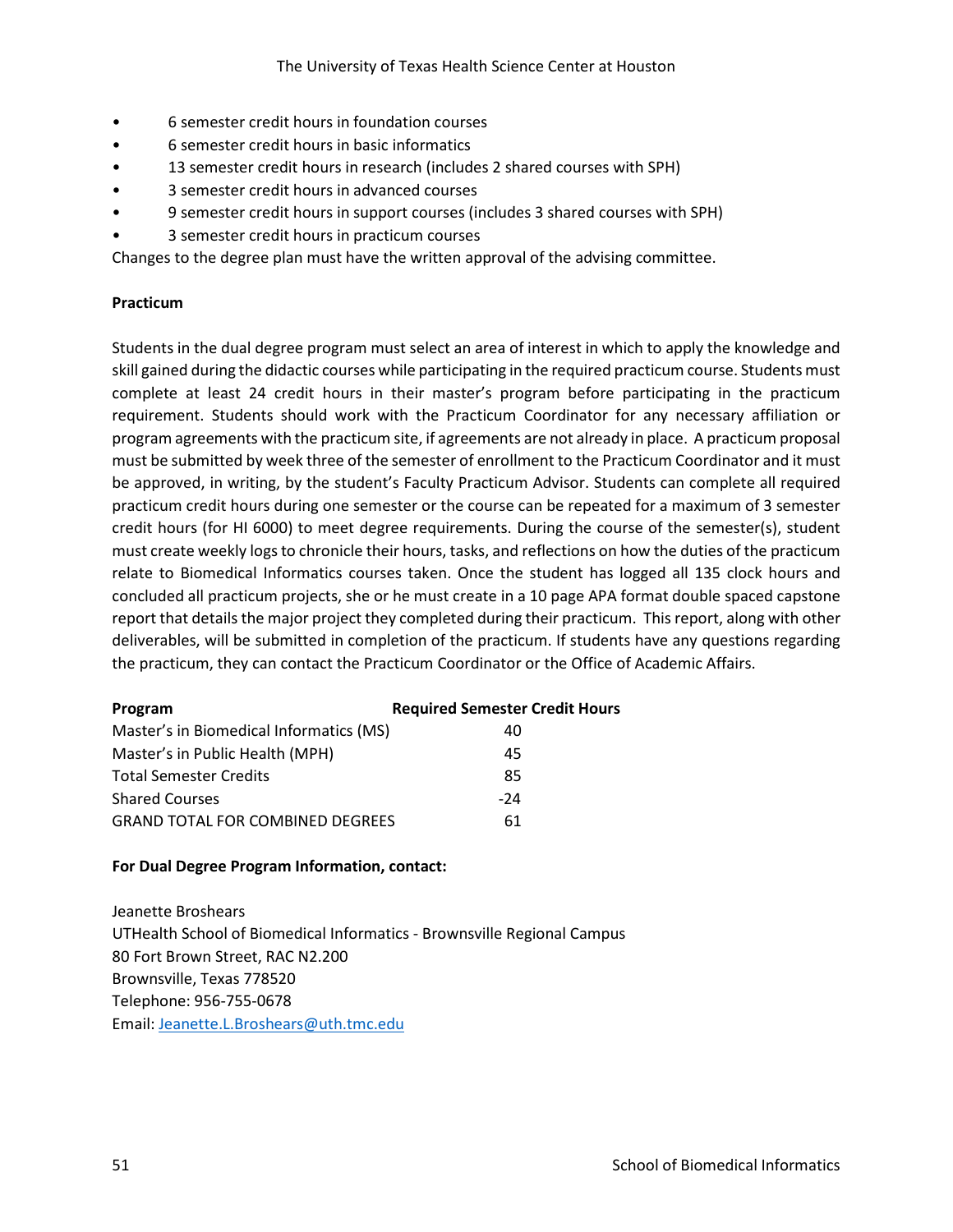### **Master of Public Health and Doctor of Philosophy in Biomedical Informatics Dual Degree Program**

#### **Program Description and Goals**

The MPH/PhD dual degree programs combine the MPH from the University of Texas School of Public Health at Houston with the PhD degree from the University of Texas School of Biomedical Informatics at Houston. The training and curriculum in the dual degree program will provide students and future leaders in public health the necessary skills to be leaders in the field of Public Health Informatics. The dual degree program provides an integrated curriculum that includes a number of shared courses as well as a practicum experience and/or the thesis topic in the area of public health informatics. The selection of specific academic programs and scheduling of specific courses, fieldwork, and practica for individual students is guided by an academic advisor from SBMI and an advising committee, which can include faculty from both UTHealth schools.

Students in the dual degree program must satisfy admission requirements and be admitted separately to each program. Students must meet the requirements of each program for its respective degree. Admission to one program does not ensure admission to the other. Students in the dual degree program will receive a diploma from each degree program after meeting the individual requirements of each program. Admission does not have to be done at the same semester for each school but must be done before reaching the maximum hours set by each School.

#### **Dual Degree Application Process**

The application process for the Master of Public Health is determined by the School of Public Health. The application process for the Doctor of Philosophy in Biomedical Informatics is determined by the School of Biomedical Informatics. Refer to the standard PhD program application process.

# **Transfer Credit**

Transfer credit for courses taken at other universities or institutions, submitted to meet part of the degree requirements, may be awarded following review and written approval by the student's faculty academic advisor and the Associate Dean for Academic Affairs. The maximum number of transferable credit hours for the MPH/PHD dual program is 21 semester credit hours which does not to include the 15 shared semester credit hours with the SPH.

Credit for courses taken at other universities or institutions that are offered at SBMI are granted only through Petition for Equivalency Credit. Credit for support courses taken at other universities or institutions is approved by the students' advising committee. Contact the Office of Academic Affairs for more information.

Applicants who are presenting coursework from universities or colleges outside the United States in order to meet graduation requirements should refer to the section on International Applicants for additional requirements.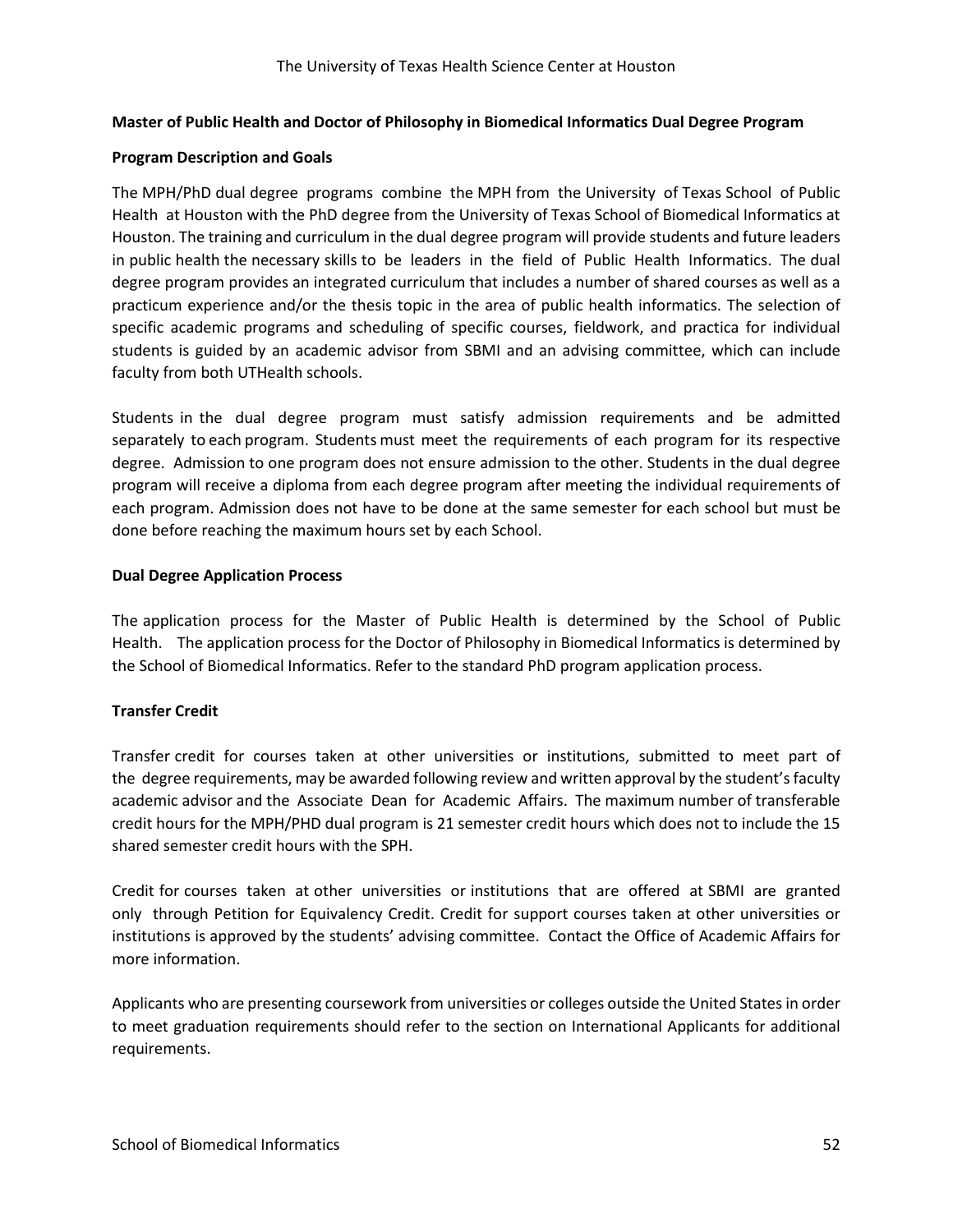# **Financial Assistance**

Financial assistance packages and research assistantships will be available to all students on a competitive basis to facilitate full-time doctoral education.

## **Degree Requirements for the Doctor of Philosophy in Biomedical Informatics**

## **Academic Requirements**

A total of 93 semester credit hours must be completed prior to graduation. A full-time student in the Program in Biomedical Informatics has up to eight years from the time of entry to complete the required coursework. Continuous enrollment is required unless approval from the advising committee is obtained. A maximum of one year of an approved leave of absence will be allowed for continuance in the program. If more than one year of leave occurs, the student must apply for readmission to the program.

Each course with an HI/BMI prefix in the Health/Biomedical Informatics degree plan is a graduatelevel professional course and should be passed with a grade of "B" or better. Only one course grade of "C" is allowed. The minimum GPA required for graduation is 3.0 on all courses.

#### **Other Requirements**

In Residence Requirement: The term "in residence" refers to the requirement that a student completes 57 semester credit hours over the course of the program at UTHealth. A student must fulfill his or her in residence requirement in order to receive a doctoral degree from the School.

#### **Course of Study for the Doctor of Philosophy in Biomedical Informatics Program**

The curriculum of the doctoral degree in Biomedical Informatics includes required didactic courses and elective courses. Didactic courses (lecture/discussion, demonstration and student laboratories) are presented to provide facts, concepts, and theories related to the techniques, and procedures of health informatics. They include instruction in basic informatics, research, advanced informatics and support courses. The elective courses are designed to give students the opportunity to apply theory and techniques in the hospital, research, or private laboratory setting.

# **Effective Spring 2017 all course alpha sequences will change from HI to BMI.**

#### **Prerequisites**

Through completion, transfer of equivalent courses or demonstrated competency, the following courses are prerequisites for the program. These courses will not count towards doctoral program requirements. Transfer of credits from prior work follow the procedure detailed in the "Petition for Course Equivalency" on page 22.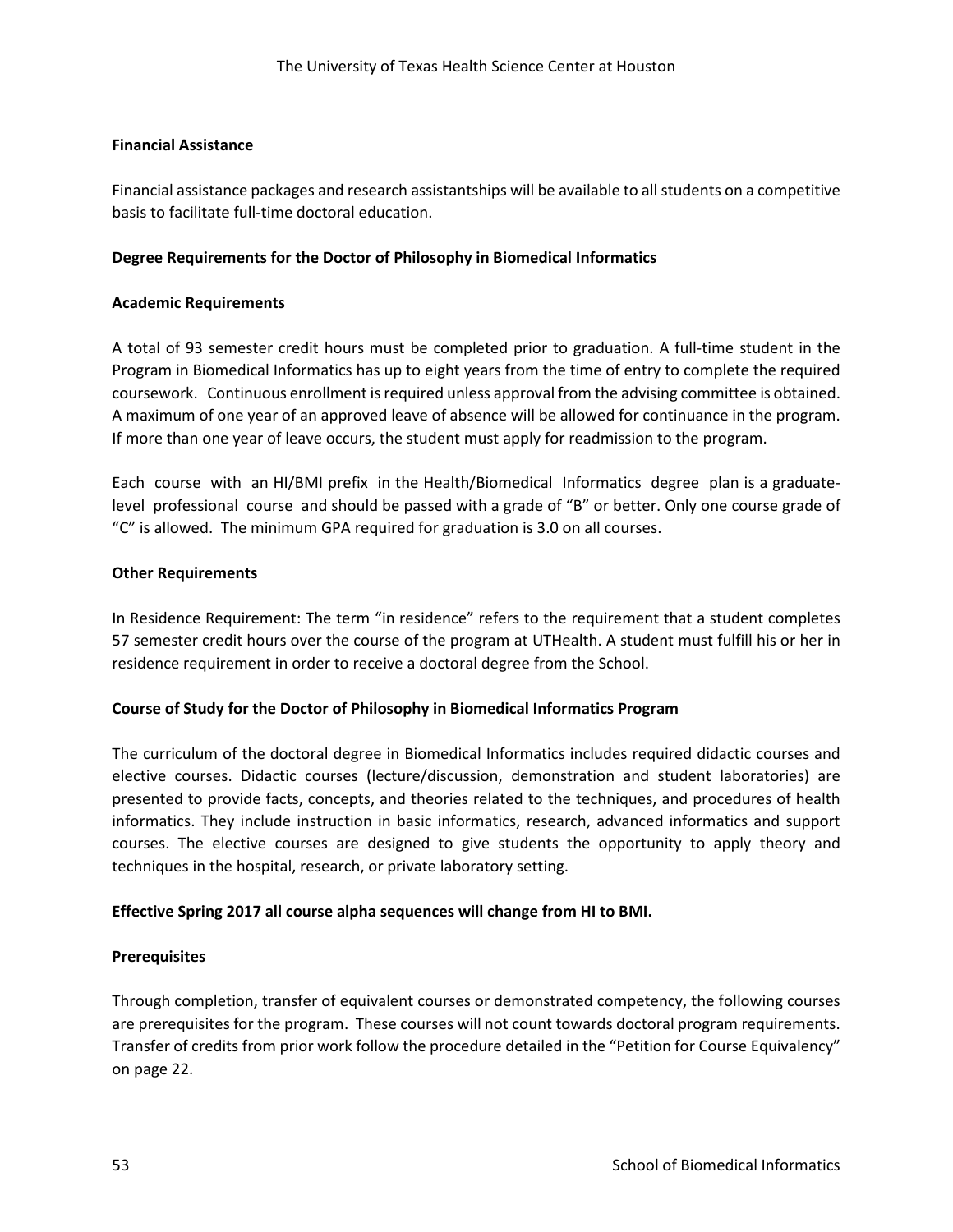HI/BMI 5300 Introduction to Health/Biomedical Informatics HI/BMI 5352 Statistical Methods in Health/Biomedical Informatics HI/BMI 5007 Data Structure and Algorithms or equivalent HI/BMI 5351 Research Design and Evaluation

## **Additional Required Courses from SBMI catalog**

HI/BMI 5304 Advanced Database Concepts in Biomedical Informatics\* HI/BMI 5330 Introduction to Bioinformatics\* HI/BMI 5310 Foundations of Biomedical Information Sciences I\* HI/BMI 5311 Foundations of Biomedical Information Sciences II\* HI/BMI 5313 Introduction to Electronic Health Records HI/BMI 5301 The US Healthcare System or HI/BMI 5004 Introduction to Clinical Healthcare HI/BMI 7301 Grant Writing \*Courses indicated with an asterisk must be completed prior to the qualifying exam.

# **Core Competencies**

The following PhD only courses are required for the PhD degree plan. Courses indicated with \* must be completed prior to the qualifying exam. Requirements for these courses can be met through concurrent enrollment at other institutions and/or by consent of the student's Academic Advisor.

BMI 6319 Advanced Data Structures in Biomedical Informatics\* BMI 7302 Theories and Frameworks for Biomedical Informatics Research\* BMI 7303 Critical Review of Biomedical Informatics Literature Seminar\* BMI 7304 Advanced Research Design for Biomedical Informatics\* Higher-level stats\* Not offered at SBMI – See Advisor for concurrent enrollment options.

The PhD Program requires at a minimum 93 semester hours of study including 9 semester hours in preceptorship courses, 21 credit hours in a specific research area approved by the advisor, 3 credit hours of research seminar and 9 semester hours dedicated to the dissertation.

#### **Progression**

Each year, students will be reviewed by the Faculty to determine if adequate progress in the program has been made. This review is facilitated by the completion of annual Individualized Development Plans (IDP). It is the student's responsibility to maintain and update this plan in conjunction with their advisor. IDPs are filed annually with the SBMI Office of Academic Affairs. Failure to make adequate progress will result in action by the Admission, Progression and Graduation committee. Action may include additional review and monitoring of progress, changes in student standing (at risk, on probation, etc.) or dismissal from the program.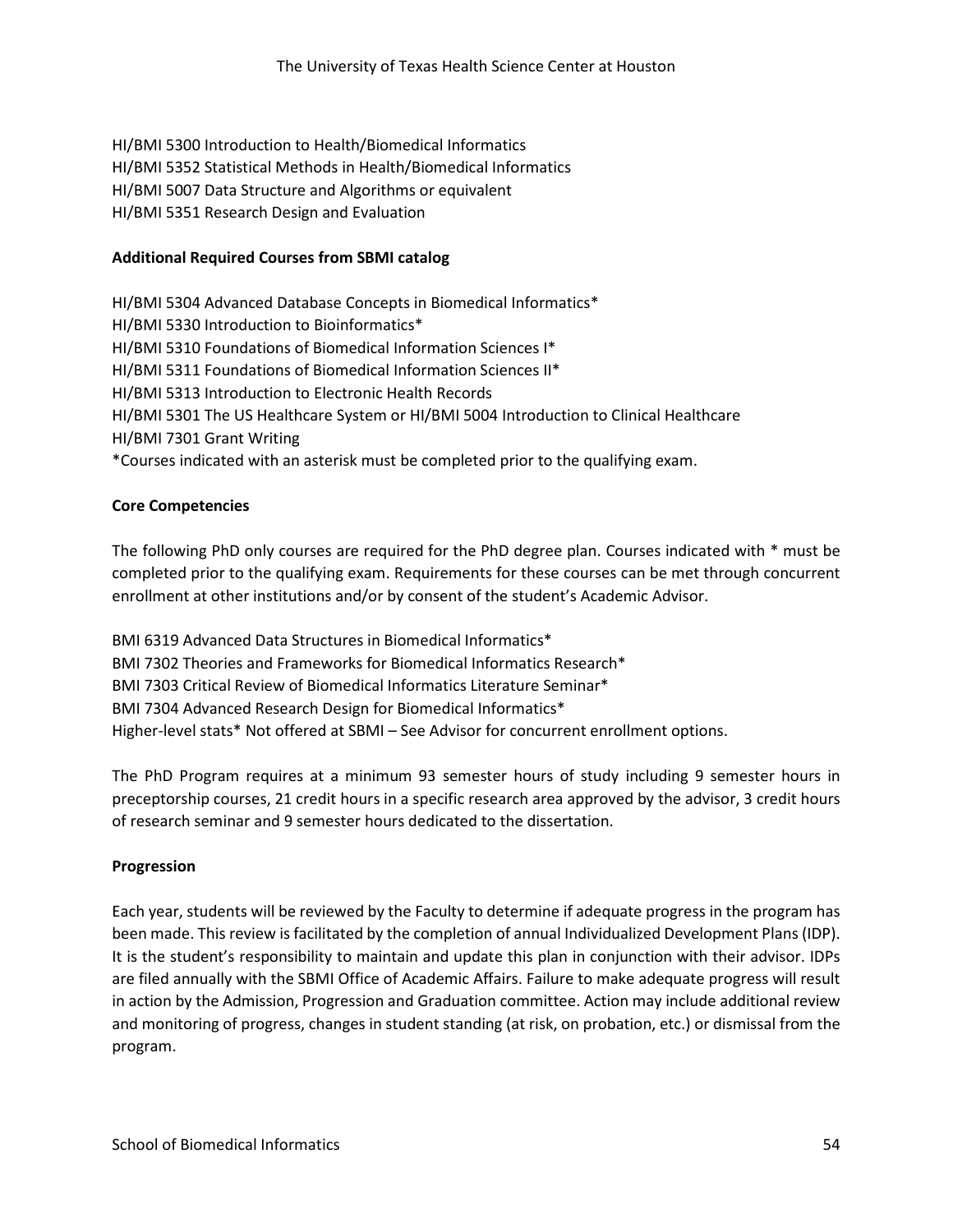# **Qualifying Exam**

The goals of the PhD qualifying exam are:

- 1. To motivate students to review and synthesize course work and reported research
- 2. To determine the student's ability to understand and apply fundamental concepts
- 3. To develop and test the student's ability to communicate orally and to respond to questions and comments
- 4. To evaluate the student's potential to pursue doctoral research
- 5. To identify areas needing strengthening for the student to be successful as a PhD student and independent scholar
- 6. To provide a mechanism for faculty to come to know the student's capabilities

Students should prepare for a comprehensive qualifying exam within the semester following their sixth completed full-time semester or after completion of their 48th semester credit hour. The plan for the qualifying exam will be developed in conjunction with the academic advisor. The qualifying exam consists of demonstration of competency with both:

# *Domain Specific Knowledge*

Demonstration knowledge, understanding, and proficiency in domain specific content and methodology. One of the purposes is to challenge students to discover relevant literature and deepen their knowledge of interests within this track.

#### *Breadth of Knowledge across the discipline*

Demonstrate breadth of knowledge across health sciences disciplines through questions that require synthesis of knowledge from core areas.

General Structure of the Exam

- 1. Topics for the exam will include materials covered in the Core Courses (indicated by \*) and materials selected within a specific domain. The domain specific reading list will be developed in conjunction with the advisor/committee.
- 2. Students will complete a written exam including both domain general and domain specific questions.
- 3. In addition to the exam, students will prepare a proposal abstract (1-2 pages) and deliver a public presentation of this abstract.
- 4. Following the written exam and public presentation, the student and committee will take part in a closed question and answer session (1-2 hours) over the written exam and public presentation.

Submission deadlines related to materials related for the qualifying exam (e.g. reading list, abstract/proposal to committee) will follow a set timeline following the student's declaration of intent. All components of the qualifying exam must be attempted within 30 days.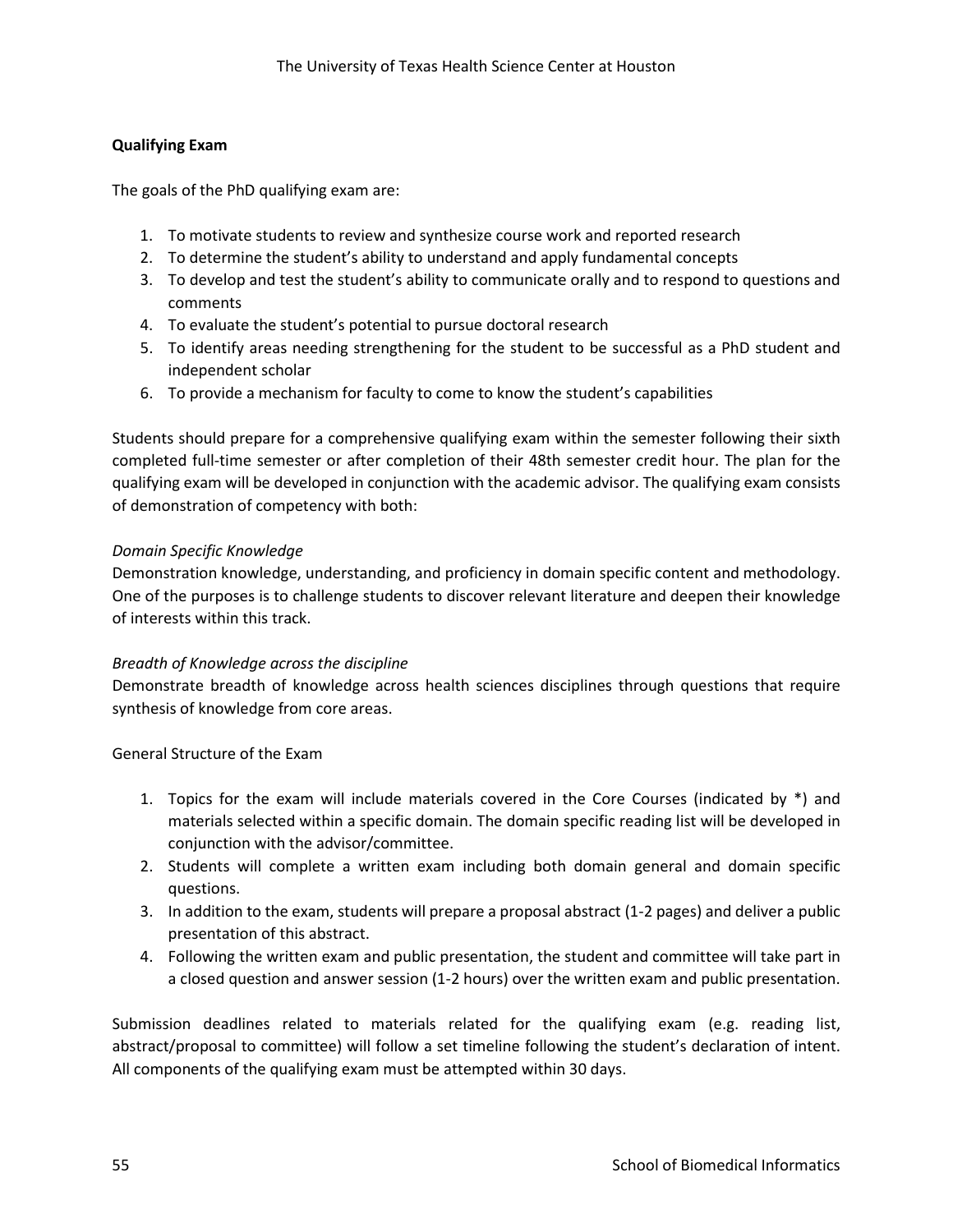The qualifying exam dossier will contain the following items:

- a) Research project abstract
- b) Preliminary dissertation proposal (one to two pages, demonstrating knowledge and work of the student and others, synthesized to present a rationale for the proposed dissertation topic (e.g., theory to be developed, hypotheses to be tested) as well as proposed methodology to fulfill the dissertation objective.)
- c) List of references (30-50 articles) and syllabi for relevant classes for three domain areas related to their proposed research. Students should discuss these areas with their advisor in the process of planning their graduate program and prior to preparation of their qualifying exam materials.
- d) Current CV
- e) All previously completed Individualized Development Plans

Grading: The committee will assign one of the following grades to the overall qualifying exam:

- a) pass unconditionally
- b) pass conditionally (committee together with the Admissions, Progression, and Graduation committee to specify the conditions needed to pass, such as remedial coursework needed)
- c) fail with option to retake
- d) fail without option to retake

A student must be successful on each element of the progression exam to achieve pass unconditionally. Each component will be scored as pass/fail only based on its entirety (i.e. you cannot conditionally pass or pass only a portion of the written or oral Q/A). Committee decision will determine the specific requirements for options of a conditional pass or options to retake (e.g. retake the written and the oral, oral only, remediate with additional coursework.)

Students will be allowed to retake any portion of the exam once. Efforts to retake the progression sequence must be completed within 12 weeks. Failure to progress after this point will result in dismissal from the program.

#### **Advanced Preceptorship**

Advanced Preceptorship is required for all PhD students. During Advanced Preceptorship, the student will develop and prepare his or her Advance to Candidacy Proposal including: defining the proposed research agenda; a review of the literature; research design, procedure and data analysis; collecting preliminary data; and scientific contribution to the discipline. The student's primary advisor and advising committee must approve the focus of the research.

#### **Advancement to Candidacy**

Admission to the PhD program does not constitute or guarantee a student's admission to candidacy for the PhD degree. Within two full-time semesters or completion of 18 SCH after completion of the qualifying exam, each student must submit an advance to candidacy proposal and give an oral presentation of their completed and proposed work to their Advising Committee. Successful advance to candidacy proposal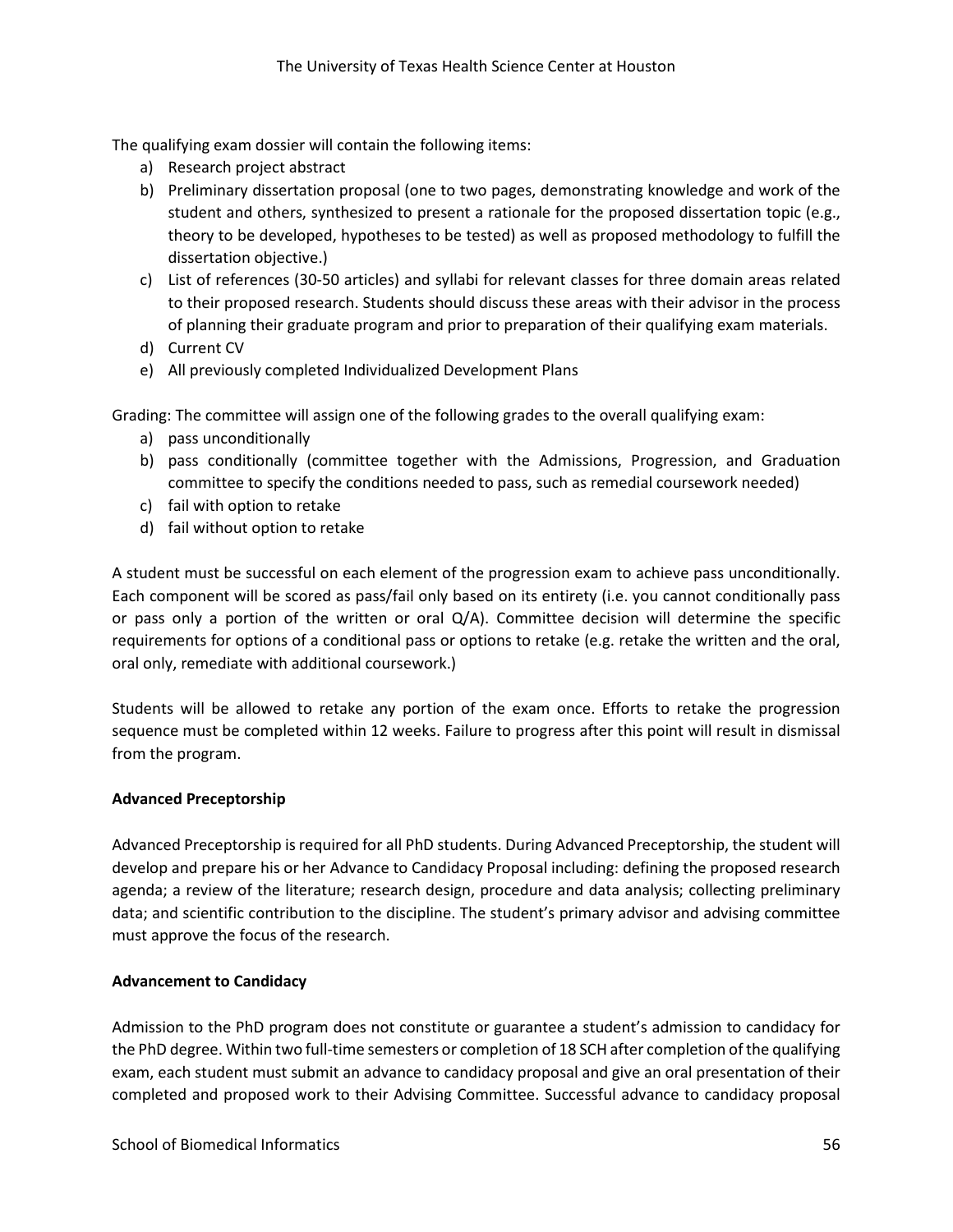defense includes approval of both the written proposal and its oral presentation. Approval of the advance to candidacy proposal is required for continued progress towards the degree and designation as a doctoral candidate.

A student passes their advance to candidacy proposal defense if the majority of their committee votes to pass and the student's primary advisor votes to pass. If the student passes, he or she is admitted to candidacy. If the student does not pass, the committee can recommend failure without another attempt or failure with the opportunity to re-defend within 30 days. If the student again does not pass the defense, he or she will be given the option of completing a Master of Science in Biomedical Informatics degree, but will otherwise be dismissed from the doctoral program.

# **Dissertation**

The faculty believes that communication and dissemination is a critical aspect of the research process. The student will have two options available for the dissertation. The first option will consist of three articles that are accepted for publication. Publication must be in journals or proceedings, which are both, peer reviewed and indexed for academic retrieval. The three papers are combined with an introduction and summary and bound as a dissertation. The second option requires the student to write a monograph or dissertation. The monograph will review the literature, research approaches and options, the data design and gathering processes. The findings and data will be discussed in the context of the published literature. The monograph will be bound.

The dissertation must be presented at an oral defense that is open to the public. All research papers, theses, and dissertations authored by degree candidates are available to interested members of the general public upon request. After the presentation, the student's advising committee votes to award the degree, allow for re-defense of the dissertation within 30 calendar days of the failed attempt, or dismiss the student from the program without a degree.

# **Petitioning for Extension**

Students who have exceeded their time to degree deadline or a milestone deadline for the qualifying exam or prospectus may petition APG for an extension. The Petition to Extend Time Boundary for Qualifying Exam, Advance to Candidacy or Dissertation Defense form can be found under the Current Student section of the SBMI website.

| Program                                   | <b>Required Semester Credit Hours</b> |
|-------------------------------------------|---------------------------------------|
| Doctorate in Biomedical Informatics (PhD) | 93                                    |
| Master's in Public Health (MPH)           | 45                                    |
| <b>Total Semester Credits</b>             | 138                                   |
| <b>Shared Courses</b>                     | $-24$                                 |
| <b>GRAND TOTAL FOR COMBINED DEGREES</b>   | 114                                   |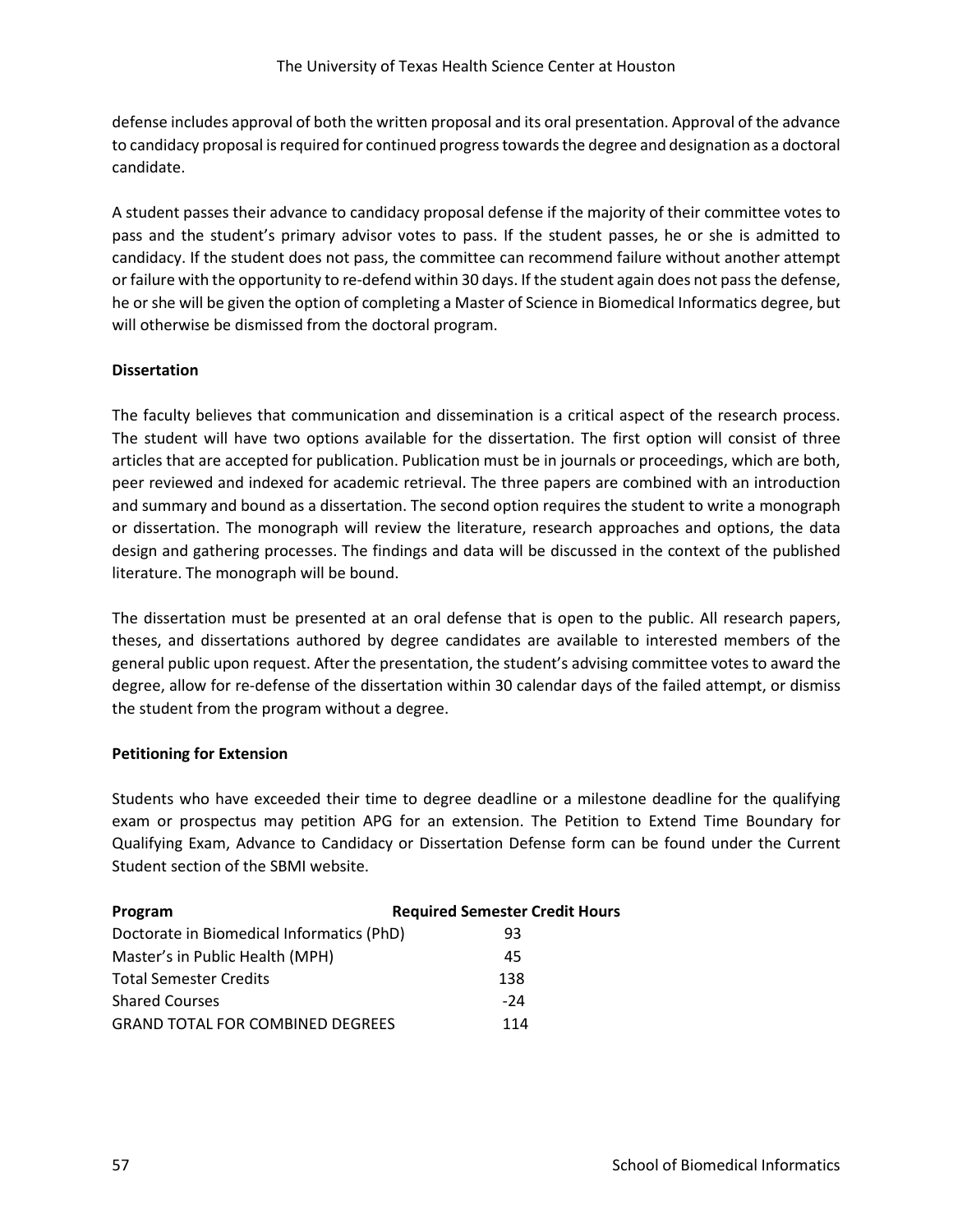Applications are accessible a[t https://www.uth.edu/registrar/.](https://www.uth.edu/registrar/) If further assistance is needed contact:

UTHealth School of Biomedical Informatics Office of Academic Affairs 7000 Fannin Street Suite 650 Houston, Texas 77030 Telephone: (713) 500-3591 Email: SBMIAcademics@uth.tmc.edu

For Public Health Informatics, contact:

Jeanette Broshears UTHealth School of Biomedical Informatics Brownsville Regional Campus 80 Fort Brown Street, RAC N2.200 Brownsville, Texas 778520 Telephone: 956-755-0678 Email: Jeanette.L.Broshears@uth.tmc.edu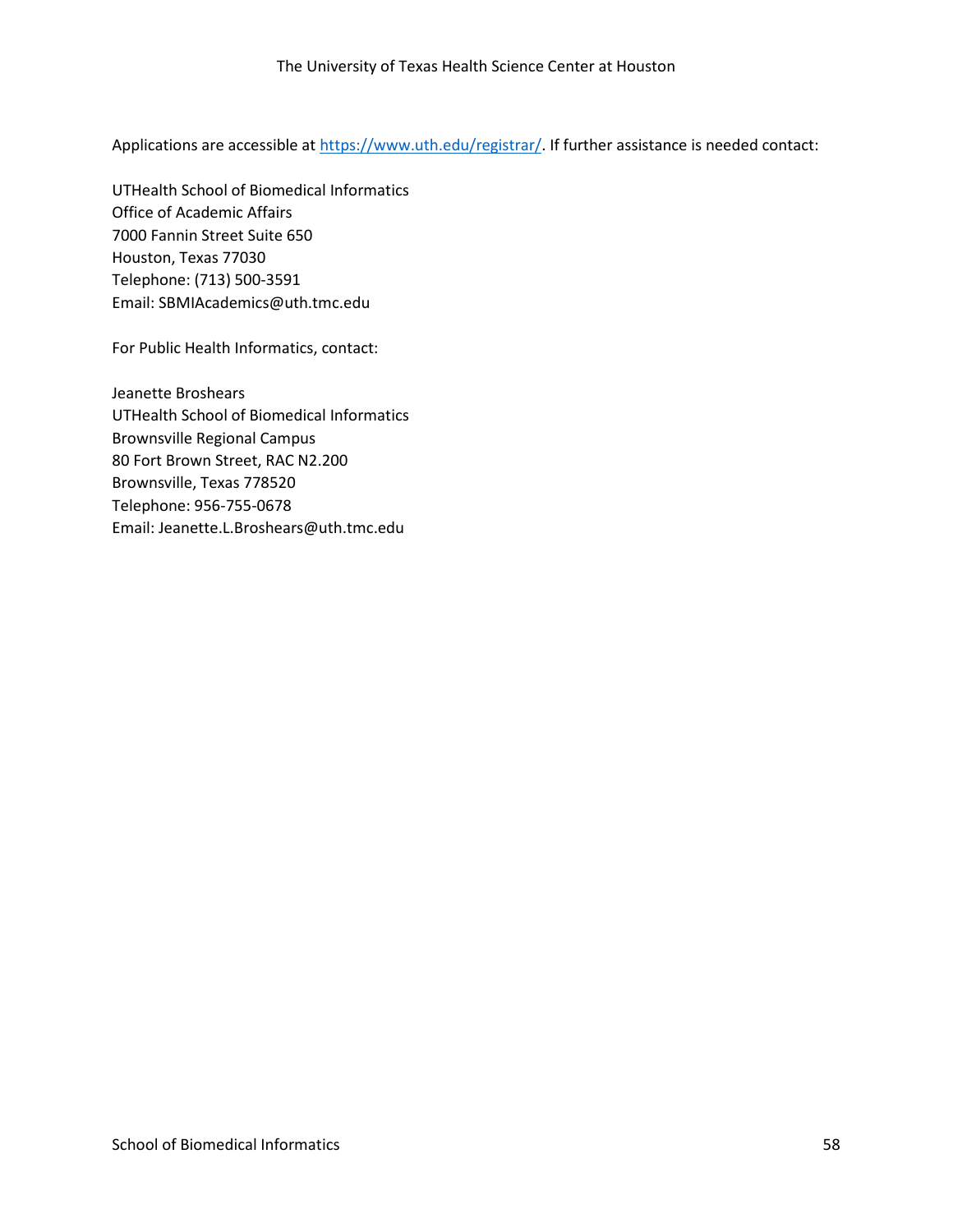## **Course Descriptions**

## **Effective Spring 2017 all course alpha sequences will change from HI to BMI.**

(Course descriptions are not intended as an assurance or warranty of achievement of specific skills or knowledge.)

# **HI/BMI 5001 Special Topics in Health Informatics**

3 semester credit hours/meets part of the basic informatics competencies

This course provides a timely way to examine cutting-edge topics of interest to students and faculty. The varying content may include topics such as: technical writing in health informatics, comparing knowledge use across disciplines, and computational knowledge methods in health informatics. This course may be repeated as topics vary.

# **HI/BMI 5004 Introduction to Clinical Healthcare**

3 semester credit hours/meets part of the basic informatics competencies Lecture contact hours: 2; Lab contact hours: 3 Prerequisite: Consent of instructor

This course will present a survey of modern American clinical health care for students without a health care background who are entering fields that interact with health care such as biomedical informatics, cancer biology, and translational science. It is not a health care system course and is not intended to teach students how to practice medicine. The course is not appropriate for students who have a health care background (e.g., international medical graduates). We will focus on how clinical health care is delivered, rather than on health care financing, administration, regulation or governance. Students will attend lectures and "mini rotations" during which they will visit operational health care settings including outpatient clinics (pediatric and adult), emergency departments, intensive care units, clinical research and surgical settings. Major medical specialties including pediatrics, emergency medicine, internal medicine, radiology, etc. are presented. Students will interact with a variety of clinical practitioners.

#### **HI/BMI 5007 Data Structures and Algorithms in Biomedicine**

3 semester credit hours/meets part of the basic informatics competencies Web-based instruction

This course is one of the core competency courses for biomedical informatics at SBMI. It is tailored for those students who would like to solidify or further develop their computer science and programming skills necessary for their biomedical informatics graduate program studies. We will use Python as a vehicle to study essential concepts and skills in data structures and algorithms, and their applications in biomedical informatics. Access to a computer is required and students should expect a reasonable amount of programming assignments. By the end of the semester students should have obtained a solid foundation and necessary computer science skills to tackle challenging problems in biomedical informatics.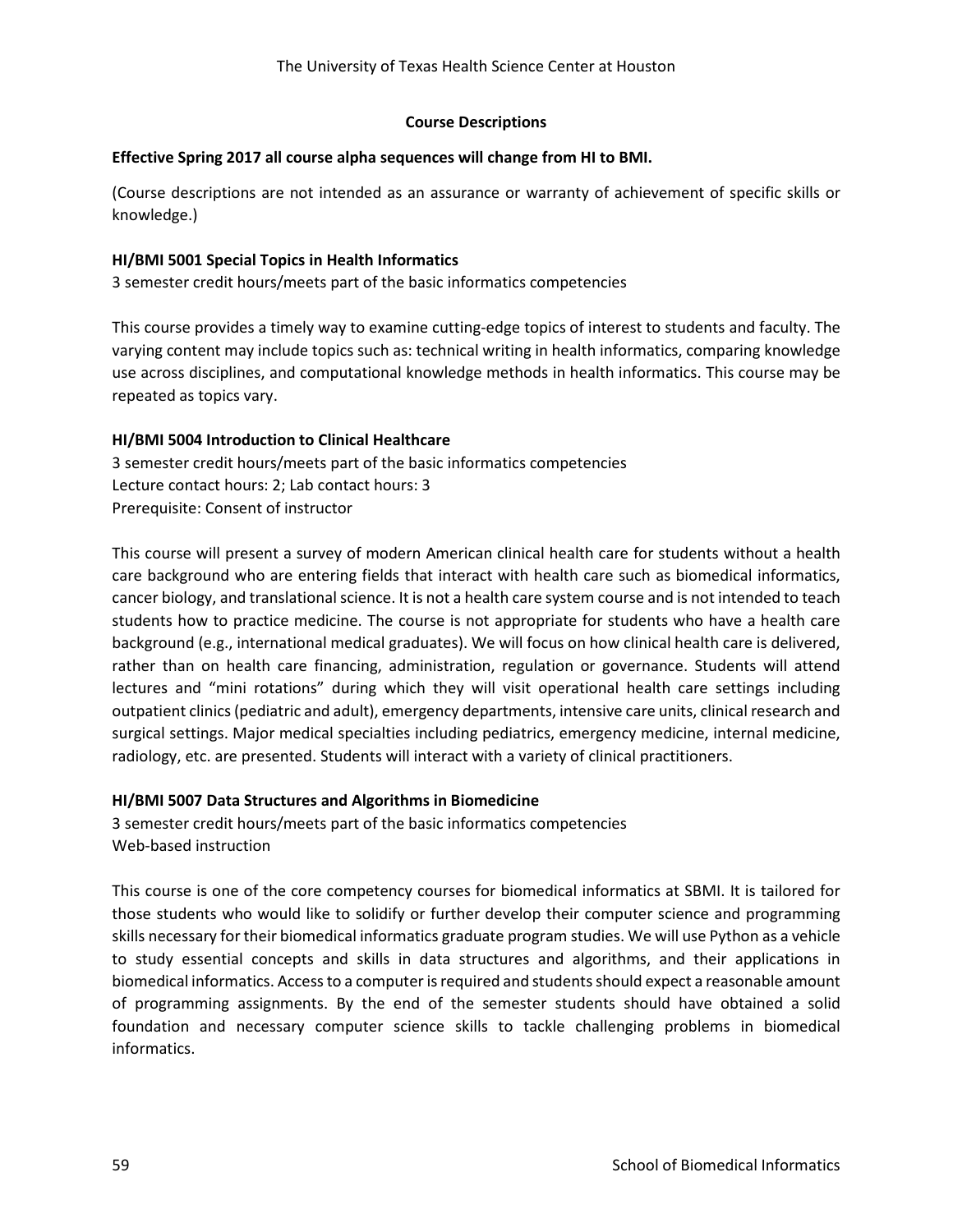#### **HI/BMI 5300 Introduction to Biomedical Informatics**

3 semester credit hours/meets part of basic informatics competencies Web-based and classroom instruction

This introductory graduate level survey course provides an overview of Biomedical Informatics and Health Information Technology and introduces the student to the major areas of the evolving discipline. The competencies for graduate education in the discipline are presented as well as the definitions of biomedical informatics. A systems framework for understanding informatics is also considered. The course focuses on the application of health information technology for healthcare delivery, education and research as well as the multidisciplinary nature of biomedical informatics. The knowledge and skills presented in this course will help the student progress to other more advanced or specialized courses throughout the curriculum since an understanding of health care, health information technology and recent governmental efforts is necessary in order to function in the biomedical informatics discipline.

#### **HI/BMI 5301 The U.S. Healthcare System**

3 semester credit hours/meets part of the basic informatics competencies Web-based instruction

This course will present a survey of the modern American health care system. The course will focus on the major pieces of legislation that serve as the foundation of the current U.S. health care structures. Topics in the course will include Medicare, Medicaid, and HIPAA, their impacts on financing, health care access and professional roles. The course will integrate current legislative actions, public concerns, implications, and discussions surrounding health care reform.

#### **HI/BMI 5302 Cognitive Science in Biomedical Informatics**

3 semester credit hours/meets part of basic informatics competencies Lecture contact hours: 2; Lab contact hours: 3

This course is an introduction to cognitive science – the interdisciplinary study of mind and behavior from an information processing perspective – and its application to health informatics. The course begins with a basic introduction to human cognition and information processing (both symbolic and connectionist), then presents a broad survey of the health informatics areas to which cognitive science has been applied. These areas include health problem solving and education, decision support systems, user-centered interfaces, and the design and use of controlled medical terminologies.

#### **HI/BMI 5304 Advanced Database Concepts in Biomedical Informatics**

3 semester credit hours/meets part of research informatics competencies Lecture contact hours: 2; Lab contact hours: 3 Prerequisite: HI 5007

In this course, students will use both relational and object-oriented databases to model aspects of health care delivery. Working in teams, students will analyze a practical problem related to a clinical health care situation and model the necessary information into a data model. Development of the data model will include the use of CASE tools. The data model will be discussed with health professionals in clinical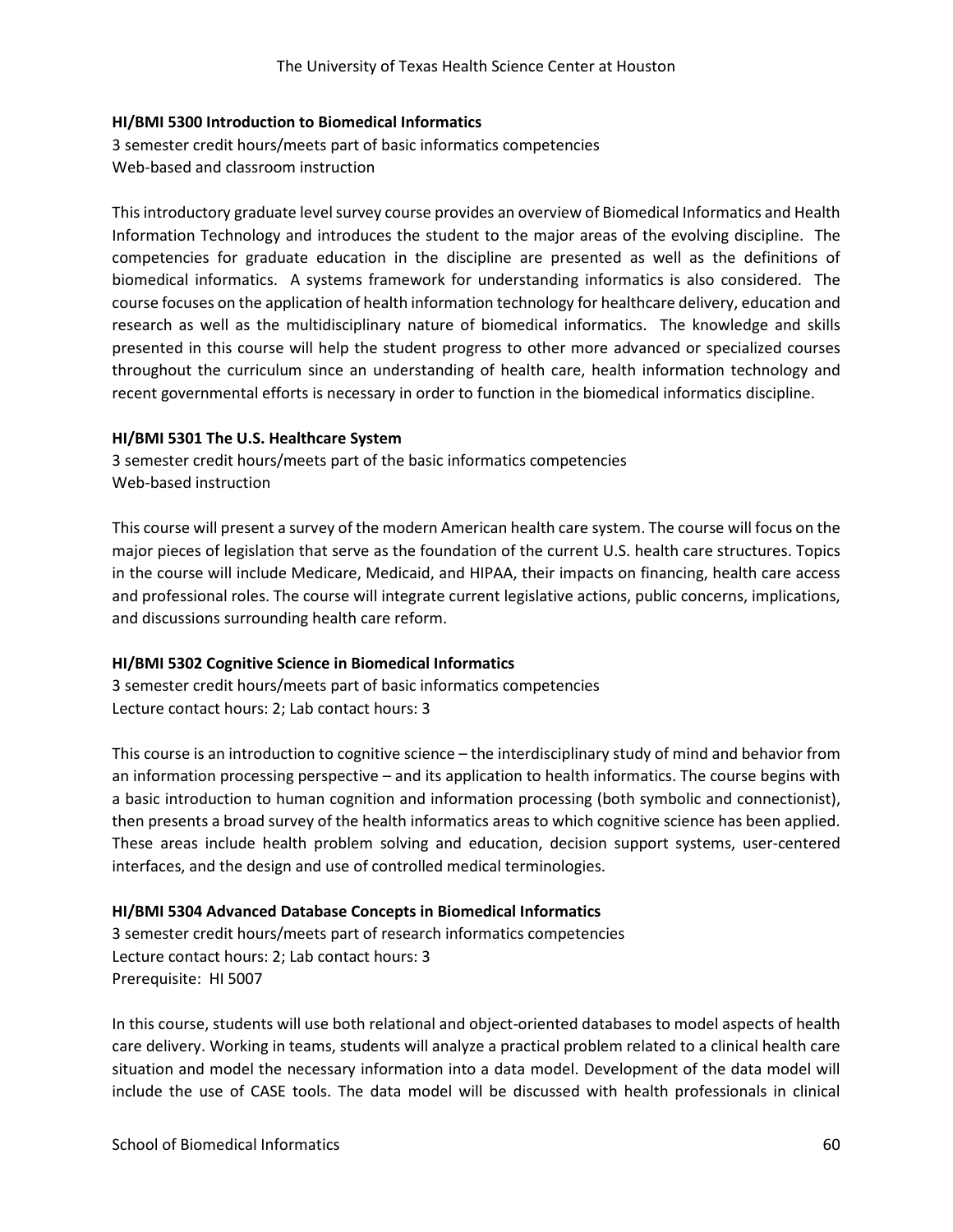practice for relevance and accuracy. The feedback from the clinical area will be used to the models and to evaluate the development process.

#### **HI/BMI 5305 Legal and Ethical Aspects of Health Informatics**

3 semester credit hours/meets part of the basic informatics competencies Web-based instruction

Health informatics involves rapidly changing technology, which impacts the way in which legal and ethical considerations are understood in our culture. This course will examine the relationships between law and ethics. Particular considerations will be given to the concepts of privacy, autonomy, responsibility and decision-making. These concepts will be discussed from both legal and ethical perspectives in the policy and regulatory arena. The impact of current and future technology, such as patient portals and social media, will be discussed as it relates to these concepts and the impact on health informatics.

#### **HI/BMI 5306 Security for Health Information Systems**

3 semester credit hours/meets part of the basic informatics competencies Web-based instruction

This course will address security issues as they impact health information systems. Physical security of the hardware and software including redundancy, back up and restricted access will be discussed. Security and appropriateness of access will be addressed in terms of both hardware and software solutions. Data integrity, audit ability and system integrity will be considered along with the unique problems, such as the hacking of implantable devices, wired, wireless, and cellular networks, as well as the challenges of personally owned devices. Solutions to these concerns will be discussed in terms of industry standards, those that already exist, and those that are still evolving. Compliance with the HIPAA Security Rule, including the requirement for an annual risk analysis, will be covered. Students will write and evaluate policies, analyze security regulations, and conduct a mock risk analysis.

#### **HI/BMI 5310 Foundations of Biomedical Information Sciences I**

3 semester credit hours/meets part of foundations competencies Web-based and classroom instruction Prerequisite: BMI 5300 or consent of instructor

This course provides an overview of topics, concepts, theories and methods that form the foundations of biomedical information sciences. It gives students the fundamental knowledge and skills to pursue further study in biomedical informatics. Foundations I presents a general framework for health information science as the construction and use of symbolic, mathematical, and computational models for solving problems throughout the range of biomedical science, from genetics to clinical care to public health. It covers concepts, theories and methods that deal with how biomedical information is acquired, discovered, represented, managed, organized, communicated, retrieved, and processed. It also provides an overview of the primary research and application areas in health information science.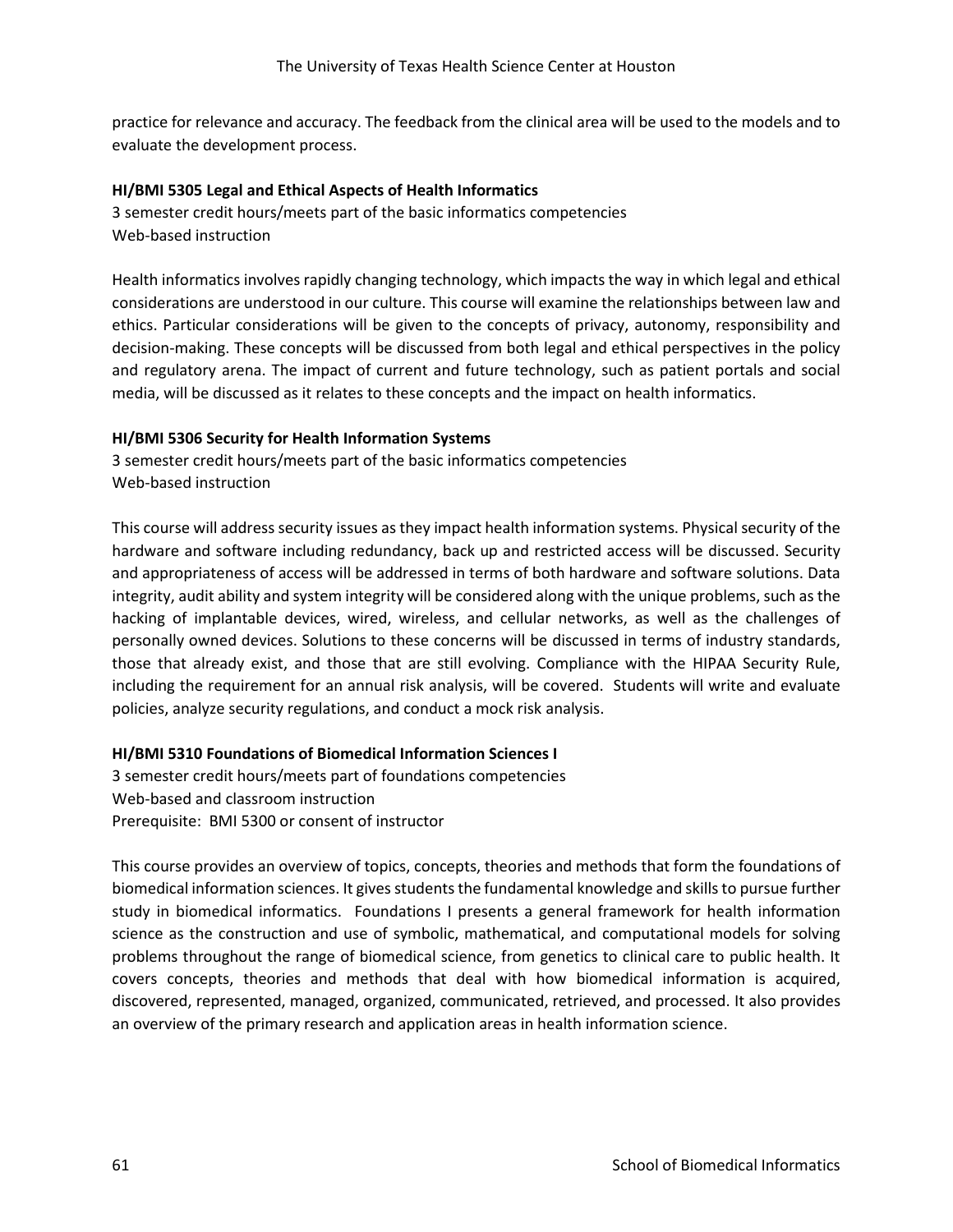#### **HI/BMI 5311 Foundations of Biomedical Information Sciences II**

3 semester credit hours/meets part of foundations competencies Web-based and classroom instruction Prerequisite: HI 5310

This course provides an overview of theories and methods that are broadly applicable to all health informaticians. It gives students the theoretical and methodological background needed to pursue study in health informatics. The course begins with theories of information from computational, philosophical, mathematical, logical and biomedical perspectives.

#### **HI/BMI 5313 Introduction to Electronic Health Records**

3 semester credit hours/meets part of basic informatics competencies Lecture contact hours: 2; Lab contact hours: 3 Web-based and classroom instruction

This course is designed to provide informatics students with an overview of the key concepts regarding implementation of a clinically-oriented information system (e.g., an electronic medical record, computerbased provider order entry). The course will examine how health data are collected, how they are used and the impact of electronic records on the health data. The course will review standards, standards development, languages used, usability and issues related to information processing in health care. The course will review the impact of electronic records and patient portals on health and health care including, legal, financial, and clinical design issues. Challenges encountered during training and go-live will be discussed. Students will receive hands-on experience with an electronic health record in the training environment.

#### **HI/BMI 5314 Technology Assessment in Healthcare**

3 semester credit hours/meets part of basic informatics competencies Web-based instruction

This course will focus on methods and processes to evaluate positive and negative impacts of various techniques, technologies and interventions in health care. The focus will be standard approaches for measuring various outcomes, and development and evaluation of technology assessment models. The course will also focus on merging multiple measures outcomes measurement to conduct unified approach to evaluate the effectiveness of planned / implemented technologies, or to compare different options. Finally, the course will explore tools/software for the technology assessment. In this course, "Technology in Health care" will be used in a very broad sense, encompassing all interventions, equipment, treatment, etc., that are used in the health care field to care for consumers.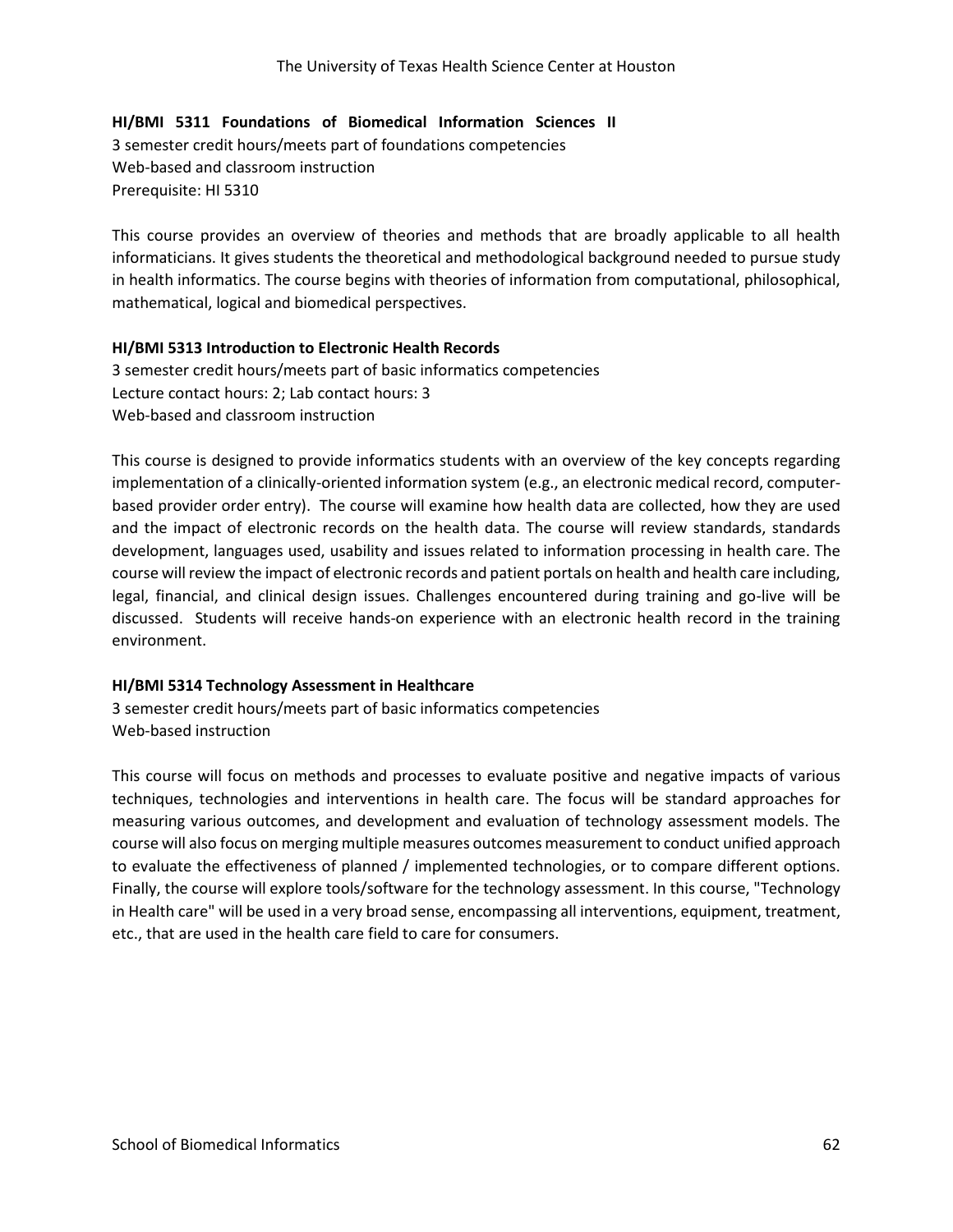# **HI/BMI 5315 Quality and Outcome Improvement in Healthcare**

3 semester credit hours/meets part of basic informatics competencies Web-based instruction Prerequisite: Basic statistics knowledge

This introductory course provides an overview to health care quality from the view of information science and the discipline of informatics. It takes a patient-centered approach that covers the complexities of quality and the scientific basis for understanding the measurement and improvement of quality, including exposure to multiple measures from a variety of organizations and measure comparison sites such as Medicare Compare. It provides the learner with a framework for key theories and concepts and models of quality improvement. Students will be introduced to health information technology safety issues, including tools for operationalizing HIT safety. Learners will be introduced to data quality, the challenges of data from devices and e-quality measures, as well as experience the challenge of calculating quality measures with data from the EHR. The merging of quality outcomes with evolving reimbursement paradigms and models will be examined.

# **HI/BMI 5327 Standards in Health Informatics**

3 semester credit hours/meets part of the basic informatics competencies Web-based instruction

Unlike much of the world, American health care standards are frequently developed by private organizations rather than the government. The Standards Development Organizations (SDOs) create an alphabet soup of organizations that are often not well known to people within health care, let alone those just entering the field. This course will explore the history of a variety of SDOs, examining their membership and focus domain. Students will examine the role of the major SDOs and their impact on the structure and function of health care delivery in the United States. The relationship between U.S. and international standards organizations will be reviewed.

# **HI/BMI 5328 Systems Analysis and Project Management**

3 semester credit hours /meets part of the basic informatics competencies Web-based instruction

This course is an introduction to both systems analysis and project management. The student will have the opportunity to learn more about the approaches and tools available for systems analysis. Additionally, the student will learn more about the roles, responsibilities, and duties of a project manager. Moreover, the student will learn project management methods and the core activities of a project manager as well as the tools and techniques required to ensure the success of a large health care information technology project such as the implementation of a system or the evaluation of an existing system. Specific emphasis will be on training and support during go-live, total costing of projects, and explicit change management techniques.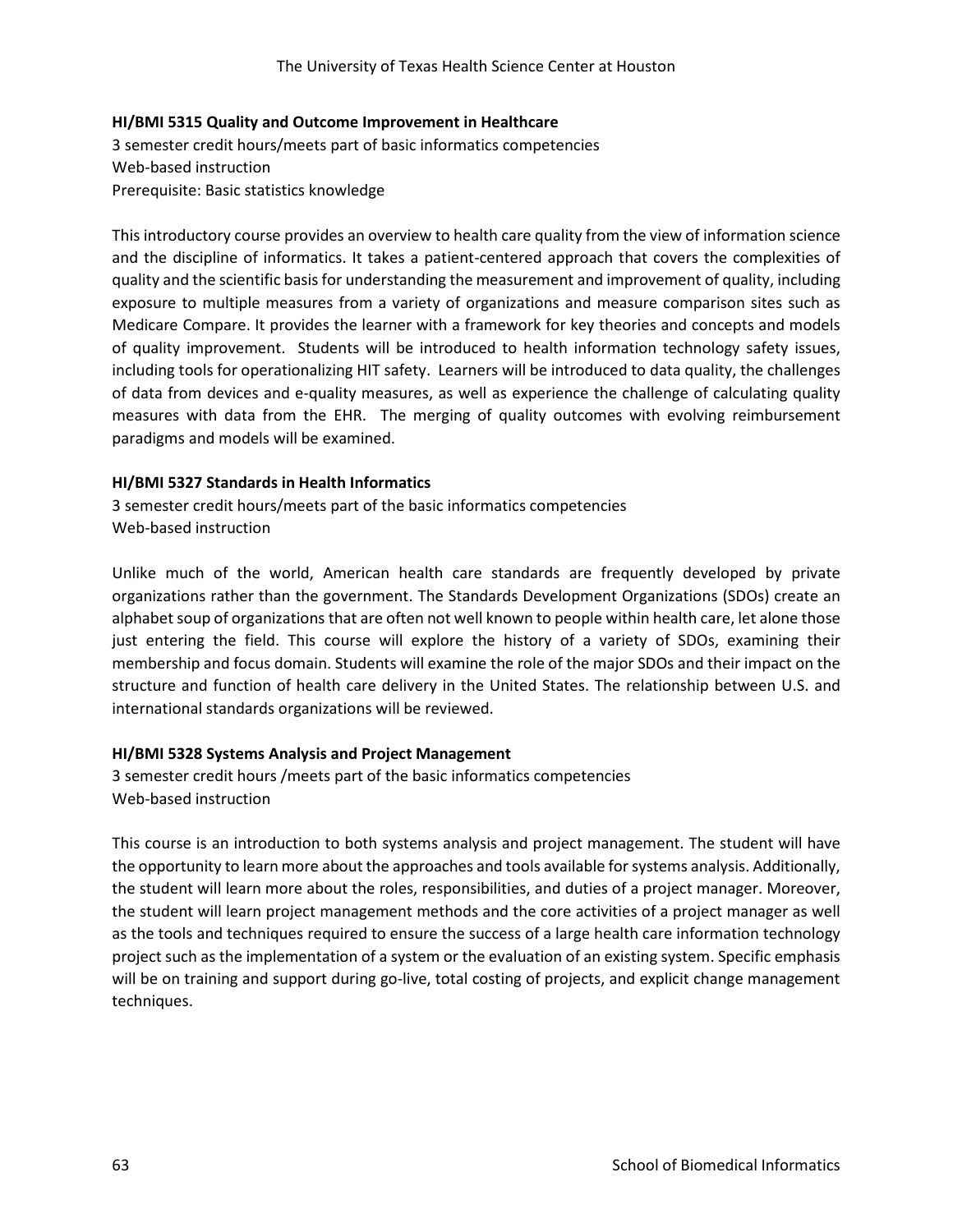#### **HI/BMI 5329 Assessment and Evaluation**

3 semester credit hours/meets part of the basic informatics competencies Web-based Instruction

Students in this course will learn how to identify and assess different aspects of health care systems and health care workflow as well as how to evaluate a health information system. Students will learn the skills needed to assess and help improve workflow and the quality of health care delivery, with a special emphasis on optimization after implementation. Students will also be introduced to different methods of evaluation and how they would apply to health information systems, as well as the use of health information systems themselves.

#### **HI/BMI 5330 Introduction to Bioinformatics**

3 semester credit hours/meets part of basic informatics competencies Web-based and classroom instruction

The course gives a comprehensive entry-level introduction to bioinformatics. It covers a wide variety of topics in bioinformatics, including but not limited to sequence analysis, protein structure, genome analysis, database and transcription profiling. Two major goals are 1) to help students understand the scope, basic concepts and theory of bioinformatics; and 2) to become familiar with tools for bioinformatics-related data analysis. Programming skills are not necessary. A laptop computer is necessary if students want to practice with bioinformatics software and tools in class.

#### **HI/BMI 5351 Research Design and Evaluation in Biomedical Informatics**

3 semester credit hours/meets part of research informatics competencies Web-based instruction

This course provides the student the opportunity to develop more advanced competencies in the design, analysis, interpretation and critical evaluation of experimental, quasi-experimental, pre-experimental and qualitative biomedical informatics research and evaluation studies. The student will identify flaws or weaknesses in research and evaluation designs, choose which of several designs most appropriately tests a stated hypothesis or controls variables potentially jeopardizing validity, and analyze and interpret research and evaluation results. Through exposure to the basic "building block" designs, students will have the opportunity to develop the competence to appropriately choose and use the most important and frequently used design procedures for single or multifactor research or evaluation studies.

#### **HI/BMI 5352 Statistical Methods in Biomedical Informatics**

3 semester credit hours/meets part of research informatics competencies Web-based and classroom instruction

This course provides the student the opportunity to develop essential competencies in the measurement, design, analysis, interpretation and critical evaluation of health, information, and behavioral science research and evaluation studies. Students will have the opportunity to learn and apply the most important and most frequently used statistical measures and methods, as well as critically evaluate their appropriate use. Topics include the study of frequency distributions, measures of central tendency, variance,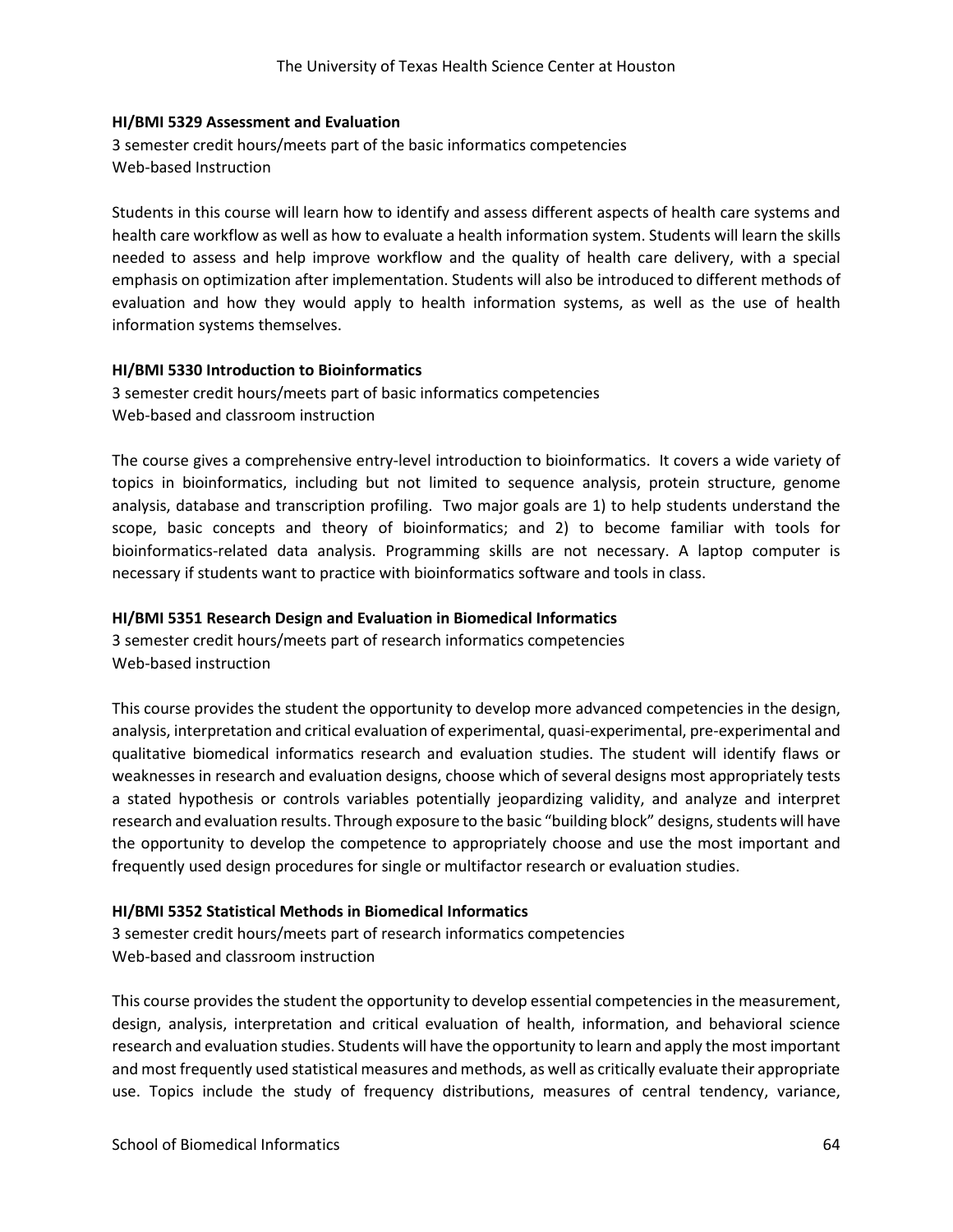hypothesis testing, correlation and both parametric and non-parametric inferential methods including ttests, analysis of variance, chi-square, Kruskal-Wallis, Mann-Whitney, and Wilcoxon tests of significance, as well as tests of measures of association.

## **HI/BMI 5353 Biomedical Informatics Data Analysis**

3 semester credit hours/meets part of research informatics competencies Lecture contact hours: 2; Lab contact hours: 3 Prerequisite: HI 5351 or HI 5352 or consent of instructor

This course provides the student the opportunity to know when and how to use state-of-the-art data analysis computer software to perform each of a comprehensive set of the most important and frequently used data analysis techniques for research and evaluation in biomedical informatics. The student will choose the most appropriate data analysis tools to perform qualitative, descriptive, inferential, parametric, non-parametric, multifactor and multivariate techniques, as well as graphical data modeling analytic techniques using the computer. Qualitative data analysis and related software will demonstrate alternate methods for data collection and reduction.

# **HI/BMI 5354 Cognitive Engineering in Biomedical Informatics**

3 semester credit hours/meets part of research informatics competencies Lecture contact hours: 2; Lab contact hours: 3 Prerequisite: HI 5302 or consent of instructor

This course focuses on cognitive engineering techniques for designing user-centered health information systems. Such systems provide appropriate functionality to the user, are easy to use and learn, reduce the chance of user error, and increase user efficiency. The course emphasizes how human cognitive abilities and limitations impose requirements on the design of effective interfaces. It covers the theory and practical application of several cognitive engineering techniques, including cognitive task analysis, verbal protocol analysis, propositional analysis and cognitive walkthroughs.

# **HI/BMI 5360 Clinical Decision Support Systems**

3 semester credit hours/meets part of the basic informatics competencies Web-based instruction

This course is designed to provide an overview of decision support systems in health care, with a particular emphasis on design, evaluation and application of clinical decision support systems (CDSS) across all health care settings – in-patient, ambulatory care, long-term care, pharmacy, etc. The course explores the background and features of CDSS. Students will understand the mathematical foundations of knowledgebased systems, learn to identify areas which might benefit from a decision support system, evaluate the challenges surrounding development and implementation and consider issues of CDSS appropriateness and usability. The course also includes a detailed discussion of issues in clinical vocabularies and other important issues in the development and use of CDSS, and provides guidance on the use of decision support tools for patients. Students will have hands-on experience with EHR CDSS modification.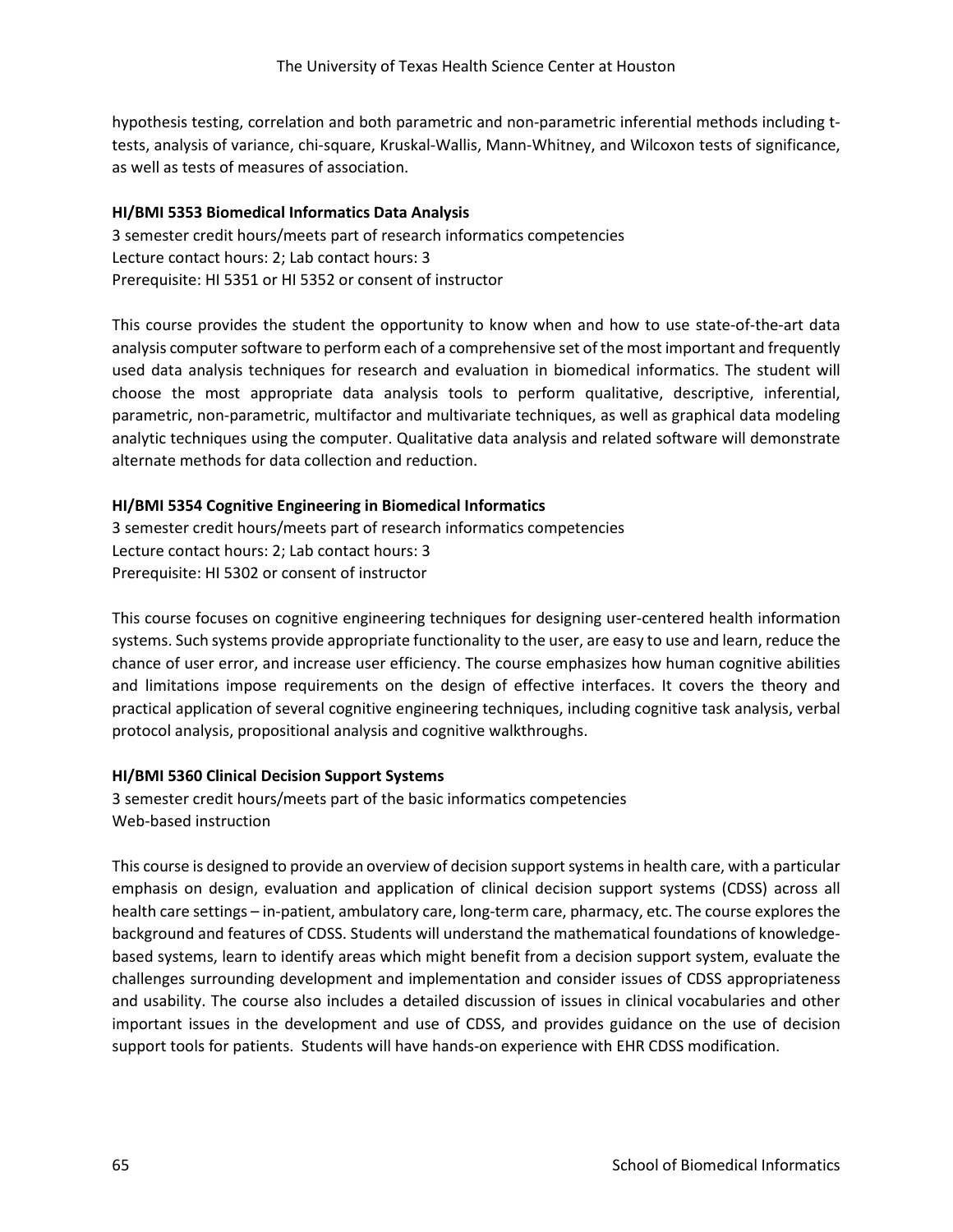#### **BMI 5361 Informatics for Clinical Researchers**

2 semester credit hours/meets part of research informatics competencies Prerequisite: Consent of instructor

This course will train the next generation of clinical researchers in the basics of clinical information systems (CIS). Students will be introduced to the skills needed to both use the data that is derived from these systems as well as understand the issues surrounding the design, development, implementation, and evaluation of CIS-based interventions.

#### **HI/BMI 5371 – Business and Technical Writing**

3 semester credit hours/meets part of the advanced informatics competencies Web-based instruction Class limited to 15 students

This course provides the advanced skills necessary to write a full range of business documents, including letters, memos, emails, technical and non-technical user guides, training documentation, system documentation and application tip sheets, as well as policy, governance, and decision briefs. The reason for and appropriate uses of each of these types of documents will be examined. There will also be an introduction to scientific writing, which will be compared and contrasted with business writing. Students will also learn to evaluate literature and evidence for publication bias and appropriateness. The course covers the purpose of each of these components, discusses properties that distinguish good components from bad, and presents techniques for producing high-quality business or scientific writing. Students will apply these techniques by examining selected documents and published papers, producing their own writing, and critiquing the writing of others in class.

#### **HI/BMI 5380 Principles and Foundations of Public Health Informatics**

3 semester credit hours/meets part of the basic informatics competencies Lecture contact hours: 2; Lab contact hours: 3

This course provides foundational knowledge relevant to Public Health Informatics (PHI), and exposes students to emerging research and application areas in this field. Topics covered include: public health registries and databases, surveillance systems, data exchange and standards, interoperability issues, the role of informatics in health promotion, use of web 2.0 informatics tools to understand behavior change, public health communication and dissemination, public health policy, and project management.

#### **HI/BMI 5381 Methods in Public Health Informatics**

3 semester credit hours/meets part of the basic informatics competencies Web-based instruction

This course introduces practical methods and techniques used in PHI. The course will focus on methods for evaluation of the effectiveness and efficiency of public health protection and delivery. The course modules are organized into four sub-domains of PHI methods: 1) theoretical frameworks, evaluation methods, and technological insights of digital behavior change support systems, 2) Legal and policy framework of PHI; 3) GIS and spatial analysis; and 4) Social network methods. The course is designed to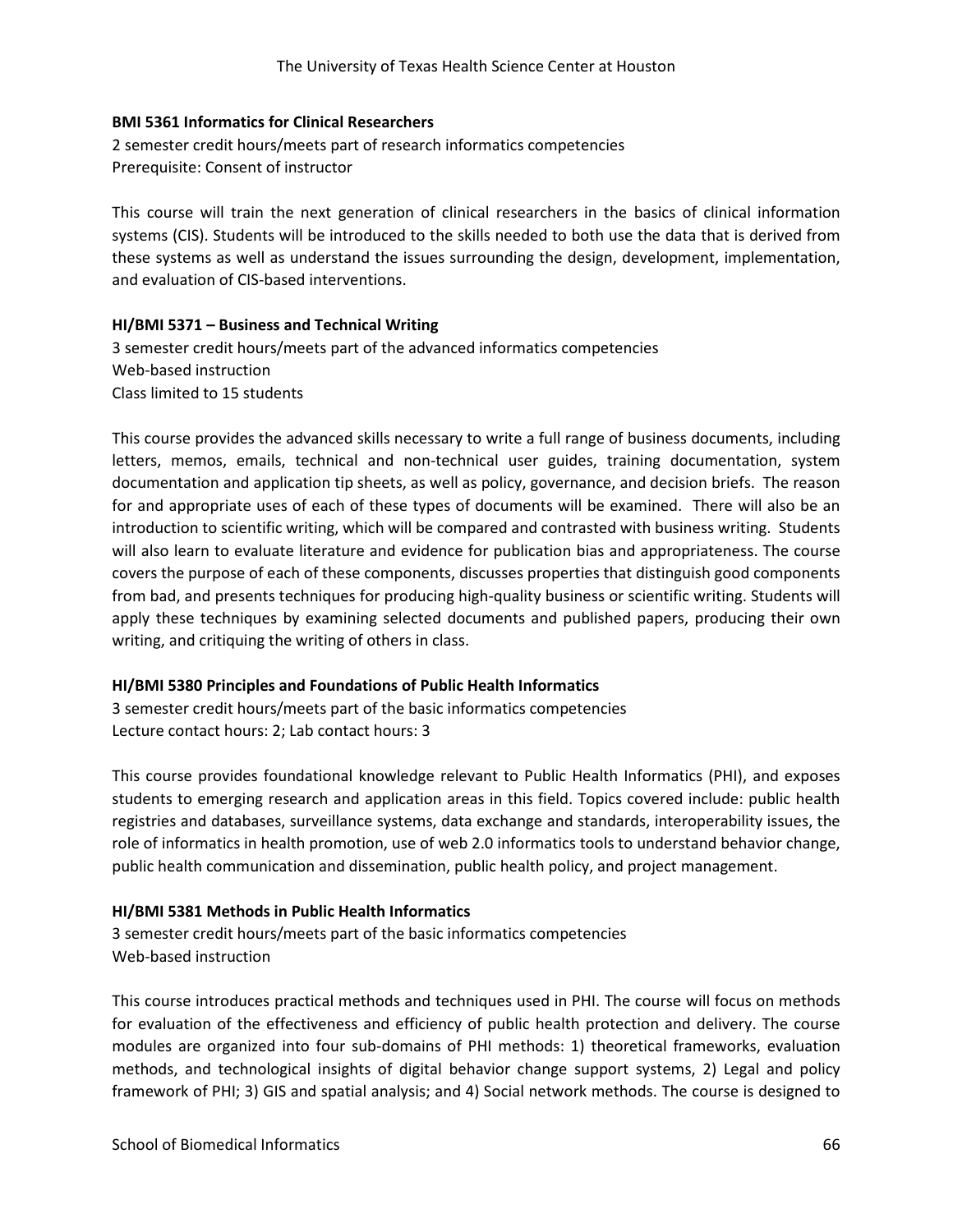familiarize students with methods for addressing the core concepts and issues confronting public health practitioners and researchers in planning, implementation and evaluation of information systems. Published articles will be used as reading assignments to complement class discussions and will provide with the background knowledge and practical context to understand and apply the concepts and the experiences from the class.

#### **HI/BMI 5382 Synthesis Project of Public Health Informatics**

3 semester credit hours/meets part of the advanced informatics competencies Lecture contact hours: 2; Lab contact hours: 3

This course provides an opportunity for students to gain practical, hands-on cumulating knowledge and experience in PHI. This project should reflect a substantial effort and competency of synthesis in informatics developed through the course training that address core competencies of the PHI system by working through a problem of the student's choice. The selected problem should be discussed and approved by a faculty mentor. This should be tied to research/practice of a student's interest that includes one or more didactic modules covered in the prior courses. The synthesis project should be based upon the combined efforts of (online) library database search, fieldwork, and mentored research approved by the mentor(s). Expectations of the class include the presentation of the conclusions from the project in a written manner for academic dissemination as a conference abstract/poster.

#### **HI/BMI 6000 Practicum in Biomedical Informatics**

1-6 semester credit hours (variable hours/week) Prerequisite: Consent of practicum coordinator

During the practicum, each student will select an area of interest in which to apply the knowledge and skills gained during the didactic courses. Students will become active participants in the work of developing informatics-based applications. Each student will develop a specific set of goals, to be approved by the student's advising committee and practicum supervisor, to be accomplished. These goals will reflect the student's area of interest and the needs of the organization. This course is graded on a pass/fail basis and is repeated for a maximum of six semester credit hours to meet degree requirements.

#### **HI/BMI 6001 Special Topics in Biomedical Informatics**

3 semester credit hours/meets part of the advanced informatics competencies Prerequisite: Depending on instructor/topic - could require consent

This course provides a timely way to examine cutting-edge topics of interest to students and faculty. The varying content may include topics such as technical writing in health informatics, comparing knowledge use across disciplines or computational knowledge methods in health informatics. May be repeated as topics vary.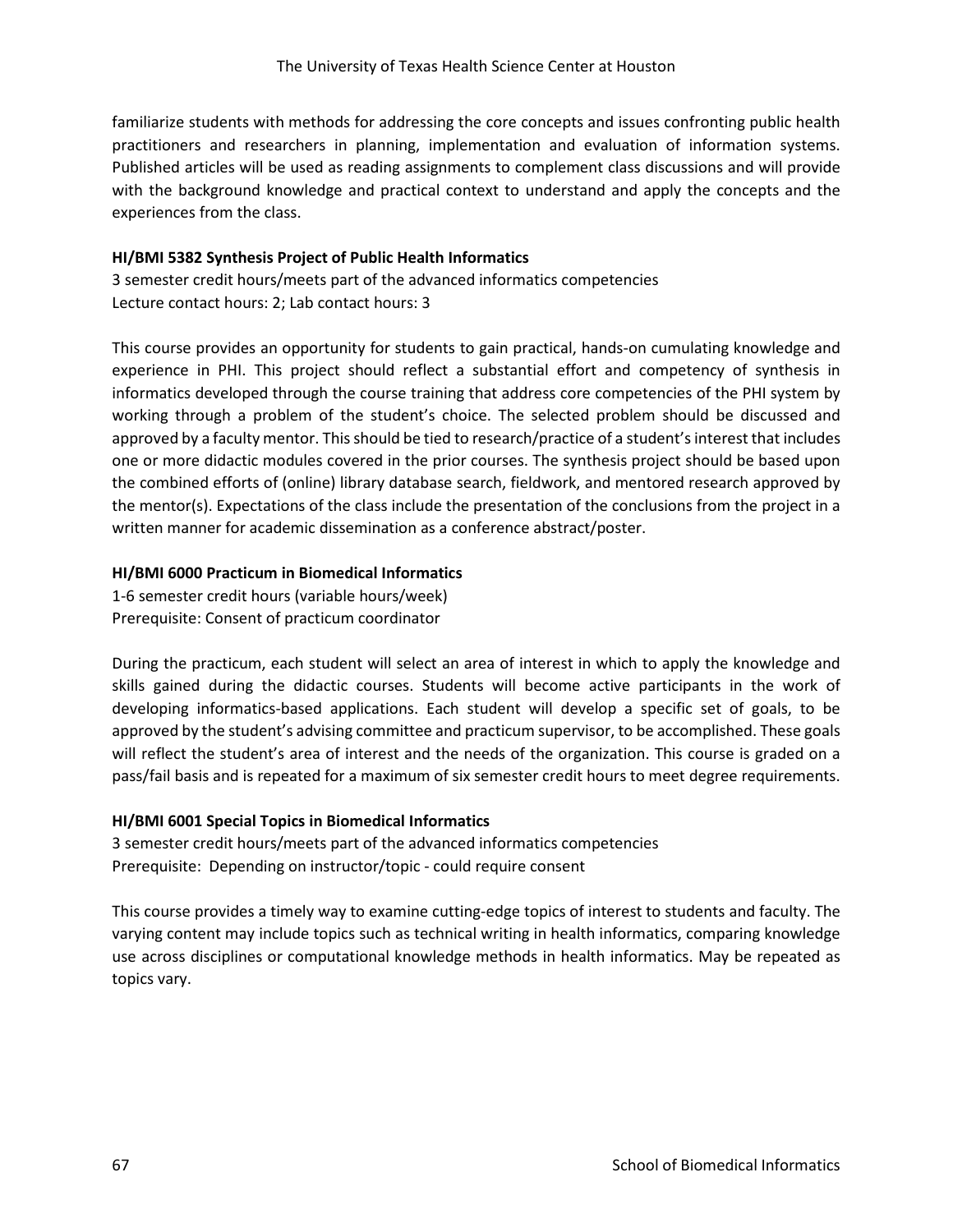### **HI/BMI 6002 Directed Study in Biomedical Informatics**

1-9 semester credit hours/meets part of advanced informatics competencies (variable hours/week) Prerequisite: Consent of instructor

This course provides a mechanism for students to explore issues of personal interest in the field of biomedical informatics. The varying content may include topics such as display of large scale nursing data, mapping issues for dentistry or linking public health knowledge to clinical medicine. This course may be graded on a letter grade or pass/fail basis, and may be repeated as topics vary.

### **HI/BMI 6300 Advanced Health Information Systems**

3 semester credit hours/meets part of advanced informatics competencies Lecture contact hours: 2; Lab contact hours: 3 Prerequisite: HI 5300 or consent of instructor

This graduate level course will cover various advanced topics in health information systems, such as practice management systems, lab information systems (LIS), bio-banking, mobile health systems, consumer-generated data, and communication among disparate information systems via health information exchange (HIE) platforms. Students will prepare a Market Requirements Document (MRD) or Product Requirements Document (PRD) as a class project.

### **HI/BMI 6301 Health Data Display**

3 semester credit hours/meets part of advanced informatics competencies Web-based instruction

This course will examine the evaluation and design of information displays for health care. The course will focus on three areas: (1) Theories and methodologies for the evaluation of information displays; (2) Techniques and tools for generating effective information displays through visualization; and (3) How the formats of information displays affect decision making in health care.

### **HI/BMI 6303 Introduction to Telehealth**

3 semester credit hours/meets part of advanced informatics competencies Lecture contact hours: 2; Lab contact hours: 3

The course will provide an overview of telehealth in the context of the general health care system. It will survey the application of telehealth in various medical specialties and different settings, e.g., rural, military/aerospace and corrections. The course will identify key issues in implementing and operating a telehealth program, including technology, economics, law/ethics, training, protocol development, and evaluation.

### **HI/BMI 6305 Social Dynamics and Health Information**

3 semester credit hours/meets part of advanced informatics competencies Web-based instruction Prerequisite: HI 5300 or HI 5310 or consent of instructor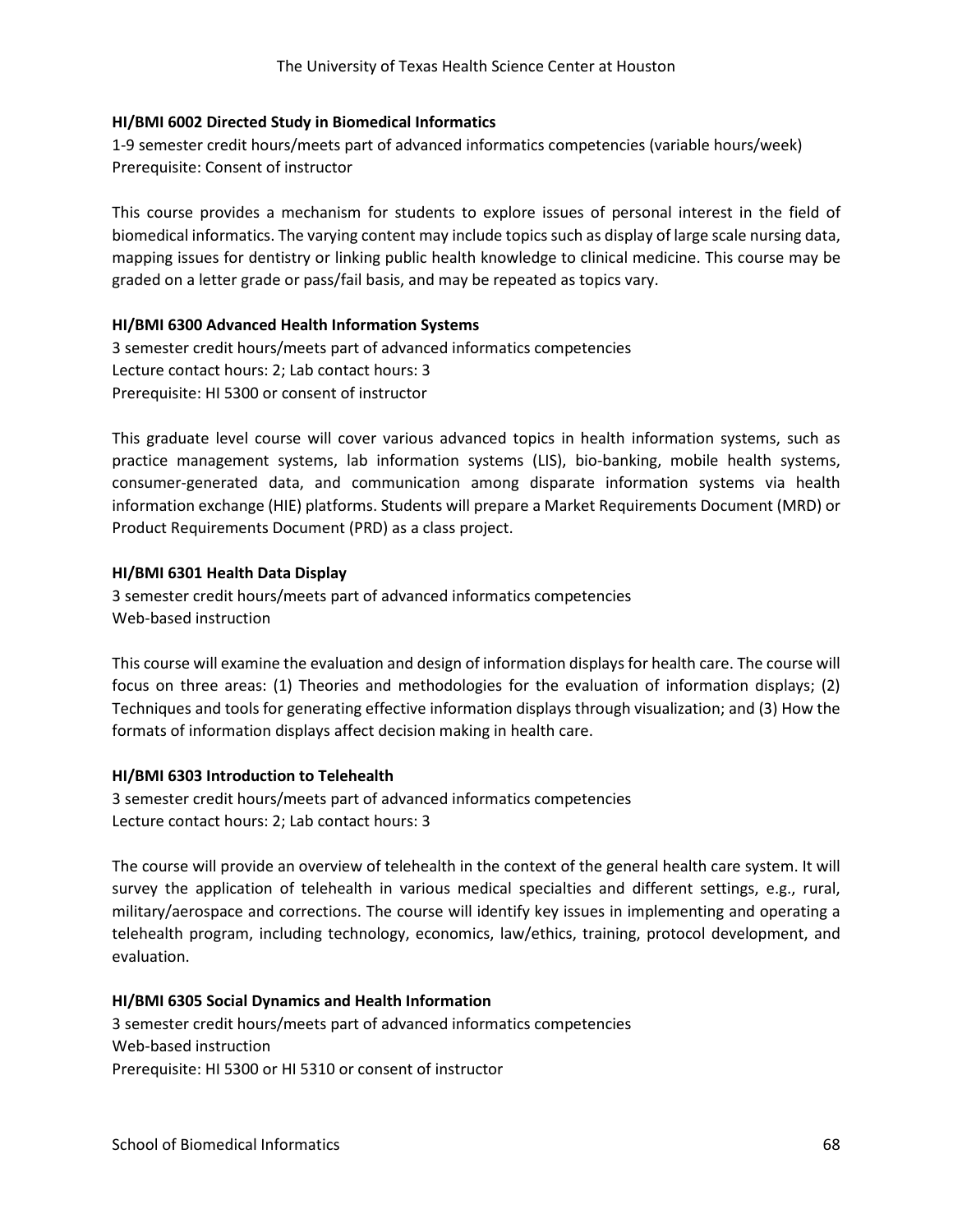The implementation of information systems will not only greatly enhance the quality of health care but also radically change the nature of health care. This course will look at health care as a distributed system composed of groups of people interacting with each other and with information technology. Two major areas will be covered in the course. The first area is computer-supported cooperative work (CSCW), which is defined as computer‐assisted coordinated activity such as reasoning, problem solving, decision-making, routine tasks and communication carried out by a group of collaborating individuals who interact with complex information technology. Most health information systems (such as EMR) are large group-wares that support large numbers of synchronous and asynchronous users with diverse backgrounds in the executions of many different types of tasks. The second area is the social impact of information technology. This area will focus on the impact of the Internet on health care, such as the functions and impacts of virtual communities, online health groups, and telehealth care through the web.

### **HI/BMI 6306 Information and Knowledge Representation in Biomedical Informatics**

3 semester credit hours/meets part of advanced informatics competencies Lecture contact hours: 2; Lab contact hours: 3 Web-based and classroom instruction

The purpose of this course is to examine the role of information representation, controlled vocabularies and knowledge engineering constructs such as ontologies in conceptualization, design and implementation of modern health information systems. The course will introduce approaches for representing information and knowledge in a distributed network of health information systems. Moving beyond a general understanding of taxonomies, students will gain an understanding of the conceptual foundations of ontologies, including the limitations of the modern systems. Knowledge modeling and engineering principals will be introduced through lectures, hands-on practice and the class project. This will include the design, construction and use of ontologies in health care applications. Through hands-on experience, students will gain insight into the strengths and limitations of the existing resources, approaches and systems as well as point to directions where future work needs to be done.

### **HI/BMI 6308 Consumer Informatics**

3 semester credit hours/meets part of advanced informatics competencies Lecture contact hours: 2; Lab contact hours: 3 Prerequisites: Consent of instructor

Current technology is giving the consumer greater access to health information than at any time in the past. Information is available from federal agencies, volunteer organizations, consumer services and direct consumer‐to‐consumer communications. The availability of information with varying degrees of quality is changing the way consumers think about their own health as well as changing the relationship between consumers and providers. Students will explore the impact of this technology, consider the directions which the current technology might head and explore the potentials of future technology on the delivery of healthcare. This is a research course and students will be required to complete a research project that contributes to a broader understanding of consumer health informatics.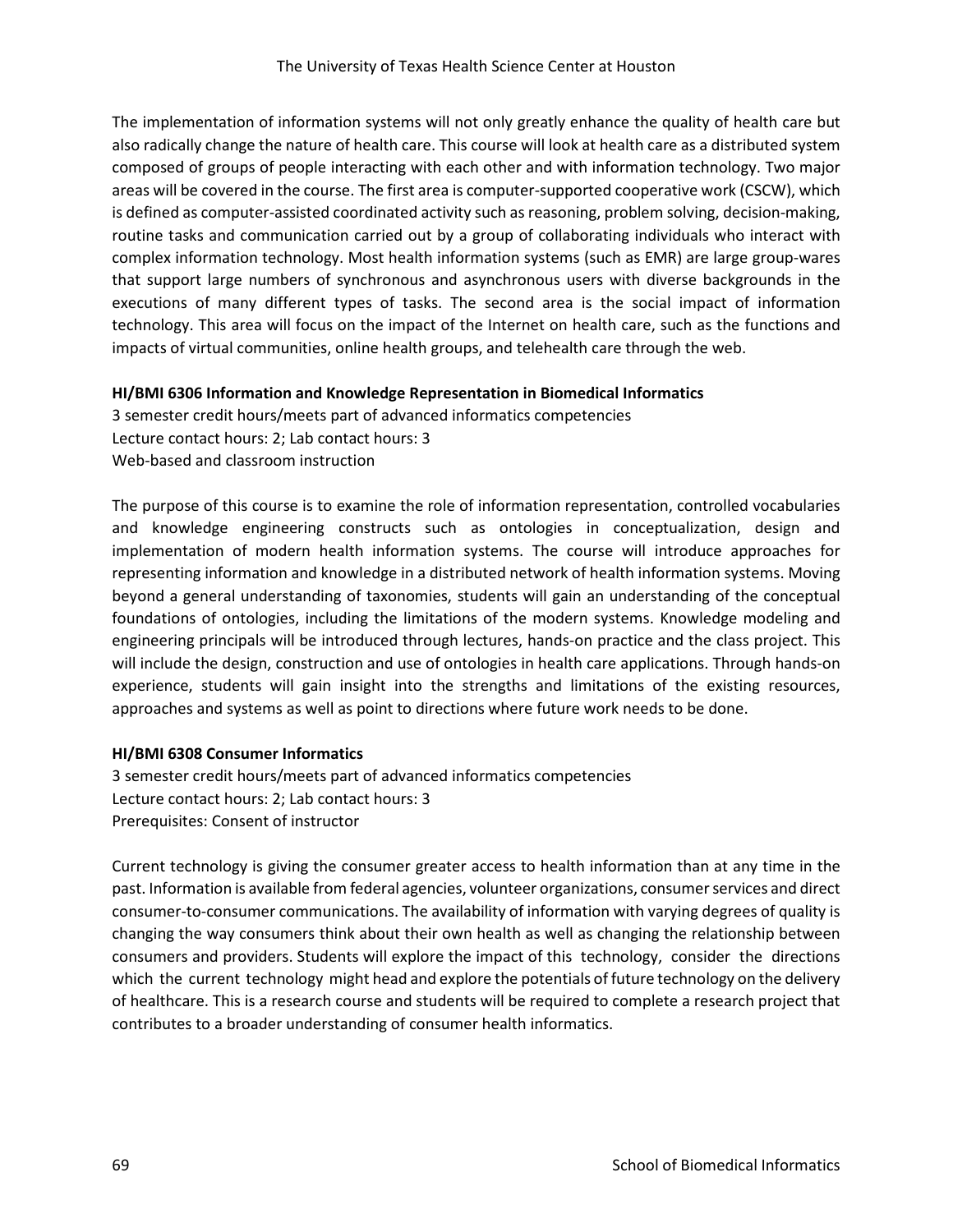### **HI/BMI 6309 Healthcare Interface Design**

3 semester credit hours /meets part of advanced informatics competencies Lecture contact hours: 2; Lab contact hours: 3 Web-based and classroom instruction Prerequisites: Consent of instructor

This course covers topics of user interface design for health information systems, medical devices, consumer health web sites, and other healthcare related systems. Students will have the opportunity to learn the fundamental principles of human-‐‐computer interaction and human factors and learn how to apply them to real world problems through class projects. The focus is on learning why user---friendly interfaces can greatly improve work productivity and enhance the quality of healthcare without radically changing the underlying technology.

#### **HI/BMI 6311 Advanced Decision Analysis**

3 semester credit hours /meets part of advanced informatics competencies Lecture contact hours: 2; Lab contact hours: 3 Web-based and classroom instruction

This course will focus on decisions made with high degrees of uncertainty. The focus will be on modeling the decisions and the types of uncertainty that are present in the decision making process. The focus will be on developing ways to reduce the amount and types of uncertainty while still maintaining the key elements of the decision making process. In addition, the course will focus on ways to automate the decision making process in terms of the way in which data, information and knowledge is aggregated, the modeling of the decision data against existing standards or protocols, and presenting alternative display approaches to the understanding of the data, information and knowledge employed in the decision making process.

### **HI/BMI 6313 Scientific Writing in Healthcare**

3 semester credit hours/meets part of research informatics competencies Lecture contact hours: 2; Lab contact hours: 3 Web-based and classroom instruction

This course provides the advanced skills necessary to write a full range of scientific manuscripts in health informatics. The course begins with the philosophy of science, types of scientific research, and types of scientific manuscripts (including review, applied, and research articles). The course then examines each component of a scientific manuscript in detail, including the title, abstract, introduction, literature review, method, discussion, conclusion and appendices. The course covers the purpose of each of these components, discusses properties that distinguish good components from bad, and presents techniques for producing high-quality scientific writing. Students will apply these techniques by examining selected published papers, producing their own scientific writing, and critiquing the writing of others in the class. Students are expected to enter the class with a draft scientific paper that they have written and a high degree of general writing skills.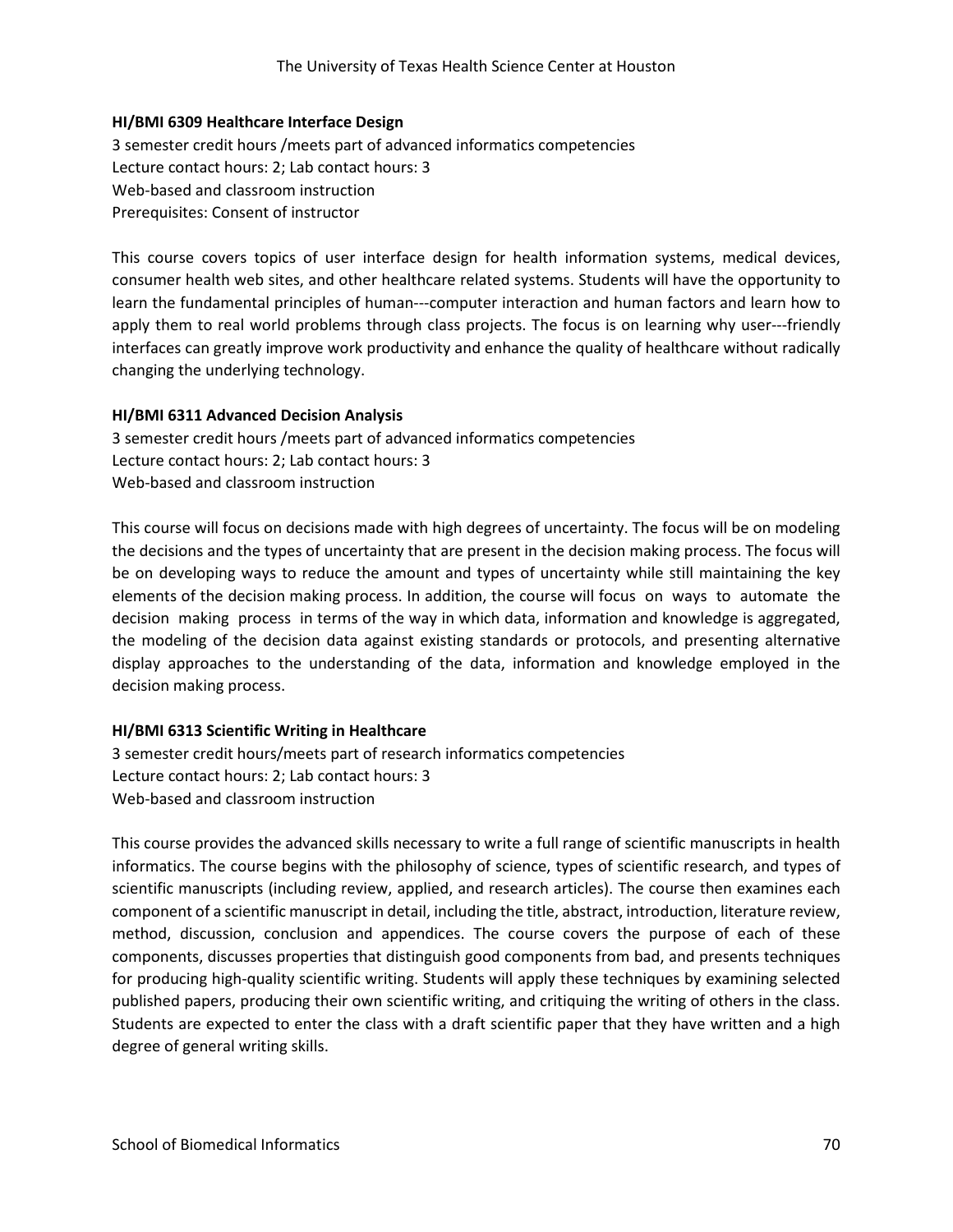### **HI/BMI 6315 Advanced Electronic Health Records**

3 semester credit hours/meets part of advanced informatics competencies Lecture contact hours: 2; Lab contact hours: 3 Prerequisite: HI 5313 or consent of instructor

This course is designed to provide informatics students with an in-depth overview of the key concepts regarding implementation of a clinically-oriented information system (e.g., an electronic medical record, computer-based provider order entry, nursing 5). The course will strive to present "best practices" in cases which there is evidence to support such assertions. The course will rely heavily upon the published literature as well as the experience of the instructors.

### **HI/BMI 6316 Change Management in Health Informatics**

3 semester credit hours/meets part of advanced informatics competencies Lecture contact hours: 2; Lab contact hours: 3 Web-based and classroom instruction Prerequisites: HI 5300 or concurrent enrollment

The ability to manage change - people, process, and technology - may be the most important factor in successful implementation and in producing sustained outcomes from applied health informatics projects. This course will cover the theory and principles of change management, with a particular emphasis on healthcare and information technology innovation at both the individual and organizational level. Tools and techniques for developing comprehensive change management plans will be presented. Case studies of successful and failed change efforts will demonstrate applications of these principles and techniques.

## **HI/BMI 6317 Leadership & Entrepreneurship in Health Informatics**

3 semester credit hours/meets part of advanced informatics competencies Lecture contact hours: 2; Lab contact hours: 3 Web-based and classroom instruction Prerequisites: HI 5300 or concurrent enrollment

This course provides technical skills for students to foster the ability to lead people and projects in informatics work environments. Students will learn about Leadership, Management, and Entrepreneurialism. The course is focused on the significant need in the healthcare IT industry for innovators and students will explore methods that can take their ideas from concept to reality. Business planning, project management, and other areas will be examined during the course to help students think about their own informatics venture.

### **BMI 6318 Big Data in Biomedical Informatics**

3 semester credit hours/meets part of advanced informatics competencies Lecture contact hours: 2; Lab contact hours: 3 Web-based instruction Prerequisites: consent of instructor

This course will expose students to 'Big Data' projects in biomedicine and healthcare. Through real-world examples we will explore the challenges and success faced by initiatives to improve health care delivery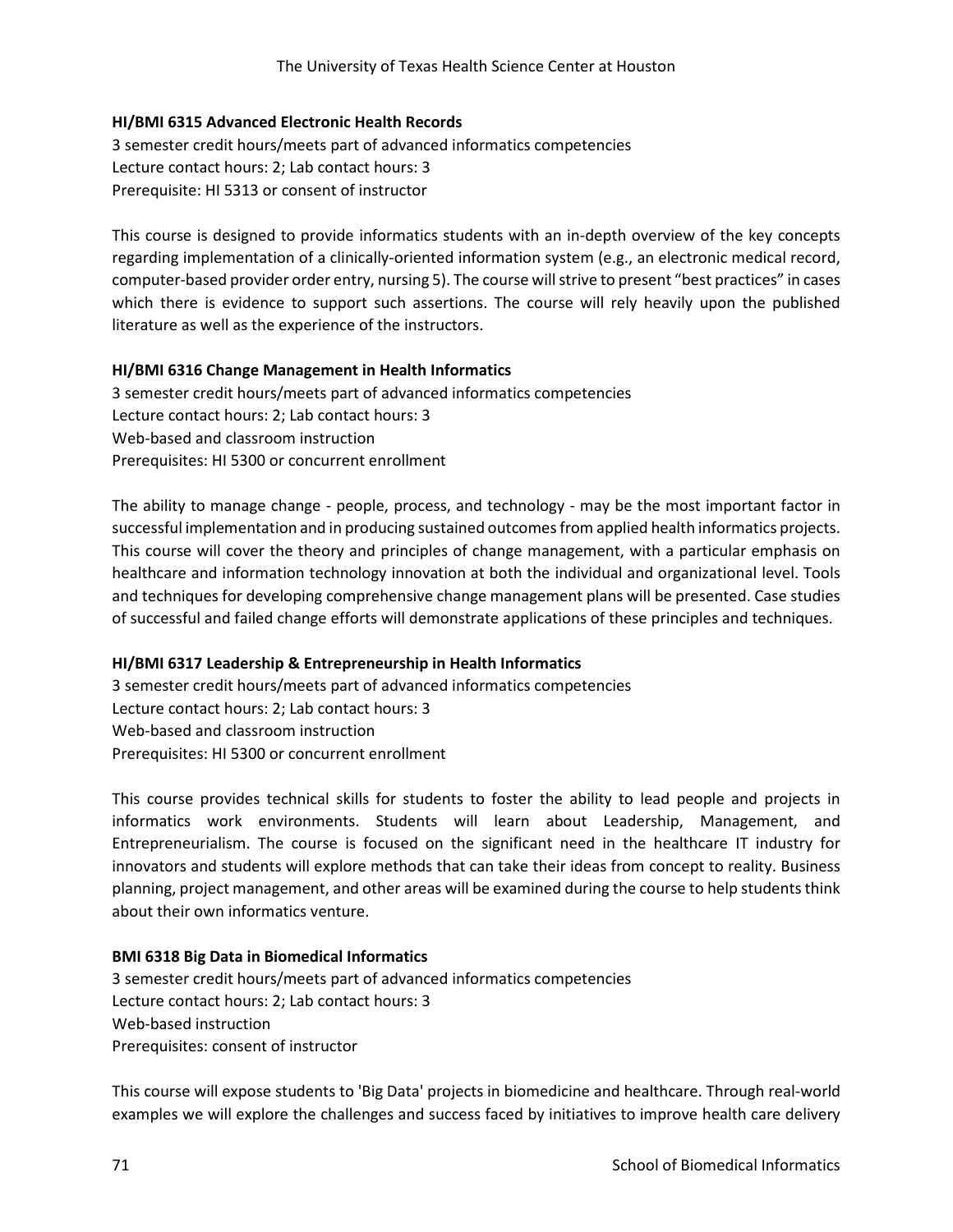through big data projects. Specific topics may include but are not limited to the Vs of Big Data (volume, velocity, variety, veracity, and value), data analytics, accountable care organizations and population health management.

### **BMI 6319 Advanced Data Structures in Biomedical Informatics**

3 semester credit hours/meets part of core competencies Prerequisites: BMI 5300 and BMI 5007 Required for doctoral students

This course explores new and emerging data structuring problems within the context of healthcare. Advanced data structures are required for a variety of applications, including efficient database design, data mining, information retrieval and web search, among others. Students should be prepared to participate in a variety of programming assignments and complete a project related to their doctoral or other significant research area.

### **HI/BMI 6322 Distributional Semantics: Methods and Biomedical Applications**

3 semester credit hours/meets part of advanced informatics competencies

This course concerns computational methods that learn about the meaning of words and concepts from their distribution in natural language, and consequently are able to perform cognitive tasks in a humanlike manner. For example, with the appropriate learning materials, these methods have shown performances comparable with English as a second language speakers on the Test of English as a Foreign Language synonym test. Applications in the biomedical domain include information retrieval, automated indexing of the biomedical literature, literature-based knowledge discovery and the analysis of biological sequences. This course will explore the underlying theories and various methodological approaches used to measure semantic relatedness (the extent to which the meaning of two terms is related), as well as their application in biomedical and other domains. The course will provide hands-on instruction so that students will emerge with the ability to apply the methods taught in the class in their own research.

### **HI/BMI 6323 Data Mining in Biomedical Informatics**

3 semester credit hours/meets part of the advanced informatics competencies Lecture contact hours: 2; Lab contact hours: 3

The increased digitization of biomedical data has dramatically increased interest in methods to analyze large quantities of data. Data mining is the process of transforming this raw data into actionable knowledge, which has led to many spectacular advances in biomedicine. This course provides an introduction to data mining methods from a biomedical perspective. The primary focus will be on practical and commonly used machine learning techniques for data mining (e.g., decision trees, support vector machines, clustering) and how these techniques transform data into knowledge. Students will engage in hands-on projects that expose them to data mining methods. Further, students will be able to critically evaluate the appropriateness of data mining methods on different tasks.

This course is designed to accommodate students with a varying degree of technical skills. No programming experience is required.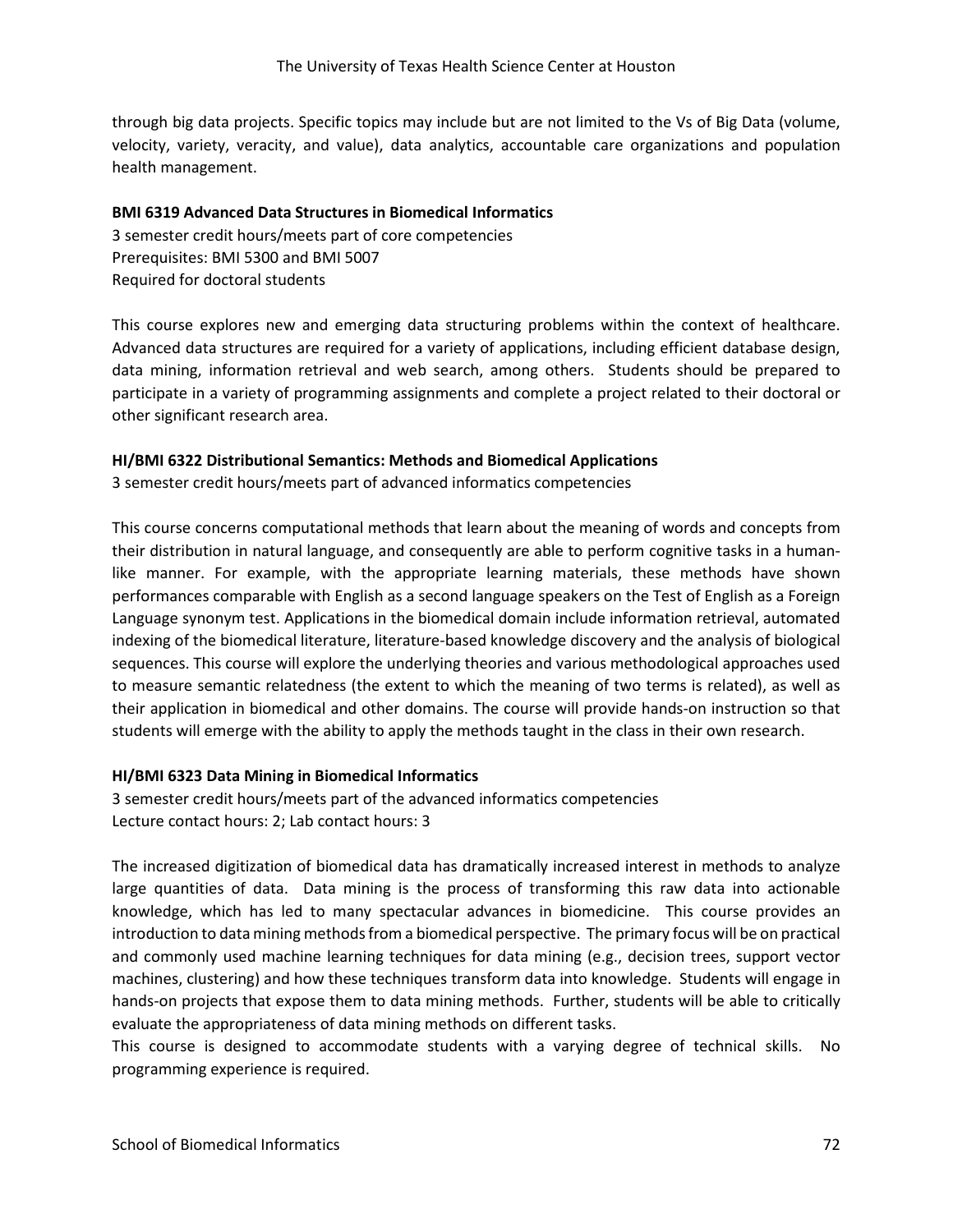### **HI/BMI 6324 Health Information Technology Policy**

3 semester credit hours /meets part of the advanced informatics competencies

This course will examine policy issues related to the use of information technologies in health care. It will examine key policies and policy issues in three areas: clinical informatics, consumer informatics and population health informatics. The primary focus will be on the United States, but international approaches will also be discussed.

### **HI/BMI 6328 Health Care Delivery in an EHR-Enabled Environment**

3 semester credit hours/meets part of the advanced informatics competencies Prerequisite: HI 5300

This course will expose doctoral students to an interdisciplinary research area that aims to explore the challenges of improving health care delivery and reducing costs in an EHR-enabled environment. Students will work with a large-scale claims dataset, examining the impact of this detailed data upon health care quality and reimbursement models. Specific topics may include but are not limited to chronic care management, health care coordination, patient life cycle management, system dynamics, accountable care organizations and population health management.

### **HI/BMI 6330 Biomedical Natural Language Processing**

3 semester credit hours/meets part of advanced informatics competencies Prerequisite: Consent of instructor

This course will examine current natural language processing (NLP) methods and their applications in the biomedical domain. It will provide a systematic introduction to basic knowledge and methods used in NLP research and hands-on experience with existing biomedical NLP systems. Students will gain knowledge and skills in various NLP tasks such as named entity recognition, information extraction, and information retrieval.

### **HI/BMI 6340 Health Information Visualization & Visual Analytics**

3 semester credit hours/meets part of research informatics competencies Web-based and classroom instruction

This course introduces the basics of information visualization, which is the use of interactive visual representations of data to amplify human cognition. Properly constructed visualizations allow us to analyze data by exploring it from different perspectives and using the power of our visual system to quickly reveal patterns and relationships. This course uses practical, hands-on examples and exercises to teach the theory and application of information visualization for health data. The class emphasizes visual analysis of time-series data, ranking and part-to-whole relations, deviations, distributions, correlations, multivariate, and geographic data. You will also learn how to combine multiple visualizations into interactive dashboards and how to use Tableau, a state-of-the-art information visualization tool to produce and deliver visualizations and dashboards quickly and easily.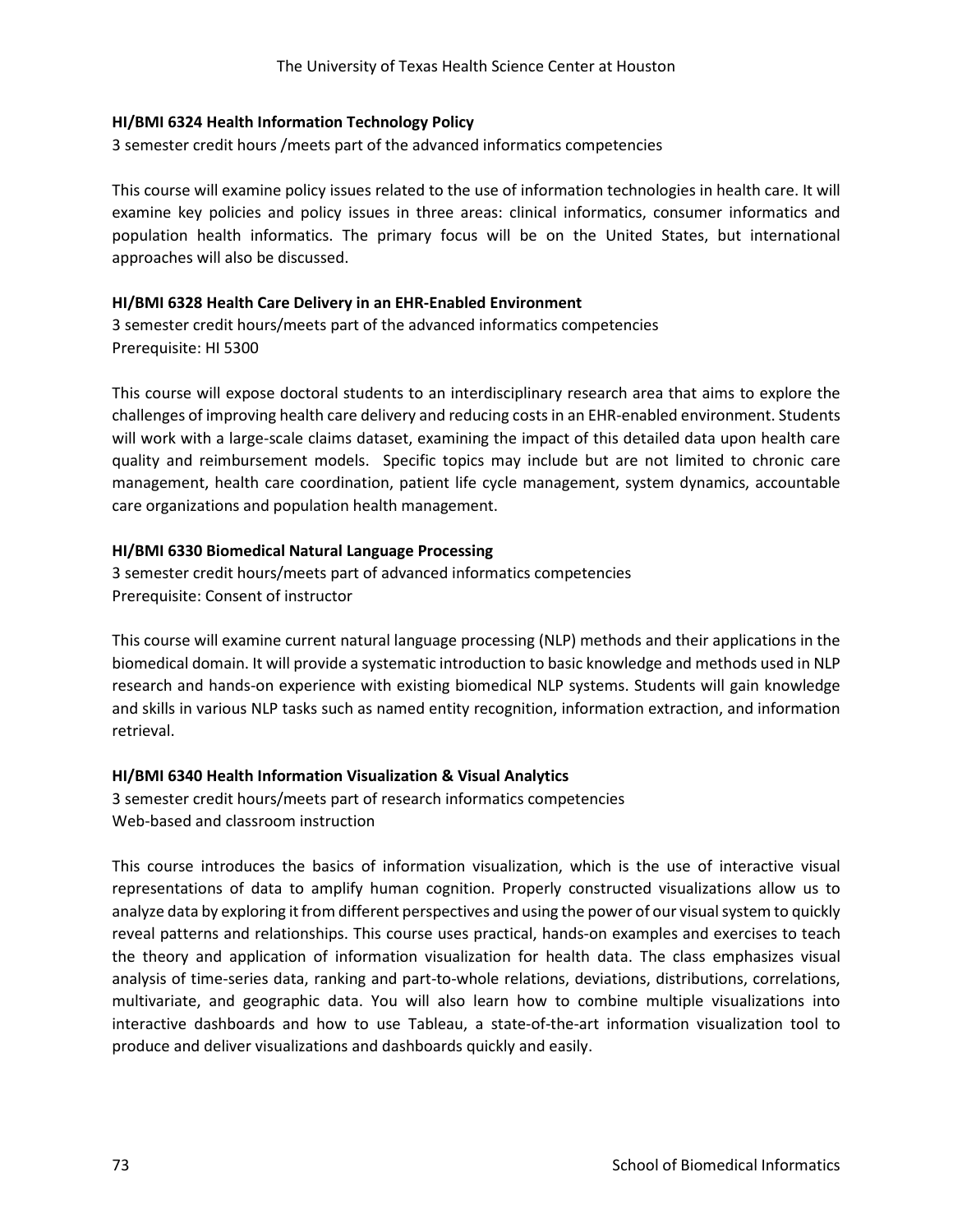#### **HI/BMI 7000 Advanced Preceptorship**

1-9 semester credit hours (variable hours/week) Required for doctoral students Prerequisite: Consent of instructor

The student will use this course to develop a research proposal that will be used as a basis for their doctoral dissertation. The student must complete nine semester credit hours with the supervision of the mentor or primary advisor. The result will be used to prepare for the advance to candidacy exam.

#### **HI/BMI 7050 Research in Biomedical Informatics**

1-9 semester credit hours (variable hours/week) Required for doctoral students Prerequisite: Consent of instructor

The doctoral candidate must complete 21 hours of research in health informatics. The mentor or primary advisor will supervise the advancement of the candidate's progress.

#### **HI/BMI 7150 Research Seminar**

1 semester credit hour Lecture contact hours: 1 Required for doctoral students; must be repeated for 3 hours to meet the degree requirement. Prerequisite: Consent of instructor

This course involves the weekly research seminars in which both invited speakers and students present their work to an audience of SBMI affiliates. Students participating in the course for credit are required to both give a seminar presentation, attend at least 80% of the weekly seminars, and fill out evaluation forms (available online). Each student seminar must be supervised by a faculty member (not necessarily the student's advisor). The faculty member will work with students to ensure that the seminars are both appropriate and interesting for the audience.

#### **BMI 7151 Seminar in Precision Medicine**

1 semester credit hour Lecture contact hours: 1 Prerequisite: Consent of instructor

Seminar in Precision Medicine will introduce and discuss recent advances, frontier technologies, case studies, and future direction in precision medicine. The topics cover precision medicine, bioinformatics, systems biology, pharmacogenomics, genetics, genomic medicine, study design, methodologies and computational tools. Students enrolled in the course for credit are required to give a seminar presentation, attend at least 80% of the weekly seminars, and fill out evaluation forms. Each student seminar must be supervised by a faculty member (not necessarily the student's advisor). The faculty member will work with students to ensure that the seminars are both appropriate and interesting for the audience.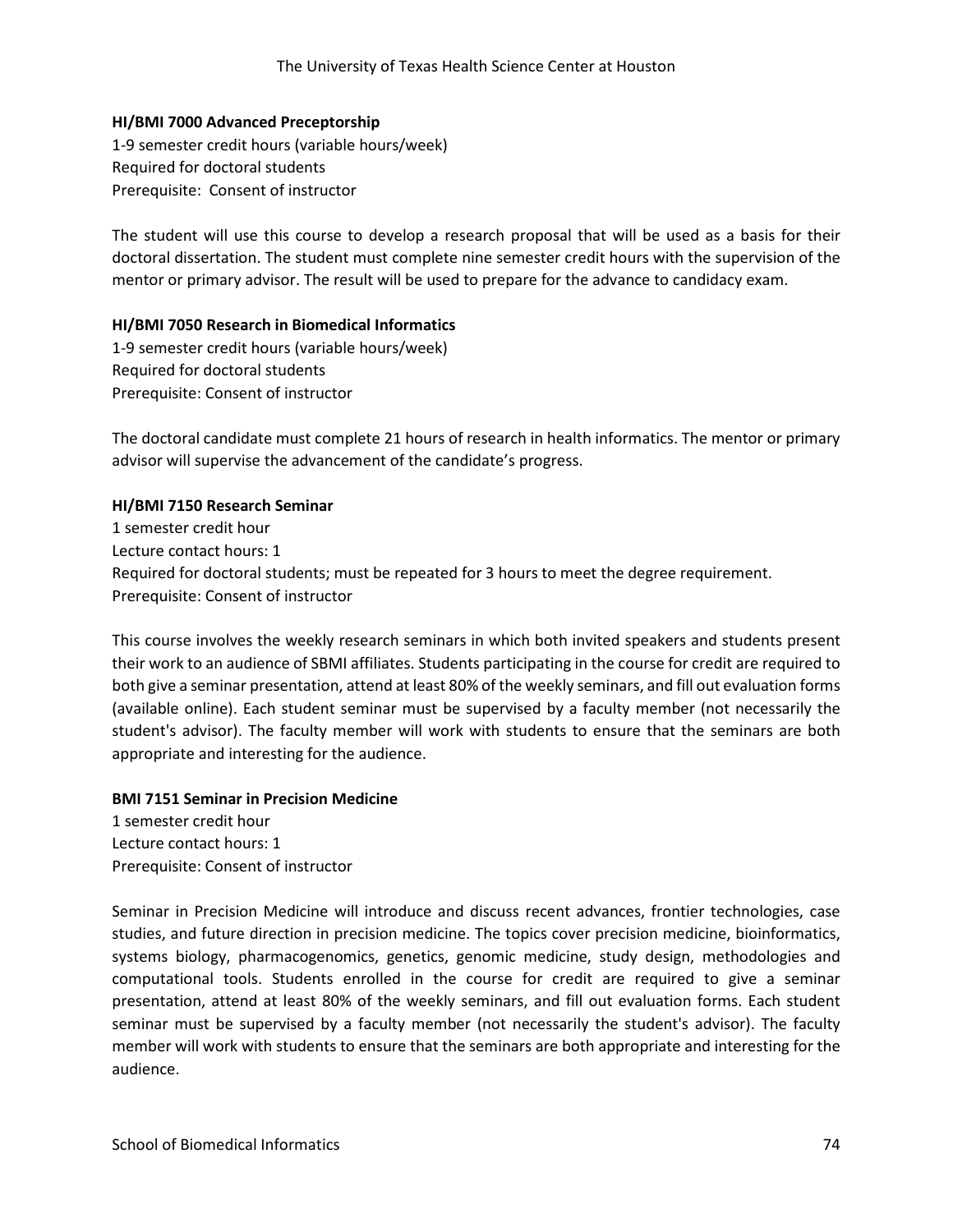#### **HI/BMI 7301 Grant Writing**

3 semester credit hours/meets part of research informatics competencies Required for doctoral students

Students will develop skills in the planning and execution of grant development. The focus will be on NIH and NSF grants forms, but students will also be exposed to grant applications from private organizations. The goal of the course is to enable students to develop a draft that can be used for the funding of dissertation work or to develop a grant that would allow students to continue their dissertation work in a post-dissertation award. Students will learn how to write the narrative, project time lines, include appropriate evaluation and draft budgets.

### **BMI 7302 Theories and Frameworks for Biomedical Informatics Research**

3 semester credit hours/meets part of core competencies Prerequisites: BMI 5300, BMI 5351, BMI 5310, and BMI 5311 Required for doctoral students

This course introduces a variety of significant theories, frameworks and models that are relevant to biomedical informatics knowledge and research. Students will explore these through exploration of methods and application papers. By the end of the semester students will be able to identify theories, frameworks and models that are applicable to their doctoral research.

### **BMI 7303 Critical Review of Biomedical Informatics Literature Seminar**

3 semester credit hours/meets part of core competencies Prerequisites: BMI 5300, BMI 5351, BMI 5352, BMI 5310, BMI 5311, and BMI 7302 Required for doctoral students

The purpose of the critical literature review seminar is to apply and deepen knowledge from an area of biomedical informatics study and demonstrate proficiency in reviewing, synthesizing, and critically analyzing the research literature in a topic area that relates directly to the student's chosen dissertation topic. By the end of the semester each student will have completed a draft literature review of their chosen subject.

### **BMI 7304 Advanced Research Design for Biomedical Informatics**

3 semester credit hours/meets part of core competencies Prerequisites: BMI 5300, BMI 5351, BMI 5352, BMI 5310, and BMI 5311 Required for doctoral students

This course will provide an in-depth examination of advanced research design and methods for establishing causal statements about the efficacy, effectiveness and generalizability of biomedical informatics research to improve human health. Standards for stating/claiming than an intervention is evidence-based will also be addressed. By the end of the semester students will be able to provide a plausible research design given a scenario and hypothesis.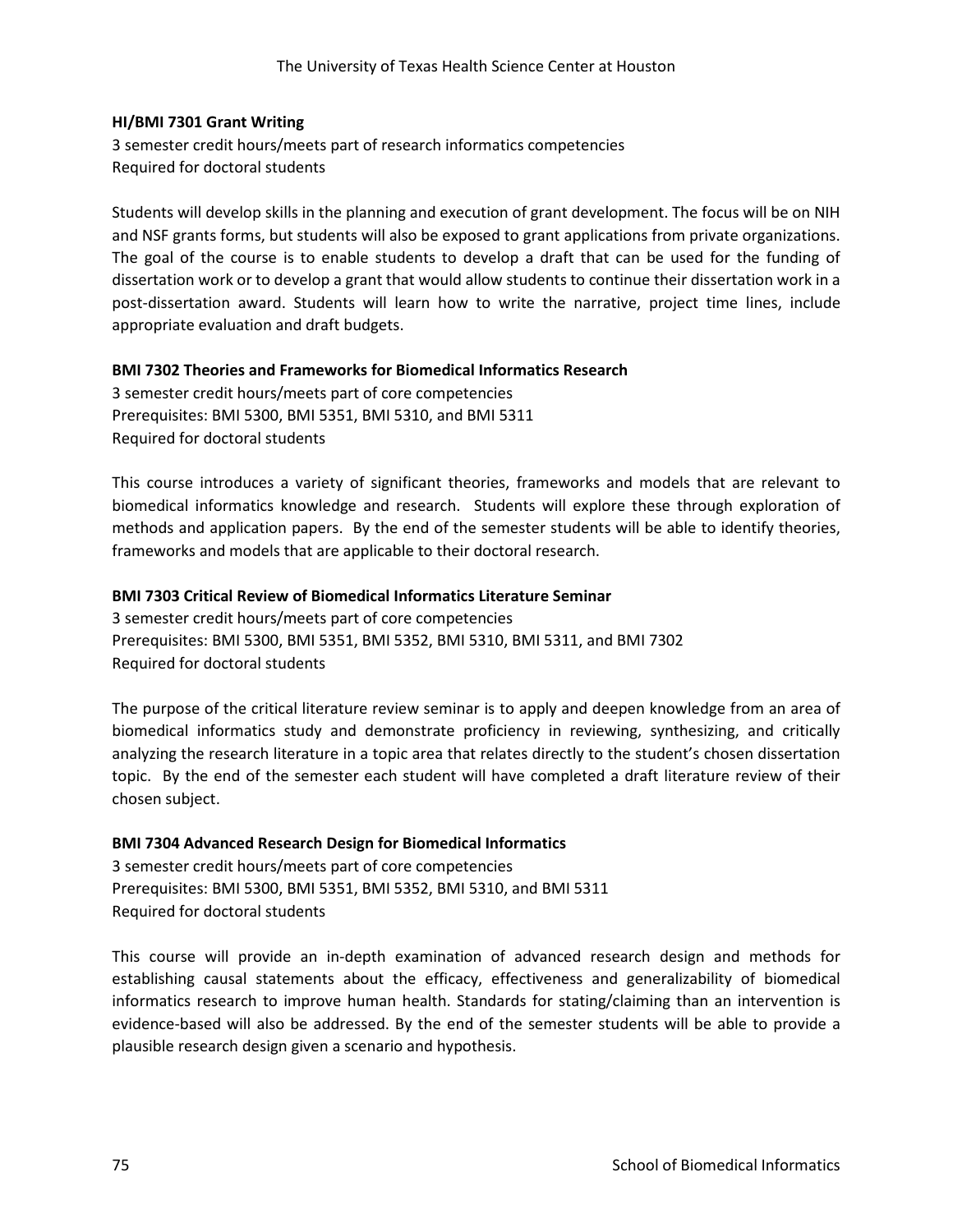### **HI/BMI 9999 Dissertation in Biomedical Informatics**

1-9 semester credit hours (variable hours) Required for doctoral students; may be repeated for 9 hours to meet the degree requirement Prerequisite: Consent of Instructor

The post-candidacy doctoral student will use this course to write their doctoral dissertation under the supervision of their primary mentor, and in collaboration with their advisory committee. This course may be repeated for at least 9 hours to meet the degree requirement.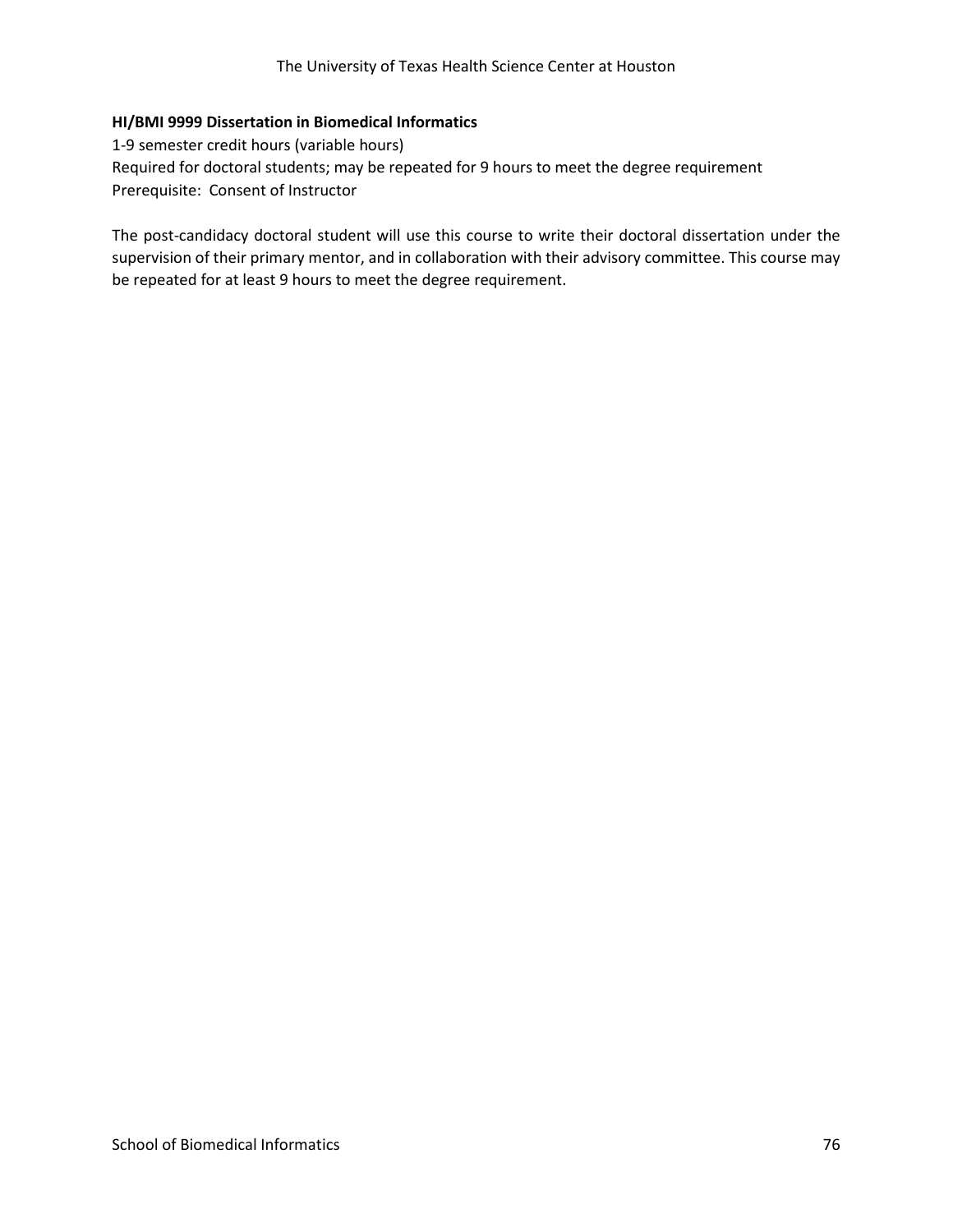### **Graduate Faculty**

# **Elmer V. Bernstam, MD, MSE Associate Dean for Research and Professor**

Elmer Bernstam, MD, MSE, holds the joint appointment of professor at UTHealth School of Biomedical Informatics (SBMI), where he also serves as associate dean for research, and at McGovern Medical School, Bernstam, who holds The Reynolds and Reynolds Professorship in Clinical Informatics, is also the Director of the Biomedical Informatics Group at UTHealth' s Center for Clinical and Translational Sciences (CCTS). His lab at CCTS created and maintains the UTHealth clinical data warehouse, which contains health data for over 400,000 patients. Bernstam is board-certified in internal medicine and continues to practice. His research focuses on clinical and translational informatics, specifically on information retrieval, consumer informatics and clinical decision support. He is a fellow of the American College of Physicians and the American College of Medical Informatics. In 2004, Bernstam received the John P. McGovern Outstanding Teacher Award, as voted by the SBMI student body. Bernstam completed a National Library of Medicine fellowship at Stanford Medical Informatics.

### **Education**

- MS, 2001, Biomedical Informatics, Stanford University Medical Center
- MSE, 1999, Computer Science and Engineering, University of Michigan College of Engineering
- MD, 1995, Integrated Medical-Premedical (INTEFLEX) program, University of Michigan Medical School
- BSE, 1992, Computer Engineering, University of Michigan College of Engineering
- BS, 1992, Biomedical Sciences and Psychology, University of Michigan College of Literature, Science and the Arts

### **Juliana Brixey, PhD, RN Associate Professor**

Juliana Brixey, PhD, MPH, RN, associate professor of biomedical informatics and nursing at UTHealth, has 30 years of professional experience as a nurse in nursing management and direct patient care, working in general and vascular surgery, in the recovery room and on a renal diabetes unit as a head nurse, administrator on duty, pheresis nurse, assistant head nurse and staff nurse. Her research interests include patient safety, interruptions in workflow and social media in distance education. Brixey was instrumental in creating the applied health informatics graduate program at UTHealth School of Biomedical Informatics and previously served as the director of the program. Brixey became the director of inter-professional education at SBMI in November 2013, and her role with the applied master's program was taken over by the Office of Academic Affairs. Brixey has received awards for her role as an educator, a nurse and an informatician including the 2012 John P. McGovern Teaching Award. The award is given by SBMI students to the professor who they believe best supports student independent thought, develops student confidence in their area of study, and stimulates students' quest for knowledge and professional development. She also was honored by the Texas Nursing Association District Nine as one of the 20 outstanding nurses of 2012 at the 22nd annual nursing celebration.

### **Education**

• PhD, 2006, Health Informatics, University of Texas Health Science Center at Houston,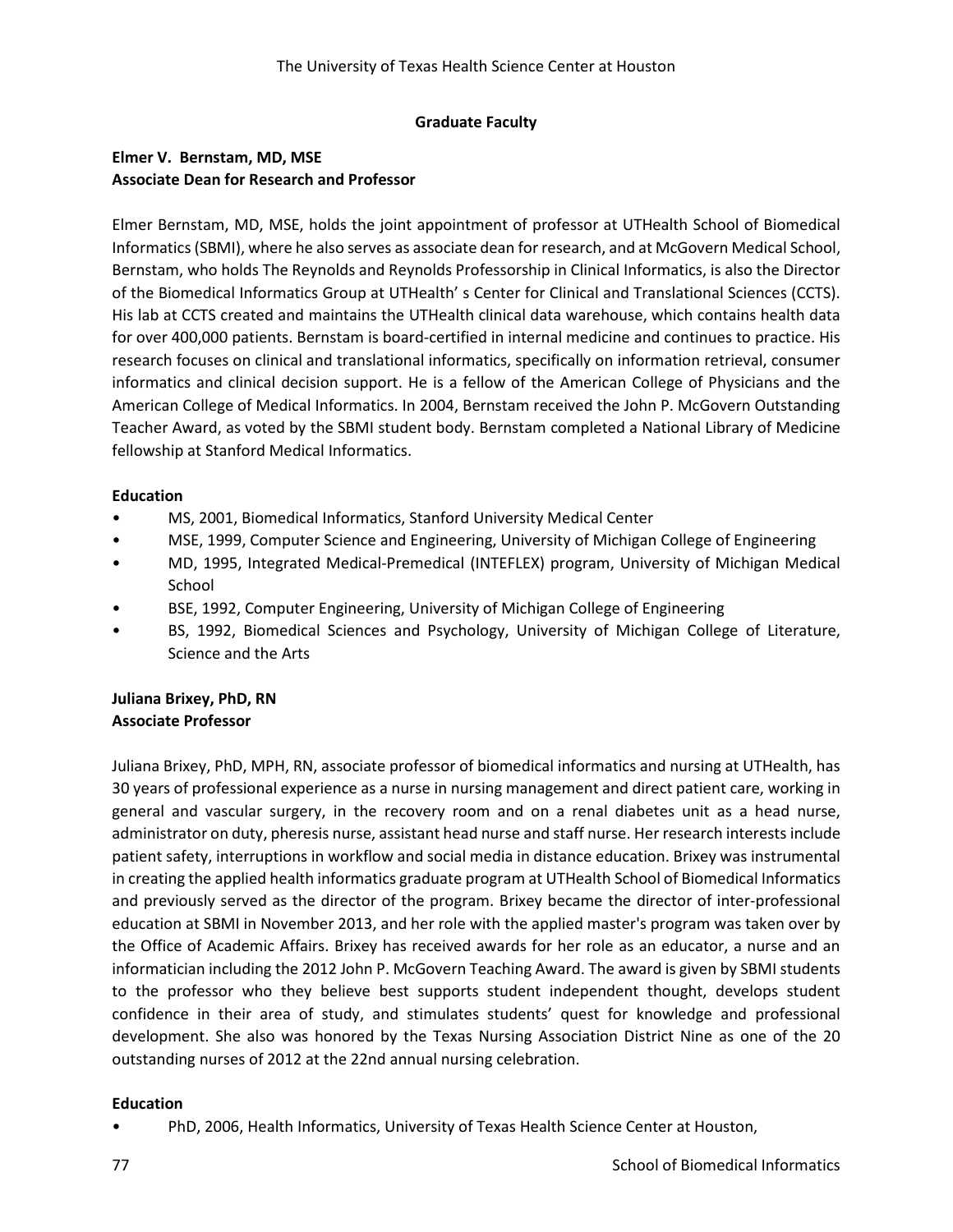School of Health Informatics Sciences

- MPH, 2000, Health Service Organization Track, University of Texas Health Science Center at Houston, School of Public Health
- MSN, 1995, Nursing University of Texas Medical Branch
- BSN, 1992, Nursing University of Texas Medical Branch
- AD, 1978, Nursing, Missouri Southern State College
- BS, 1974, Biology, Missouri Southern State College

# **Tiffany Champagne-Langabeer, PhD, MBA, RD, LD Assistant Professor**

Tiffany Champagne-Langabeer PhD, MBA, RD, LD joined SBMI on October 16, 2015 as an assistant professor. Champagne comes to SBMI after serving as the founding vice president of Greater Houston Healthconnect, the community-based health information exchange (HIE) for southeast Texas.

Dr. Champagne-Langabeer is both a registered and licensed dietitian and spent over five years working as a clinical nutrition manager for Sodexo and also worked with the Houston Independent School District for several years as the director of operations for child nutrition. In addition, Champagne-Langabeer has worked in both academia and research for more than a decade. Since 2005, Champagne has worked with the Houston Community College System, and more recently has taught both locally and nationally with Babson College as part of the Goldman Sachs 10,000 Small Businesses Initiative. Champagne-Langabeer was also a research associate with the UTHealth Fleming Center for Healthcare Management within the School of Public Health. Her research interests and areas of expertise are healthcare management, health policy, health information exchange and collaborative technology, and pedagogy. Champagne-Langabeer is a member of the American Medical Informatics Association, the American College of Healthcare Executives, and the Healthcare Information and Management Systems Society.

### **Education**

- PhD, 2013, Healthcare Management, University of Texas Health Science Center at Houston School of Public Health
- MBA, 2003, Finance, St. Thomas University
- BS, 1995, Nutrition, University of Texas at Austin

## **Trevor Cohen, MBChB, PhD Associate Professor**

A native of South Africa, Dr. Cohen practiced medicine in a rural hospital setting in his home country. When dealing with patients with mental illness or behavioral issues, Cohen often found that essential patient information was not available when needed. This issue, along with a longstanding interest in computer technology, led Cohen to leave medicine and pursue a new career in informatics. Cohen's research interests focus on distributional semantics, which involves using computers learn how things are related from electronic text. He is also interested in the thought processes of clinicians that relate to the commission of, and recovery from, medical errors. Cohen works in the SBMI facility for the National Center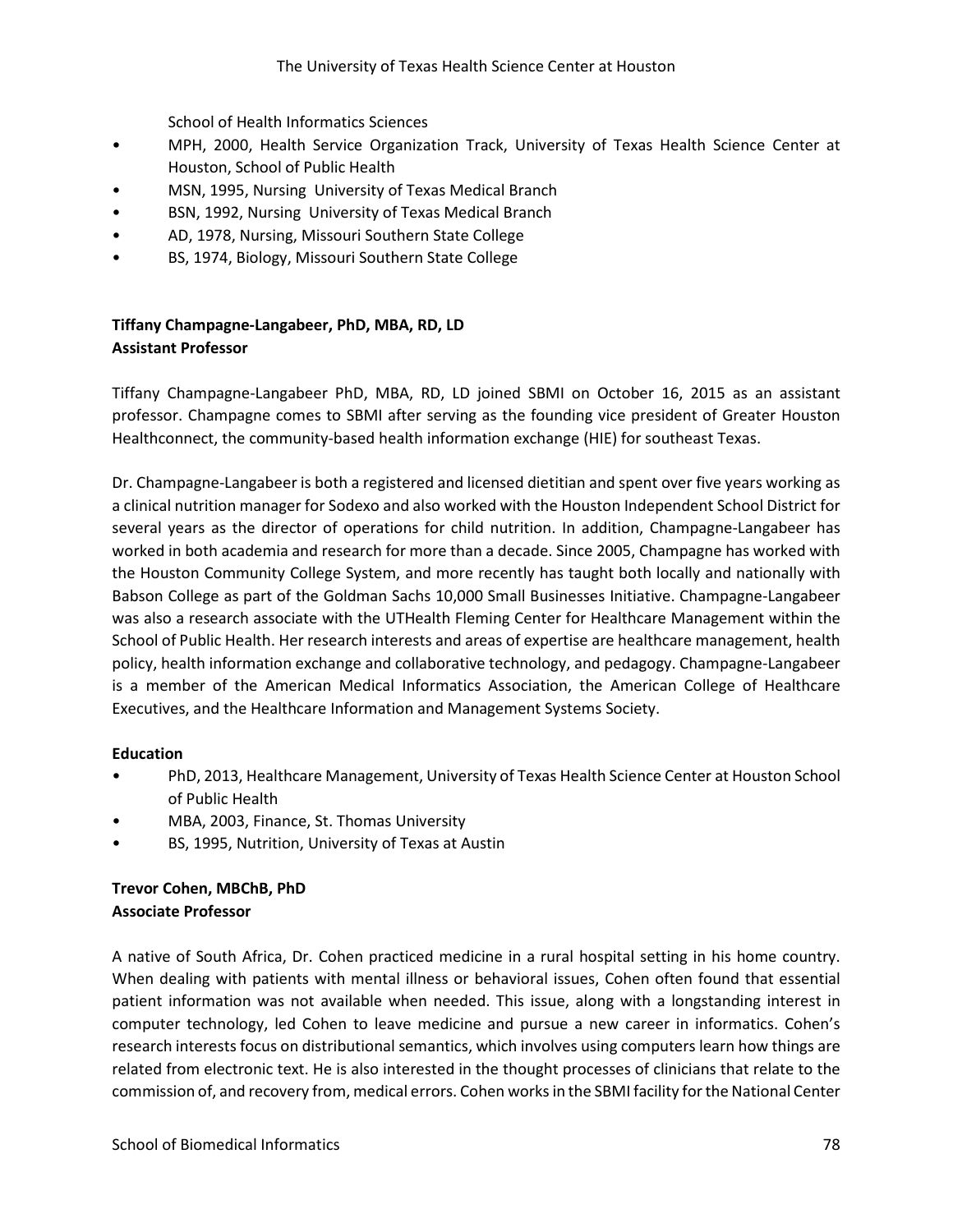for Cognitive Informatics and Decision Making in Health Care. He joined the SBMI in 2009, after teaching at Arizona State University.

### **Education**

- PhD, 2007, Columbia University
- MBChB, 1999, University of Cape Town, South Africa

## **Han Chen, PhD Assistant Professor**

Han Chen, Ph.D. became an assistant professor at the UTHealth on December 1, 2016. Chen holds a joint appointment with SBMI and UTHealth's School of Public Health. Before joining UTHealth, Chen was a postdoctoral research fellow in the Department of Biostatistics at Harvard T.H. Chan School of Public Health. Prior to that, Chen received his B.S. in biological sciences from Tsinghua University in 2007, M.A. in statistics from Columbia University in 2009, and Ph.D. in biostatistics from Boston University School of Public Health in 2013.

Chen's research interests mainly focus on statistical genetics and genomics, including computational methods for analyzing large-scale sequencing data, parametric and semiparametric statistical models for correlated data analysis, rare genetic variant association analysis, meta-analysis, gene-environment interactions, with applications to complex disease genetics. His current research projects include: 1) Computationally efficient statistical association tests to account for population structure and relatedness in large-scale multi-ethnic sequencing studies; 2) Gene-environment and gene-treatment interaction tests for epidemiological and pharmacogenomic studies; and 3) Genetic epidemiological studies on complex heritable human diseases, such as obstructive sleep apnea. In 2015, Chen received an NIH Pathway to Independence Award (K99/R00) from the National Heart, Lung, and Blood Institute.

## **Education**

- PhD, Biostatistics, 2013, Boston University
- MA, Statistics, 2009, Columbia University
- BS, Biological Sciences, 2007, Tsinghua University

### **Susan Fenton, PhD, RHIA, FAHIMA Associate Dean for Academic Affairs and Associate Professor**

Susan Fenton, PhD, RHIA, FAHIMA, joined SBMI on June 1, 2013 as an assistant professor of biomedical informatics. She came to SBMI from Texas State University in San Marcos, where she was an assistant professor and co-director of the Institute for Health Information Technology. In August 2014, Fenton transitioned into the role of associate dean for academic affairs, taking over the management responsibilities for the Office of Academic Affairs and helping the school acquire health informatics and information management education accreditation from CAHIIM for the applied health informatics program. Fenton's research interests include workforce development, data management, ICD-10 implementation and health care associated infections. Her interest in workforce development was limited to health IT professionals, but she sees a huge need to develop new methods for healthcare professionals to learn how to use information technology effectively. As for health care associated infections, Fenton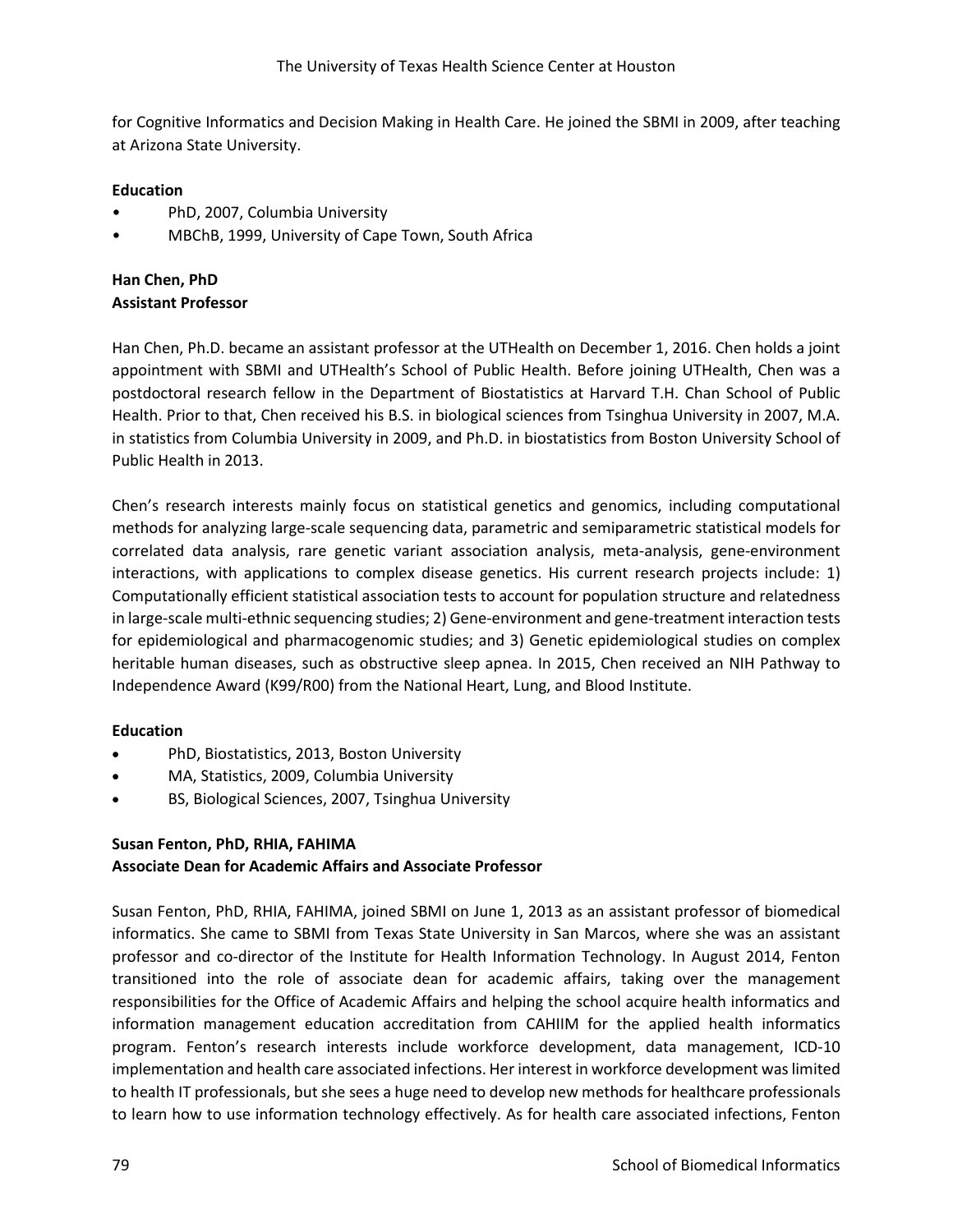has a new project working with an industrial engineer who identifies failure points that result in HAIs. After the failure points are identified, they will determine the impact of the failure points on EHRs and documentation.

## **Education**

- PhD, 2007, Health Services Research, Texas A&M University
- MBA, 1990, Business Administration, University of Houston
- BS, 1987, Health Information Management University of Texas Medical Branch

## **Amy Franklin, PhD, MS Assistant Professor**

Dr. Franklin came to SBMI in 2009 after teaching in the Cognitive Science Department at Rice University. She is interested in how cognition and communication interact and impact each other and how this plays out in a medical context. This has led Franklin to studying decision making in the emergency department, the use of electronic health records, and how people and computers interact in the health care field. She is also interested in research related to patient safety, usability and communication. Franklin teaches courses in cognitive engineering, computer-supported collaborative work, research methods and information and knowledge representation.

### **Education**

- PhD, 2007, Psychology and Linguistics, University of Chicago
- MS, 2007, Psychology and Linguistics, University of Chicago

# **Lex Frieden, MA, LLD (hon) Professor**

Lex Frieden, MA, LLD (hon) is a professor at UTHealth School of Biomedical Informatics and directs the Independent Living Research Utilization program at The Institute for Rehabilitation and Research (TIRR) at Memorial Hermann. Best known for his contributions to the landmark Americans with Disabilities Act of 1990, Frieden suffered a spinal cord injury while in college and has used a wheelchair for more than 40 years. In March 2013, Frieden received a 2013 Henry Viscardi Achievement Award, which honors the accomplishments of people with disabilities on a global basis. Frieden has received two appointments as the University of Texas System Chancellor's Health Fellow for Disabilities. In 1974, he completed a oneyear teaching fellowship in psychology at the University of Houston, and in 1972, he completed a twoyear research internship in rehabilitation at Baylor College of Medicine.

- LLD (hon), 2004, Human Rights, University of Ireland
- Certificate, 1980, Organizational Psychology, Cornell University
- MA, 1979, Social Psychology, University of Houston
- BS, 1971, Psychology, University of Tulsa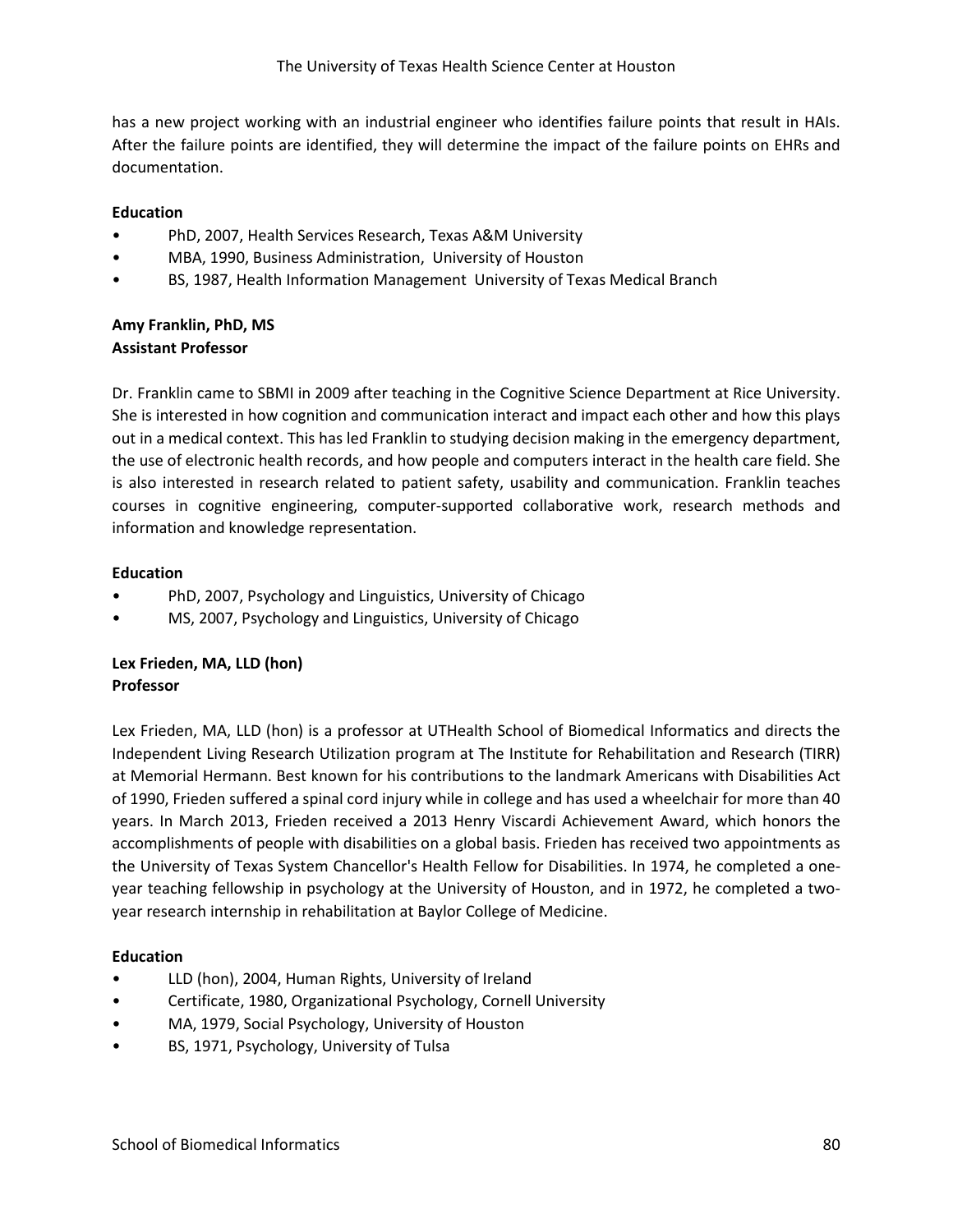# **Luca Giancardo, PhD Assistant Professor**

Luca Giancardo, Ph.D. joined the UTHealth School of Biomedical Informatics (SBMI) on December 1, 2016 as an assistant professor and a core faculty member of the Center for Precision Health.

Before arriving at SBMI, he was a research fellow at the Massachusetts Institute of Technology, leading the technology development of a research endeavor to detect early signs of Parkinson's Disease via the daily interaction with electronic devices. This work allowed him to be the recipient of funding from the Michael J. Fox Foundation and to win the 2015 Singapore Challenge.

Between 2011 and 2013, he was a Postdoctoral Fellow at the Italian Institute of Technology where he worked on new tools for analysing mice behaviors as well as analysis methodologies for highlydimensional magnetic resonance imaging data. During his doctoral studies at the Oak Ridge National Laboratory (ORNL) and Université de Bourgogne, he worked on many different retina analysis algorithms to automatically screen diabetic patients for retinopathy and macular edema. The result of his work is currently been translated to industry and various prizes were awarded to his research team; the R&D Award by R&D Magazine, ORNL Award Excellence in Technology Transfer, ORNL Significant Event Team Award and FLC South-east Regional Award Excellence in Technology Transfer. His passion is to find unmet medical need and build translatable technologies to tackle them.

### **Education**

- PhD, Computational Image Analysis, 2011, Oak Ridge National Laboratory and Université de Bourgogne (France)
- MSc, Computer Vision and Robotics, 2008, Heriot-Watt University, Edinburgh (UK), Universitat de Girona (Spain) and Université de Bourgogne (France)
- BSc (Hons), Software Engineering, 2005, Southampton Solent University (UK)

### **Yang Gong, MD, PhD Associate Professor**

Yang Gong, Ph.D. is an associate professor at the UTHealth School of Biomedical Informatics and a graduate of the SBMI Health Informatics doctorate program. Gong also has a background in medicine and received his medical training in China. Gong has a disciplinary background and core interest in human factors, human-centered computing, patient safety information system, clinical communication and clinical decision support. Gong has published and presented at national/international conferences, including AMIA, Medinfo, AHIMA, HIMSSAsia, HIMSS, HCI International etc.

- PhD, Health Informatics, 2013, University of Texas Health Science Center at Houston
- MS, Medical Informatics, 1997, Peking Union Medical College
- MD, 1992, China Medical University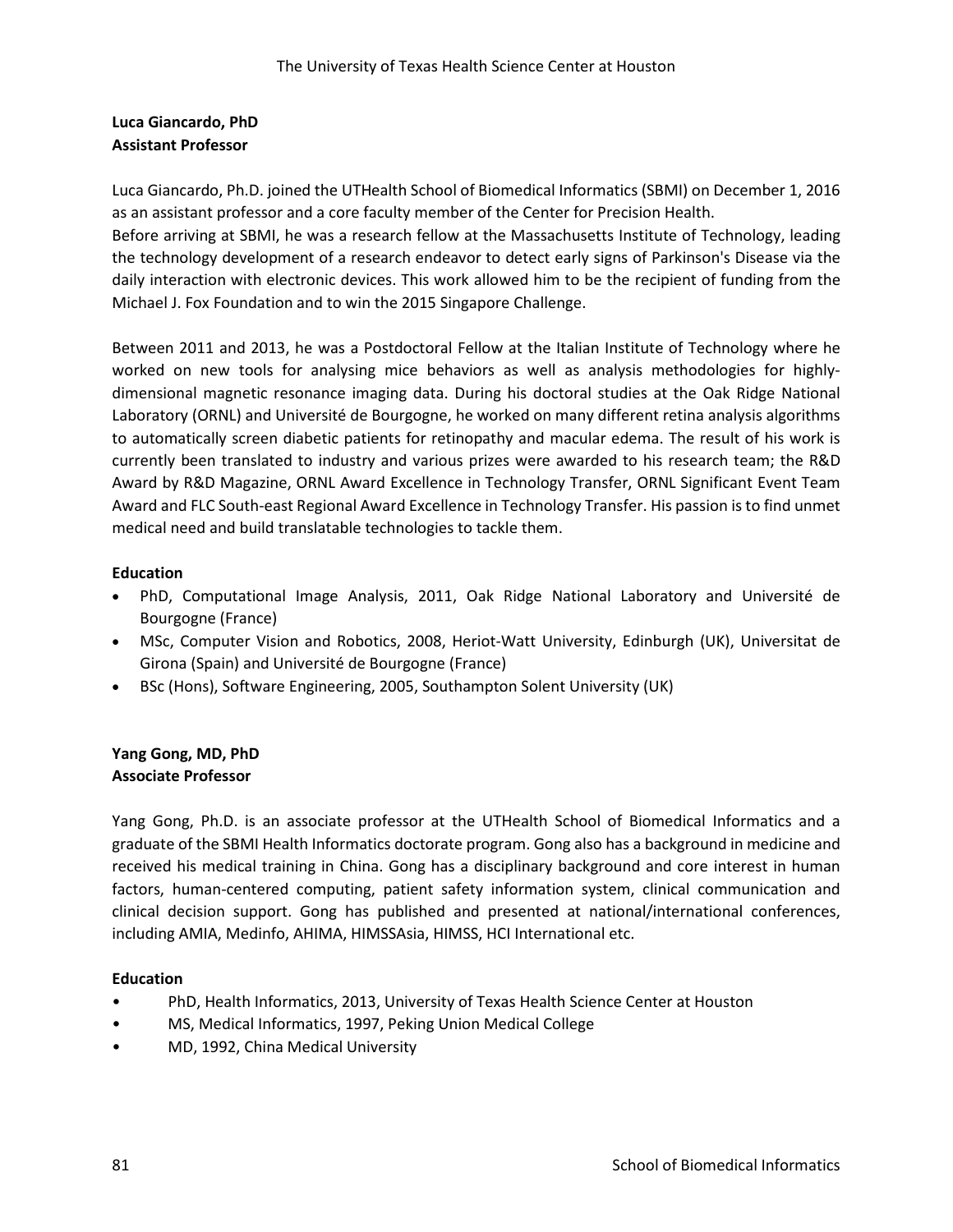# **Jonathan Ishee, JD, MPH, MS, LLM Assistant Professor**

Jonathan Ishee is an assistant professor of Biomedical Informatics. Jonathan came to SBMI from the United States Department of Health and Human Services, Office of the National Coordinator for Health Information Technology (ONC), where he focused on the complex issues related to health information exchanges, HITECH-mandated HIPAA modifications, the EHR incentive program and physician payment reform. While at HHS, Ishee was commended by Secretaries Leavitt and Sebelius for his contributions. In addition to his faculty appointment, Ishee serves as associate editor of the IEEE Journal of Translational Engineering in Health and Medicine and is a practicing attorney who regularly counsels physicians, hospitals, and technology clients on health regulatory issues. Ishee holds a BSM and JD from Tulane University, an MPH and MS in Health Informatics from University of Texas Health Science Center at Houston and an LLM in Health Law from the University of Houston Law Center.

### **Education**

- LLM in Health Law, 2009, University of Houston Law Center
- JD, 2005, Tulane University Law School
- MPH, 2004, University of Texas Health Science Center at Houston (Management and Policy)
- MS, 2003, University of Texas Health Science Center at Houston (Health Informatics)
- BSM, 2001, Tulane University A.B. Freeman School of Business

### **Peilin Jia, PhD Assistant Professor**

Peilin Jia, Ph.D. became an assistant professor at SBMI on March 1, 2016. Before arriving at SBMI, Jia had served as a research assistant professor in the Department of Biomedical Informatics, Vanderbilt University School of Medicine since 2012. During her tenure at Vanderbilt, Jia worked within the Bioinformatics and Systems Medicine Laboratory (BSML) in DBMI. Prior to that role, Jia was a postdoctoral fellow from 2009 to 2012 within the same department at Vanderbilt University. Jia spent one year as a postdoctoral fellow in the Department of Psychiatry and Virginia Institute for Psychiatric and Behavior Genetics at Virginia Commonwealth University from 2008 to 2009.

She has authored and co-authored over 75 publications and worked on several grant funded research projects as both a principal investigator and investigator. While working at Vanderbilt University, in conjunction with SBMI Professor Zhongming Zhao, Ph.D., M.S., Jia used original computational methods to combine through molecular data warehouses and target cancer-driving genes.

- PhD, 2008, Bioinformatics, Shanghai Institutes for Biological Sciences, Chinese Academy of Sciences, Shanghai, China
- BS, 2003, Bioengineering, School of Life Sciences, Dalian University of Technology, Dalian, China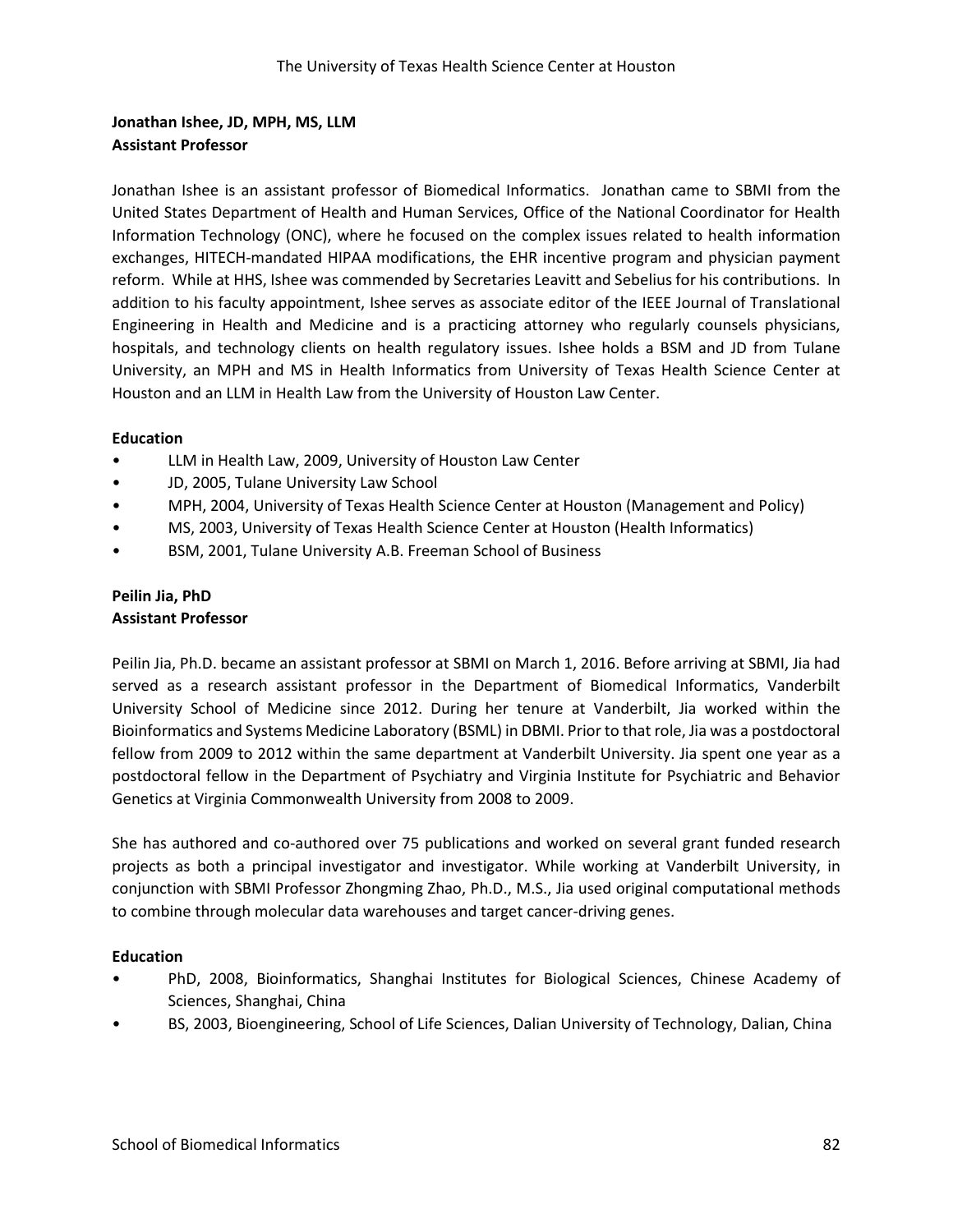# **Constance Johnson, PhD, MS, RN, FAAN Professor**

Constance Johnson, Ph.D., M.S., RN, FAAN became a professor at SBMI in Oct. of 2016. Dr. Johnson, who is a two-time SBMI alumna, serves at SBMI on a part-time basis as her primary role is associate dean for research and Lee and J.D. Jamail Distinguished Professor at UTHealth's School of Nursing.

Prior to her return to Houston, Johnson spent several years working as an associate professor with tenure and a health informatician at the Duke University School of Nursing. During that tenure, Dr. Johnson also served as faculty coordinator of the Informatics Program and Systems Programs and was adjunct associate professor at SBMI.

Dr. Johnson has over 25 years of experience in research and informatics in the area of health promotion and disease prevention. As a Primary Investigator, Johnson has received research funding from the National Cancer Institute, National Library of Medicine, National Heart, Lung and Blood Institute, AHRQ, and RENCI. She is also a Co-Investigator and Co-PI on various other grants in the area of Health Informatics.

### **Education**

- PhD, 2003, Health Informatics, The University of Texas Health Science Center at Houston School of Biomedical Informatics
- MS, 2001, Health Informatics, The University of Texas Health Science Center at Houston School of Biomedical Informatics
- BSN, 1978, University of Connecticut

## **Todd Johnson, PhD Professor**

Todd R. Johnson, PhD, is a professor of biomedical informatics at UTHealth School of Biomedical Informatics (SBMI). Johnson's efforts at SBMI are focused on the application of informatics in clinical settings, including quality and safety dashboards, visual analytics, clinical research informatics and big data for health care. His research uses cognitive science, computer science and human factors engineering to solve biomedical informatics problems. In 1991, Johnson received his PhD in artificial intelligence from The Ohio State University, after which, he continued his research at Ohio State as an associate professor in the Department of Pathology's Laboratory for Knowledge Based Medical Systems. In 1998, Johnson came to SBMI as one of the founding faculty members and served for three years as the associate dean for academic affairs. Johnson left SBMI to join the faculty at the University of Kentucky in 2010, where he developed a new academic division of biomedical informatics and led the effort to transform clinical and translational science through the use of new digital methodologies. He rejoined the SBMI faculty as a professor on Nov. 1, 2013.

- PhD, 1991, Artificial Intelligence with minors in cognitive science and the theory of computation, The Ohio State University
- MS, 1986, Computer and Information Science, The Ohio State University
- BS, 1984, Computer and Information Science, The Ohio State University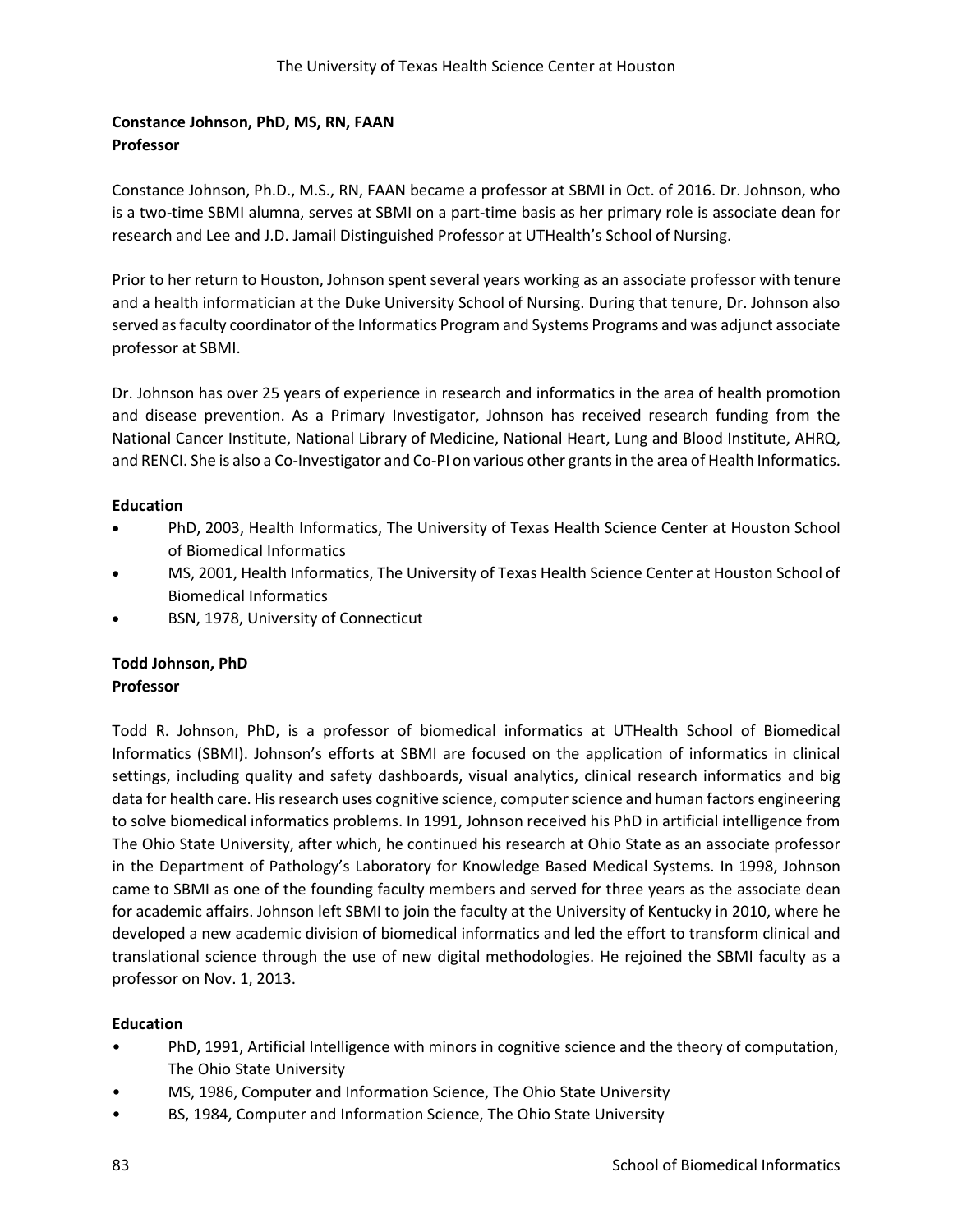# **Peter Killoran, MD, MS Assistant Professor**

Peter Killoran, MS, MD, holds a dual faculty appointment at The University of Texas Health Science Center at Houston (UTHealth), serving as an assistant professor of biomedical informatics at UTHealth School of Biomedical Informatics and an assistant professor of anesthesiology at McGovern Medical School. At SBMI, Killoran works to improve health care quality and safety through Health IT and biomedical informatics with the goal of achieving a positive impact on clinical decision making and ultimately, patient outcomes. Killoran works on the SHARPC project and collaborates on HIT and informatics projects with the Memorial Hermann Healthcare System. With his joint appointment, Killoran utilizes his skills as a clinician-informatician. He has implemented several protocols at other institutions that merge these two roles. As an active member of the Memorial Hermann Hospital Medical Informatics Committee, he championed the adoption of an electronic anesthesia information management system across the entire Memorial

Hermann Hospital System. Additionally, he is on the eDocumentation Editorial Committee, which has been charged with the task of transitioning all clinical documentation from paper to an electronic format. Killoran believes that there is a tremendous need and opportunity for informatics expertise and datadriven techniques to improve the quality and safety of patient care.

## **Education**

- MD, 2007, Medicine, Dartmouth Medical School
- MS, 2000, Geography, University of Oregon
- BS, 1993, Geology and Biology, Brown University

# **James Langabeer, II, PHD, MBA, FHIMSS Professor**

James Langabeer II, PhD, MBA, FHIMSS, joined UTHealth School of Biomedical Informatics (SBMI) on March 15, 2014 as a professor of biomedical informatics. He has a dual appointment with SBMI and UTHealth Medical School's Department of Emergency Medicine. He has spent most of his career focused on quality improvement in health care delivery. His research interests are in clinical systems of care, cardiovascular quality and analytics, and health information exchange with a passion for the intersection of health informatics, decision sciences and medicine. His career has involved hospital executive administration, technology startups and commercialization, management consulting, and health care research and teaching. Langabeer was the founding Chief Executive Officer of Greater Houston Healthconnect and has also served on the faculty of The University of Texas School of Public Health at Houston, Boston University and Baylor College of Medicine. Langabeer earned his PhD in decision sciences from the University of Lancaster (England) School of Business, a Doctor of Education in leadership from the University of Houston and an MBA from Baylor University. He is also an Emergency Medical Technician with Advanced Cardiac Life Support certifications, a Certified Management Accountant and a Fellow in the Healthcare Information and Management Systems Society.

## **Education**

• PhD, Operations Research, The University of Lancaster School of Management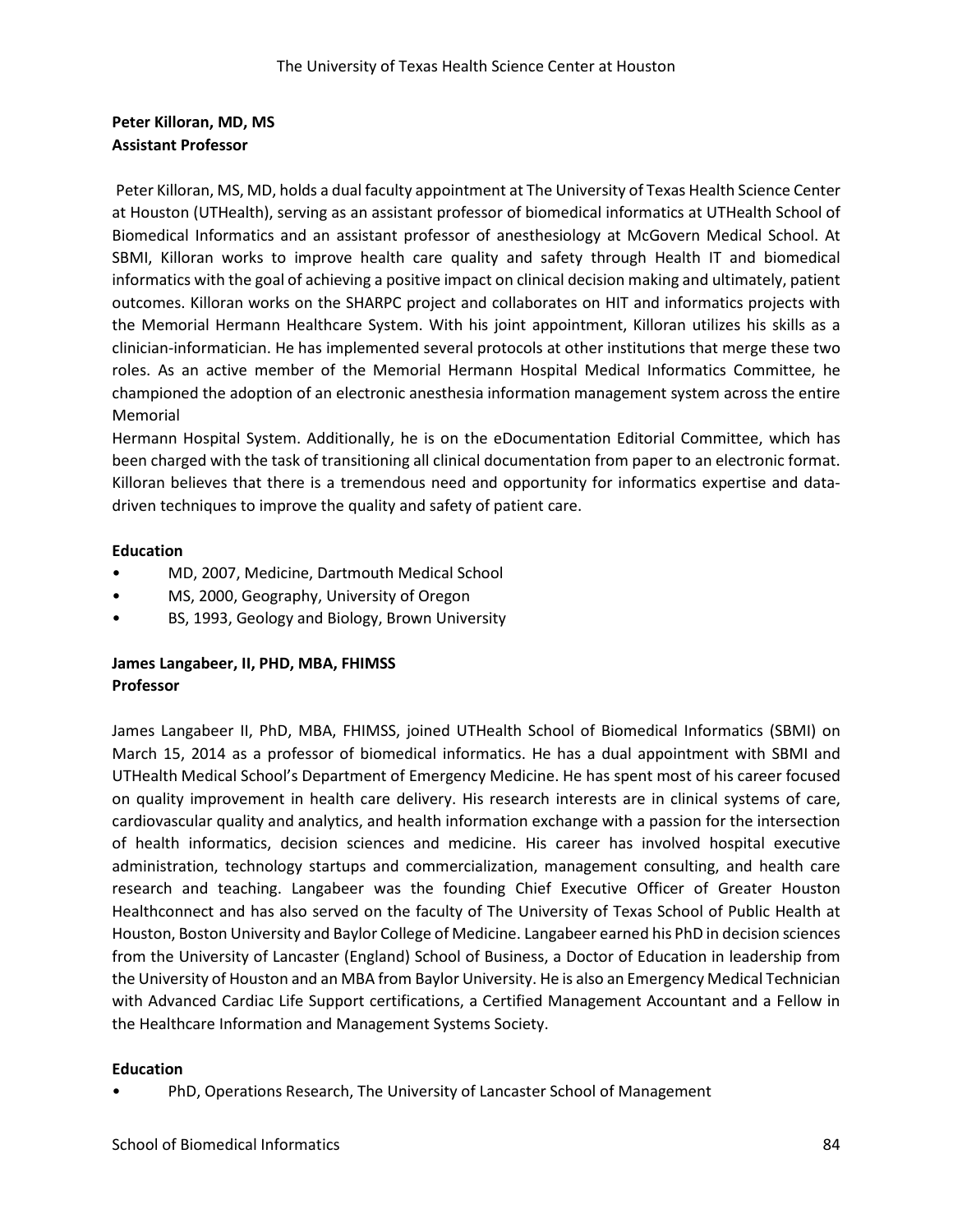- Doctor of Education, Leadership and Administration, The University of Houston
- MBA, Information Systems Management, Baylor University

### **Robert Murphy, MD**

### **Associate Dean for Applied Informatics and Associate Professor**

Robert Murphy, MD, joined the full time faculty of the School of Biomedical Informatics in 2015 after serving as adjunct faculty since 2005 when he was named Chief Medical Informatics Officer at Memorial Hermann Healthcare System. At Memorial Hermann, Dr. Murphy provided system-wide leadership on clinical information system projects, including computerized physician order entry, clinical decision support, and quality informatics. He has published and lectured widely on physician adoption and change management, development of evidence-based content for electronic health records and using information technology to improve patient safety and quality.

Dr. Murphy was named by Modern Healthcare magazine in 2010, 2011 and 2012 as one of the nation's Top 25 Clinical Informaticists. His project for "CDS Good Catches", which prevented over 7,000 medical errors over a 1-year period, was awarded the Breakthrough of the Year in Quality at Memorial Hermann in 2010. During his tenure, Memorial Hermann received the 2012 Eisenberg Award and the 2009 National Healthcare Quality Award from the National Quality Forum. All nine acute-care Memorial Hermann hospitals reached Stage 6 in the HIMSS Analytics EMR Adoption Model by 2013.

Dr. Murphy is a member of the American Medical Informatics Association, the American Medical Directors of Information Systems and the Health Information and Management Systems Society. He was board certified in Emergency Medicine through 2013, and completed his residency in emergency medicine at Henry Ford Hospital in Detroit.

### **Education**

- MD, 1990, University of Kentucky College of Medicine
- BA, 1985, History, Rice University

# **Sahiti Myneni, PhD, MSE Assistant Professor**

Sahiti Myneni, PhD, MSE, joined UTHealth School of Biomedical Informatics (SBMI) on March 1, 2014 as an assistant professor of biomedical informatics. In 2009, Myneni came to SBMI as a research fellow and later started her PhD in health informatics, which she completed in the fall of 2013. Her research interests include consumer informatics, health-related social media analytics, data-driven digital health technologies and idea to product translation (mHealth device development and testing). Myneni's current research focuses on health-related online social network analysis that builds on qualitative, automated and quantitative methods, which enables the development of novel, informatics-driven solutions in the domains of consumer and population health. In the future, she plans to extend her methodological application to other areas such as substance abuse, chronic disease management and cancer survivorship research. On the applications front, she will be developing, testing and implementing tailored behavioral interventions using advances in mHealth and persuasive computing.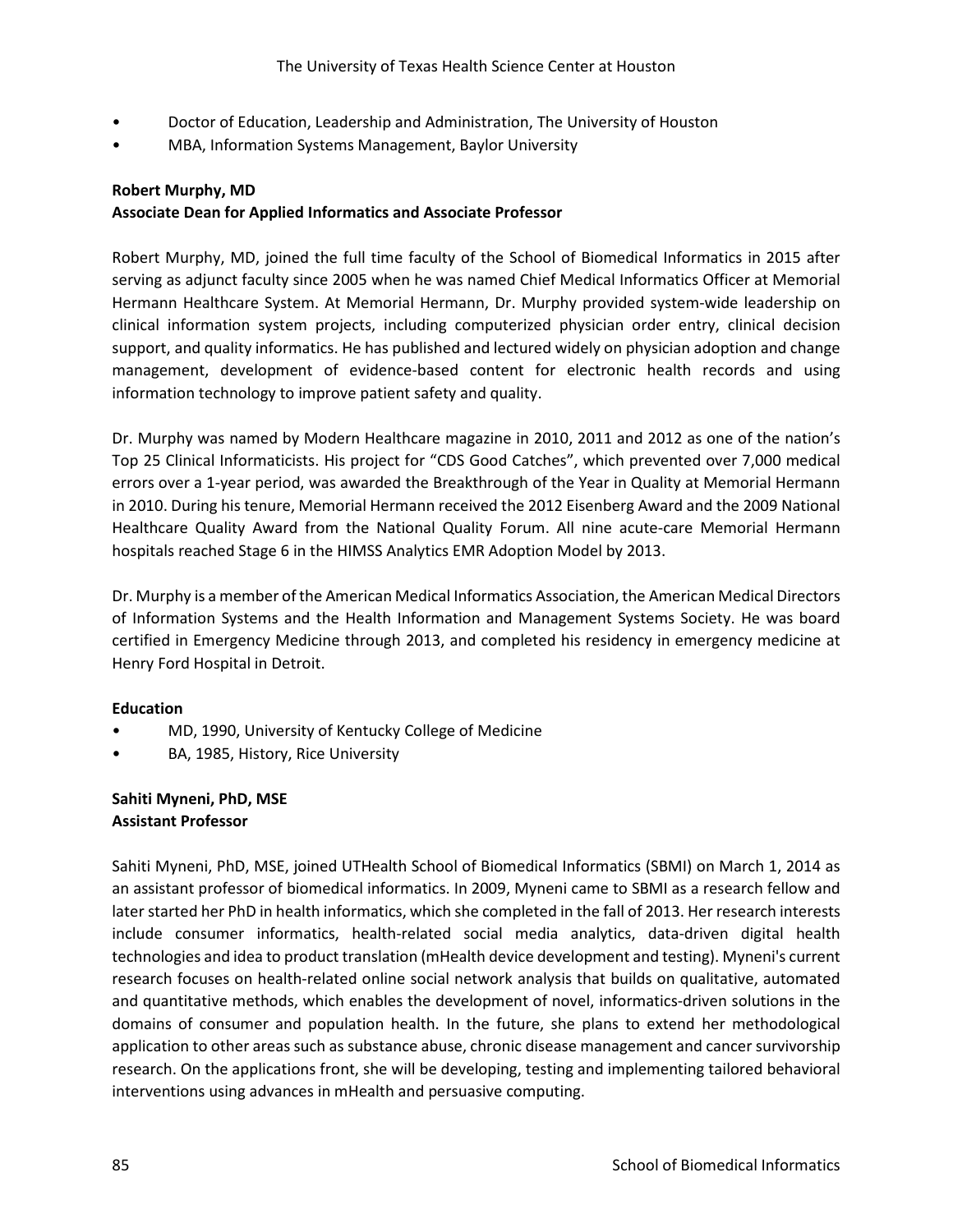### **Education**

- PhD, 2013, Health Informatics, University of Texas Health Science Center at Houston
- MSE, 2009, Electrical Engineering, Arizona State University
- BE, 2007, Electronics and Communications Engineering, Osmania University

# **Kirk Roberts, PhD, MS Assistant Professor**

Kirk Roberts, Ph.D., M.S. joined the UTHealth School of Biomedical Informatics on April 16, 2016 as an assistant professor. He has previously conducted research in natural language processing (NLP) in academia, government, and industry. His research work includes using NLP to both extract structured information from unstructured free text and create interactive natural language applications, such as question answering systems and search engines. He actively performs research in clinical information extraction, spatial information extraction, question answering, and information retrieval. His research draws inspiration from fields as diverse as medicine, linguistics, data science, and machine learning. Roberts is also the primary organizer of the TREC Clinical Decision Support track and a recipient of a National Library of Medicine Career Development Award.

### **Education**

- PhD, 2013, Computer Science, University of Texas at Dallas
- MS, 2009, Computer Science, University of Texas at Dallas
- BS, 2005, Computer Science, Georgia Institute of Technology

# **Deevakar Rogith, MBBS, PhD Assistant Professor**

Deevakar Rogith, MBBS, Ph.D. joined SBMI on September 2016 as an assistant professor. Most recently, Rogith served as a postdoc research fellow at SBMI.

Rogith is a clinician by training. In India, while working with a large population of patients, he saw that clinical data in paper records shrouded enormous knowledge. He worked on converting paper records to electronic format, and analyzing the data to discover knowledge about the clinical care.

Rogith's research focuses on integrating cognitive science and clinical medicine in exploring clinical data for better health care and patient safety. His current research projects include development of modern apps for EHR, usability analytics from EHR data, discovery of patterns in medication and diagnosis decisions in EHR and systems methods for medication and diagnostics errors in EHR data.

Rogith received his MBBS in 2010 and worked as clinical intern & psychiatry resident in a tertiary care hospital in India. An alumnus of SBMI, Rogith earned his Ph.D. in health informatics in December of 2015. During his time at SBMI, Rogith worked with Dean and Dean and Glassell Family Foundation Distinguished Chair in Informatics Excellence Jiajie Zhang, Ph.D. on cognitive informatics, and the use of Big Data for clinical informatics. Rogith also worked in the National Center for Cognitive Informatics and Decision Making in Health Care (NCCD) as a SBMI student.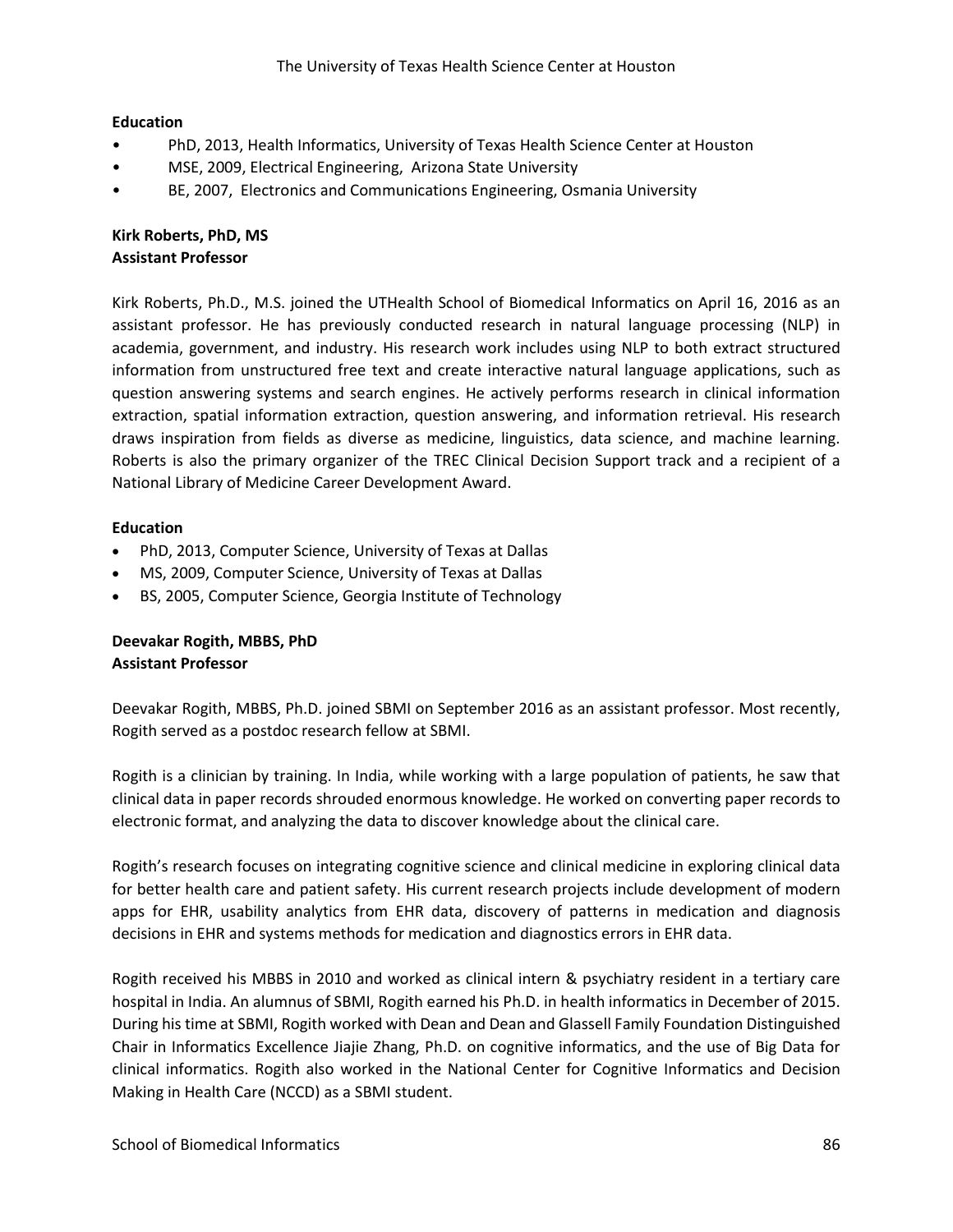### **Education**

- Ph.D., 2015, The University of Texas Health Science Center at Houston (UTHealth) School of Biomedical Informatics
- MBBS, 2010, Jawaharlal Institute of Postgraduate Medical Education and Research (JIPMER), Puducherry, India

# **Angela Ross, DNP, MPH, PMP, PHCNS-BC Assistant Professor**

Angela Ross, DNP, MPH, PMP, PHCNS-BC, LTC (ret), U.S. Army, joined SBMI on August 1, 2015, as an assistant professor of biomedical informatics. She teaches informatics at the University of Texas Health Science Center at San Antonio School of Nursing. Her project interests include performance improvement; project management; system implementation; program and project evaluation; and policy development, teamwork, and workflow analysis. Ross served over 25 years in the Army Medical Department. Ross has held positions as chief medical information officer, acting chief of system service and design, and project manager for the U.S. Army Medical Information Technology Center Defense Health Agency (DHA). She is an informatics consultant and leader in the implementation, integration, and operation of emerging and fielded clinical information technologies. As a senior project manager, she implemented an electronic medical record for large medical treatment facilities. Ross also provides consultation on the identification, evaluation, application, and implementation of new and existing information technologies supporting health care and administrative functions for over 30 medical treatment facilities. Ross earned a BSN from Dillard University, MPH from Tulane University, an MS in nursing informatics from the University of Maryland, a Master's Certificate in IS/IT project management from Villanova University, and a DNP with an emphasis on informatics and executive leadership from the University of Maryland. She is certified by the American Nurses Association (ANA) as a clinical nurse specialist in public health, and by the Project Management Institute (PMI) as a Project Manager. In addition, she maintains ITIL certification.

## **Education**

- DNP, 2014, Informatics & Executive Leadership, University of Maryland at Baltimore
- Graduate Certificate, 2008, IS/IT Project Management, Villanova University
- MS, 1998, Nursing Informatics, University of Maryland at Baltimore
- MPH, 1990, Public Health, Tulane University
- BS, 1983, Nursing, Dillard University

# **Debora Simmons, PhD, RN, CCNS, FAAN Assistant Professor**

Debora Simmons, PhD, RN, CCNS is an advanced practice nurse in critical and acute care with an extensive background in technology and complex patient care systems. Her career has focused on healthcare quality and safety as an educator, leader, researcher and patient advocate.

Her leadership roles have included Senior Vice President and Chief Quality Officer of Catholic Health Initiatives St. Luke's Health System and Executive Director of the National Center for Cognitive Informatics and Decision Making at SBMI. Simmons was an investigator for the Institute of Healthcare Excellence at The University of Texas M. D. Anderson Cancer Center and a member of the University of Texas Center of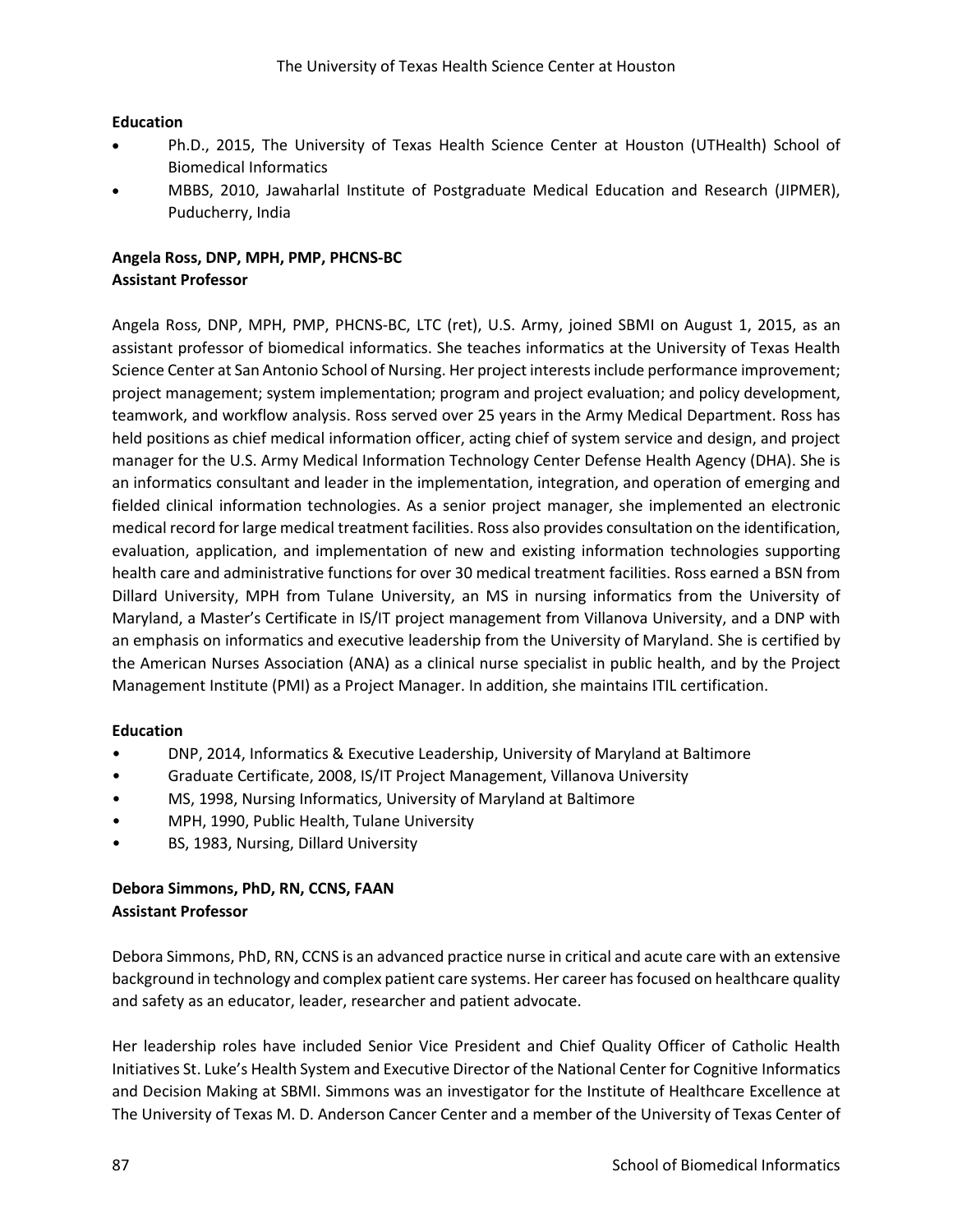Excellence for Patient Safety Research and Practice funded by the Agency for Healthcare research and Quality. Currently her research focuses on environmental influences in safety and error analysis in electronic health records.

She serves on the Education and Disciplinary Advisory Committee for the Texas Board of Nursing. She is a subject matter expert for the National Institute of Standards and Technology. Dr. Simmons is trustee of the Institute for Safe Medication Practices and a board member of the National Healthcare Diversity Board. Dr. Simmons is a Virginia Henderson Fellow of Sigma Theta Tau and a Virginia Chandler Dykes Scholar.

### **Education**

- PhD, 2011, Nursing Science, Texas Woman's University
- MS, 1999, Nursing, University of Texas Health Science Center at Houston School of Nursing
- BS, 1990, Nursing, Texas Woman's University
- Associate Degree, 1987, Nursing, San Jacinto College

### **Dean Sittig, PhD Professor**

Dean F. Sittig, PhD, is a professor at UTHealth School of Biomedical Informatics (SBMI). He currently serves on the American Medical Informatics Association board of directors and is a member of the UT-Memorial Hermann Center for Healthcare Quality & Safety. Additionally, Sittig is the lead investigator of the clinical summarization project within the Office of the National Coordinator's Strategic Health IT Advanced Research Project at SBMI and the ONC funded SAFER: Safety Assurance Factors for EHR Resilience. Sittig's research interests center on the design, development, implementation and evaluation of all aspects of clinical information systems (CIS), specifically measuring the impact of CIS on a large scale and improving understanding of both the factors that lead to the success of CIS as well as the unintended consequences associated with computer-based clinical decision support and provider order entry systems. He is particularly interested in ensuring the safe and effective use of technology in the clinical setting, using advanced clinical decision support interventions to improve the quality of care and patient safety while reducing the costs of healthcare and designing and developing the clinical knowledge required to create these advanced clinical decision support interventions. In 1992, he was elected as a fellow in The American College of Medical Informatics, and in 2009, he won the John P. McGovern Outstanding Teacher Award as voted by the SBMI student body. Sittig has co-authored an extensive collection of books and has won the Health Information Management and Systems Society Book of the Year Award thrice.

- PhD, 1988, Medical Informatics, University of Utah
- MS, 1984, Biomedical Engineering, The Pennsylvania State University
- BS, 1982, Science, The Pennsylvania State University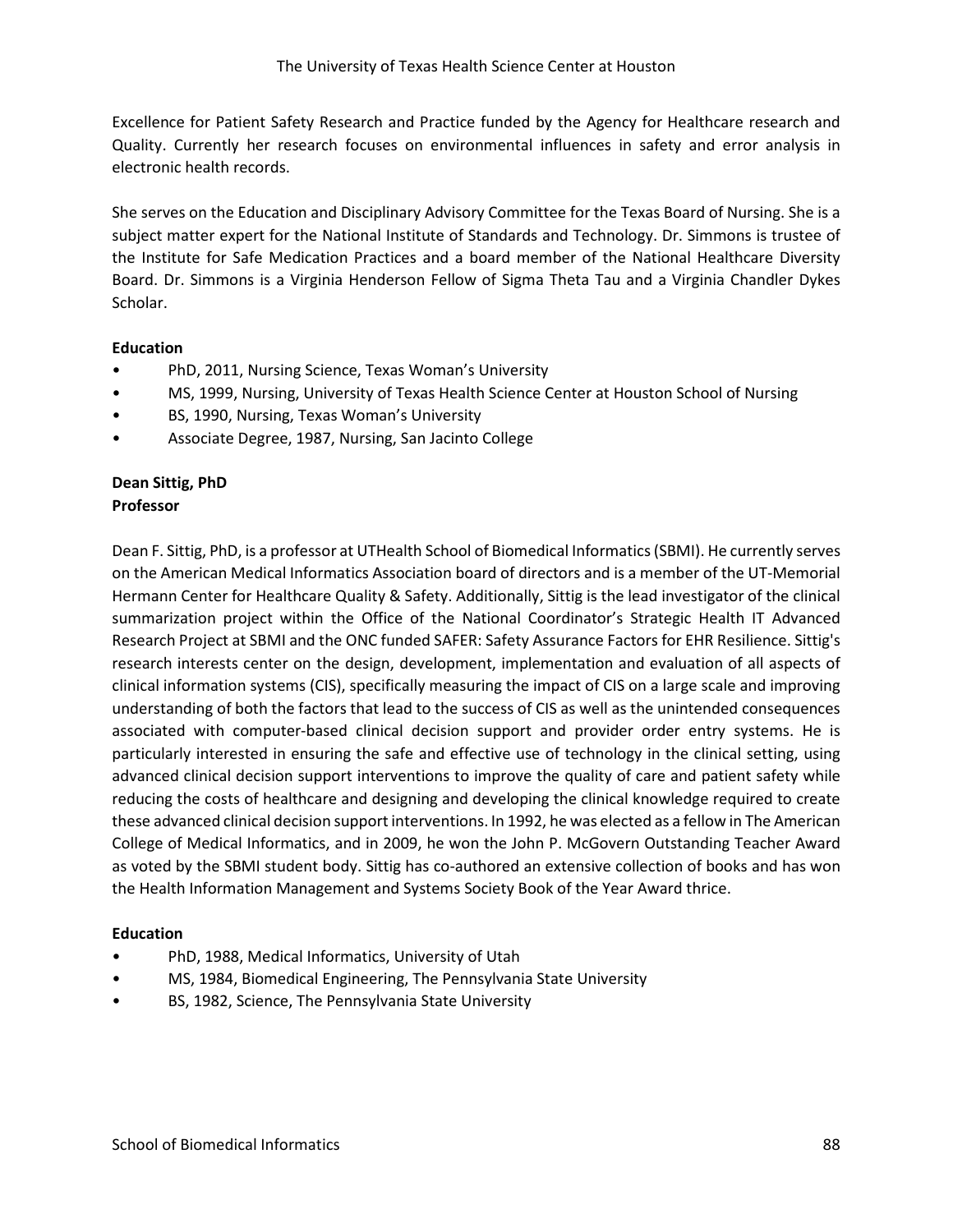# **Kimberly Smith, PhD, MT (ASCP) Assistant Professor**

Dr. Smith holds a PhD in Health Informatics from the University of Texas Health Science Center at Houston's School of Biomedical Informatics. She also holds a BS in Microbiology from Eastern Kentucky University, and is also a medical technologist (medical laboratory scientist). Before entering graduate school, she obtained over 15 years of experience implementing, supporting, and managing information systems. She implemented systems for both St. Luke's Episcopal Hospital and MD Anderson Cancer Center, and also worked in numerous capacities for several HIT vendors. After graduating from SBMI with her PhD, she joined The University of Texas at Austin's post-baccalaureate Health IT certificate program, where she taught, advised, and mentored over 550 students. She taught the applied electronic health records course as well as the technical half of the Fundamentals of Health IT course, covering topics such as HL7, databases, digital vs. analog data, Boolean logic, and basic SQL queries. In addition to her teaching responsibilities there, she supported the 30-machine computer lab; mentored student poster projects; reviewed resumes; provided academic counseling; and participated in employer outreach sessions. She also taught BIO337 Introduction to Health Informatics each spring, which is a broad overview of biomedical informatics.

### **Education**

- PhD, 2010, Health Informatics, The University of Texas Health Science Center at Houston
- MS, 2005, Health Informatics, The University of Texas Health Science Center at Houston
- MT, 1983, St. Luke's Episcopal Hospital, Texas Medical Center, Houston TX
- BS, 1981, Microbiology, Eastern Kentucky University

## **Jingchun Sun, PhD Assistant Professor**

Jingchun Sun, PhD, joined the faculty at UTHealth School of Biomedical Informatics on July 1, 2013 as an assistant professor of biomedical informatics. She came to SBMI from the Department of Biomedical Informatics at the Vanderbilt University School of Medicine, where she worked as a research assistant professor. Sun's research interests include bioinformatics, systems biology, network pharmacology, biological data integration and mining, and biological network reconstruction and mining. Sun is currently working on research projects related to network pharmacology, which includes drugs used to treat cancer, psychiatric disorder and addiction. Her future research will continue along those lines with an integration of clinical data mining for identifying critical molecules for drug treatment. Sun is working specifically on the grant "Repurposing Existing Drugs for Cancer Treatment using Electronic Health Records" under principal investigator and SBMI associate professor Hua Xu, PhD.

- PhD, 2005, Biochemistry & Molecular Biology, Shanghai Jiao Tong University, Shanghai, China
- MS, 2001, Fisheries Genetics, Shanghai Fisheries University, Shanghai, China
- BS, 1995, Fisheries Biology, Southwest Agricultural University, Chongqing, China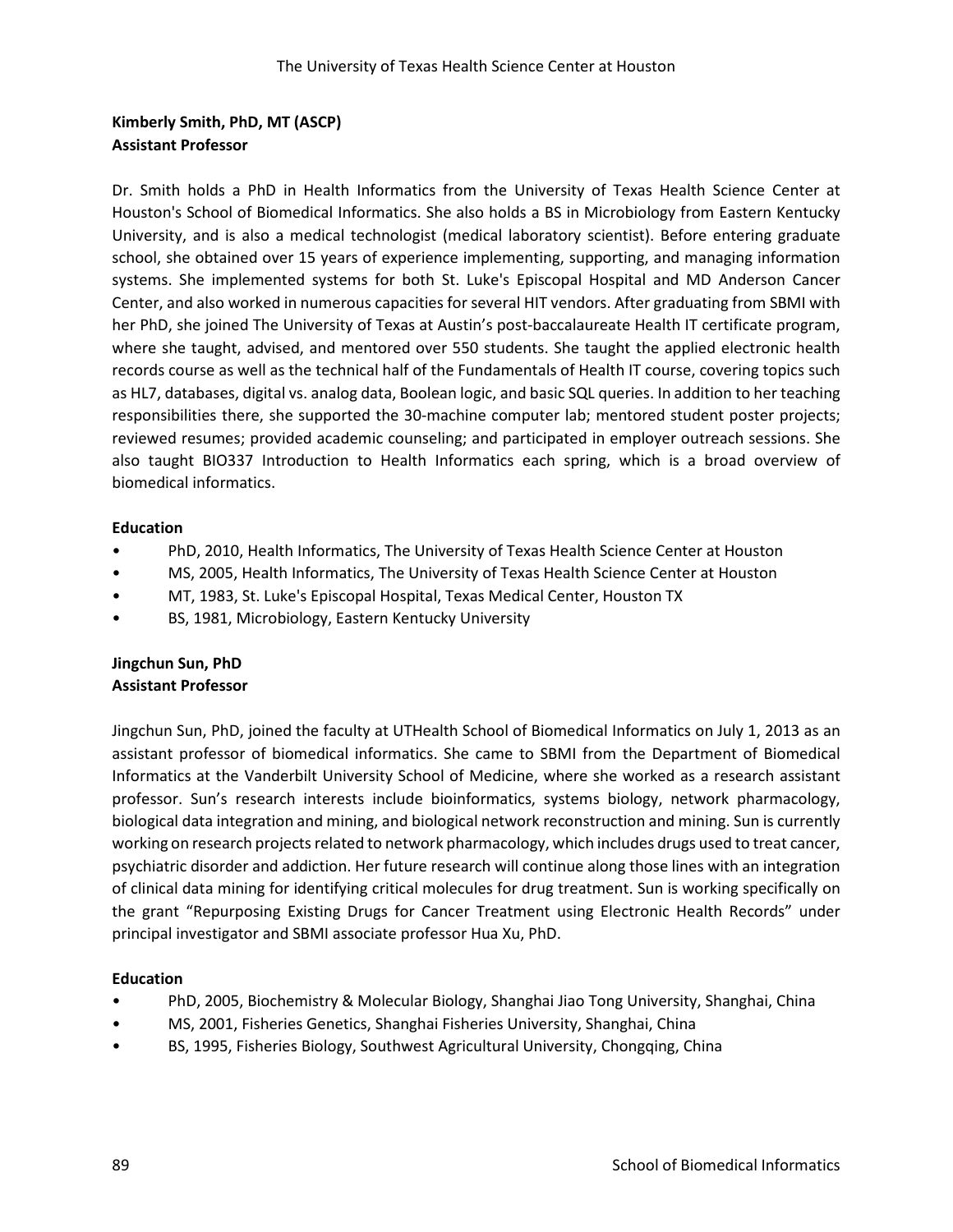# **Cui Tao, PhD Assistant Professor**

Cui Tao, PhD, joined the SBMI faculty on July 22, 2013 as an assistant professor of biomedical informatics. She came to SBMI from the Division of Biomedical Statistics and Informatics at Mayo Clinic. Tao's background is in clinical informatics and computer science, and her research interests include ontologies, standard terminologies, semantic web, information extraction and integration as well as applying ontology and semantic web technologies to clinical and translational studies. Tao is currently involved in several federally funded research projects including projects that she's leading. These projects focus on temporal-relation modeling, extraction and reasoning; secondary use of electronic health record data for clinical and translational studies; ontology-based analysis for cancer drug repurposing; vaccine adverse event analysis; and ontology-based personalized decision support systems. Tao is the principal investigator of the Clinical Narrative Temporal Relation Ontology (CNTRO) project, in which she leverages ontology and semantic web technologies to model, extract and infer temporal relations from clinical data. She's also leading the research efforts on common ontology guidelines for semantic representations, which is funded by NIH through the National Center of Biomedical Ontologies. Additionally, she is applying semantic web technologies on normalized electronic data for clinical decision support, which is funded by the Office of the National Coordinator for Health IT through the Strategic Health IT Advanced Research Projects (SHARP) program.

## **Education**

- PhD, 2008, Computer Science, Brigham Young University
- MS, 2004, Computer Science, Brigham Young University
- BS, 1997, Biology and Computer Science, Beijing Normal University

# **Ryan Walsh, MD Assistant Professor**

Ryan Walsh, M.D. joined SBMI's faculty on a part-time basis in Sept. 2016 after previously serving as an adjunct assistant professor for the school. Walsh's primary role at UTHealth is that of Chief Medical Information Officer (CMIO); a position he began in Aug. of 2015.

As CMIO, Walsh works closely with physicians in the university's group medical practice – UT Physicians. Additional, Walsh played an integral role in the selection of UT Physicians' new EHR and he coordinates information technology initiatives for the university.

Walsh earned a MD in 2002 from the University of Illinois College of Medicine at Peoria and later completed his residency in family medicine at Methodist Medical Center in Peoria, IL. Prior to joining UTHealth in 2015, Walsh spent several years working at Unity Point Clinic in Peoria, IL and before coming to Houston, he served as the clinic's CMIO. Walsh is also a member of the American Medical Informatics Association, the American Association for Physician Leadership and the Healthcare Information and Management Systems Society. Walsh is Board Certified by the American Board of Family Medicine.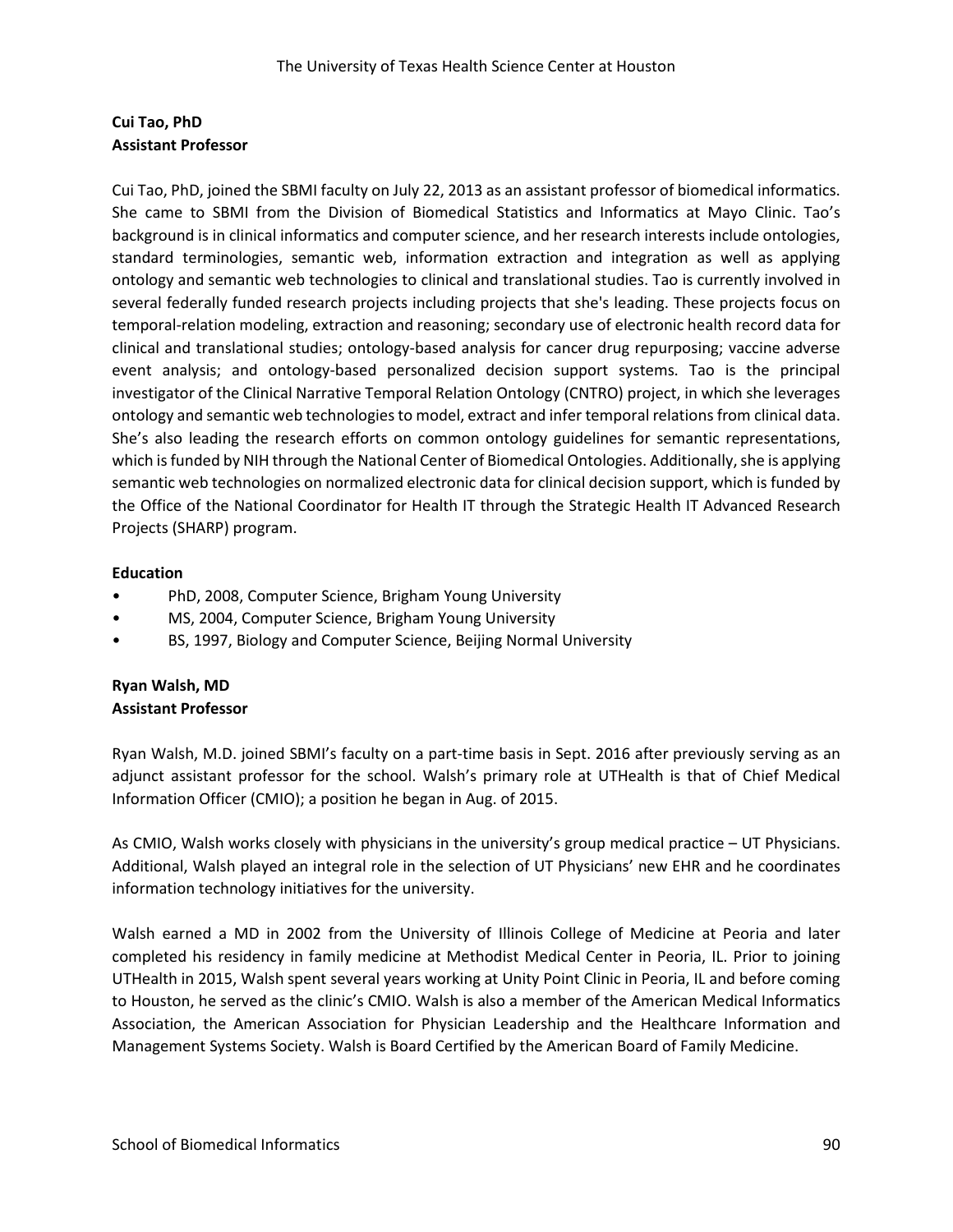## **Education**

- MMM, 2016, Master of Medical Management, Carnegie Melon University
- MD, 2002, University of Illinois College of Medicine at Peoria
- BA, 1998, Biology, Saint Louis University

## **Hulin Wu, PhD, MS Professor**

Dr. Wu joined SBMI on September 1, 2015. Wu holds a joint appointment with SBMI and UTHealth's School of Public Health where he serves as a biostatistics professor. Wu has been an educator at multiple prestigious universities including Harvard University and the University of Memphis. Wu also worked with the Frontier Science & Technology Research Foundation as a senior statistician with the Statistical Data Analysis Center (SDAC), which is a part of the Harvard School of Public Health. Previously, Dr. Wu worked with the University of Rochester School of Medicine and Dentistry. Wu joined the university's biostatistics and computational biology department as a professor in 2003 and was named as dean's professor in 2012 in recognition of his contribution in helping to shape the life of the institution in a significant way. He also held professorship within the university's medicine and public health sciences departments. In 2004, Dr. Wu became the founding director for the University of Rochester School of Medicine and Dentistry Division of Biomedical Modeling & Informatics. He also held that title for the Center for Integrative Bioinformatics and Experimental Mathematics, which he earned in 2012.

### **Education**

- PhD, 1994, Statistics, Florida State University
- MS, 1991, Statistics, Florida State University
- MS, 1987, Engineering, National University of Defense Technology (China)
- BS, 1984, Engineering, National University of Defense Technology (China)

### **Yonghui Wu, PhD, MS Assistant Professor**

Yonghui Wu, PhD, MS joined SBMI as a non-tenure track assistant professor focusing on research in January of 2016. Prior to starting his faculty appointment, Wu served as both a research scientist (from 2014 to 2015) and a postdoc research fellow (from 2012 to 2013) working with Professor Hua Xu, PhD on several grant funded research projects here at SBMI. From 2010 to 2012, Wu was a postdoc research fellow at Vanderbilt University in the Department of Biomedical Informatics.

- PhD, 2010, Computer Application Technology, Harbin Institute of Technology, Harbin, China
- MS, 2005, Computer Science and Technology, Harbin Institute of Technology, Harbin, China
- BS, 2003, Computer Science and Technology, Harbin University of Science and Technology, Harbin, China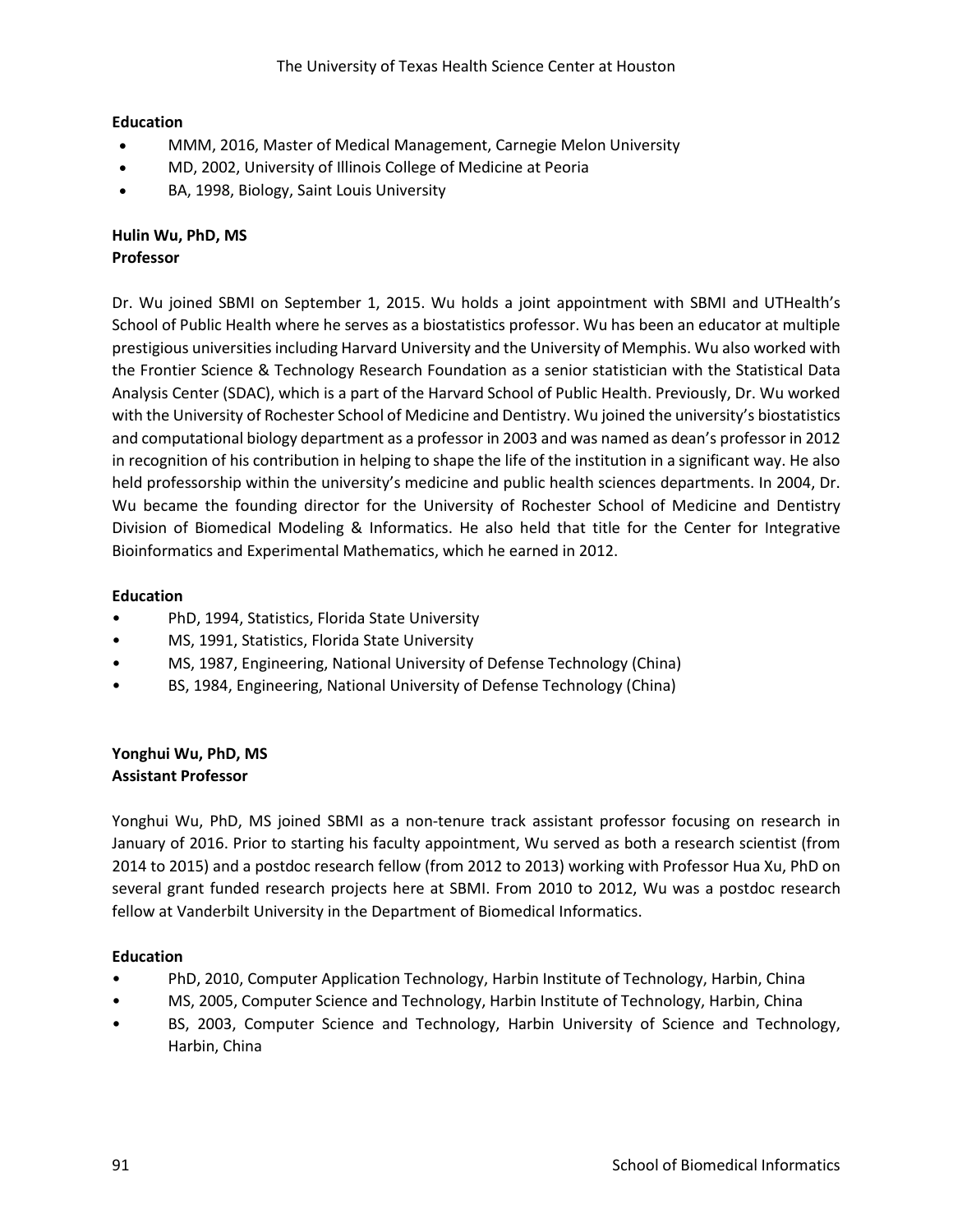## **Hua Xu, PhD Associate Professor**

Hua Xu, PhD, is a professor at UTHealth School of Biomedical Informatics and Xu directs the Center for Computational Biomedicine at UTHealth. Dr. Xu's primary research interests include biomedical natural language processing (NLP) and healthcare data mining. He was the Chair of American Medical Informatics Association (AMIA) NLP Working Group in 2013-2014. He has published over 100 peer-reviewed papers and has been principal investigator for a number of grants, including multiple R01s from NIH. In 2014, Dr. Xu was elected as a fellow to the American College of Medical Informatics.

## **Education**

- PhD, 2008, Biomedical Informatics, Columbia University
- MPhil, 2007, Biomedical Informatics, Columbia University
- MS, 2001, Computer Science, New Jersey Institute of Technology
- BS, 1998, Biochemistry, Nanjing University, Nanjing, P.R. China

## **Jiajie Zhang, PhD Dean and Professor**

Jiajie Zhang, PhD, is the dean and The Glassell Family Foundation Distinguished Chair in Informatics Excellence at UTHealth School of Biomedical Informatics (SBMI). Zhang has spent the past two decades conducting research in biomedical informatics, cognitive science, human-centered computing, decision making and information visualization. He has served as the principal investigator (PI) or co-PI on more than two dozen grants from diverse federal, state and private agencies. Most recently, Zhang has been the PI of a \$15 million grant awarded to establish the National Center for Cognitive Informatics and Decision Making in Healthcare (NCCD) under the aegis of the Office of the Nation Coordinator's Strategic Health IT Advanced Research Projects program for patient-centered cognitive support. As an educator, he has taught courses in human-computer interaction, EHR usability, information visualization and technology-mediated social dynamics. Zhang has supervised or co-supervised nearly twenty PhD students and seventy master's students. During his tenure as the associate dean for research from 2002 to 2012, he helped the school rapidly increase its research funding and expenditures. Zhang has been instrumental in establishing several research centers at SBMI, including the aforementioned NCCD. In 2003, he was inducted as a fellow to the American College of Medical Informatics, and in 2002, he received the John P. McGovern Outstanding Teacher Award as voted by SBMI students. Zhang has written in excess of 150 publications and presented at hundreds of organizations, academic institutions and conferences.

- PhD, 1992, University of California, San Diego (Department of Cognitive Science)
- MS, 1991, University of California, San Diego (Department of Cognitive Science)
- BS, 1983, University of Science & Technology of China (Department of Biological Sciences)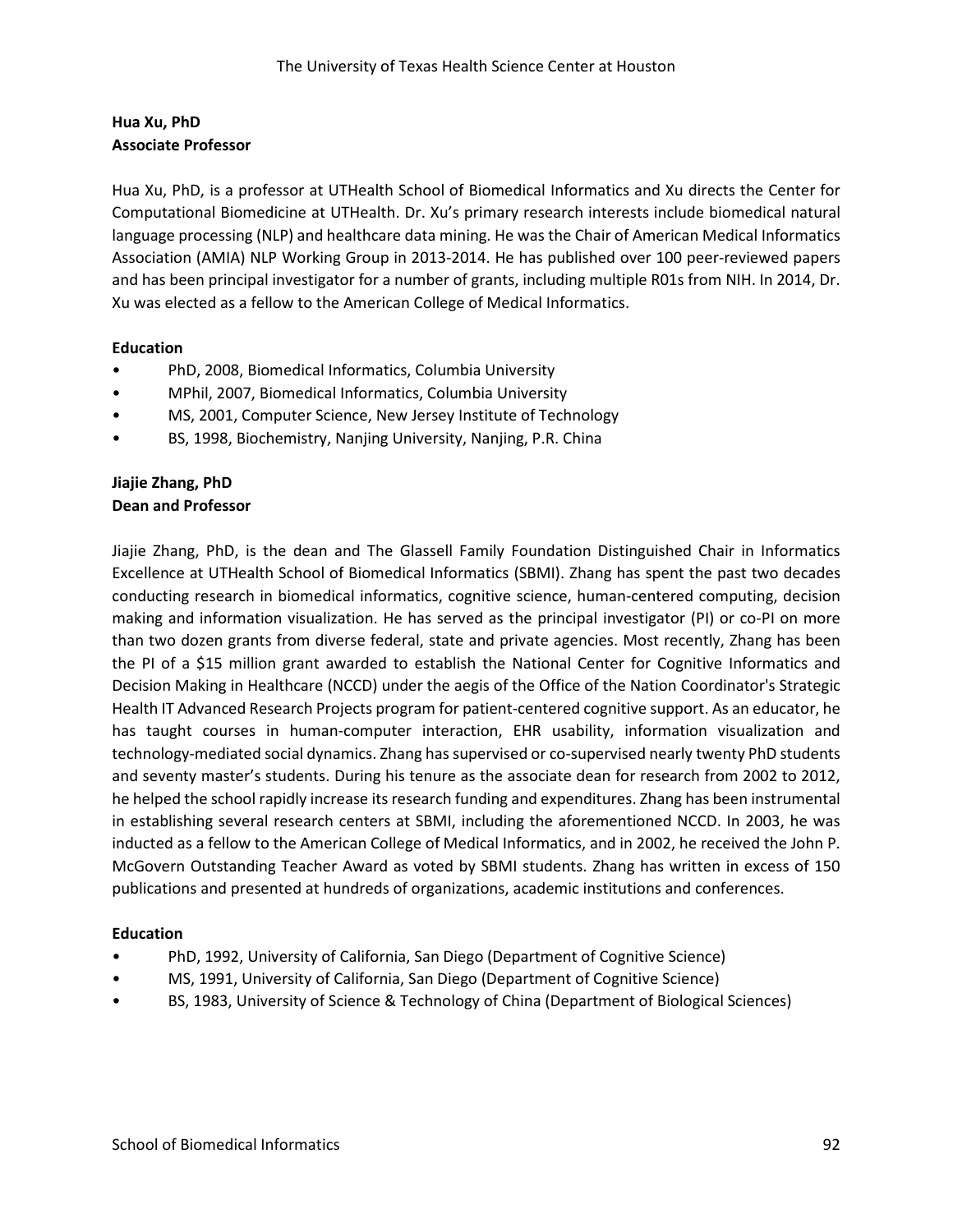# **Zhongming Zhao, PhD, MS Dr. Doris L. Ross Professor**

Zhongming Zhao, Ph.D., M.S. is a professor at the School of Biomedical Informatics and holds the Dr. Doris L. Ross Professorship. He is the founding director of the new Center for Precision Health, which is a joint venture between SBMI and the UTHealth School of Public Health. Zhao holds a joint appointment between SBMI and the UTHealth School of Public Health. Before coming to UTHealth, Zhao was a professor in the Departments of Biomedical Informatics, Psychiatry and Cancer Biology at Vanderbilt University School of Medicine. While at Vanderbilt University, Zhao also served as the chief bioinformatics officer of the Vanderbilt-Ingram Cancer Center (VICC), the director of the VICC Bioinformatics Resource Center, director of the Bioinformatics and Systems Medicine Laboratory and the associate director of the Vanderbilt Center for Quantitative Sciences. Zhao previously participated in a Keck Foundation Postdoctoral fellowship at the W.M. Keck Center for Computational and Structural Biology and the Consortium for Bioinformatics of the Gulf Coast Consortia in Houston. After completing the fellowship, Zhao started his role as a tenure-track assistant professor at the Virginia Commonwealth University School of Medicine. Zhao is a member of numerous organizations including the American Medical Informatics Association (AMIA), the Institute of Electrical and Electronics Engineers (IEEE) and the American Society of Human Genetics (ASHG). He has more than 18 years of bioinformatics and systems biology research experience and has co-authored more than 250 papers in these areas. His work has been supported by more than 50 funded grants totaling more than \$100 million.

## Education

- PhD, 2000, Human and Molecular Genetics, University of Texas Health Science Center at Houston Graduate School of Biomedical Sciences and University of Texas MD Anderson Cancer Center
- MS, 2002, Computer Science, University of Houston
- MS, 1998, Biomathematics, University of Texas Health Science Center at Houston Graduate School of Biomedical Sciences and University of Texas MD Anderson Cancer Center
- MS, 1996, Genetics, Peking University, Beijing, China
- BS, 1991, Biology, Zhejiang University, Hangzhou, China

## **W. Jim Zheng, PhD Associate Professor**

W. Jim Zheng, PhD, MS, joined UTHealth School of Biomedical Informatics (SBMI) on February 1st, 2013 as an associate professor and associate director of the Center for Computational Biomedicine. He spent most of his career in bioinformatics research in both industrial and academic settings. His research interests are eukaryotic genome information integration, modeling and visualization in three-dimension, large-scale biological data integration and mining for translational medicine. In his early career after being formally trained in both biology and computer science, Dr. Zheng worked on R&D projects in industry, conducting bioinformatics research in the area of functional genomics and data management, genome annotation, comparative genomics, gene discovery in disease-relevant genomic regions, and developing commercial genomic databases and bioinformatics software. Dr. Zheng and his colleagues developed Genome3D, the first model-view framework to integrate and visualize 3D eukaryotic genome. His current work also includes the development of novel data mining methods to extract useful information from biomedical literature for novel therapeutic strategy development against cancer and other human